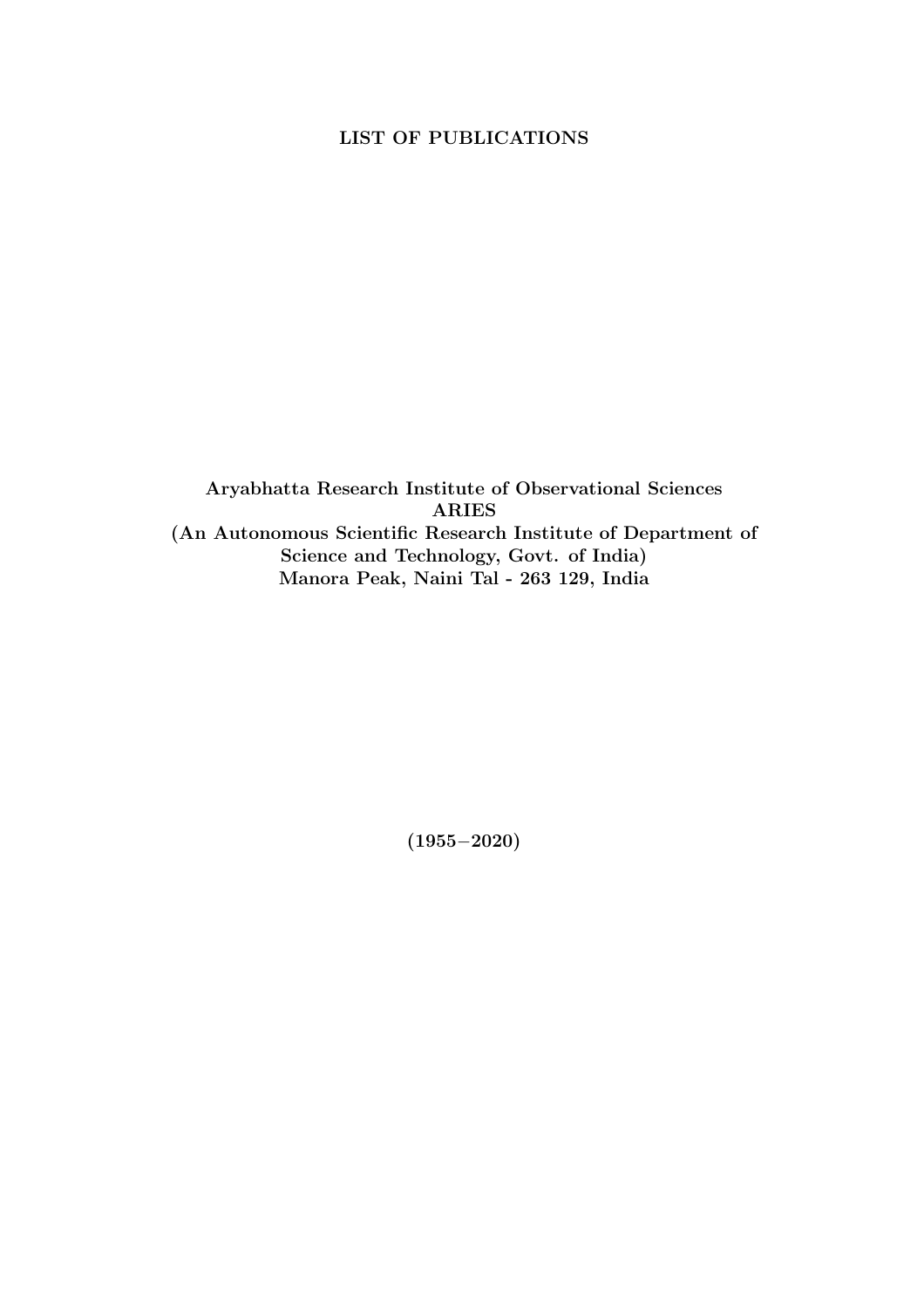## ABBREVIATIONS

AA: Astronomy and Astrophysics AASS: Astronomy and Astrophysics Supplement Series ACTA: Acta Astronomica AJ: Astronomical Journal ANG: Annals de Geophysique Ap. J.: Astrophysical Journal ASP: Astronomical Society of Pacific ASR: Advances in Space Research ASS: Astrophysics and Space Science AE: Atmospheric Environment ASL: Atmospheric Science Letters BA: Baltic Astronomy BAC: Bulletin Astronomical Institute of Czechoslovakia BASI: Bulletin of the Astronomical Society of India BIVS: Bulletin of the Indian Vacuum Society BNIS: Bulletin of National Institute of Sciences CJAA: Chinese Journal of Astronomy and Astrophysics CS: Current Science EPS: Earth Planets Space GRL : Geophysical Research Letters IAU: International Astronomical Union IBVS: Information Bulletin on Variable Stars IJHS: Indian Journal of History of Science IJPAP: Indian Journal of Pure and Applied Physics IJRSP: Indian Journal of Radio and Space Physics INSA: Indian National Science Academy JAA: Journal of Astrophysics and Astronomy JAMC: Journal of Applied Meterology and Climatology JATP: Journal of Atmospheric and Terrestrial Physics JBAA: Journal of British Astronomical Association JCAP: Journal of Cosmology and Astroparticle Physics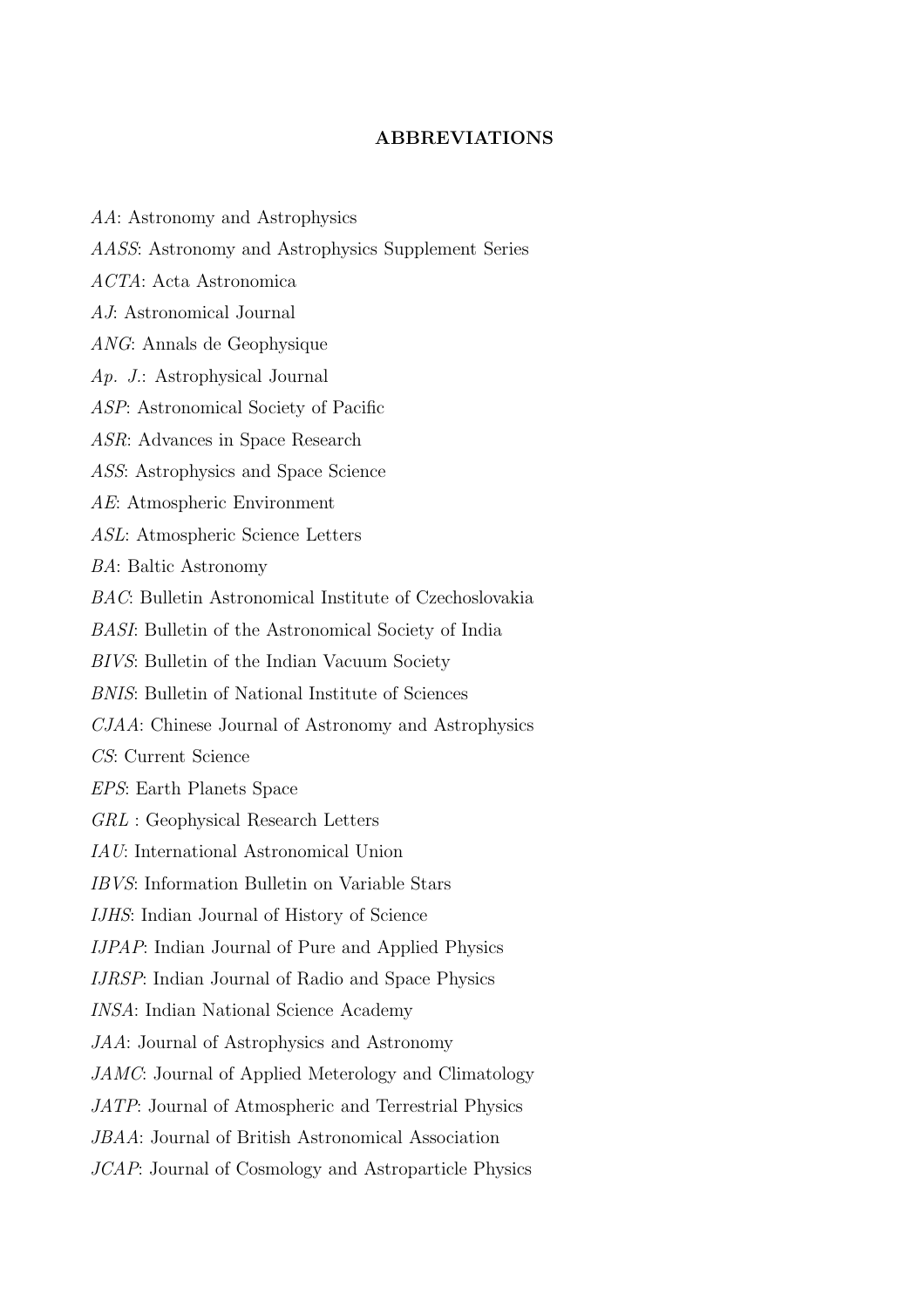JESS : Jr. of Earth System Science JGR : Journal of Geophysical Research JIGR: Journal of Indian Geophysical Research JKAS: Journal of Korean Astronomical Society JQSRT: Journal of Quantitative Spectroscopy and Radiative Transfer JRAS: Journal of Royal Astronomical Society of Canada JSIR: Journal of Scientific and Industrial Research KOB: Kodiakanal Observatory Bulletins MNRAS: Monthly Notices of the Royal Astronomical Society MRAS: Memoires of Royal Astronomical Society MSAI: Memorie della Società Astronomica Italiana MP,EMP: The Moon and Planets or Earth, Moon and Planets NA: New Astronomy OPT: Journal of Optics OBS: The Observatory PASA: Proceedings of the Astronomical Society of Australia PASJ: Publications of the Astronomical Society of Japan PNAS: Proceedings of National Academy of Sciences PR: The Physical Review RMAA: Revista Mexicana de Astronomiay Astrofisiaca SA: Soviet Astronomy SP: Solar Physics SSR: Space Science Reviews UB: Universe and Beyond VN: Vac News ZA: Zeitschrift fur Astrophysik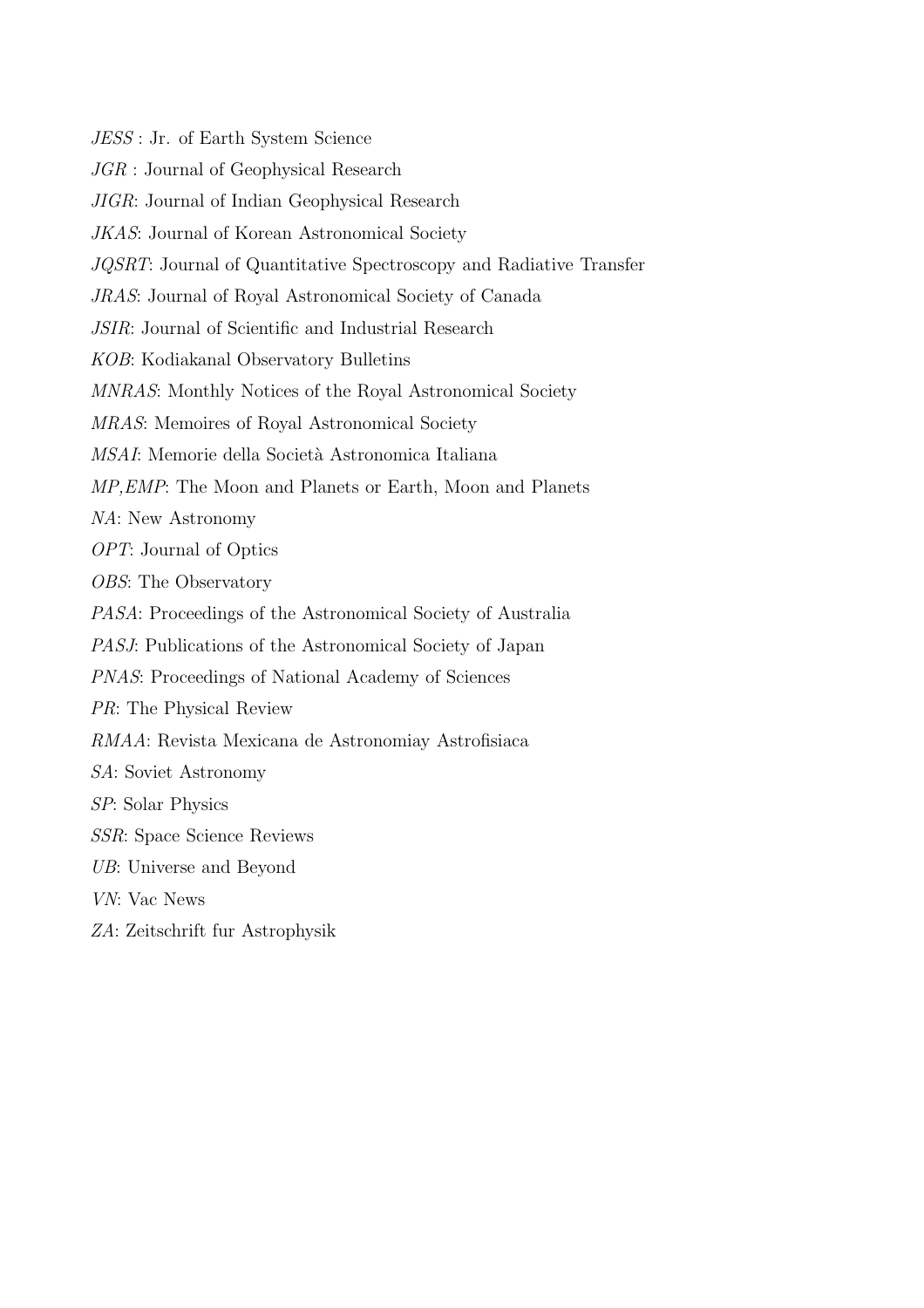- 1. Spectrophotometry of Wolf-Rayet binary system, M. K. V. Bappu & S. D. Sinhval, AJ 60, 152, 1955.
- 2. A SPECTROGRAPHIC STUDY OF HD 214419, M. K. V. Bappu & S. D. Sinhval, PNAS, 1955.
- 3. Observations of Mars on 29th August, 1956, M. K. V. Bappu, S. D. Sinhval & S. Chandra, IAU cir. no. 1564, 1956.
- 4. Physical conditions in Wolf-Royet atmospheres, M. K. V. Bappu, BNIS 9, 155, 1957.
- 5. Polarisation of comet arend roland, M. K. V. Bappu & S. D. Sinhval, Nature 180, 1410, 1957.
- 6. Photographic observations of the Moon's position, M. K. V. Bappu, JSIR 17A, 88, 1958.
- 7. Optical tracking of artificial satellites, M. K. V. Bappu, JSIR 17A, 95, 1958.
- 8. Physical analysis of Wolf-Rayet spectra, M. K. V. Bappu, MRAS Liege 20, 40, 1958.
- 9. Light variations of 6 Cas, M. K. V. Bappu, OBS 79, 100, 1959.
- 10. INTERFERENCE FILTER PHOTOMETRY OF WEAK EMISSION LINES IN CQ CEP, M. K. V. Bappu & S. D. Sinhval, OBS 79, 140, 1959.
- 11. IGY PROGRAMME AT UPSO NAINITAL, S. D. Sinhval, Fullbright News Letter 6, 3, 1959.
- 12. Polarisation measures of Comet Arend Roland, M. K. V. Bappu & S. D. Sinhval, MNRAS 120, 152, 1960.
- 13. Photoelectric observations of eclipsing binary 32 Cyg, S. Chandra & M. C. Pande, OBS 80, 146, 1960.
- 14. A PRELIMINARY NOTE ON THE LIGHT VARIATIONS IN TAU CYG, M. C. Pande, OBS 80, 225, 1960.
- 15. A NOTE ON THE PERIOD OF EH LIBRAE, N. B. Sanwal & M. C. Pande, OBS 81, 199, 1960.
- 16. Study of variations of the forbidden oxygen lines in the night Air-Glow, M. C. Pande & S. S. Verma, JATP 20, 195, 1961.
- 17. SOME OBSERVATIONS ON THE LIGHT VARIABILITY OF RY BOO, N. B. Sanwal & M. C. Pande, OBS 81, 200, 1961.
- 18. Photoelectric measures of hydrogen line absorption in early type stars, M. K. V. Bappu, S. Chandra, N. B. Sanwal & S. D. Sinvhal, MNRAS 123, 521, 1962.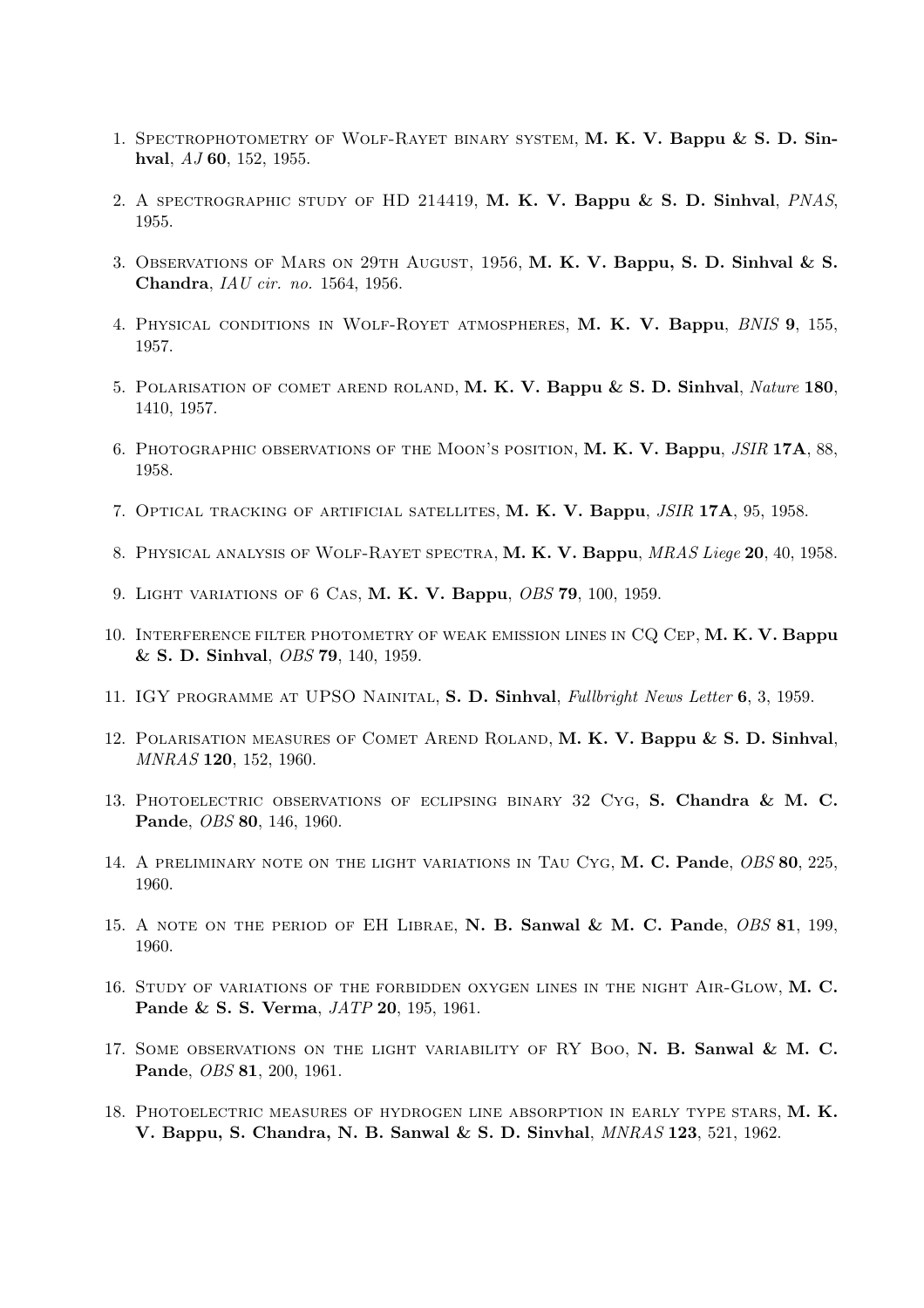- 19. OBSERVATIONS OF THE OCCULTATIONS OF BD-5<sup>°</sup> 5863 by Pallas, S. D. Sinhval, N. B. Sanwal & M. C. Pande, OBS 82, 16, 1962.
- 20. A note on the period variation of CY Aqr, N. B. Sanwal, OBS 82, 24, 1962.
- 21. ON THE VARIABILITY OF IM MON, A. Sanyal & S. D. Sinhval,  $\overline{OBS}$  84, 211, 1964.
- 22. Photoelectric observations of the eclipsing variable IM Mon, A. Sanyal, H. S. Mahra & N. B. Sanwal, BAC 16, 209, 1965.
- 23. On the beat period of KP Per, S. C. Joshi, ZA 64, 518, 1966.
- 24. A STUDY OF THE PERIOD VARIATION OF W UMA, S. C. Joshi, BAC 17, 31, 1966.
- 25. PREDAWN ENHANCEMENT OF THE NIGHT AIRGLOW OXYGEN RED LINE DOUBLET  $6300-64$  Å at Nainital, P. P. Saxena, IQSY Symp. N. Delhi, p. 460, 1966.
- 26. BEHAVIOUR OF OXYGEN GREEN LINE 5577 Å IN NIGHT AIRGLOW AT NAINITAL, **P. P. Saxena**, IQSY Symp N. Delhi, p. 455, 1966.
- 27. SATURATION OF THE CORES OF CO LINES IN THE SOLAR SPECTRUM,  $M$ . C. Pande & G. F. Sitnik, SA 9, 971, 1966.
- 28. DIFFUSION AND DISSOCIATION OF CO MOLECULES IN THE SOLAR ATMOSPHERE, M. C. Pande, SA 10, 320, 1966.
- 29. The possibility of formation of triatomic molecules in the solar atmosphere, M. C. Pande & G. F. Sitnik, SA 11, 70, 1967.
- 30. Photoelectric study of the ultra short period star SZ Lyn, S. C. Joshi & H. N. Srivastava, ZA 67, 456, 1967.
- 31. On the possible existence of SH in solar atmosphere, M. C. Pande, V. P. Gaur & B. M. Tripathi, Proc. X Symp. on Cosmic Rays Elementary Particle Physics and Astrophysics, Aligarh, p. 329, 1967.
- 32. THREE COLOUR PHOTOMETRY OF KP PERSEI, S. C. Joshi, Proc. X Symp. on Cosmic Rays Elementary Particle Physics and Astrophysics, Aligarh, p. 344, 1967.
- 33. PHOTOELECTRIC ELEMENTS OF THE ECLIPSING BINARY  $ZZ$  CEP, C. D. Kandpal & J. B. Srivastava, BAC 18, 265, 1967.
- 34. Vibrational and kinetic temperatures of CO molecules in the solar spectrum, G. F. Sitnik & M. C. Pande, SA 11, 403, 1967.
- 35. Photoelectric study of 53 Ari, K. R. Bondal, OBS 87, 220, 1968.
- 36. On the possibility of triatomic molecular formation in the solar atmosphere, G. F. Sitnik & M. C. Pande, SA 11, 70, 1968.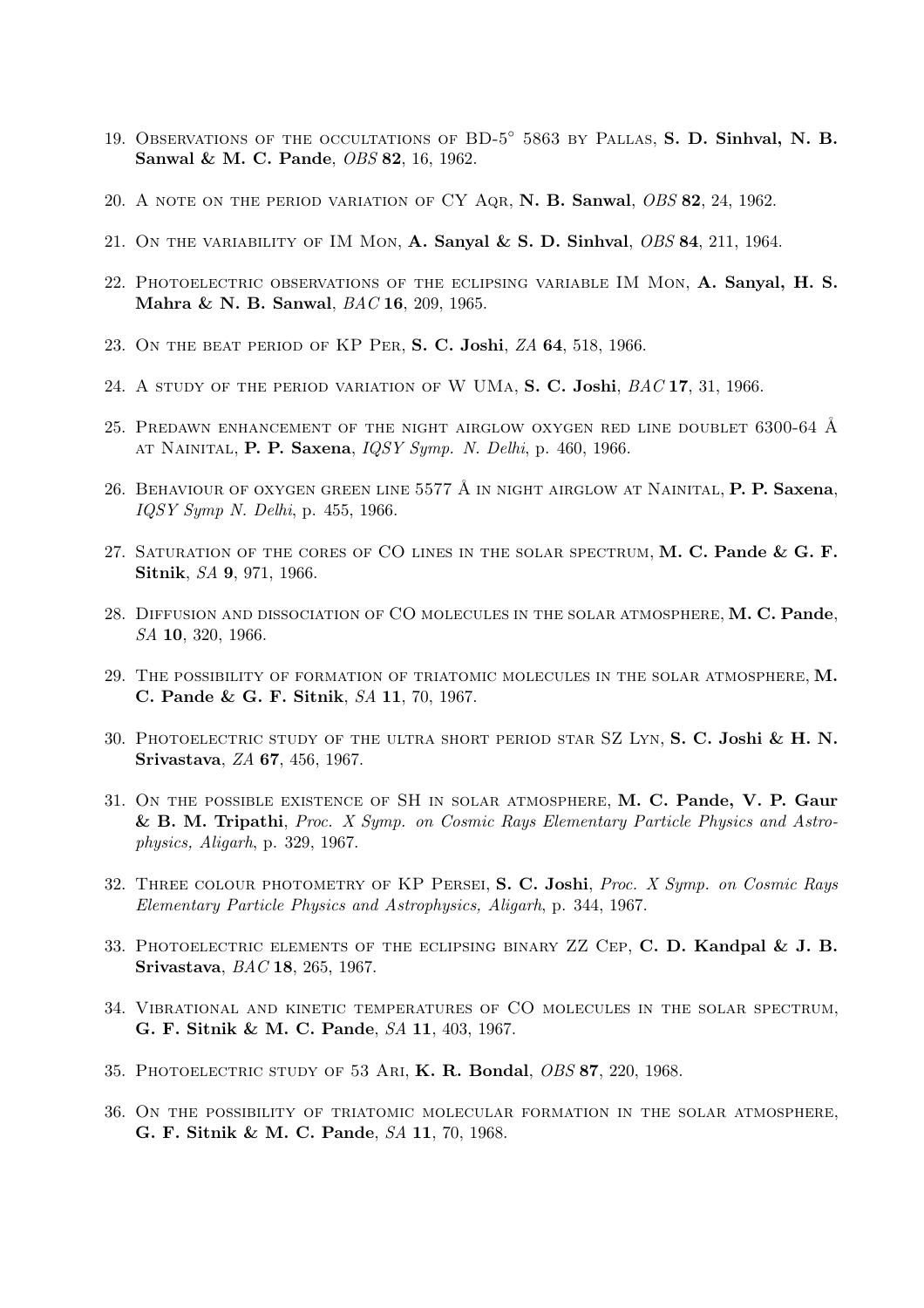- 37. Two decay processes of CO MOLECULES IN THE SOLAR PHOTOSPHERE,  $G.$  F. Sitnik  $\&$ M. C. Pande, SA 11, 588, 1968.
- 38. Equilibrium distribution of CO molecules over their degrees of freedom in the solar atmosphere, M. C. Pande, SA 11, 592, 1968.
- 39. A study of the photoelectric system of the 15-inch reflector at UPSO, Nainital, K. R. Bondal, BAC 19, 253, 1968.
- 40. On the period of VZ Cnc, H. S. Mahra & A. Sanyal, OBS 88, 58, 1968.
- 41. Photoelectric investigations of Tau Cyg, M. M. Pant, V. P. Gaur & M. C. Pande, OBS 88, 221, 1968.
- 42. Atomic nitrogen and nitric oxide in the upper atmosphere during day time, P. P. Saxena, ANG 24, 1023, 1968.
- 43. Photoelectric elements of eclipsing binary TX Leo, J. B. Srivastava & C. D. Kandpal, BAC 19, 381, 1968.
- 44. ROTATIONAL VELOCITIES AND MAGNETIC FIELDS OF AP STARS, G. S. D. Babu, Proc. XI COGAP Symp. Delhi, p. 451, 1969.
- 45. THE LIGHT VARIATIONS OF GAMMA UMI, S. C. Joshi, S. K. Gurtu & M. C. Joshi, OBS 89, 112, 1969.
- 46. ACTIVITIES OF THE SOLAR SECTION OF UPSO, NAINITAL, M. C. Pande, Proc. Symp. on Optical Astronomy with Moderate Size Telescopes, Hyderabad, p. 55, 1969.
- 47. PULSATION MODES OF SOME RR LYRAE STARS, S. C. Joshi, *Proc. Symp. on Optical Astron*omy with Moderate Size Telescopes, Hyderabad, P. 55, 1969.
- 48. Molecules in the solar photosphere, M. C. Pande, V. P. Gaur & B. M. Tripathi, SP 7, 17, 1969.
- 49. The dependence of facula-photosphere contrast in molecular lines on dissocia-TION ENERGY, M. C. Pande, V. P. Gaur & B. M. Tripathi,  $SP$  7, 370, 1969.
- 50. Atomic Nitrogen and Nitric Oxide in the Upper Atmosphere During Night Time, P. P. Saxena, ANG 25, 147, 1969.
- 51. On the Chapman Mechanism for Sodium Night Airglow, P. P. Saxena, ANG 25, 847, 1969.
- 52. Atomic Nitrogen and Nitric Oxide in the Atmosphere in the Altitude range 110- 240 KM. AND THEIR CONTRIBUTION TO NIGHT AIRGLOW, P. P. Saxena, Proc. III International Symp. on Equitorial Aeronomy, Ahmedabad, p. 457, 1969.
- 53. The 104-cm telescope of Uttar Pradesh State Observatory, S. D. Sinvhal, C. D. Kandpal, H. S. Mahra, S. C. Joshi & J. B. Srivastava, Proc. Symp. on Optical Astronomy with Moderate Size Telescope, Hyderabad, p. 20, 1969.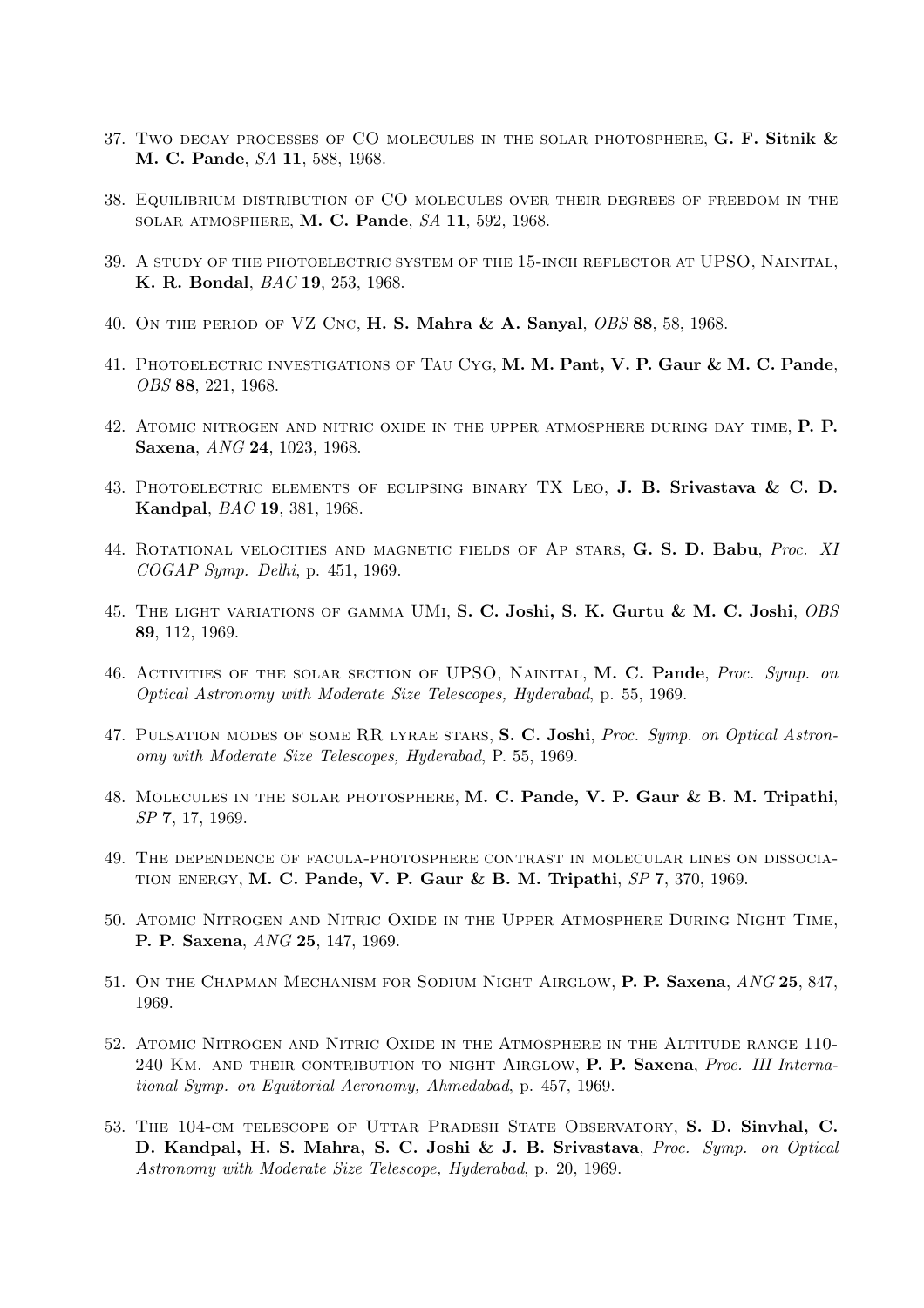- 54. ON THE ACCURACY OF ATA TIME SINGNALS, H. S. Mahra,  $JIPAP$  8, 503, 1970.
- 55. NAINI TAL SUDDEN SKY BRIGHTENING, P. P. Saxena & G. S. D. Babu, Smithsonian Inst. Center for Short Lived Phenomena No. 966, June 22, 1970.
- 56. On the Variability of V429 Ori, H. S. Mahra, OBS 90, 28, 1970.
- 57. Behaviour of Sodium Airglow in the Night Time Upper Atmosphere, P. P. Saxena, ANG 26, 505, 1970.
- 58. Estimation of Atomic Nitrogen and Nitric Oxide in the Night Time Atmosphere in the Altitude Region 80-110 Km. and their Contribution to Night Airglow CONTINUUM, P. P. Saxena, ANG 26, 771, 1970.
- 59. PHOTOELECTRIC ELEMENTS OF THE ECLIPSING BINARY ST PER, **R. K. Srivastava**,  $BAC$ 21, 219, 1970.
- 60. PHOTOELECTRIC ELEMENTS OF THE ECLIPSING SYSTEM WX CEP, C. D. Kandpal  $\&$  J. B. Srivastava, BAC 21, 345, 1970.
- 61. Photoelectric study of the Eclipsing System GG Cas, J. B. Srivastava & C. D. Kandpal, BAC 21, 353, 1970.
- 62. PHOTOELECTRIC LIGHT ELEMENTS OF IZ PER, R. K. Srivastava & T. D. Padalia,  $BAC$ 21, 359, 1970.
- 63. Effective Temperatures of some Magnetic Stars, G. S. D. Babu, OBS 91, 125, 1971.
- 64. Some Observations of the Flare Star YZ CMi, T. R. Bhatt & S. D. Sinvhal, IAU Coll. No. 15, p. 124, 1971.
- 65. Photoelectric Observations of the Flare Star YZCMi, T. R. Bhatt & S. D. Sinvhal, IBVS No. 557, 1971.
- 66. Dependence of Molecular Disssociation Equilibrium on Magnetic Field Strenghts in Sunspots, V. P. Gaur, M. C. Pande, B. M. Tripathi & G. C. Joshi, BAC 22, 157, 1971.
- 67. STUDIES IN COLOURS AND MAGNITUDES OF SHORT PERIOD CEPHEIDS, S. C. Joshi, Agra Univ. Jour. of Research 20, 97, 1971.
- 68. A Note on the Effect of Scattered Light on Facula to Photosphere Contrast, M. C. Pande, B. M. Tripathi & V. P. Gaur, BAC 22, 161, 1971.
- 69. The Dissociation Eqilibrium of Some Diatomic Molecules in Delta Cep, M. C. Pande, B. M. Tripathi, C. S. Murthy & V. P. Gaur, BAC 22, 196, 1971.
- 70. A Broad Band Index for the Effective Temperature of Nomal Late Type Stars, J. P. Chaturvedi, BAC 23, 48, 1972.
- 71. On Magnetic Stars, G. S. D. Babu & S. D. Sinvhal, BAC 23, 297, 1972.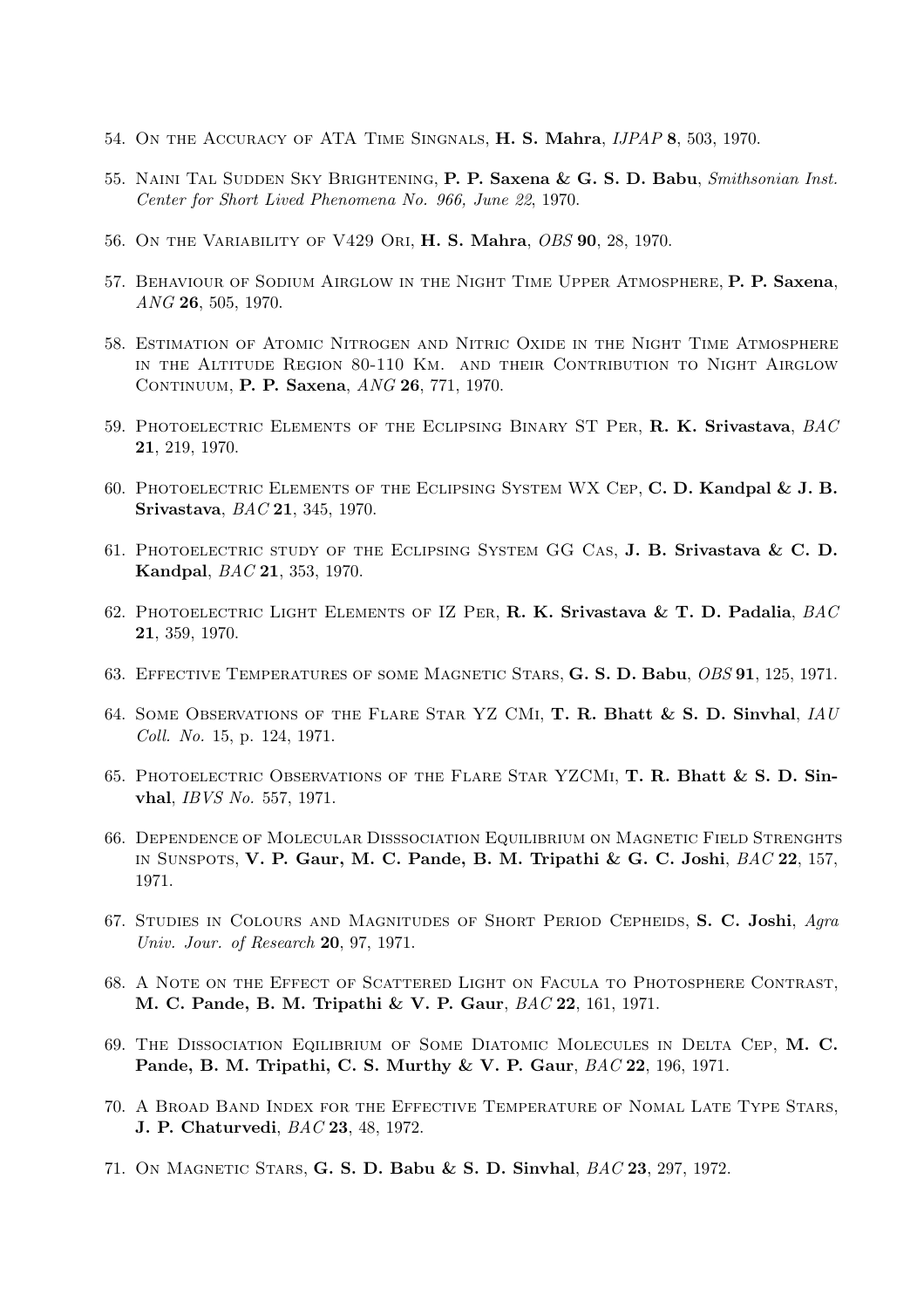- 72. Molecules in Eta Aql, M. C. Pande, G. C. Joshi, B. M. Tripathi & V. P. Gaur, BAC 23, 301, 1972.
- 73. SPECTROPHOTOMETRY OF COMET BENNETT, G. S. D. Babu & P. P. Saxena, BAC 23, 346, 1972.
- 74. CONTINUOUS ENERGY DISTRIBUTION IN STARS, S. C. Joshi, Proc. Symp. Spectroscopic Studies of Astrophysical Interest, Hyderabad, p. 43, 1972.
- 75. ENERGY DISTRIBUTION OF A FEW LATE TYPE STARS, J. P. Chaturvedi, Proc. Symp. Spectroscopic Studies of Astrophysical Interest, Hyderabad, p. 69, 1972.
- 76. Effective Temeratures of Some Ap and A Stars, G. S. D. Babu, Proc. Symp. Spectroscopic Stydies of Astrophysical Interest, Hyderabad, p. 99, 1972.
- 77. Molecules in the Sun, M. C. Pande, Proc. Symp. Spectroscopic Studies of Astrophysical Interest, Hyderabad, p. 285, 1972.
- 78. Hcl in Sunspots, V. P. Gaur & M. C. Pande, Proc. Symp. Spectroscopic Studies of Astrophysical Interest, Hyderabad, p. 303, 1972.
- 79. Photoelectric Surveillance of the Flare Stars YZ CMi, AD Leo, EV Lac, R. C. Kapoor & S. D. Sinvhal, IBVS No. 750, 1972.
- 80. Light Variations of 59 PSc, S. K. Gupta & A. K. Bhatnagar, IBVS No. 751, 1972.
- 81. Behaviour of the Forbidden Red-Lines of OI in the Night Airglow at Naini Tal, P. P. Saxena, ANG 28, 843, 1972.
- 82. Flares of YZ CMi, R. C. Kapoor, IBVS No. 758, 1973.
- 83. ABSENCE OF PHILLIPS BANDS IN THE SOLAR PHOTOSPHERIC SPECTRUM, K. Sinha, BAC 24, 136, 1973.
- 84. Molecular Abundances in Sunspots, V. P. Gaur, M. C. Pande & B. M. Tripathi, BAC 24, 138, 1973.
- 85. C<sub>2</sub> IN ETA AQL SPECTRUM, K. R. Bondal, G. C. Joshi & M. C. Pande, BAC 24, 169, 1973.
- 86. ON THE OBSERVABILITY OF CO AND  $CO<sup>+</sup>$  IN ETA AQL, M. C. Pande & G. C. Joshi,  $BAC$ 24, 171, 1973.
- 87. IONISED MOLECULES IN BCA PHOTOSPHERIC MODEL, M. C. Pande & V. P. Gaur, BAC 24, 207, 1973.
- 88. On DIATOMIC MOLECULES IN FACULA MODEL, B. M. Tripathi & M. C. Pande,  $BAC24$ , 296, 1973.
- 89. INVESTIGATIONS OF TWO DELTA SCUTI STARS., A. K. Bhatnagar & S. K. Gupta, IBVS No. 778, 1973.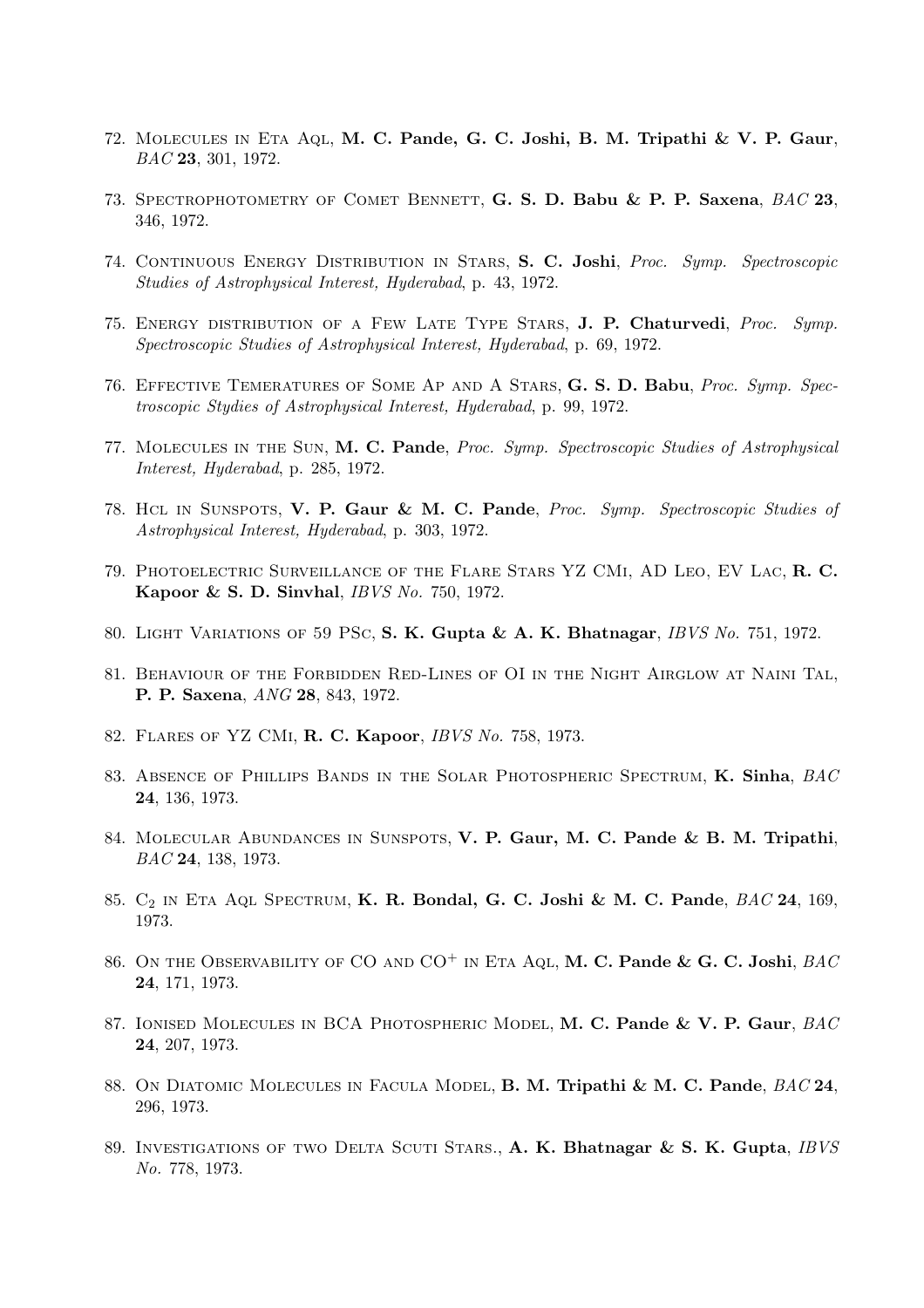- 90. Photoelectric Monitoring of the Flare Stars AD Leo, EV Lac, R. C. Kapoor, B. B. Sanwal & S. D. Sinvhal, IBVS No. 810, 1973.
- 91. A Flare on AD Leo, R. C. Kapoor, IBVS No. 848, 1973.
- 92. THE LIGHT VARIABILITY OF 21 MON, S. K. Gupta, OBS 93, 192, 1973.
- 93. THE EARLIEST PERIOD OF THE COSMOS, R. C. Kapoor, ASS 3, 113, 1973.
- 94. ABSOLUTE ENERGY DISTRIBUTION OF TWO DELTA SCT VARIABLES, S. C. Joshi & B. S. Rautela, AA 29, 155, 1973.
- 95. Phase Variation of NPG 18.6 KHz VLF Signal as Received at Naini Tal , H. S. Mahra, IJRSP 2, 101, 1973.
- 96. DIFFUSION OF CO AND CH MOLECULES IN THE SOLAR ATMOSPHERE, K. Sinha & M. C. Pande, BAC 24, 334, 1973.
- 97. UTTAR PRADESH STATE OBSERVATORY, S. D. Sinvhal, BASI 1, 23, 1973.
- 98. IAU SYMPOSIUM NO. 59 ON STELLAR INSTABILITY AND EVOLUTION, S. D. Sinvhal, BASI 1, 26, 1973.
- 99. Spectrophotometry of Comet Kohoutek (1973f) during Pre-Perihelion Period, G. S. D. Babu, IAU Coll. No. 25, p. 220, 1974.
- 100. A Luminosity Index for Bright KO-K5 Stars, J. P. Chaturvedi, BAC 25, 15, 1974.
- 101. VIBARTION-ROTATION BANDS FOR HF, HBR AND HI IN THE SUN SPOT SPECTRUM, M. C. Pande & V. P. Gaur, BAC 25, 81, 1974.
- 102. BALLIK RAMSAY BAND IN SOLAR SPECTRUM, M. C. Pande & K. Sinha,  $BAC$  25, 83, 1974.
- 103. FORMULATION OF  $C_2$  MOLECULES IN SOLAR ATMOSPHERE, **K. Sinha & M. C. Pande**, *BAC* 25, 84, 1974.
- 104. ON THE EQUIVALENT WIDTH OF CH LINE IN ETA AQL, G. C. Joshi, K. R. Bondal & M. C. Pande, BAC 25, 120, 1974.
- 105. FINE STRUCTURE IN CA II K LINE, L. M. Punetha,  $BAC$  25, 207, 1974.
- 106. INTENSITY OSCILLATIONS ACROSS THE CA II LINE, L. M. Punetha,  $BAC$  25, 212, 1974.
- 107. Nitric Oxide in SunSpots, V. P. Gaur, BAC 25, 220, 1974.
- 108. EQUIVALENT WIDTHS OF MOLECULAR LINES IN ETA AQL, M. C. Pande, G. C. Joshi & K. R. Bondal, BAC 25, 318, 1974.
- 109. Energy Distribution in Early K-Stars, J. P. Chaturvedi & S. D. Sinvhal, ASS 29, 427, 1974.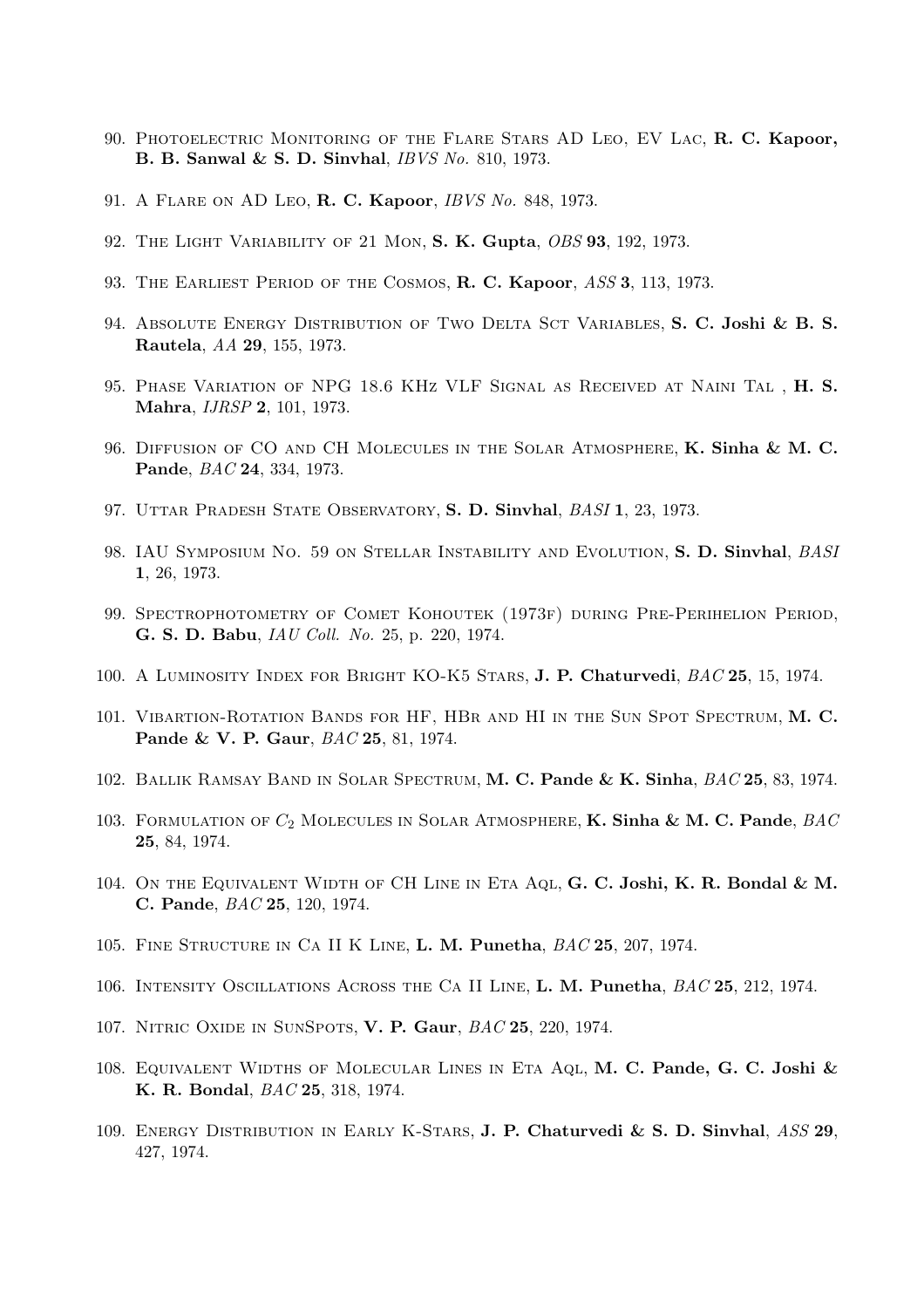- 110. THREE COLOUR PHOTOMETRY OF GH PEG, R. K. Srivastava & T. D. Padalia, ASS 29, 427, 1974.
- 111. Flares on AD Leo and YZ CMi, R. C. Kapoor & S. D. Sinvhal, IBVS No. 901, 1974.
- 112. VARIABLITY OF 59 AUR AND 38 CNC, S. K. Gupta & A. K. Bhatnagar, *IBVS No.* 908, 1974.
- 113. Flares on AD Leo, B. B. Sanwal, IBVS No. 932, 1974.
- 114. Nicolaus Copernicus and the Commentariolus, S. C. Joshi, IJHS 9, 14, 1974.
- 115. Pre-Copernican Astronomy in Europe, M. C. Pande, IJHS 9, 123, 1974.
- 116. IAU Symposium No. 67 on Variables in Relation to the Evolution of Stars and Stellar Systems, S. D. Sinvhal & S. C. Joshi, BASI 2, 70, 1974.
- 117. PHOTOELECTRIC PHOTOMETRY OF THE OPEN CLUSTER NGC 1778, U.C. Joshi, R. Sagar & P. Pande, Pramana 4, 160, 1975.
- 118. THREE COLOUR PHOTOMETRY OF THE BINARY EI CEP, T. D. Padalia & R. K. Srivastva, ASS 32, 285, 1975.
- 119. THREE COLOUR PHOTOMETRY OF TW CAS, C. D. Kandpal, ASS 35, 249, 1975.
- 120. PHOTOMETRIC STUDY OF VZ HYA, T. D. Padalia & R. K. Srivastava,  $ASS$  32, 291, 1975.
- 121. Multiple Periodicity in Two CMa Stars 16 Lac and I Peg, H. S. Mahra & S. D. Sinvhal, IAU Coll. No. 29, p. 27, 1975.
- 122. PERIOD CHANGES IN THREE RR LYR STARS, H. S. Mahra & S. D. Sinvhal, IAU Coll. No. 29, p. 203, 1975.
- 123. Flare Activity of YZ CMi, B. B. Sanwal, IBVS No. 998, 1975.
- 124. Non-Variability of NQ Her, T. D. Padalia, IBVS No. 1059, 1975.
- 125. PHOTOELECTRIC ELEMENTS OF THE ECLIPSING BINARY XY CETI, R. K. Srivastava & T. D. Padalia, ASS 38, 79, 1975.
- 126. PHOTOELECTRIC ELEMENTS OF AS CAM, T. D. Padalia & R. K. Srivastava, ASS 38, 87, 1975.
- 127.  $CO<sub>2</sub>$  AND HCN IN SUNSPOTS, M. C. Pande & V. P. Gaur, Nature 253, 104, 1975.
- 128. MOLECULES IN THE SUN II, M. C. Pande, A review read at Udaipur Seminar on Solar Physics, 1975.
- 129. Experiences in Making Large Size Optics, S. D. Sinvhal, C. D. Kandpal & A. K. Bhatnagar, Fourth all India Symp. of the Optical Society of India, Chandigarh, 1976.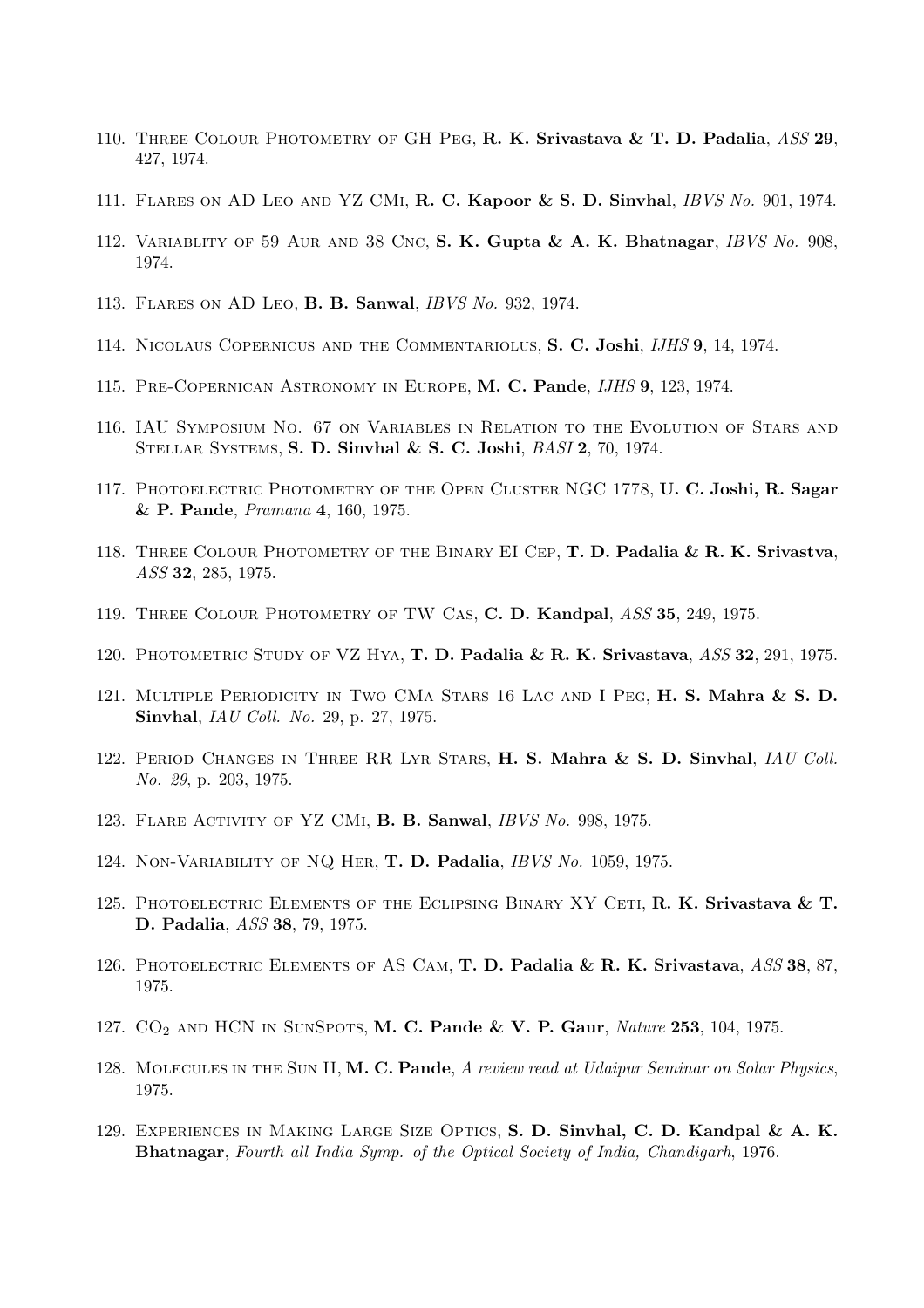- 130. PHOTOELECTRIC ELEMENTS OF THE BINARY SYSTEM AO MON, C. D. Kandpal, ASS 40, 3, 1976.
- 131. PHOTOELECTRIC ELEMENTS OF CD TAURI, J. B. Srivastava, ASS 40, 15, 1976.
- 132. PHOTOMETRY OF THE GALACTIC CLUSTER NGC 2169, R. Sagar, ASS 40, 447, 1976.
- 133. Spectrophotometric Determination of the Temperature of Cepheid Zeta Gem, B. S. Rautela & S. C. Joshi, ASS 40, 445, 1976.
- 134. ON THE  $C_2$  PHILIPS SYSTEM IN THE SOLAR SPECTRUM, K. Sinha & M. C. Pande,  $BAC$ 27, 253, 1976.
- 135. ON THE MAGNETIC FIELD GRADIENT IN QUIECENT PROMINENCES, K. R. Bondal & M. C. Pande, BAC 27, 263, 1976.
- 136. EFFECTIVE TEMPERATURES OF SOME AP, AM AND A STARS, G. S. D. Babu, ASS 43, 57, 1976.
- 137. VIBRATION ROTATION OF NO, V. P. Gaur, SP 46, 121, 1976.
- 138. ABSOLUTE ENERGY DISTRIBUTION OF SOME A AND F STARS, S. C. Joshi & B. S. Rautela, ASS 45, 199, 1976.
- 139. The Precision Timing System at the Uttar Pradesh State Observatory, Naini Tal AND THE ACCURACY OF ATA TIME SIGNALS, H. S. Mahra, Proc. National Seminar on the time and Frequency, NPL New Delhi, p. 121, 1976.
- 140. PHOTOELECTRIC OBSERVATIONS OF FLARE STAR YZ CMI, B. B. Sanwal, IBVS No. 1180, 1976.
- 141. PHOTOELECTRIC OBSERVATIONS OF UV CETI, **B. B. Sanwal**, *IBVS No.* 1210, 1976.
- 142. SH on the Sun, K. Sinha, G. C. Joshi & M. C. Pande, BASI 4, 75, 1976.
- 143. MULLIKEN BANDS IN THE SOLAR SPECTRUM, K. Sinha & G. C. Joshi, BASI 4, 76, 1976.
- 144. Report on the Optical Tracking of Aryabhata at Uttar Pradesh State Observatory, S. D. Sinvhal & V. P. Gaur, Report Submitted to Chairman ISRO, 1976.
- 145. STUDY OF THE DELTA SCUTI STAR HR 1170, S. K. Gupta, ASS 48, 199, 1977.
- 146. PHOTOELECTRIC PHOTOMETRY OF THE OPEN CLUSTER TR-1, U. C. Joshi & R. Sagar, ASS 48, 225, 1977
- 147. Radii of Some Ap, Am and A Stars, G. S. D. Babu, ASS 50, 343, 1977.
- 148. ROTATIONAL TEMPERATURES OF CO MOLECULES IN FACULA MODELS, R. C. Dubey & B. M. Tripathi, BAC 28, 192, 1977.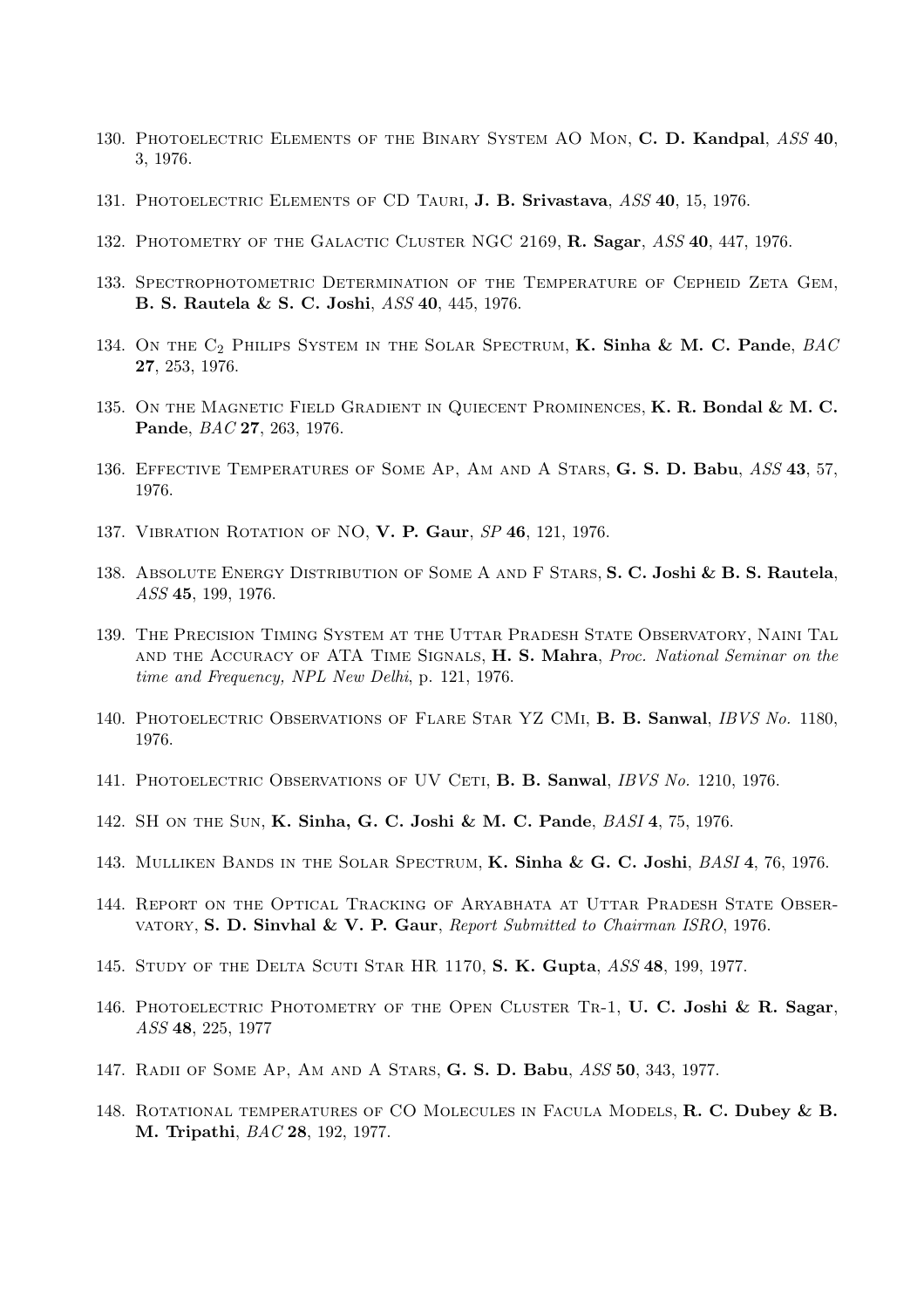- 149. VLF Sudden Phase Anomalies during Flares of August 1972, R. C. Dubey, S. K. Gupta & M. C. Pande, IJRSP 6, 67, 1977.
- 150. SULPHUR MOLECULES ON THE SUN, K. Sinha, G. C. Joshi & M. C. Pande, BASI 5, 45, 1977.
- 151. ON THE ROTATIONAL TEMPERATURES OF TIO IN SUNSPOTS, K. Sinha, BASI 5, 49, 1977.
- 152. Near Infrared Photometery of Some Stars, P. V. Kulkarni, A. G. Ananth, S. D. Sinval & S. C. Joshi, *BASI* 5, 52, 1977.
- 153. IAU Colloquim No. 42 on the Interaction of Variable Stars with their Environment, S. C. Joshi, BASI 5, 110, 1977.
- 154. Statistics on Flare Observations of UV Ceti YZ CMi and AD Leo at Uttar PRADESH STATE OBSERVATORY, S. D. Sinvhal & B. B. Sanwal, IBVS No. 1263, 1977.
- 155. PHOTOELECTRIC OBSERVATIONS OF NOVA SAGITTARII, R. Sagar, H. S. Mahra, S. C. Joshi & J. B. Srivastava, IBVS No. 1307, 1977.
- 156. OCCULTATION OBSERVATIONS OF SAO 158687 BY URANIAN BELT, H. S. Mahra & S. K. Gupta, IAU Cir. No. 3061, 1977.
- 157. Spectrophotometry of Comet West (1975n) after the Perihelion Passage, U. S. Chaubey, ASS 54, 233, 1978.
- 158. Period Mass Ratio Relations for Eclipsing Binaries with Periods not Exceeding 5 Days, S. D. Sinvhal & J. B. Srivastava, ASS 54, 239, 1978.
- 159. Effective Temperatures, Radii and Bolometeric Magnitudes of Ap and Am Stars, G. S. D. Babu & B. S. Rautela, ASS 58, 245, 1978.
- 160. FIRST OVERTONE LINE OF CO AND THE AVERAGE FACULA MODELS, R. C. Dubey & B. M. Tripathi, BAC 29, 370, 1978.
- 161. VIBRATION ROTATION BANDS OF SIO IN SUNSPOTS, V. P. Gaur, M. C. Pande & B. M. Tripathi, SP 56, 67, 1978.
- 162. Empirical P-L-C Relations for Delta Scuti Stars, S. K. Gupta, ASS 59, 85, 1978.
- 163. ON THE GAMMA SYSTEM OF NITRIC OXIDE IN SUNSPOTS, G. C. Joshi, M. C. Pande & D. S. Shukla, SP 58, 343, 1978.
- 164. ABSOLUTE ENERGY DISTRIBUTION IN RHO CAS, S. C. Joshi & B. S. Rautela, MNRAS 183, 55, 1978.
- 165. PHOTOMETRIC BEHAVIOUR OF OMICRON ANDROMEDA, T. D. Padalia, IBVS No. 1477, 1978.
- 166. Isotopic Lines of SiO in Sunspots, M. C. Pande & G. C. Joshi, SP 59, 353, 1978.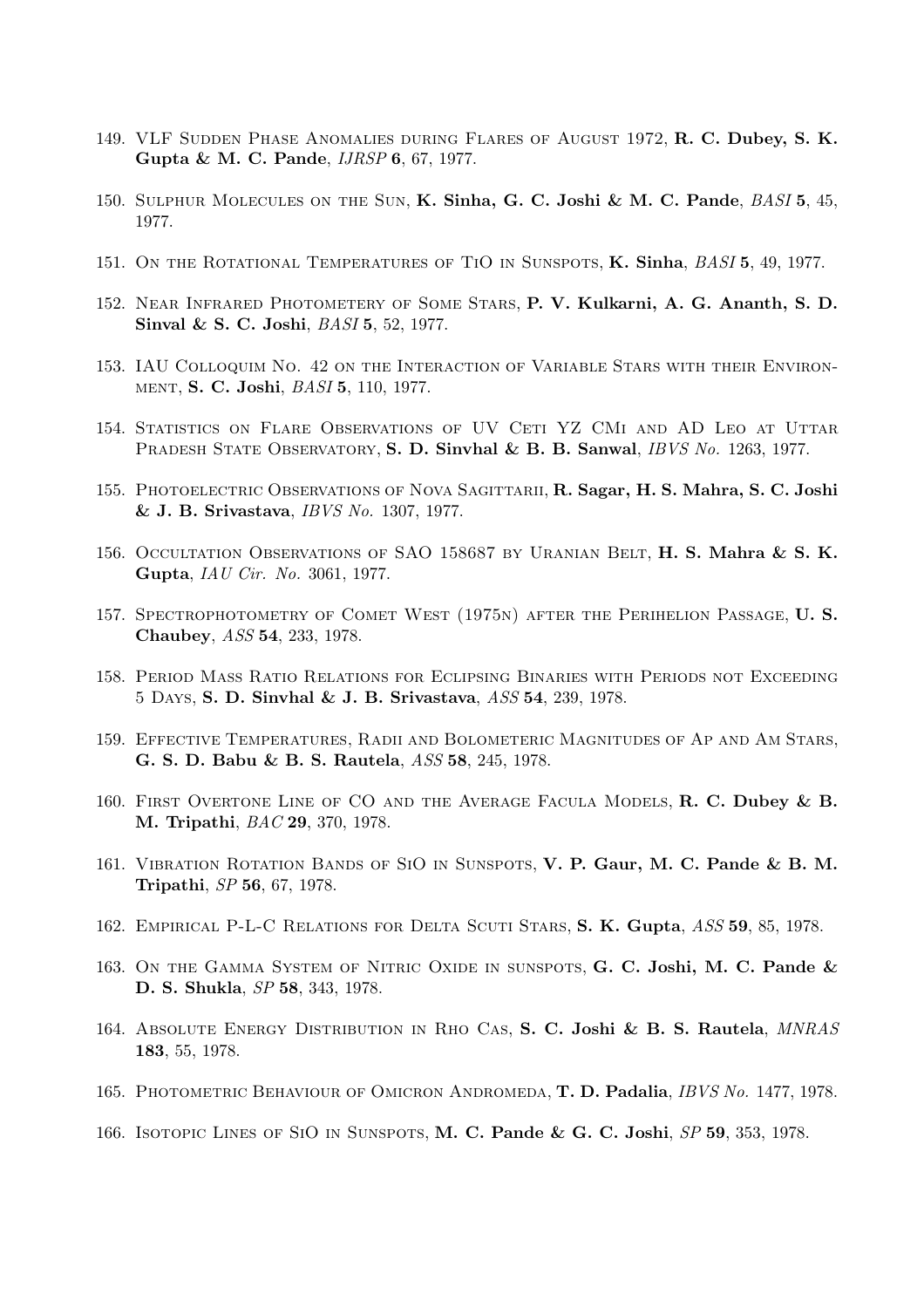- 167. STUDY OF THE EXTREMELY YOUNG CLUSTER NGC 6530, R. Sagar & U. C. Joshi, MNRAS 184, 467, 1978.
- 168. STUDY OF THE GALACTIC CLUSTER NGC 581, **R. Sagar & U. C. Joshi**, *BASI* 6, 12, 1978.
- 169. The Gap in the H-R Diagram of Open Clusters with Special Reference to NGC 2169, NGC 1778 and Tr-1, R. Sagar & U. C. Joshi, BASI 6, 37, 1978.
- 170. CH and CH<sup>+</sup> Lines in Facula Models, B. M. Tripathi, BASI 6, 76, 1978.
- 171. UPSO Plan for Total Solar Eclipse of February 16, 1980, K. R. Bondal, V. P. Gaur & K. Sinha, Paper Read at CASA, Hyderabad, 1979.
- 172. Time and Frequency Activities at the Uttar Pradesh State Observatory, Naini TAL, H. S. Mahra & B. M. Tripathi, Study Group Meeting On Time and Frequency, N. Delhi, ed. B. S. Mathur, p. 79, 1979.
- 173. (A-X) SYSTEM OF SIO IN SUNSPOTS, G. C. Joshi, L. M. Punetha & M. C. Pande, SP 62, 77, 1979.
- 174. PERIODOGRAM ANALYSIS OF THE LIGHT CURVES OF 44 TAU, S. K. Gupta, BASI 7, 12, 1979.
- 175. The System CC Cassiopeiae, J. B. Srivastava, IBVS No. 1571, 1979.
- 176. Centere-to-Limb Behaviour of Molecular Rotational Temperature, K. Sinha, BASI 7, 17, 1979.
- 177. PHOTOELECTRIC OBSERVATIONS OF AD LEO, B. B. Sanwal, IBVS No. 1572, 1979.
- 178. Photoelectric Observations of The Nova like Objects in Vulpecula, H. S. Mahra, S. C. Joshi, J. B. Srivastava & S. L. Dhir, IBVS No. 1683, 1979.
- 179. SOLAR PHOTOSPHERIC MODELS AND THE ROTATIONAL TEMPERATURES OF  $C_2$  and MGH Molecules, K. Sinha, D. S. Shukla & B. M. Tripathi, BASI 7, 38, 1979.
- 180. CLASSIFICATION OF M-TYPE STARS FROM SPECTRAL SCANS, B. S. Rautela & S. C. Joshi. BASI 7, 43, 1979.
- 181. Loss of Angular Momentum in Close Binary System during their Evolution, U. S. Chaubey, ASS 64, 177, 1979.
- 182. LIGHT VARIATION OF DELTA SCUTI STAR 38 CNC, S. K. Gupta, BASI 7, 72, 1979.
- 183. Uttar Pradesh State Observatory Annual Report, S. C. Joshi, BASI 7, 92, 1979.
- 184. EMISSION FROM THE HEAD OF COMET BRADFIELD 1978C, U. S. Chaubey, ASS 64, 53, 1979.
- 185. On the Schumann-Runge Band System in Sunspots, G. C. Joshi, L. M. Punetha & M. C. Pande, SP 63, 79, 1979.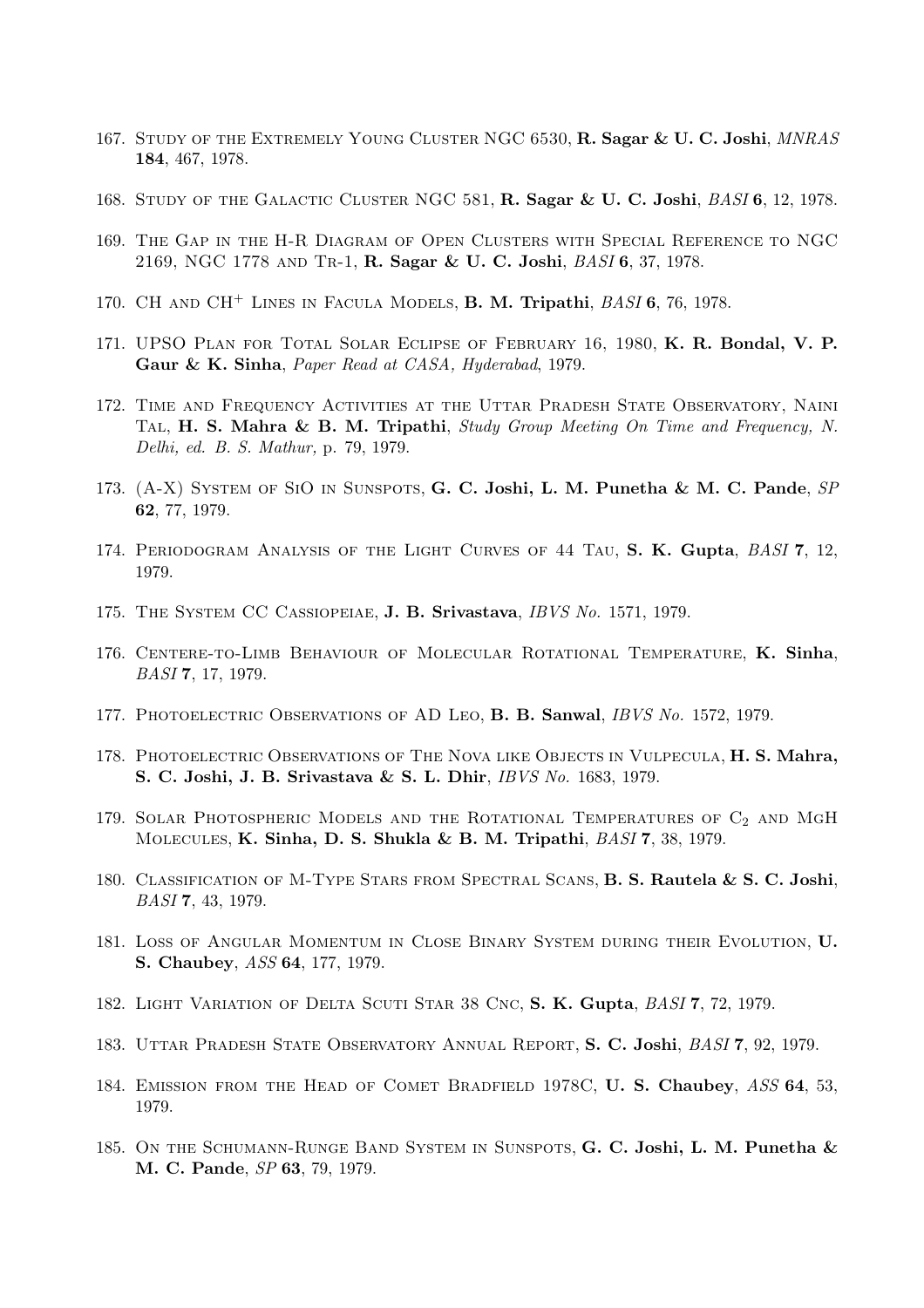- 186. PARTITION FUNCTIONS AND DISSOCIATION CONSTANTS FOR MGH, B. M. Tripathi & V. P. Gaur, JQSRT 22, 407, 1979.
- 187. ON THE VARABILITY OF THE SUSPECTED CEPHEID STARS V351, V350, V357, H. S. Mahra & V. Mohan, IBVS No. 1698, 1979.
- 188. ON THE PRESENCE OF SH IN THE SUNSPOT SPECTRUM, G. C. Joshi & M. C. Pande, SP 62, 69, 1979.
- 189. MOLECULAR LINE HAZE OPACITY IN SUNSPOTS, V. P. Gaur, M. C. Pande & M. Sah, SP 62, 83, 1979.
- 190. Photoelectric Photometery of the Eclipsing Binary RB Aqr, T. D. Padalia, ASS 62, 477, 1979.
- 191. A Young Open Cluster NGC 6611, R. Sagar & U. C. Joshi, ASS 63, 3, 1979.
- 192. PHOTOELECTRIC ELEMENTS OF THE ECLIPSING BINARY XY CEP, J. B. Srivastava, ASS 66, 143, 1979.
- 193. Mass Transfer in TV Cassiopeiae, U. S. Chaubey, ASS 63, 247, 1979.
- 194. ON THE PERIOD OF DELTA CETI, V. Mohan, BASI 7, 106, 1979.
- 195. Extended Ring System of Uranus, J. C. Bhattacharya, M. K. V. Bappu, S. Mohin, H. S. Mahra & S. K. Gupta, MP 21, 393, 1979.
- 196. ON THE INFRARED OPACITY OF SUNSPOTS, G. C. Joshi, L. M. Punetha & M. C. Pande, SP 64, 255, 1979.
- 197. UTTAR PRADESH STATE OBSERVATORY, M. C. Pande, Silver Jubilee Brochure, English and Hindi versions, 1979.
- 198. Period study of the Binary Star SW Cygni, U. S. Chaubey, ASS 67, 129, 1980.
- 199. PHOTOELECTRIC STUDY OF THE ECLIPSING SYSTEM CD ERIDANI, C. D. Kandpal  $\&$  J. B. Srivastava, ASS 67, 213, 1980.
- 200. PHOTOELECTRIC PHOTOMETRY OF THE SPECTROSCOPIC BINARY HD 91948, T. D. Padalia, IBVS No. 1733, 1980.
- 201. Flare like activities in eclipsing binary DI Peg, U. S. Chaubey, IBVS No. 1739, 1980.
- 202. SPECTROPHOTOMETRIC OBSERVATIONS OF MIRA CETI, S. C. Joshi, B. S. Rautela & B. B. Sanwal, IBVS No. 1754, 1980.
- 203. The effect of metallicity on the empirical relations for RR Lyrae Stars: I. EFFECTIVE TEMPERATURE AND COLOUR, H. S. Mahra & S. D. Sinvhal, ASS 68, 111, 1980.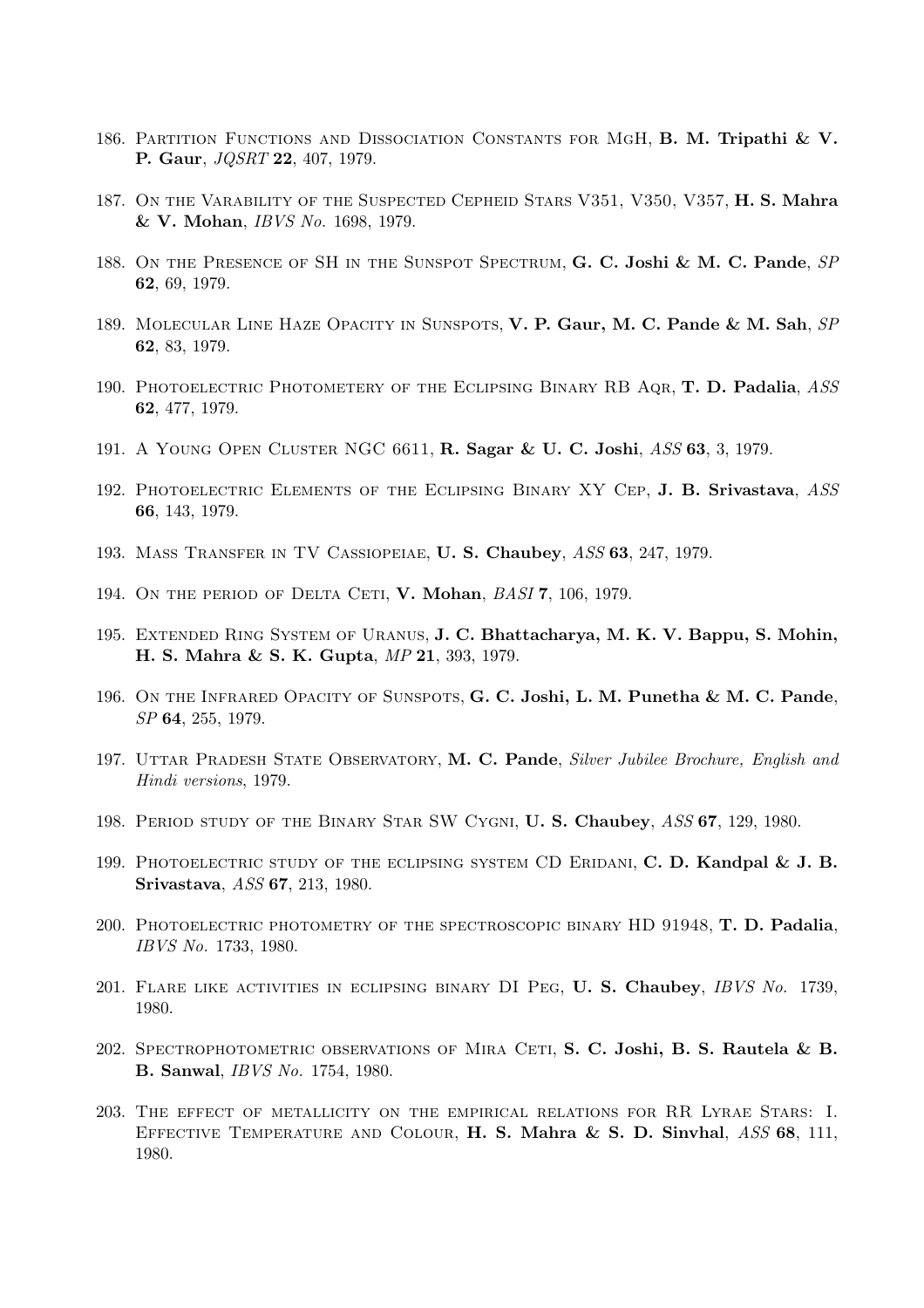- 204. The effect of metallicity on the empirical relations for RR Lyrae Stars: II. The P-L-C Relations, H. S. Mahra & S. D. Sinvhal, ASS 68, 121, 1980.
- 205. PERIODOGRAM ANALYSIS OF THE LIGHT CURVES OF 59 AURIGAE, S. K. Gupta, ASS 68, 423, 1980.
- 206. Spectrophotometric determination of the tempearture of Cepheid SU Cassiopeiae, S. C. Joshi & B. S. Rautela, ASS 70, 393, 1980.
- 207. Centre to limb variation of rotational temperature of the CH molecules in the solar photosphere, M. C. Pande, V. P. Gaur, K. R. Bondal & R. C. Dubey, BASI 8, 27, 1980.
- 208. HD200925, A Pulsating Variable, S. K. Gupta & T. D. Padalia, IBVS No. 1870, 1980.
- 209. Phase variation of GBR 16 KHz signals as received at Naini Tal, P. Pant & H. S. Mahra, IJRSP 9, 134, 1980.
- 210. A NOTE ON THE SPECTRUM OF COMET BRADFIELD  $(19791)$ , **U. S. Chaubey & B. S.** Rautela, JBAA 90, 475, 1980.
- 211. PHOTOELECTRIC STUDY OF THE  $\delta$  scuti star HR 1225, S. K. Gupta, ASS 71, 377, 1980.
- 212. Observations of total solar eclipse of February 16, 1980, V. P. Gaur, K. R. Bondal, K. Sinha, G. C. Joshi & M. C. Pande, BASI 8, 83, 1980.
- 213. PHOTOELECTRIC BEHAVIOUR OF V818 SCO AND X-PER, B. B. Sanwal, IBVS No. 1847, 1980.
- 214. Vacuum aluminizing of telescope mirrors at U. P. State Observatory, T. D. Padalia & B. B. Sanwal, VN 11, 5, 1980.
- 215. Scanner observations of Gamma Cassiopeiae, P. S. Goraya, ASS 73, 319, 1980.
- 216. Evolution in Semi-Detached Binary System, U. S. Chaubey, ASS 73, 503, 1980.
- 217. White light coronal photography, M. C. Pande, K. R. Bondal, V. P. Gaur, K. Sinha & G. C. Joshi, Observations of Total Solar Eclipse of 16 Feb., 1980, Preliminary Results, INSA, N. Delhi, p. 23, 1981.
- 218. Chromospheric flash spectrum, M. C. Pande, K. R. Bondal, V. P. Gaur, K. Sinha & G. C. Joshi, Observations of Total Solar Eclipse of 16 Feb., 1980, Preliminary Results, INSA, N. Delhi, p. 42, 1981
- 219. A NOTE ON BZ ERIDANI,  $\mathbf{R}$ . K. Srivastava & B. K. Sinha, IBVS No. 1919, 1981.
- 220. UBV PHOTOMETRY OF RT PERSEI, B. B. Sanwal & U. S. Chaubey,  $ASS 75$ , 329, 1981.
- 221. STUDY OF THE GALACTIC CLUSTER NGC 6823, R. Sagar & U. C. Joshi,  $ASS$  75, 465, 1981.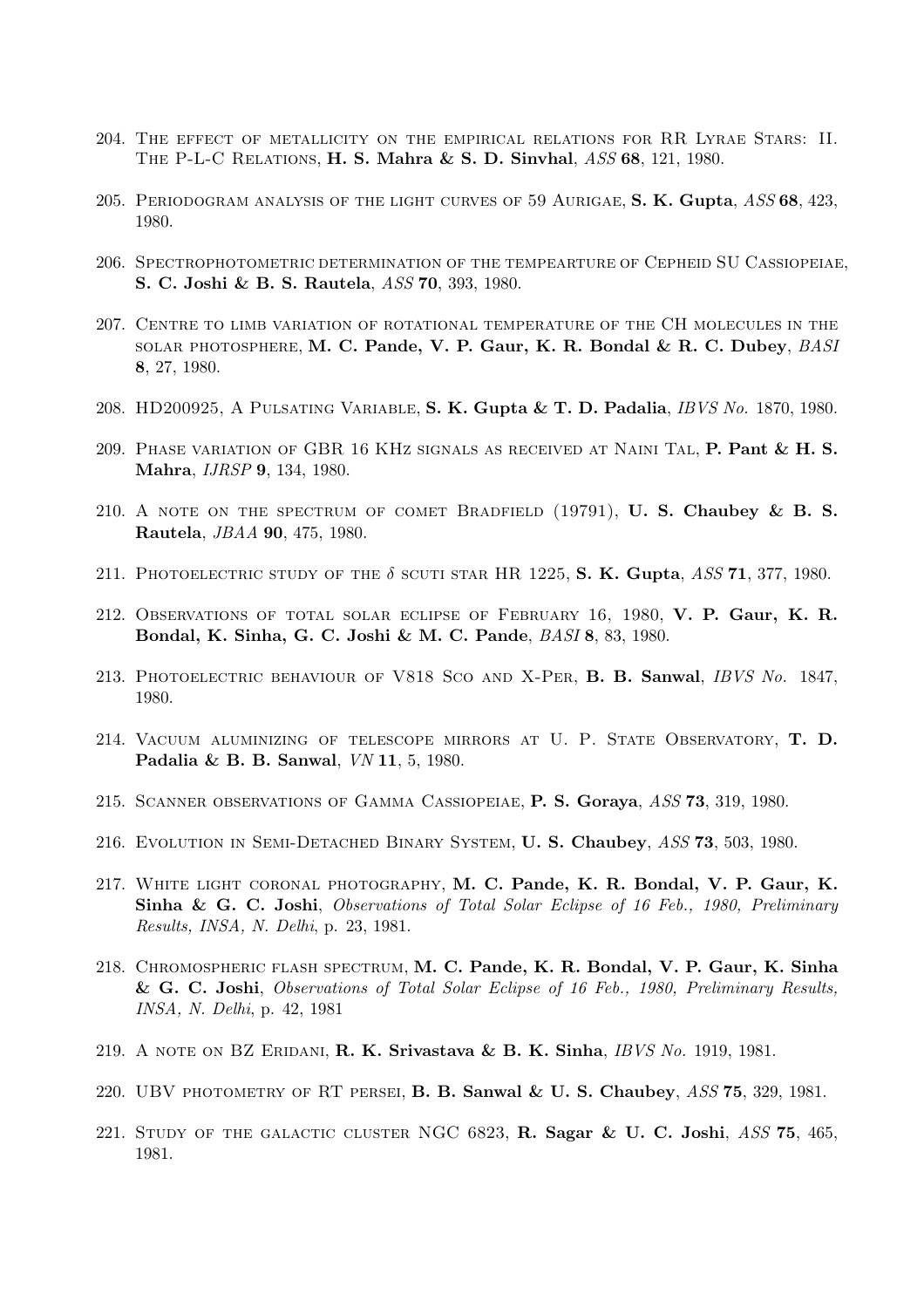- 222. PERIOD OF  $\delta$  CETI, V. Mohan, ASS 76, 83, 1981.
- 223. Eclipsing Binary Systems AV Hya, J. B. Srivastava & C. D. Kandpal, ASS 76, 173, 1981.
- 224. AN ANALYSIS OF THE ATMOSPHERE OF T VULPECULAE, B. S. Rautela, B. B. Sanwal  $\&$ S. C. Joshi, ASS 77, 369, 1981.
- 225. PHOTOELECTRIC ELEMENTS OF AR LAC, R. K. Srivastava, ASS 78, 173, 1981.
- 226. Ionised molecules in Facula Models, B. M. Tripathi, V. P. Gaur & M. C. Pande, BASI 9, 227, 1981.
- 227. PHOTOELECTRIC OBSERVATIONS OF THE VZ CAS, J. B. Srivastava  $\&$  C. D. Kandpal, IBVS No. 1990, 1981.
- 228. SCANNER OBSERVATIONS OF THE BE STARS  $\nu$  GEM,  $\kappa$  Ori,  $\beta$  Mon and  $\omega$  CMa, P. S. Goraya, ASS 78, 419, 1981.
- 229. ON THE MGH OSCILLATOR STRENGTHS,  $K$ . Sinha,  $JAA$  2, 285, 1981.
- 230. BRACKETT-GAMMA LINE AND FACULA MODELS, B. M. Tripathi & M. C. Pande, BASI 9, 287, 1981.
- 231. U. P. STATE OBSERVATORY ANNUAL REPORT, M. C. Pande, BASI 9, 319, 1981.
- 232. AN ELECTRONIC PROGRAMMER FOR AN INTEGRATOR, S. K. Gupta, JRAS 76, 181, 1982.
- 233. SPECTROPHOTOMETRY OF COMET BRADFIELD (1980T) DURING POST-PERIHELION PERIOD, P. S. Goraya, B. K. Sinha, U. S. Chaubey & B. B. Sanwal, MP 26, 3, 1982.
- 234. A NEW CEPHEID VARIABLE HD 200925, **T. D. Padalia & S. K. Gupta**, ASS 81, 251, 1982.
- 235. Photoelectric elements and evolutionary status of eclipsing binary DI pegasi, U. S. Chaubey, ASS 81, 283, 1982.
- 236. PHOTOELECTRIC FLARE OBSERVATIONS OF GLIESE 8678, B. B. Sanwal, IBVS No. 2143, 1982.
- 237. THE PECULIER SOLAR FLARE OF 1981 MAY 13, K. R. Bondal, P. Pant, M. C. Pande  $\&$ G. M. Ballabh, BASI 10, 137, 1982.
- 238. CARBON MONOXIDE AND FACULA MODELS, **B. M. Tripathi, M. C. Pande & K. Sinha**, BASI 10, 150, 1982.
- 239. Franck-Condon Factor for some abundant umbral molecules, G. C. Joshi, U. C. Joshi, L. M. Punetha & M. C. Pande, BASI 10, 159, 1982.
- 240. Surge prominence of 1981 nov. 19, V. K. Verma & M. C. Pande, BASI 10, 211, 1982.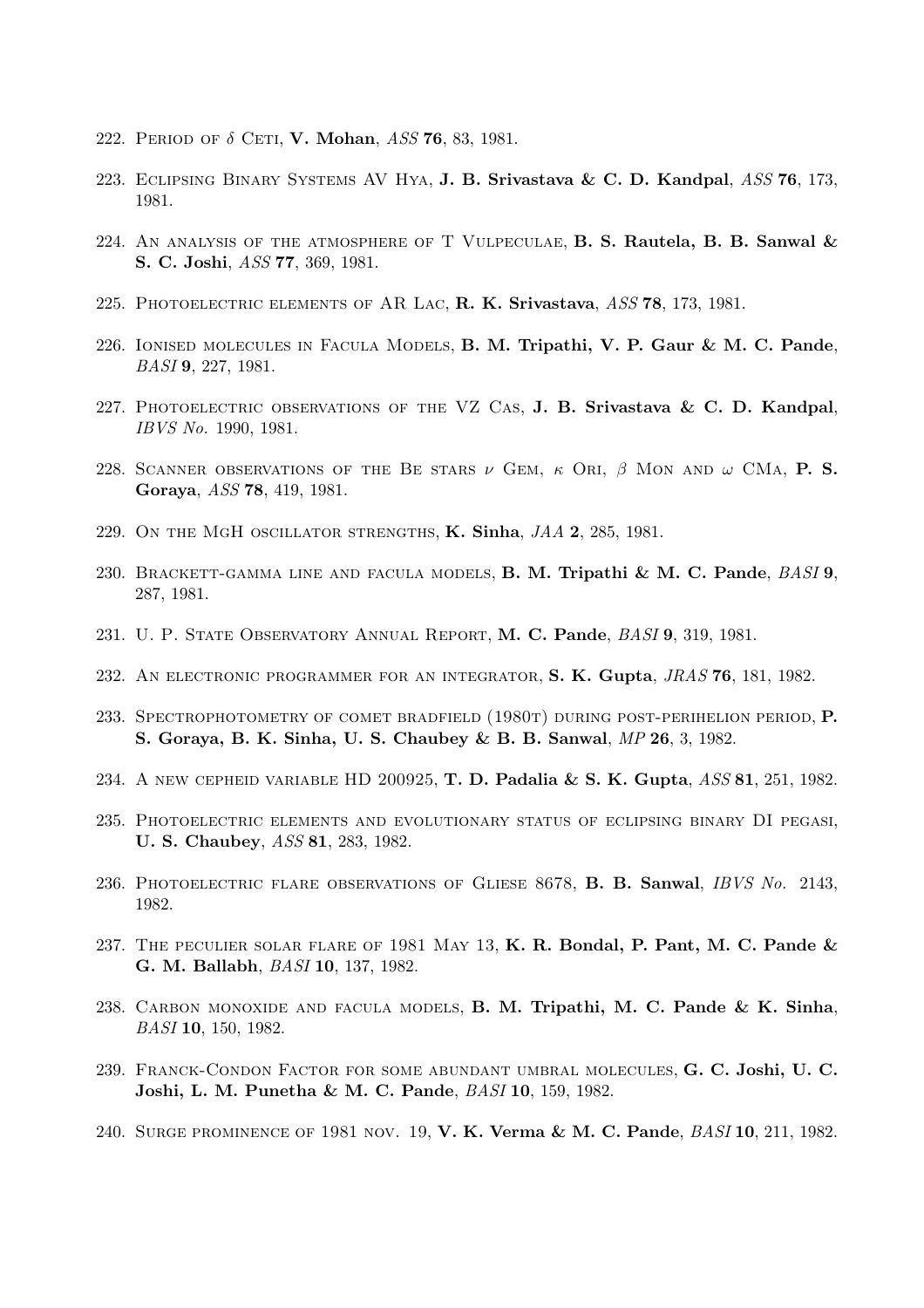- 241. PLACES OF FORMATION OF NINETEEN NEARBY CLASSICAL CEPHEIDS, U. C. Joshi,  $BASI$  10, 217, 1982.
- 242. ON THE MGH LINE INTENSITIES IN SUNSPOTS UMBRAE, K. Sinha,  $BASI$  10, 223, 1982.
- 243. ON THE PERIOD OF HD 200925, S. K. Gupta & T. D. Padalia, *IBVS No.* 2149, 1982.
- 244. A NOTE ON THE SPECTRUM OF COMET AUSTIN  $(1982G)$ , **B. B. Sanwal, B. S. Rautela &** P. S. Goraya, JBAA 93, 37, 1982.
- 245. VIBRATION ROTATION BANDS OF SIH AND MGH IN SUNSPOTS SPECTRA,  $K$ . Sinha &  $G$ . C. Joshi, BASI 10, 329, 1982.
- 246. Behaviour of some neutral molecular absorption lines in facula models, B. M. Tripathi, K. Sinha & M. C. Pande, BASI 10, 334, 1982.
- 247. STUDY OF OPEN CLUSTER IC 1805, U. C. Joshi & R. Sagar, JRAS 77, 40, 1983.
- 248. DOUBLE RIBBON FLARE OF 1981 OCTOBER 19, V. K. Verma & M. C. Pande, BASI 11, 38, 1983.
- 249. Integrated Photometric Parameters of Open and Globular Clusters, R. Sagar, U. C. Joshi & S. D. Sinvhal, BASI 11, 44, 1983.
- 250. Twisted Surge of 1981 December 25, V. K. Verma, BASI 11, 70, 1983.
- 251. PHOTOMETRY OF THE OPEN CLUSTER NGC 654, U.C. Joshi & R. Sagar, MNRAS 202. 961, 1983.
- 252. Scanner Observations of the Classical Cepheids RT Aur and T Vul, B. S. Rautela & S. C. Joshi, JAA 4, 1, 1983.
- 253. Correlation between Observed VLF Phase Deviation and Solar X-ray Flux during Solar Flares, P. Pant, H. S. Mahra & M. C. Pande, IJRSP 12, 40, 1983.
- 254. Variability of the Hotter Component of the Eclipsing Binary MM Cassiopeiae, U. S. Chaubey, IBVS No. 2348, 1983.
- 255. PHOTOMETRY OF THE OPEN CLUSTERS NGC 6913, U. C. Joshi, B. B. Sanwal & R. Sagar, PASJ 35, 405, 1983.
- 256. PHOTOMETRIC OBSERVATIONS OF BW VULPECULAE, M. singh & S. C. Joshi, BASI 11, 138, 1983.
- 257. THE OCCULTATION OF BD-19 4222 BY URANUS 1981 APRIL 26, H. S. Mahra, A. K. Pandey, U. C. Joshi & V. Mohan, BASI 11, 152, 1983.
- 258. ON THE ACTIVATION OF A QUISCENT PROMINENCE, V. K. Verma, BASI 11, 159, 1983.
- 259. A STUDY OF THE ECLIPSING BINARY XX CAS, R. K. Srivastava, ASS 92, 149, 1983.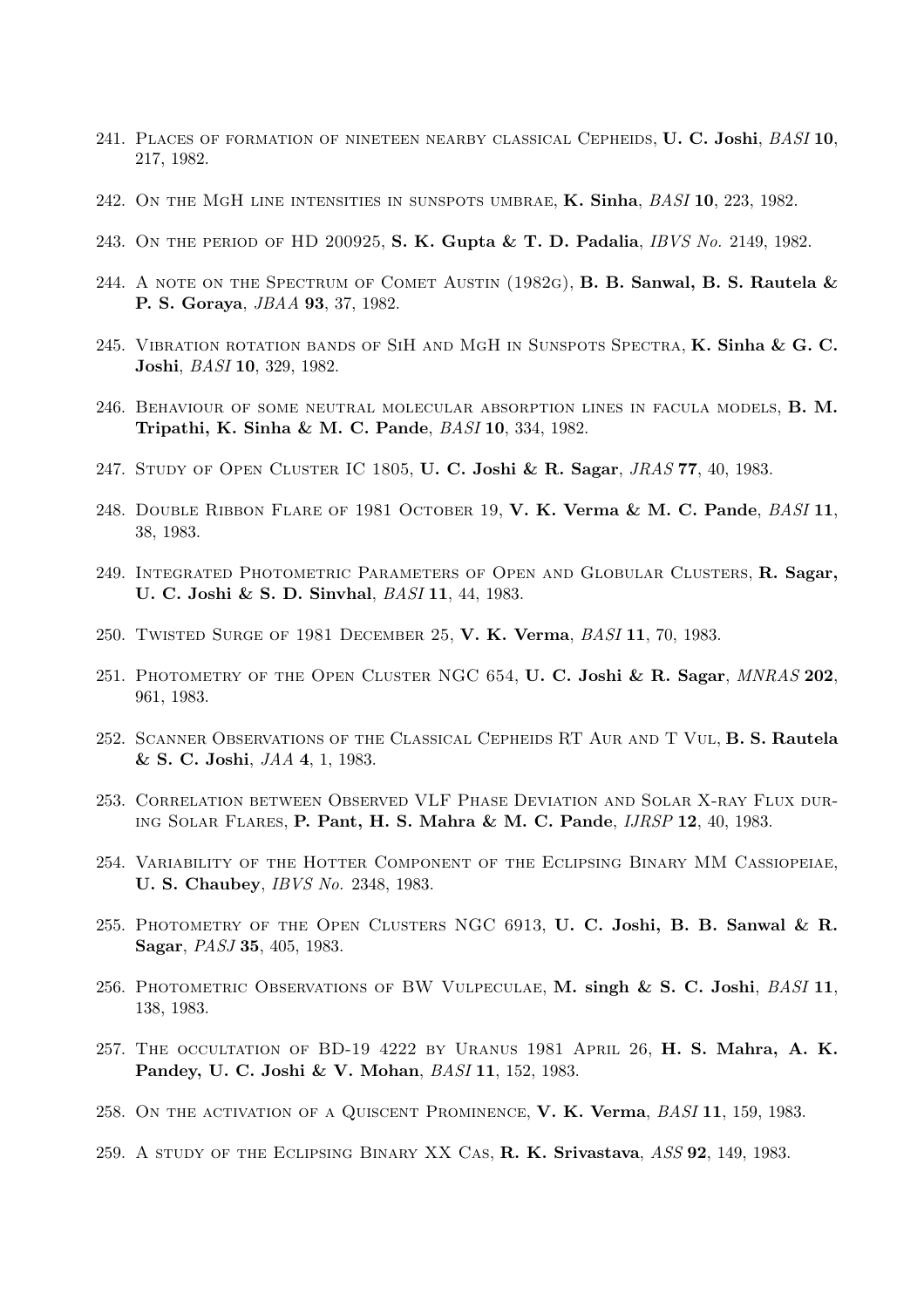- 260. HD 34409-A Delta Scuti Variable, R. K. Srivastava & A. K. Arya, IBVS No. 2418, 1983.
- 261. A PHOTOMETRIC HOUR-ANGLE SOLAR GUIDER, S. K. Gupta, BASI 11, 273, 1983.
- 262. Study of the open cluster NGC 2264, R. Sagar & U. C. Joshi, MNRAS 205, 747, 1983.
- 263. ON THE ARCH PROMINENCE OF 1980 NOVEMBER 22, P. Pant & K. R. Bondal, BASI 11, 313, 1983.
- 264. On the relation between large scale solar magnetic fields and filament positions, R. N. Shelke & M. C. Pande, BASI 11, 327, 1983.
- 265. Microwave, X-ray emission and SID associated with 13 May 1981 solar flare, P. Pant & K. R. Bondal, *IJRSP* 12, 190, 1983.
- 266. Testing of an image intensifier tube for astronomical applications, M. Singh, D. B. Jadhav & S. C. Joshi, OPT 12, 123, 1983.
- 267. FLARE LIKE ACTIVITY IN AR LACERTAE, R. K. Srivastava, IBVS No. 2450, 1983.
- 268. H $\alpha$  variability in alpha lyrae, P. S. Goraya & M. Singh, IBVS No. 2455, 1983.
- 269. Some further measurements of uranian ring condensations, R. Vasundhara, J. C. Bhattacharyya, R. Rajmohan & H. S. Mahra, MP 29, 79, 1983.
- 270. UBV PHOTOMETRY OF TWO ECLIPSING BINARY STARS, U.S. Chaubey & M. Singh, BASI 12, 40, 1984.
- 271. ON THE OSCILLATOR STRENGTHS OF PHILLIPS BANDS, K. Sinha, BASI 12, 45, 1984.
- 272. Mass Transfer in AR lacertae, R. K. Srivastava, BASI 12, 52, 1984.
- 273. Possible occultations by Saturnian Magnetosphere rings, H. S. Mahra, V. Mohan, A. K. Pandey & B. B. Sanwal, IAU Cir. No. 3945, 1984.
- 274. Spectrophotometry of comet austin (1982g) during post-perihelion period, P. S. Goraya, B. S. Rautela & B. B. Sanwal, MP 30, 63, 1984.
- 275. SHELL EPISODE OF PLEIONE (BU TAU), P. S. Goraya, IBVS No. 2493, 1984.
- 276. Molecular emission from the head of comet/P Crommelin 1818I, P. S. Goraya, B. S. Rautela & B. B. Sanwal, JBAA 94, 186, 1984.
- 277. CENTRE-TO-LIMB BEHAVIOUR OF MOLECULAR ROTATIONAL TEMPERATURE III, K. Sinha, BASI 12, 172, 1984.
- 278. SPECTROPHOTOMETRY OF PECULIER SHELL STAR HD 218393, P. S. Goraya, M. Singh & U. S. Chaubey, IBVS No. 2519, 1984.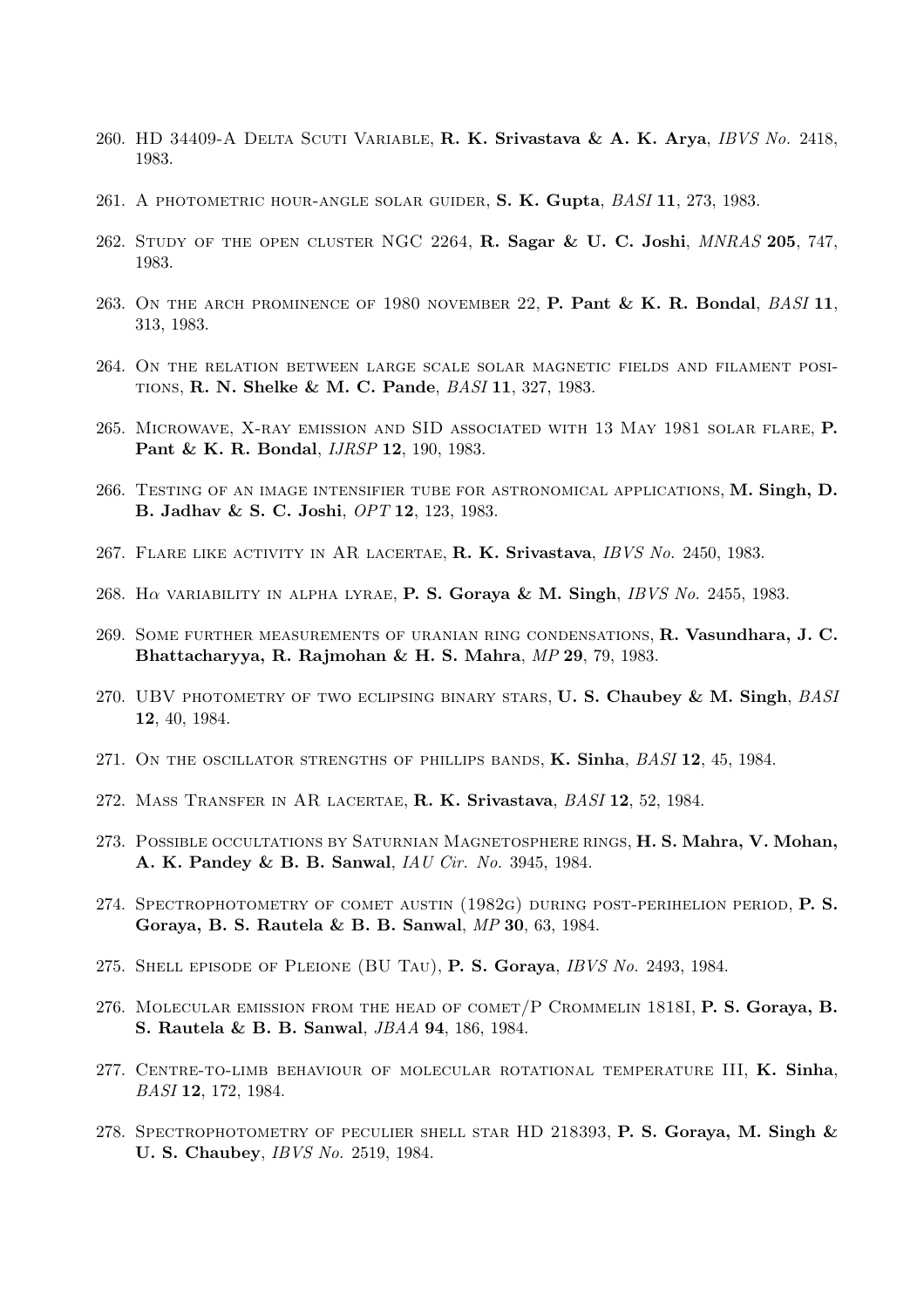- 279. HD 91948: A NEW PROBABLE BE STAR, P. S. Goraya & T. D. Padalia,  $IBVS$  No. 2542, 1984.
- 280. PHOTOMETRY OF OPEN CLUSTER KING 21, V. Mohan & A. K. Pandey, BASI 12, 217, 1984.
- 281. ON THE RECURRENCE OF SUDDEN IONOSPHERIC DISTURBANCES, R. N. Shelke & M. C. Pande, BASI 12, 223, 1984.
- 282. Model dependence of the rotational temperature of SiO in sunspots, L. M. Punetha & G. C. Joshi, BASI 12, 229, 1984.
- 283. Revised elements and evolutionary status of six eclipsing binary stars, U. S. Chaubey, BASI 12, 237, 1984.
- 284. CENTRE-TO-LIMB VARIATION OF CH LINE PROFILE PARAMETERS, L. M. Punetha & G. C. Joshi, BASI 12, 249, 1984.
- 285. ON THE PECULIAR TYPE OF PROMINENCE ACTIVATION, P. Pant, BASI 12, 252, 1984.
- 286. THE OCCULTATION OF  $HD-20°$  51695 by URANUS ON 1982 MAY 1, A. K. Pandey, H. S. Mahra & V. Mohan, BASI 12, 258, 1984.
- 287. RADIO PULSATION ASSOCIATED WITH THE SOLAR FLARE OF 1982 APRIL 14, P. Pant & K. R. Bondal, BASI 12, 263, 1984.
- 288. SUNSPOT CONTINUUM FROM 1 TO  $10\mu$ m and the umbral temperature models, L. M. Punetha & G. C. Joshi, BASI 12, 233, 1984.
- 289. Loss of orbital angular momentum and period changes in Algols, U. S. Chaubey, ASS 103, 55, 1984.
- 290. Variable line strengths of star HD 50896, M. Singh, IBVS No. 2508, 1984.
- 291. CA II H AND K AND H $\alpha$  emission variability in AR Lacarte, P. S. Gorava & R. K. Srivastava, IBVS No. 2579, 1984.
- 292. EVOLUTIONARY PROCESSES IN CLOSE BINARY STARS, **U. S. Chaubey**, *ASS* 103, 385, 1984.
- 293. THE OCCULTATION OF MKE 31 BY NEPTUNE ON SEPTEMBER 12, 1983, A. K. Pande, H. S. Mahra & V. Mohan, MP 31, 217, 1984.
- 294. PHOTOMETRY OF OPEN CLUSTER KING 12, V. Mohan & A. K. Pandey, ASS 105, 315, 1984.
- 295. Distribution of Absolute Energy of Bright Be Stars in Pleiades, P. S. Goraya, ASS 105, 323, 1984.
- 296. Longitudinal Distribution of Cool Solar Surges, V. K. Verma, SP 94, 155, 1984.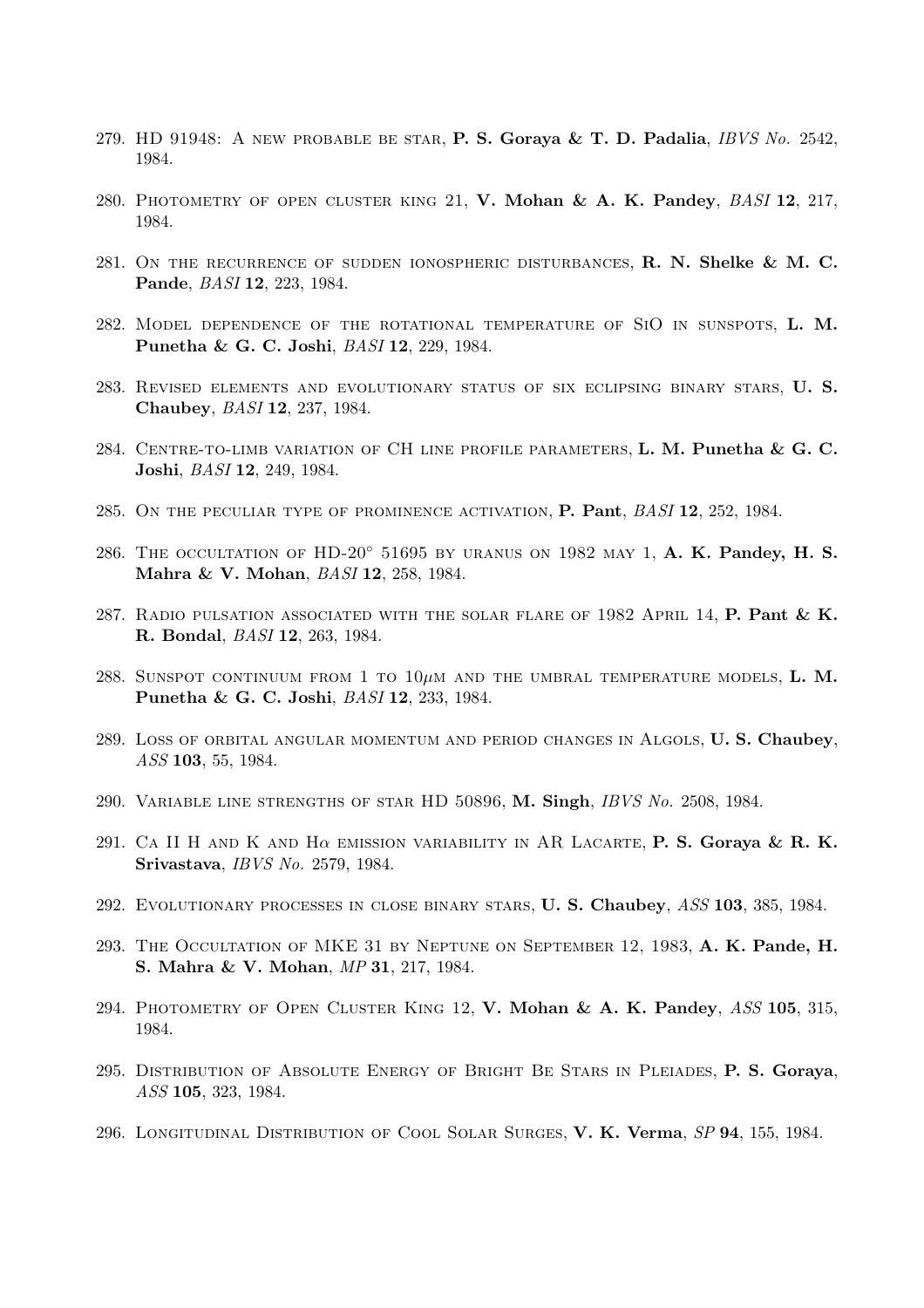- 297. CONTINUUM ENERGY DISTRIBUTION OF SOME BRIGHT BE STARS, P. S. Goraya, AA 138, 19, 1984.
- 298. Possible Detection of a Ring System in Saturn's Magnetosphere, R. Vasundhara, J. C. Bhattacharyya, P. Santhanam, A. K. Pandey, V. Mohan & H. S. Mahra, Nature 312, 621, 1984.
- 299. Infrared Photometric Studies of Be Stars, N. M. Ashok, H. C. Bhatt, P. V. Kulkarni & S. C. Joshi, MNRAS 211, 471, 1984.
- 300. Association of Coronal Holes with Large Scale Solar Magnetic Fields, R. N. Shelke & M. C. Pande, BASI 12, 357, 1984.
- 301. DOPPLER WIDTH OF CN LINES IN THE SUN, L. M. Puneth  $\&\, G. C.$  Joshi,  $BASI 12$ , 393, 1984.
- 302. Coronal Holes and Long lived Unipolar Magnetic Regions, R. N. Shelke & M. C. Pande, BASI 12, 404, 1984.
- 303. Microwave and Hard X-ray Emission during Solar Flares of 19 Oct. 1981, V. K. Verma, IJRSP 13, 159, 1984.
- 304. HD 126200-Å SUSPECTED ECLIPSING BINARY, J. B. Srivastava & C. D. Kandpal, IBVS No. 2574, 1984.
- 305. Photometric Elements of V 364 Cassiopeiae, U. S. Chaubey, ASS 106, 273, 1984.
- 306. VARIABILITY OF THE H $\alpha$  EMISSION IN  $\phi$  PER, P. S. Goraya, ASS 107, 323, 1984.
- 307. PHOTOMETRIC ELEMENTS OF THE ECLIPSING AE CAS, **J. B. Srivastava & C. D. Kandpal**, ACTA 34, 281, 1984.
- 308. PHOTOELECTRIC STUDY OF THE ECLIPSING BINARY SYSTEM AR LACERTAE, R. K. Srivastava, ACTA 34, 291, 1984.
- 309. JHK PHOTOMETRY OF BE STARS, H. C. Bhatt, N. M. Ashok, T. Chandrasekhar & P. S. Goraya, AASS 58, 685, 1984.
- 310. PHOTOMETRY OF THE PULSATING VARIABLE HD 37819, T. D. Padalia  $\& S. K. Gupta$ , ACTA 34, 303, 1984.
- 311. BALMER LINE EMMISSIONS IN VEGA, P. S. Goraya, Be Star News Letter No. 8, 1984.
- 312. New Infrared Source, N. M. Ashok, H. C. Bhatt, T. Chandrashekhar & S. C. Joshi, IAU Cir. No. 3906, 1984.
- 313. Ring Structure in the Saturn's Outer Magnetosphere, H. S. Mahra, A. K. Pandey, V. Mohan & B. B. Sanwal, Nature 313, 38, 1985.
- 314. PARTITION FUNCTIONS AND DISSOCIATION CONSTANTS FOR  $HEH^+$ , V. P. Gaur & B. M. Tripathi, JQSRT 33, 291, 1985.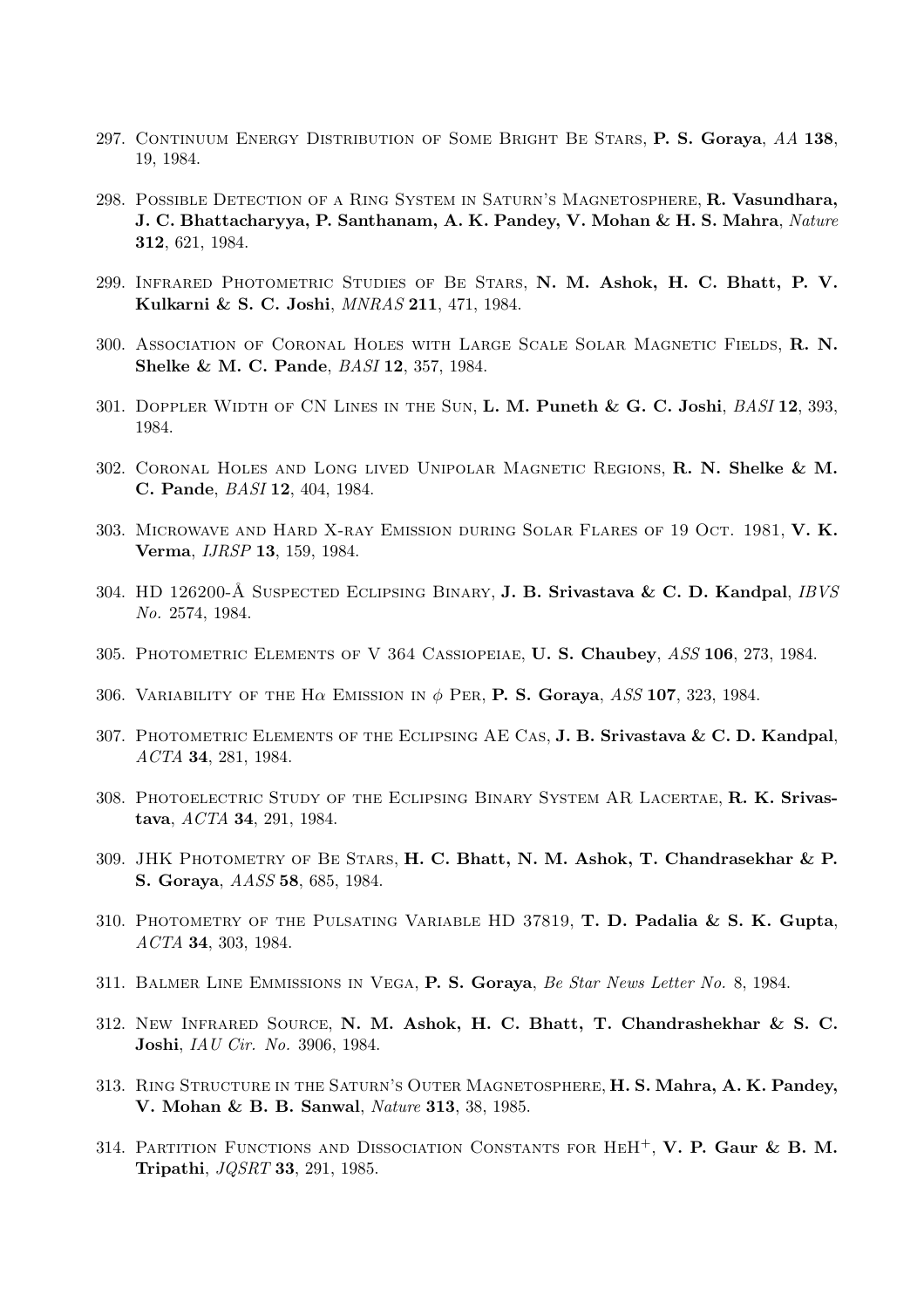- 315. DIFFERENTIAL ROTATION OF CORONAL HOLES, R. N. Shelke & M. C. Pande,  $SP$  95, 193, 1985.
- 316. A PHOTOMETRIC STUDY OF THE OPEN CLUSTER M 39, V. Mohan & R. Sagar, MNRAS 213, 337, 1985.
- 317. SPECTROPHOTOMETRIC INVESTIGATION OF BE STARS, P. S. Goraya & M. Singh, ASS 108, 161, 1985.
- 318. ON THE LOCATION OF SOLAR ACTIVE LONGITUDES, R. N. Shelke & V. K. Verma, BASI 13, 53, 1985.
- 319. Propogation of Type II Burst Shock Waves along the Radial Magnetic Field in the Solar Corona, R. N. Shelke & M. C. Pande, BASI 13, 62, 1985.
- 320. RECENT CHANGES IN THE SPECTRUM OF THE BE STAR 48 PERSEI, P. S. Goraya, ASS 109, 373, 1985.
- 321. Spectrophotometric Study of X Persei, B. B. Sanwal, B. S. Rautela & S. C. Joshi, ASS 110, 301, 1985.
- 322. Spectrophotometry of Bright Be Stars, P. S. Goraya, ASS 112, 1, 1985.
- 323. UBV PHOTOMETRY OF DX AQUARII, R. K. Srivastava & B. K. Sinha, ASS 111, 225, 1985.
- 324. Some Infrared Photometric Characteristics of Be Stars, P. S. Goraya, ASS 112, 203, 1985.
- 325. SPECTROPHOTOMETRIC STUDY OF BE STARS, P. S. Goraya, ASS 112, 325, 1985.
- 326. Probable Additional Swan Band Lines in the Solar Spectrum, K. Sinha & M. Mehrotra, BASI 13, 127, 1985.
- 327. Time Delay Between H-alpha and Soft X-ray Emissions during Solar Flares, V. K. Verma & M. C. Pande, BASI 13, 148, 1985.
- 328. ON THE DEPENDENCE OF SOLAR FLARE OCCURRENCE ON SUNSPOT POLARITY, V. K. Verma & R. N. Shelke, BASI 13, 243, 1985.
- 329. Continuum Energy Distribution of Be Stars, M. Singh, ASS 113, 325, 1985.
- 330. TIME DELAY BETWEEN H $\alpha$  and Hard X-ray Emission during Impulsive Solar Flares, V. K. Verma & M. C. Pande, SP 97, 107, 1985.
- 331. CONTINUUM ENERGY DISTRIBUTION AND PHOTOMETRIC BEHAVIOUR OF  $\pi$  AQR, P. S. Goraya, MNRAS 215, 265, 1985.
- 332. FLARE LIKE ACTIVITY OF AR LACERTAE IN 1982, R. K. Srivastava, IBVS No. 2761, 1985.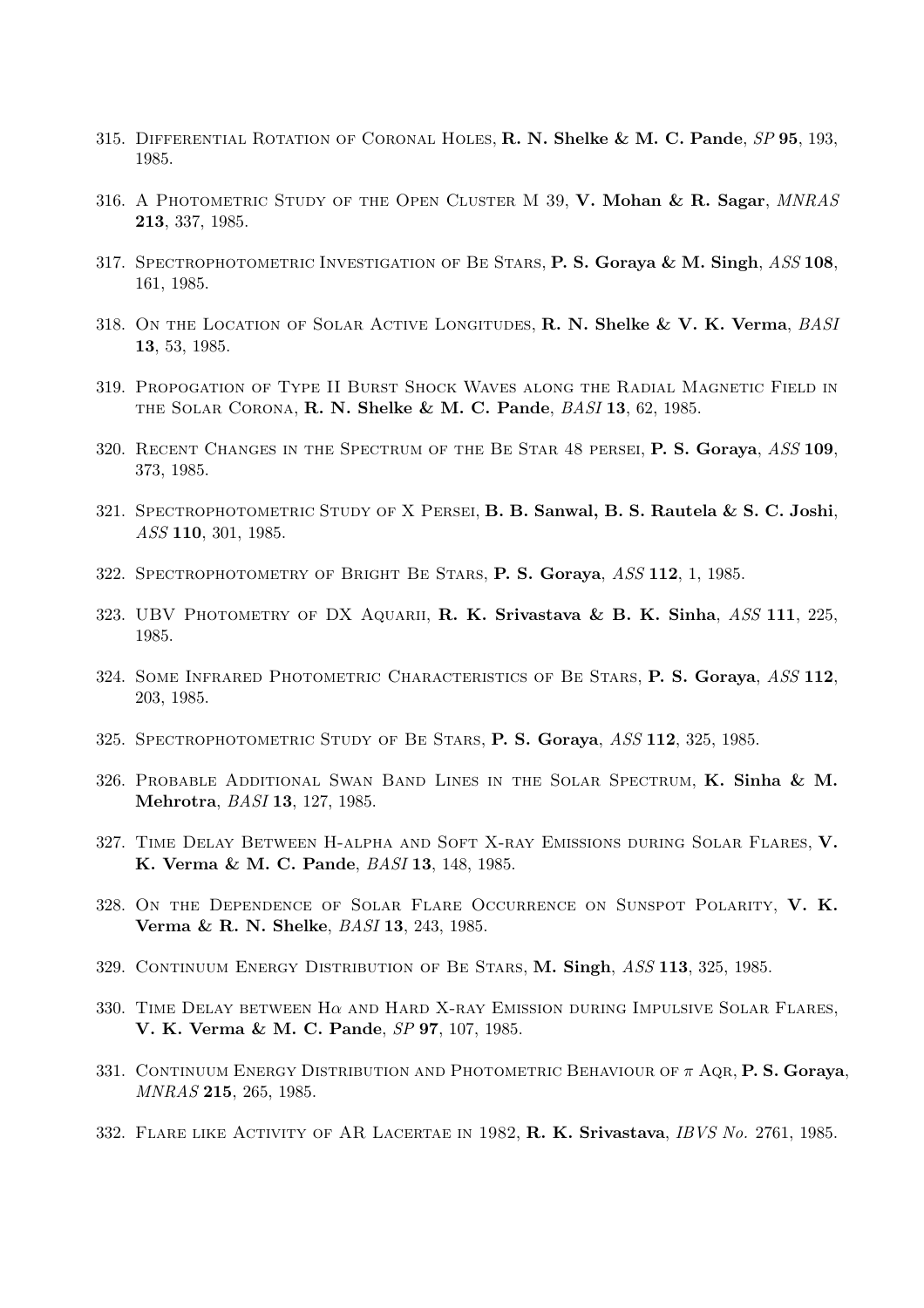- 333. On the Solar Surge Association with Microwave and Hard X-ray Emission Bursts, V. K. Verma, SP 97, 381, 1985.
- 334. SOME OBSERVATIONS OF DX AQUARII, R. K. Srivastava, ASS 113, 333, 1985.
- 335. H $\alpha$  LINE EMISSIONS AND INFRARED EXCESS IN BE STARS, P. S. Goraya & B. S. Rautela, ASS 113, 373, 1985.
- 336. LONGITUDINAL DISTRIBUTION OF HARD X-RAY BURSTS ON THE SUN, V. K. Verma & M. C. Pande, SP 99, 285, 1985.
- 337. PHOTOELECTRIC MINIMA OF BZ ERIDANI, R. K. Srivastava & W. Uddin, IBVS No. 2806, 1985.
- 338. RS CVN BINARIES, J. B. Srivastava, Symp. on Binary and Multiple Systems, Hyderabad 1983, p. 5, 1985.
- 339. SPECTRA OF PERIODIC COMET HALLEY, P. S. Goraya & B. S. Rautela, IAU Cir. No. 4149, 1985.
- 340. SPECTROPHOTOMETRY OF COMET HARTLEY GOOD, P. S. Goraya & B. S. Rautela, IAU Cir. No. 4150, 1985.
- 341. NATURE OF THE ECLIPSES OF VZ HYDRAE, T. D. Padalia, ASS 119, 395, 1985.
- 342. PERIOD VARIATIONS IN BZ ERIDANI, R. K. Srivastava, ASS 121, 317, 1986.
- 343. The Spectrum of Periodic Comet Encke, P. S. Goraya, B. B. Sanwal & B. S. Rautela, JBAA 96, 210, 1986.
- 344. ON THE OSCILLATOR STRENGTH AND DISSOCIATION ENERGY OF CN MOLECULES, K. Sinha & B.M. Tripathi, BASI 14, 40, 1986.
- 345. Absolute Spectrophotometry of Comet Kohoutek (1973f) during post Perihelion, P. S. Goraya, B. S. Rautela & B. B. Sanwal, EMP 34, 77, 1986.
- 346. PHOTOMETRY OF OPEN CLUSTER NGC 1931, A. K. Pandey, ASS 120, 107, 1986.
- 347. Mass Loss from Wolf-Rayet Stars, M. Singh, ASS 120, 115, 1986.
- 348. Photoelectric Study of AW Uma, R. K. Srivastava & T. D. Padalia, ASS 120, 121, 1986.
- 349. SPECTROPHOTOMETRY OF SOME BE STARS, M. Singh, ASS 120, 133, 1986.
- 350. Flare Features of AR Lacertae, R. K. Srivastava, ASS 120, 239, 1986.
- 351. WAVE MINIMUM OF AR LACERTAE, R. K. Srivastava, ASS 121, 397, 1986.
- 352. PERIODIC COMET HALLEY (1982I), P. S. Goraya, B. S. Rautela & B. B. Sanwal, IAU Cir. No. 4167, 1986.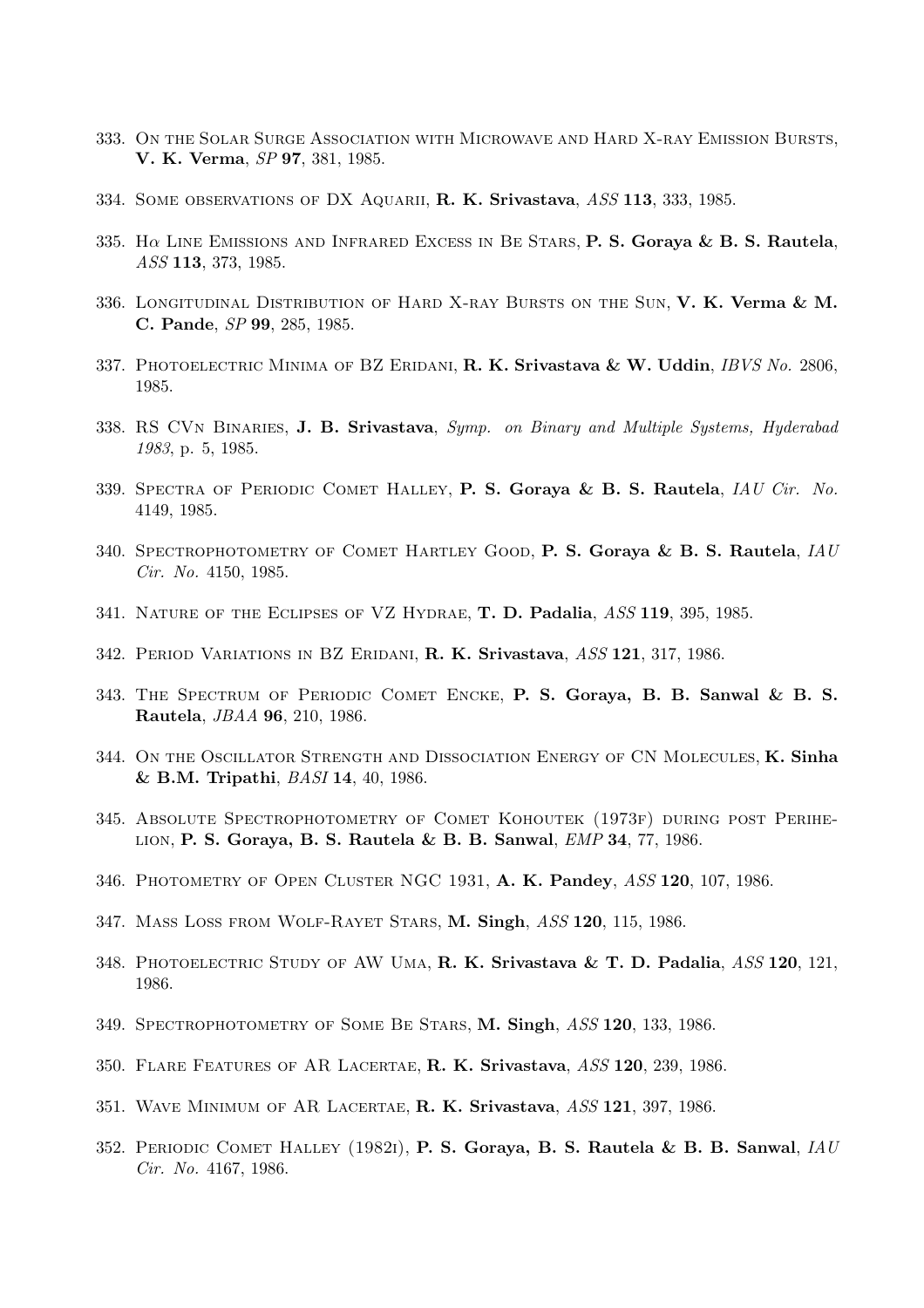- 353. COMET HARTLEY GOOD  $(1985i)$ , P. S. Goraya, B. S. Rautela & B. B. Sanwal, IAU Cir. No. 4171, 1986.
- 354. BV Observations of the Eclipsing Binary WX Eri, J. B. Srivastava & C. D. Kandpal, ASS 121, 301, 1986.
- 355. AN ANALYSIS OF THE SPECTRUM OF ZETA GEM, B. B. Sanwal, B. S. Rautela & G. C. Joshi, ASS 123, 183, 1986.
- 356. ASSOCIATION OF FLARES WITH TWISTING OF MAGNETIC NUETRAL LINES, W. Uddin, M. C. Pande & R. N. Shelke, BASI 14, 91, 1986.
- 357. New Period and Period Variations of DX Aquarii, R. K. Srivastava, ASS 124, 397, 1986.
- 358. PHOTOMETRY OF OPEN CLUSTER STOCK 17, A. K. Pandey, BASI 14, 20, 1986.
- 359. Mass Loss from Wolf-Rayet Stars, M. Singh & U. S. Chaubey, ASS 124, 389, 1986.
- 360. Infrared Excess in Wolf-Rayet Stars, M. Singh, ASS 123, 155, 1986.
- 361. On Some Visible and Infrared Atomic Lines in three Photospheric Models, K. R. Bondal & V. P. Gaur, BASI 14, 73, 1986.
- 362. Ultraviolet and Infrared Excess Emission in Be Stars, P. S. Goraya, MNRAS 222, 121, 1986.
- 363. Cyanogen Lines and Facula Models, B. M. Tripathi & K. Sinha, SP 106, 43, 1986.
- 364. Initial Mass Functions of Wolf-Rayet Stars, M. Singh, ASS 124, 101, 1986.
- 365. On Association of Radio Emission with Solar Surges, V. K. Verma, SP 106, 67, 1986.
- 366. PHOTOMETRIC STUDY OF BZ ERIDANI, R. K. Srivastava & W. Uddin, ASS 126, 105, 1986.
- 367. Semiregularities in the Photospheric Magnetic Fields, R. N. Shelke & M. C. Pande, SP 105, 257, 1986.
- 368. THE AGE DISTRIBUTION AND TOTAL LIFE TIMES OF OPEN CLUSTERS, A. K. Pandey & H. S. Mahra, ASS 126, 167, 1986.
- 369. SCANNER OBSERVATIONS OF COMET P/CROMMELIN, **P. S. Goraya, B. B. Sanwal & B. S.** Rautela, MP 36, 257, 1986.
- 370. On the Behaviour of Some Visible and Infrared Atomic Hydrogen Lines in Facular Models, K. R. Bondal, V. P. Gaur & M. C. Pande, BASI 14, 211, 1986.
- 371. Relationship of Solar Gamma Ray Emissions with Microwave and Other Radio Bursts, V. K. Verma, IJRSP 16, 281, 1987 .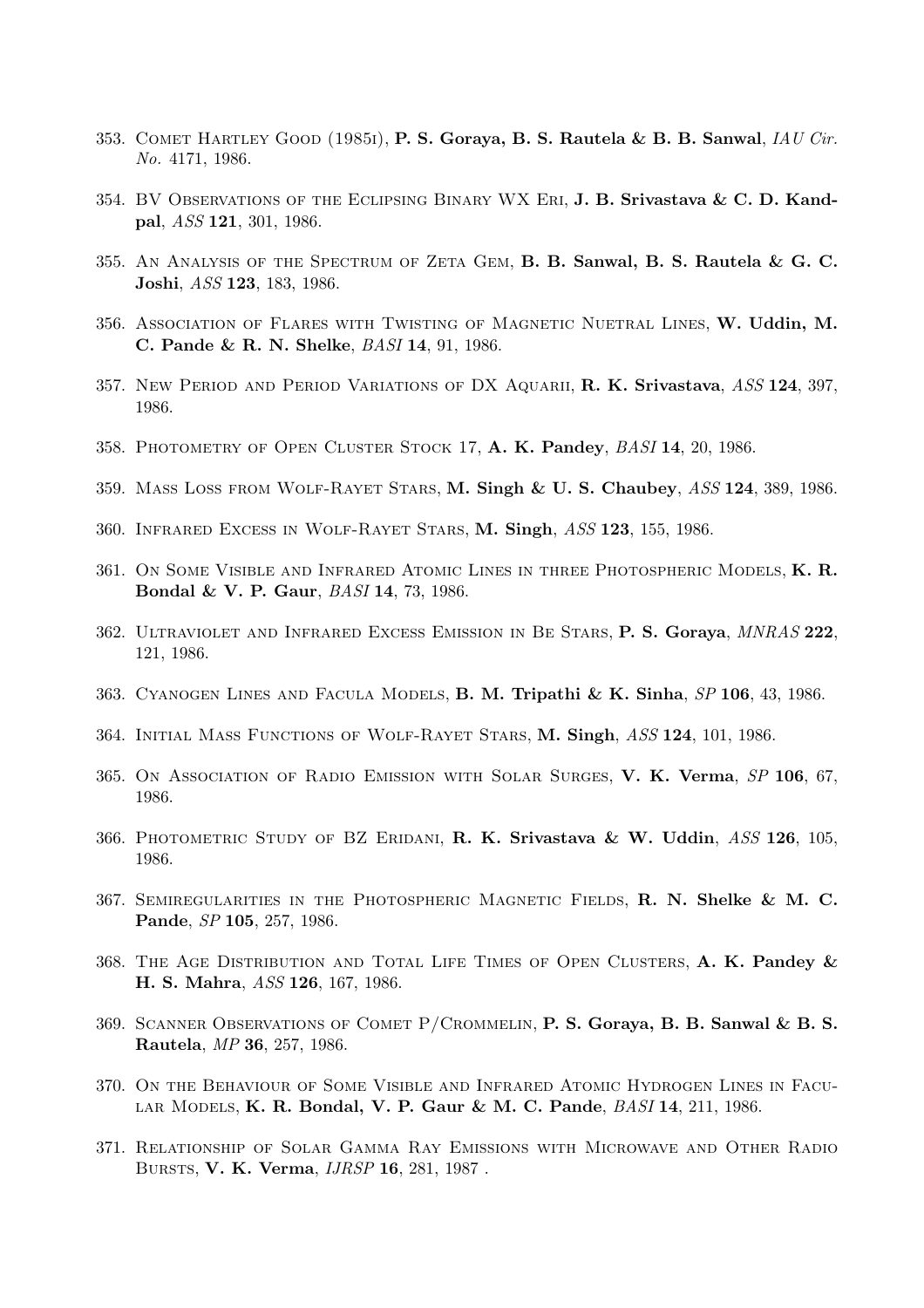- 372. PERIOD STUDY OF XX CASSIOPEIAE, R. K. Srivastava, ASS 127, 345, 1987.
- 373. A NEW PERIOD AND PERIOD TREND OF IZ PERSEI, R. K. Srivastava, ASS 129, 143, 1987.
- 374. PERIOD VARIATION OF THE ECLIPSING SYSTEM EE AQUARII, R. K. Srivastava, ASS 129, 221, 1987.
- 375. STUDY OF PERIODIC COMET ENCKE DURING ITS APPARITION IN 1984, P. S. Goraya, B. S. Rautela & B. B. Sanwal, EMP 37, 53, 1987.
- 376. Spectrophotometric Observations and Evolutionary Status of Ten Be Stars, M. Singh & U. S. Chaubey, ASS 129, 251, 1987.
- 377. Age Distribution of Open Cluster as a Function of Their Linear Diameter and AGE DEPENDENCE OF CLUSTER MASSES, A. K. Pandey, B. C. Bhatt & H. S. Magra, ASS 129, 293, 1987.
- 378. PHOTOGRAPHIC OBSERVATIONS OF COMET HALLEY (1982 I), S. C. Joshi, J. B. Srivastava, C. D. Kandpal, T. D. Padalia, B. B. Sanwal, U. S. Chaubey & M. Singh, EMP 38, 249, 1987.
- 379. PERIOD VARIATION OF BZ ERIDANI, R. K. Srivastava, ASS 129, 409, 1987.
- 380. CU Eridani- A Suspected Variable, J. B. Srivastava & R. K. Srivastava, ASS 129, 415, 1987.
- 381. INTRINSIC LIGHT VARIATIONS IN THE ECLIPSING BINARY RW CETI, T. D. Padalia, ASS 129, 413, 1987.
- 382. Spectral Luminosity classification Colour Variations and Suspected Beta Canis MAJORIS TYPE VARIABILITY BETA IZ PERSEI, R. K. Srivastava, ASS 132, 125, 1987.
- 383. BRIGHTNESS DISTRIBUTION IN THE COMA OF COMET HALLEY  $(1982 1)$ , S. C. Joshi & B. B. Sanwal, EMP 39, 203, 1987.
- 384. Interstellar Extinction and Galactic Structure, A. K. Pandey & H. S. Mahra, MNRAS 226, 635, 1987.
- 385. A New Period and Period Changes in VZ Hydrae, R. K. Srivastava, ASS 133, 71, 1987.
- 386. A NEW PERIOD AND PERIOD CHANGES OF GG CASSIOPEIAE, R. K. Srivastava, ASS 132, 331, 187.
- 387. Possible Ring System of Neptune, A. K. Pandey & H. S. Mahra, EMP 37, 147, 1987.
- 388. On the Solar Limb Darkening in the Wings of Some Atomic Hydrogen Lines, K. R. Bondal, V. P. Gaur & M. C. Pande, BASI 15, 13, 1987.
- 389. Eclipsing Binary UW Boo, J.B. Srivastava & C. D. Kandpal, ASS 133, 291, 1987.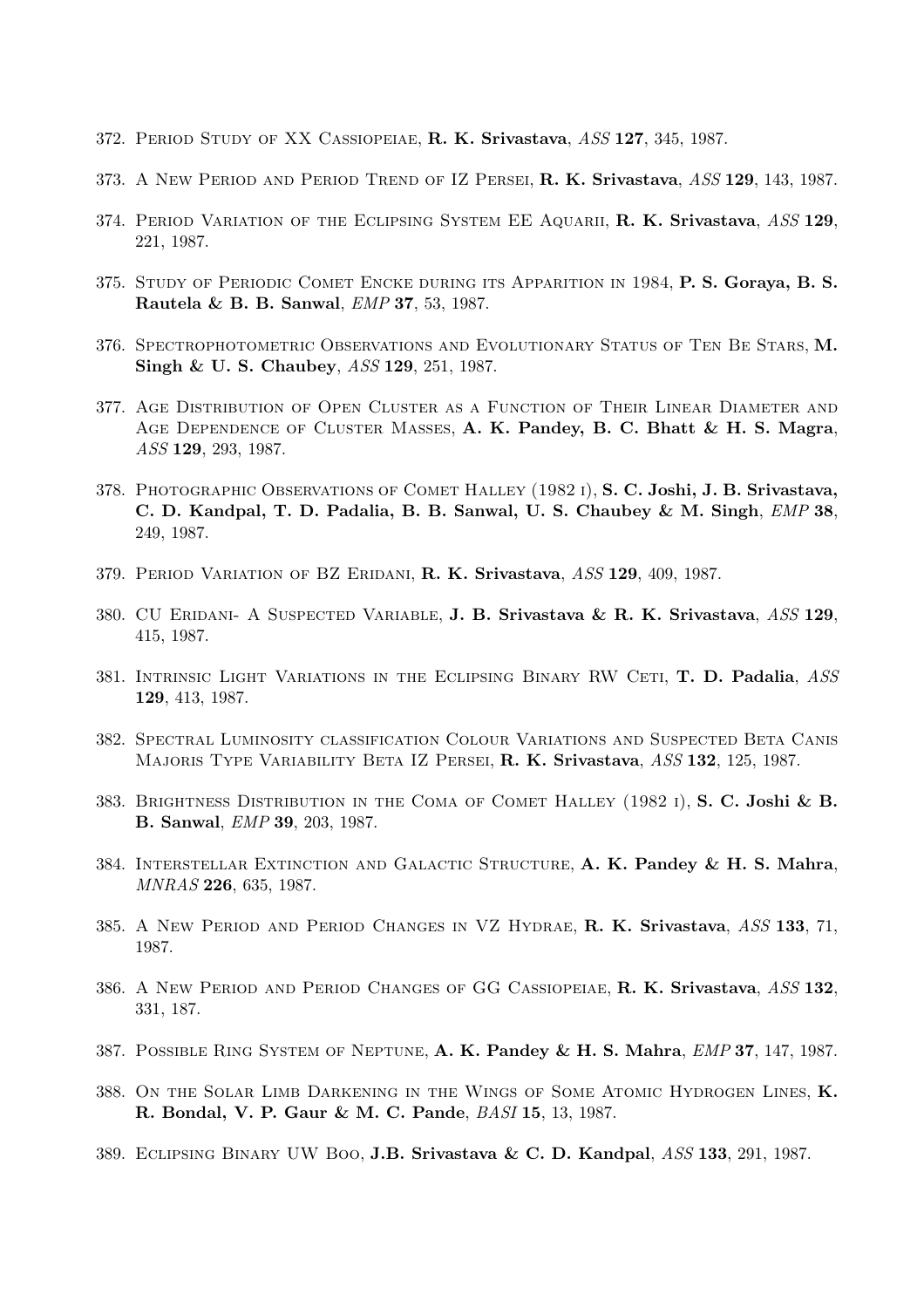- 390. On the Centre-to-limb Variation of Some Visible and Infrared Atomic Hydrogen LINES IN THREE FACULAR MODELS, K. R. Bondal & V. P. Gaur, BASI 15, 65, 1987.
- 391. PERIOD STUDY OF GH PEGASI, R. K. Srivastava, ASS 134, 177, 1987.
- 392. Atmospheric Precipitable Water Vapour over Manora Peak, Nainital, B. C. Bhatt & H. S. Mahra, BASI 15, 116, 1987.
- 393. Photoelectric Elements and Revised Spectral Types of XX Cas, R. K. Srivastava, IBVS No. 3001, 1987.
- 394. On the Primary Minimum of Eclipsing Binary AY Cam, J. B. Srivastava & C. D. Kandpal, IBVS No. 3005, 1987.
- 395. RAPID CHANGES OF BRIGHTNESS IN COMET P/HALLEY, P. S. Goraya, W. Uddin & R. K. Srivastava, EMP 38, 53, 1987.
- 396. Period Changes in EI Cephei, R. K. Srivastava, ASS 135, 229, 1987.
- 397. Delta Cap: A Possible RS CVn Binary, R. K. Srivastava, IBVS No. 3008, 1987.
- 398. PHOTOELECTRIC OBSERVATIONS AND WAVE MINIMUM OF RS CVN, R. K. Srivastava, ASS 137, 63, 1987.
- 399. MICROWAVE AND HARD X-RAY EMISSION BURSTS DURING SOLAR FLARES, V. K. Verma, IJRSP 16, 384, 1987.
- 400. Gravitational Radiation and Spiralling Time of Close Binary Systems, T. D. Padalia, ASS 137, 191, 1987.
- 401. Analysis of the Light Changes of the Eclipsing Binary XY Ceti in the Frequency Domain, R. K. Srivastava, ASS 138, 197, 1987.
- 402. ENERGETIC FLARE ZONES ON THE SUN, V. K. Verma, M. C. Pande & W. Uddin, SP 112, 341, 1987.
- 403. ON THE ULTRAVIOLET FLUXES OF BE STARS, S. C. Joshi & B. S. Rautela, *BASI* 15, 179, 1987.
- 404. RS CVn Binary RW Com: A Possible Three Body System, R. K. Srivastava, ASS 139, 373, 1987.
- 405. On the Oscillations of a Composite Stellar Model with a Weak Magnetic Field, Kar Jayanta, ASS 133, 29, 1987.
- 406. Variations in P/Hally, 1986 January, P. S. Goraya, W. Uddin & R. K. Srivastava, JBAA 97, 201, 1987.
- 407. RAPID VARIATIONS IN  $H_{\alpha}$  Emission of Gamma Cassiopeiae, S. C. Joshi, R. K. Srivastava & J. B. Srivastava, IBVS No. 3116, 1987.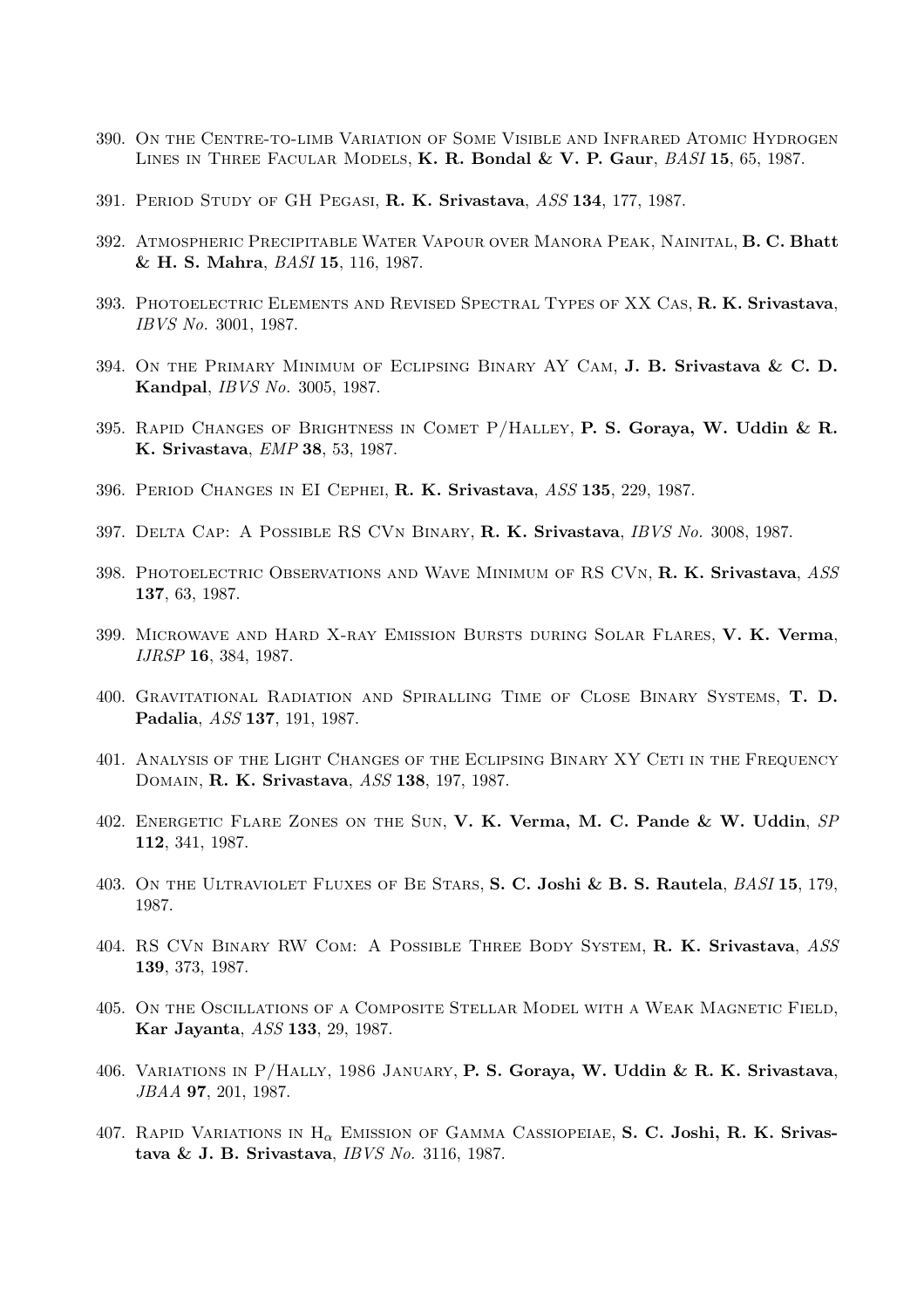- 408. Variable Shell strength of Pleione BU Tau, P. S. Goraya, N. S. Tur & B. S. Rautela, IBVS No. 3052, 1987.
- 409. Continuum Energy Distribution in 48 Persei, N. S. Tur, P. S. Goraya & U. S. Chaubey, ASS 139, 257, 1987.
- 410. On the Increase of Solar Activity in Southern Hemisphere during Solar Cycle 21, V. K. Verma, SP 114, 185, 1987.
- 411. ON THE PERIODICITIES OF SUNSPOTS AND SOLAR GREAT HARD X-RAY BURSTS, V. K. Verma & G. C. Joshi, SP 114, 415, 1987.
- 412. STELLAR PHOTOMETRY WITH SCHMIDT PLATES, V. Mohan & M. Crezé,  $AASS$  68, 529, 1987.
- 413. Open Clusters and Galactic Structure, A. K. Pandey, B. C. Bhatt & H. S. Mahra, AA 189, 66, 1988.
- 414. An Analysis of the Spectrum of Alpha Urasae Minoris, B. B. Sanwal, B. S. Rautela & G. C. Joshi, ASS 140, 131, 1988.
- 415. Astrometric Position of Comet Wilson (19861), S. C. Joshi, J. B. Srivastava, T. D. Padalia & C. D. Kandpal, EMP 40, 217, 1988.
- 416. SPATIAL LOCATIONS OF THE TYPE II BURSTS REGIONS ON THE SUN, V. K. Verma & M. C. Pande, IJRSP 17, 8, 1988.
- 417. ST Persei : A Possible Multibody System, R. K. Srivastava, ASS 143, 175, 1988.
- 418. Spectrophotometric Observations of delta Cap, R. K. Srivastava, J. B. Srivastava & S. C. Joshi, ASS 143, 107, 1988.
- 419. Disc System delta Cap, R. K. Srivastava, ASS 140, 337, 1988.
- 420. Spectrophotometric Obervations Of Comet Hartley Good (19851), B. S. Rautela, P. S. Goraya, B. B. Sanwal & S. K. Gupta, EMP 40, 21, 1988.
- 421. BRIGHTNESS CHANGES IN P/HALLEY, P. S. Goraya, R. K. Srivastava & W. Uddin, EMP 40, 109, 1988.
- 422. ON THE POSSIBILITY OF FAINT MOLECULAR LINES OF PO, PH, MGH<sup>+</sup> AND CN IN THE solar spectrum, K. Sinha, B. M. Tripathi, R. M. Atalla & P. D. Singh, SP 115, 221, 1988.
- 423. MICROWAVE, HARD X-RAY AND GAMMA BURSTS FROM SOLAR FLARES, V. K. Verma, IJRSP 17, 45, 1988.
- 424. Molecules in white dwarfs, V. P. Gaur, B. M. Tripathi, G. C. Joshi & M. C. Pande, ASS 147, 107, 1988.
- 425. DETAILED PERIOD STUDY OF DELTA CAP, R. K. Srivastava, ASS 147, 335, 1988.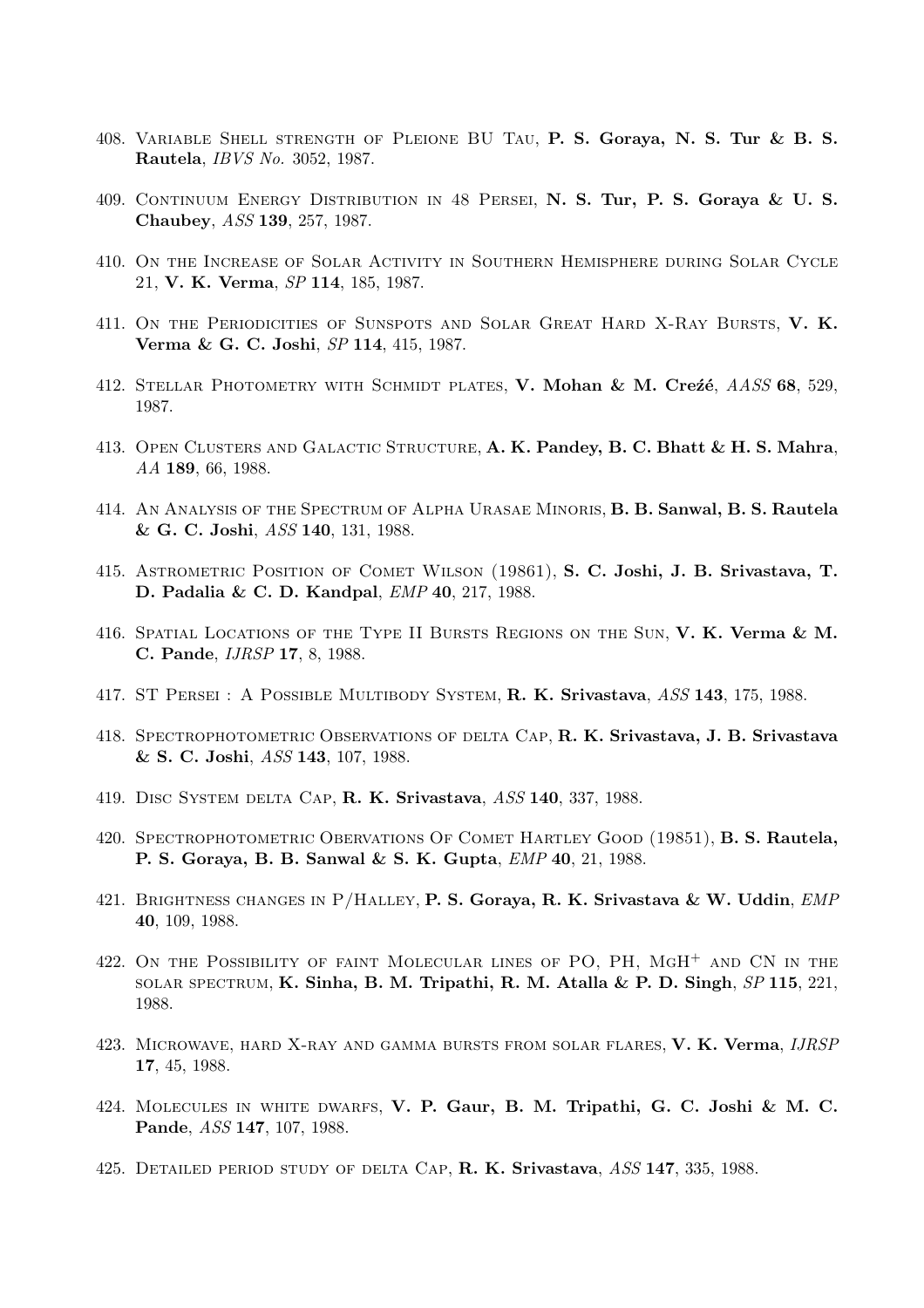- 426. UBV PHOTOMETRY OF ECLIPSING BINARY RZ ERIDANI, **J. B. Srivastava & C. D. Kandpal**, ASS 147, 355, 1988.
- 427. UBV photometry in two fields in anticentre direction, V. Mohan, A. Bijavui, M. Creźé & A. C. Robin, AASS 73, 85, 1988.
- 428. PERIOD STUDY OF XY CETI, R. K. Srivastava, ASS 150, 173, 1988.
- 429. GRAVITATIONAL RADIATION AND SPIRALLING TIME OF CLOSE BINARY SYSTEMS  $(II)$ , **T. D.** Padalia, ASS 149, 379, 1988.
- 430. SCANNER OBSERVATIONS OF THE COMET WILSON, B. B. Sanwal & B. S. Rautela, OBS 108, 164, 1988.
- 431. Integrated parameters of open clusters, A. K. Pandey, B. C. Bhatt, H. S. Mahra & R. Sagar, MNRAS 236, 263, 1988.
- 432. Extension of the Coma of P/Halley, P. S. Goraya, B. B. Sanwal & B. S. Rauleta, EMP 42, 113, 1988.
- 433. FIELD CONTAMINATION IN OPEN STAR CLUSTER NGC 2301, V. Mohan & R. Sagar, BASI 16, 159, 1988.
- 434. SPECTROPHOTOMETRIC STUDY OF COMET BRADFIELD (1987 s), **B. S. Rautela & B. B.** Sanwal, EMP 43, 221, 1988.
- 435. SPECTROPHOTOMETRY OF V711 TAURI, S. C. Joshi, R. K. Srivastava & J. B. Srivastava, ASS 152, 85, 1988.
- 436. ECLIPSING BINARY SIGNATURES IN ZETA CAPRICONI, R. K. Srivastava, IBVS No. 3217, 1988.
- 437. ON THE ASSOCIATION BETWEEN CORONAL MASS EJECTIONS AND CORONAL HOLES, V. K. Verma & M. C. Pande, IAU Coll. No. 104, p. 239, 1988.
- 438. SCANNER OBSERVATIONS OF  $P/H$ ALLEY (1982 I), **P. S. Goraya, B. S. Rautela & B. B.** Sanwal, EMP 40, 221.
- 439. A NOTE ON INTERFEROMETRIC TESTING OF A 15 CM FLAT MIRROR, K. G. Gupta  $\& S. B.$ Tyagi, OPT 17, 79, 1988.
- 440. SPECTROPHOTOMETRIC STUDY OF THE CEPHEIDS DT CYG AND SZ TAU, B. B. Sanwal & B. S. Rautela, ASS 151, 209, 1989.
- 441. A SPECTROPHOTOMETRIC STUDY OF GG CASSOIOPEIAE, U.S. Chaubey & M. Singh, ASS 151, 335, 1989.
- 442. SPECTROPHOTOMETRY OF COMET BRADFIELD (1987 s), D. K. Ojha & S. C. Joshi, EMP 44, 1, 1989.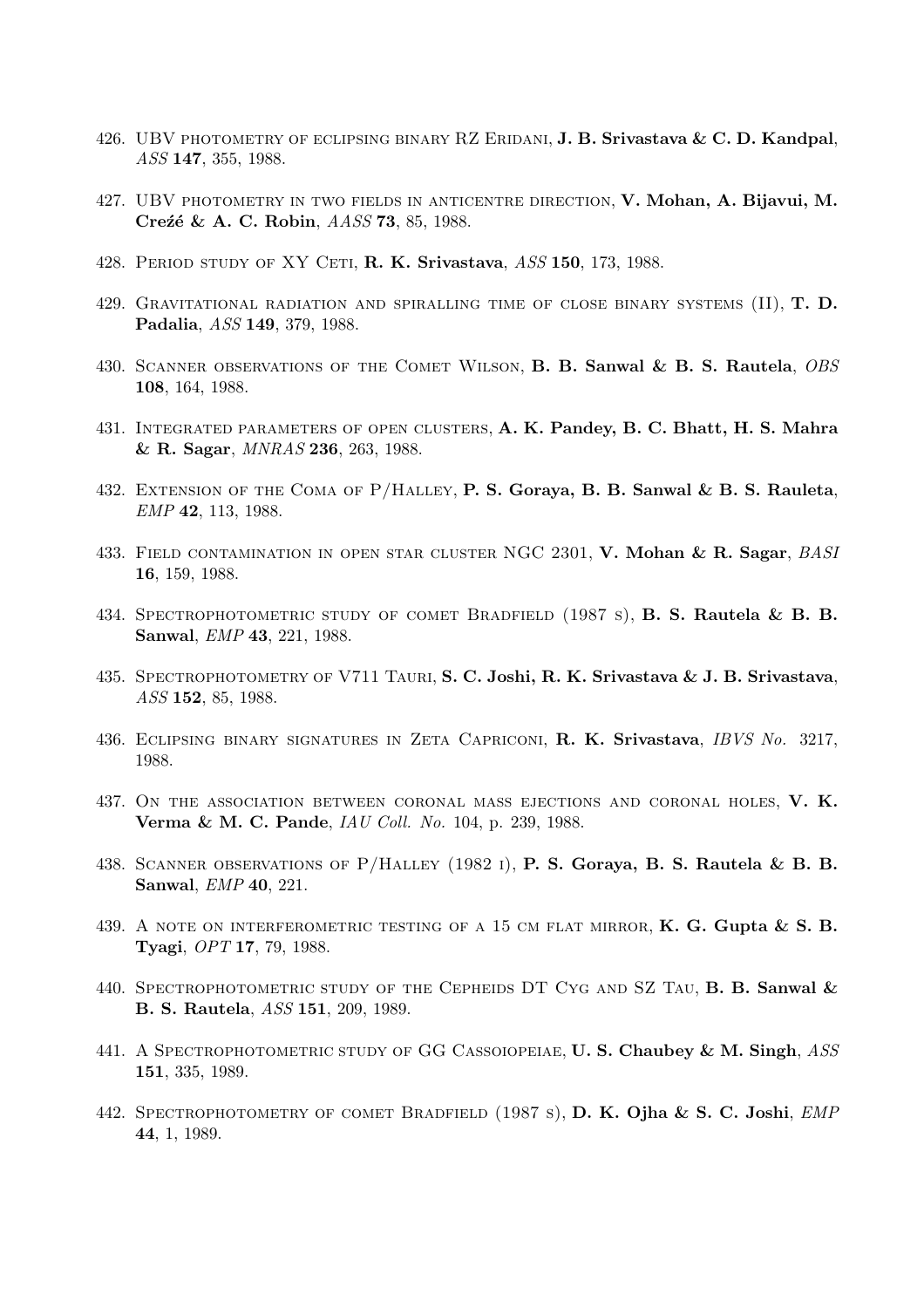- 443. PHOTOELECTRIC PHOTOMETRY OF COMET BRADFIELD (1987 s), **T. D. Padalia**, *EMP* 44, 25, 1989.
- 444. VARIATION IN COMET P/HALLEY, P. S. Goraya, H. K. Duggal, R. K. Srivastava & W. Uddin, EMP 44, 197, 1989.
- 445. SPECTROPHOTOMETRY OF COMET P/HALLEY, S. C. Joshi, B. B. Sanwal & B. S. Rautela, Proc. of the National Symp. on comet Halley held at IIA Banglore, Oct. 27-29, 1987, eds. K. R. Sivaraman and G.S.D. Babu, pp. 45-51, 1989.
- 446. On infrared excess emission from HZ Herculis, S. K. Ghosh, K. V. K. Iyengar, R. P. Verma & R. K. Srivastava, ACTA 39, 69, 1989.
- 447. NOTE ON THE BBSAG VISUAL OBSERVATIONS, R. K. Srivastava, ASS 152, 343, 1989.
- 448. LIGHT VARIABILITY IN EPSILON UMA, R. K. Srivastava, ASS 154, 336, 1989.
- 449. Spectrophotometric observations of HR 8107, S. C. Joshi, D. K. Ojha & J. B. Srivastava, JAA 10, 113, 1989.
- 450. Period study of AW Uma, R. K. Srivastava, ASS 154, 179, 1989.
- 451. Near infrared observations and optical identifications of a few unassociated IRAS sources with dust shells, K. V. K. Iyengar, S. K. Ghosh, T. N. Rengarajan, R. P. Verma, S. C. Joshi & R. K. Srivastava, AA 221, 250, 1989.
- 452. YAKE EFFECTS IN VARIOUS TELESCOPE MIRRORS, K. G. Gupta, BASI 17, 120, 1989.
- 453. The age distribution of open clusters as a function of Trumpler's classifications, B. C. Bhatt, A. K. Pandey & H. S. Mahra, BASI 17, 35, 1989.
- 454. DETECTION OF NEW SHORT PERIOD OSCILLATIONS IN PG  $1711 + 336$  (V 795 HER), **B. N.** Ashoka, S. Seetha, T. M. K. Marar, V. N. Padmini, K. Kasturirangan, U. R. Rao, M. C. Pande & H. S. Mahra, IBVS No. 3352, 1989.
- 455. Spectrophotometry of comet Hartley Good (1985 I), B. S. Rautela, P. S. Goraya, B. B. Sanwal & S. K. Gupta, EMP 44, 233, 1989.
- 456. Spectrophotometry of P/Halley (1982 i), P. S. Goraya, B. B. Sanwal & B. S. Rautela, EMP 44, 243, 1989.
- 457. A SOLAR FLARE EVENT IN CA II K ON 1989, MARCH 9, W. Uddin & Anita Joshi, BASI 17, 139, 1989.
- 458. A bibliography of colour magnitude diagram studies of star clusters in the magellanic clouds, R. Sagar & A. K. Pandey, AASS 79, 407, 1989.
- 459. An analysis of spectrophotometric Observations of comets Austin (1982 g) and BRADFIELD (1980 T), P. D. Singh, K. Sinha, B. M. Tripathi & H. M. B. Roberty, EMP 47, 231, 1989.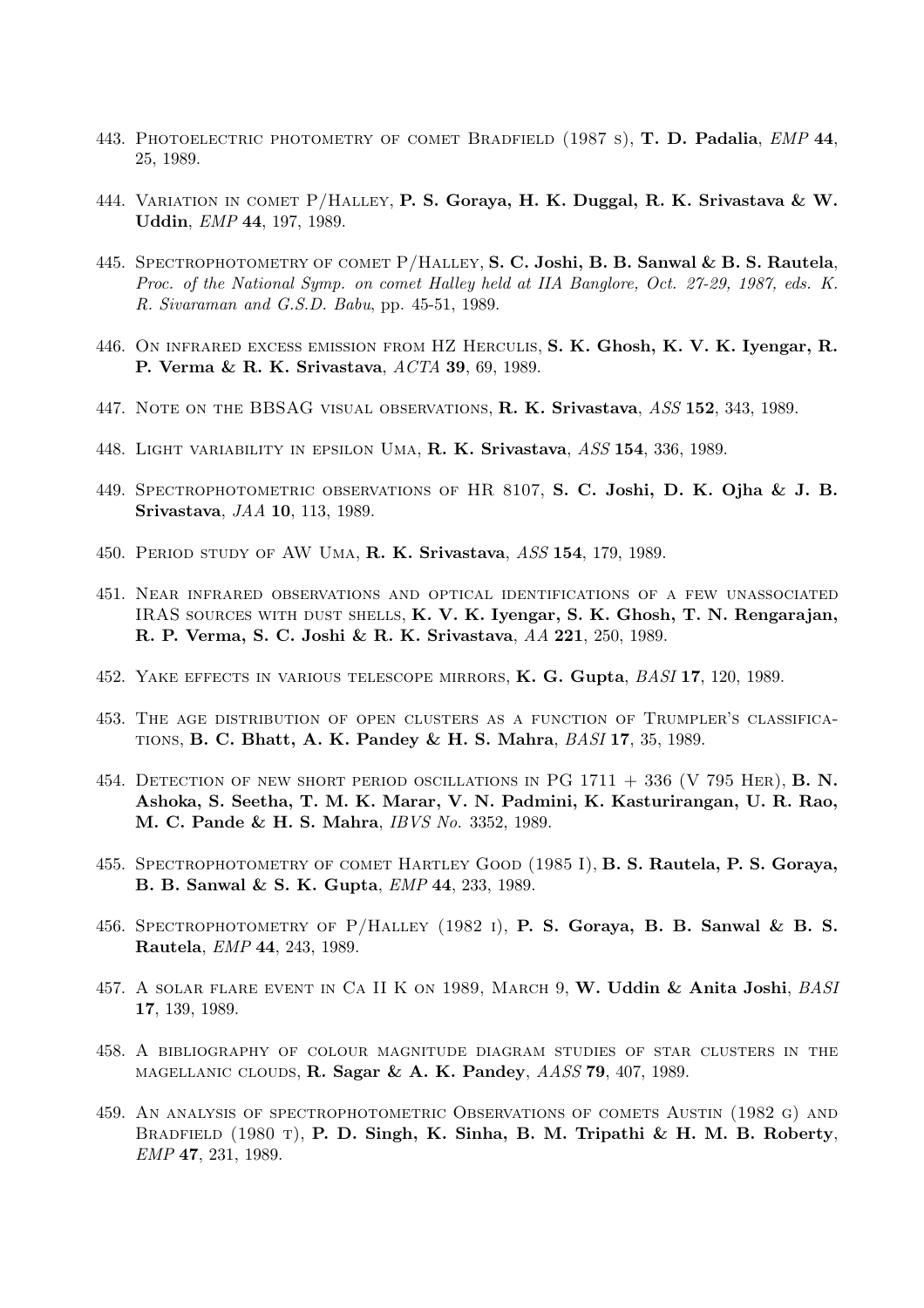- 460. Spectrophotometric study of periodic comet halley (1982 i), P. S. Goraya, B. S. Rautela, B. B. Sanwal, S. K. Gupta, H. K. Duggal & J. S. Malhi, EMP 45, 17, 1989.
- 461. DUST SHELL AROUND F AND G MAIN SEQUENCE STARS, B. S. Rautela, B. B. Sanwal  $\&$ G. C. Joshi, ASS 166, 13, 1990.
- 462. SPECTROPHOTOMETRY OF AR LACERTAE, U. S. Chaubey & M. Singh, ASS 166, 177, 1990.
- 463. GRAVITATIONAL RADIATION AND SPIRALLING TIME OF CLOSE BINARY SYSTEMS  $(III)$ , **T. D.** Padilia, ASS 167, 161, 1990.
- 464. The young open star clusters: stability and structure, A. K. Pandey, H. S. Mahra & R. Sagar, AJ 99, 617, 1990.
- 465. PERIOD STUDY OF IT PERSEI, R. K. Srivastava, ASS 166, 171, 1990.
- 466. CONSTANCY OF PERIOD IN TX CETI, R. K. Srivastava, ASS 166, 205, 1990.
- 467. POPULATION I TYPE OBJECTS AND GALACTIC STRUCTURE, A. K. Pandey, B. C. Bhatt  $\&$ H. S. Mahra, AA 234, 128, 1990.
- 468. Scanner observations of comet Bradfield (1987 s), B. B. Sanwal & B. S. Rautela, EMP 48, 171, 1990.
- 469. UBV observations of RS Canum Venaticorum, J. B. Srivastava & C. D. Kandpal, ASS 163, 217, 1990.
- 470. PERIOD VARIATIONS IN SZ ARIETIS, R. K. Srivastava, ASS 168, 201, 1990.
- 471. STAR FORMATION EFFICIENCY IN CLOUDS OF VARIOUS MASSES, A. K. Pandey, D. C. Paliwal & H. S. Mahra, Ap. J. 362, 165, 1990.
- 472. On the coronal mass ejections associations with solar flares and coronal holes, V. K. Verma, IAU Coll. No. 142, p. 450, 1990.
- 473. ON IONIZED MOLECULES IN THE SOLAR ATMOSPHERE, K. Sinha & B. M. Tripathi, BASI 18, 33, 1990.
- 474. Is CH<sup>+</sup> PRESENT IN THE SOLAR SPECTRUM, **K. Sinha & B. M. Tripathi**, *PASJ* 42, 737, 1990.
- 475. ON THE ASSOCIATION OF SOLAR PROTON EVENTS WITH OTHER OBSERVATIONS, W. Uddin, M. C. Pande & V. K. Verma, BAC 41, 374, 1990.
- 476. FURTHER PHOTOMETRIC OBSERVATIONS OF AM  $CV_n$ , S. Seetha, B. N. Ashoka, T. M. K. Marar, V. N. Padmini, K. Kasturirangan, U. R. Rao, J. C. Bhattacharyya, B. C. Bhatt, D. C. Paliwal & A. K. Pande, North-American Workshop on Cataclysmic variables and low-mass X-ray Binaries, ed. C. W. Mauche, pp. 139-142, 1990.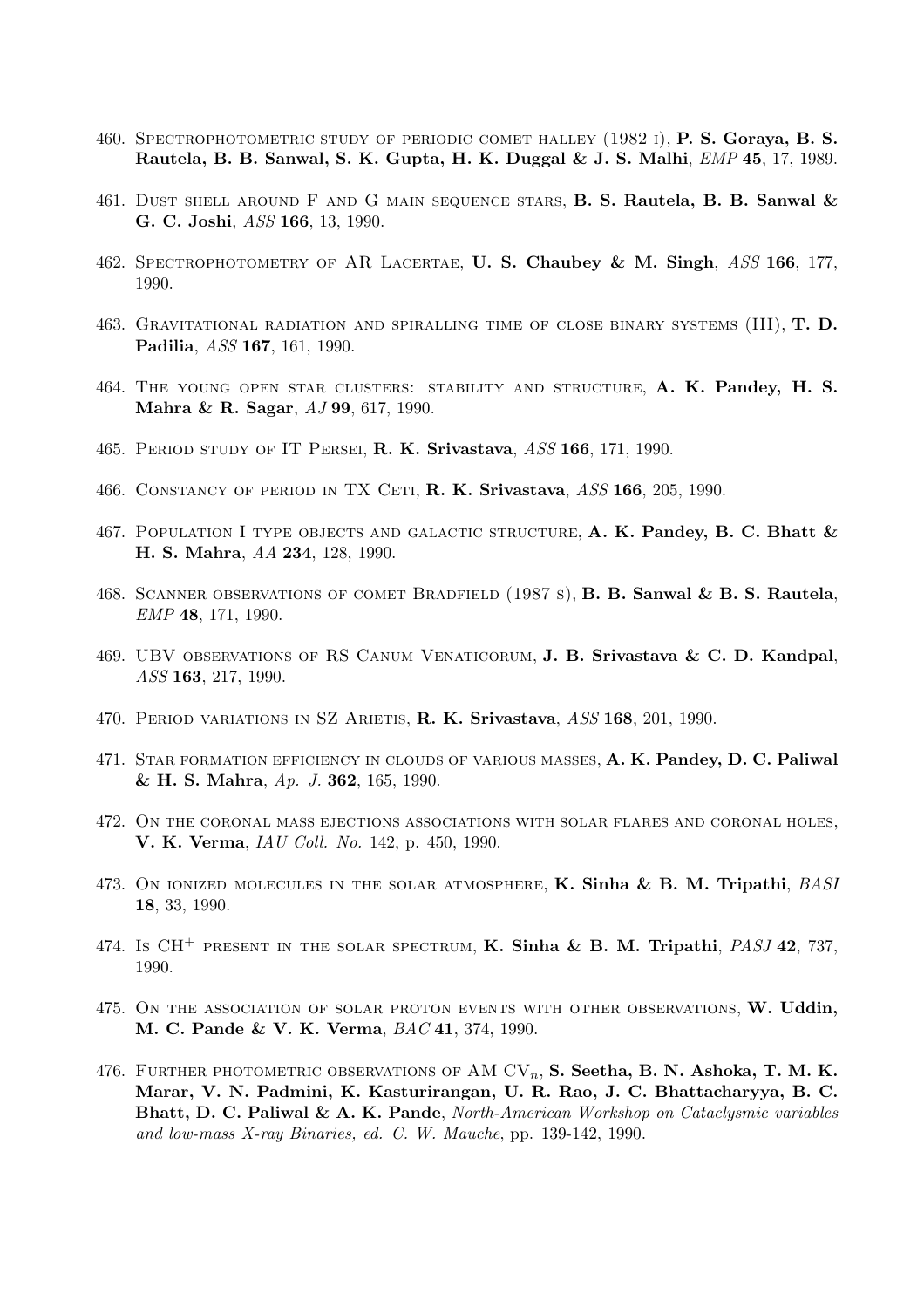- 477. HIGH SPEED PHOTOMETRY OF PG  $1711 + 336$ , B. N. Ashoka, S. Seetha, T. M. K. Marar, V. N. Padmini, K. Kasturirangan, U. R. Rao, J. C. Bhattacharyya, B. C. Bhatt, D. C. Paliwal & A. K. Pande, North-American Workshop on Cataclysmic variables and low-mass X-ray Binaries, ed. C. W. Mauche, pp. 243-246, 1990.
- 478. ECLIPSING BINARIES RESEARCH AT U.P. STATE OBSERVATORY NAINI TAL, J. B. Srivastava, U. S. Chaubey & M. C. Pande, BASI 18, 239, 1990.
- 479. SPECTROSCOPIC MODELS OF THE BE STAR PHI-PER, M. Singh, M. Suzuki, M. Mon & T. Kogure, Proc. Conf. on Stellar Physics held in Kyoto Univ., Jan. 17-19, pp. 18-29, 1990.
- 480. Concept to increase thickness uniformity and to reduce pin holes in vacuum aluminized coatings, T. D. Padalia, VN 21, 13, 1990.
- 481. Indian Astronomers make solar observations from Antarctica, J. Singh, G. S. D. Babu, J. C. Bhattacharyya, K. R. Sivaraman & W. Uddin, CS 59, 894, 1990.
- 482. PERIOD STUDY OF AL CAMELOPARDALIS, R. K. Srivastava, ASS 175, 247, 1991.
- 483. Molecules in the Sun, K. Sinha, PASA 9, 32, 1991.
- 484. Period change in DF Hydrae, R. K. Srivastava, ASS 181, 15, 1991.
- 485. PERIOD STUDY OF V450 HERCULES, R. K. Srivastava, ASS 181, 7, 1991.
- 486. PARTITION FUNCTION OF THE  $H_3^+$  molecular ion, **S. Chandra, V. P. Gaur & M. C.** Pande, JQSRT 45, 57, 1991.
- 487. THE DISTRIBUTION OF SUNSPOTS OVER THE SUN, W. Uddin, M. C. Pande & V. K. Verma, ASS 181, 111, 1991.
- 488. IRROTATIONAL MOTION IN QUIESCENT PROMINENCES, M. C. Pande & K. R. Bondal, EMP 182, 201, 1991.
- 489. UBV photometry of ER Vulpeculae, R. K. Srivastava, T. D. Padalia & J. B. Srivastava, ASS 182, 281, 1991.
- 490. SPECTROPHOTOMETRIC OBSERVATIONS OF UX ARIETIS, S. C. Joshi, R. K. Srivastava & J. B. Srivastava, ASS 183, 11, 1991.
- 491. COLOUR INDICES OF MARKARIAN GALAXIES, D. K. Ojha & S. C. Joshi, ASS 183, 245, 1991.
- 492. Search of 152-158 days periodicity in the occurrence rate of solar flares inferred from spectral radio bursts data, V. K. Verma, G. C. Joshi, W. Uddin & D. C. Paliwal, AASS 90, 83, 1991.
- 493. THE ACCELERATION OF ELECTRONS AND IONS IN SOLAR FLARES, V. K. Verma, ASS 183, 317, 1991.
- 494. GRAVITATIONAL RADIATION AND SPIRALLING TIME OF CLOSE BINARY SYSTEMS  $(IV)$ , **T. D.** Padalia, ASS 185, 101, 1991.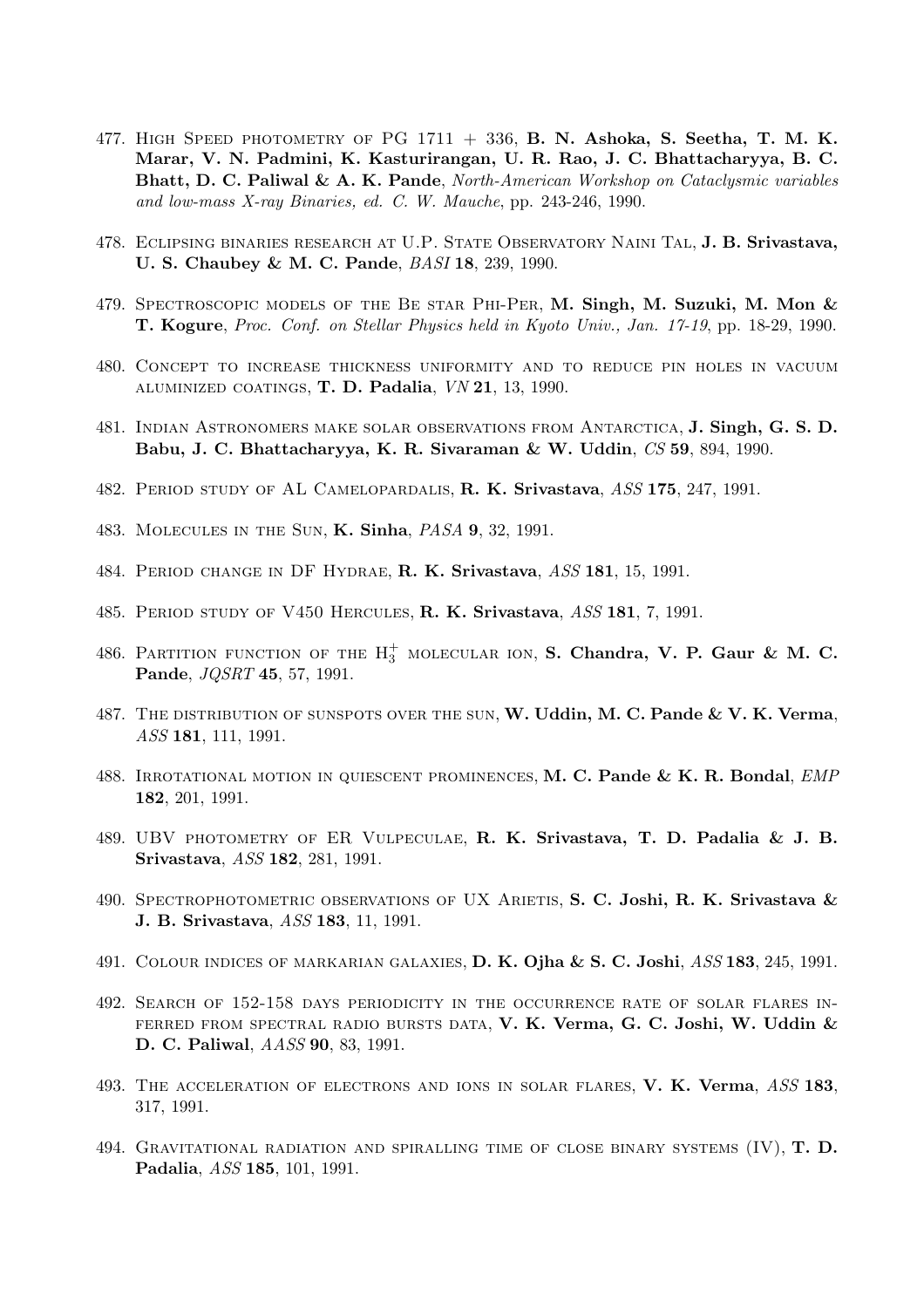- 495. THE ROTATIONAL MOTION IN QUIESCENT PROMINENCES,  $M$ . C. Pande & K. R. Bondal, EMP 54, 119, 1991.
- 496. THE NATURE OF VELOCITY FIELDS IN QUIESCENT PROMINENCES,  $K$ . R. Bondal  $\&$  M. C. Pande, ASS 181, 161, 1991.
- 497. Molecular emission from the head of comet Okazaki-Levy-Rudenko, B. B. Sanwal & B. S. Rautela, EMP 54, 125, 1991.
- 498. DOPPLER WIDTH OF CH LINES, **L. M. Punetha & G. C. Joshi**, *ASS* 181, 327, 1991.
- 499. AGE CALIBRATION AND AGE DISTRIBUTION OF LMC CLUSTERS, A. K. Pandey & H. S. Mahra, ASP Conf. Ser. 13, 167, 1991.
- 500. A study of the spatial variation of mass functions in some young open clusters, A. K. Pandey, H. S. Mahra & R. Sagar, ASP Conf. Ser. 13, 170, 1991.
- 501. STUDIES OF OPEN CLUSTERS AT UTTAR PRADESH STATE OBSERVATORY, H. S. Mahra & A. K. Pandey, ASP Conf. Ser. 13, 282, 1991.
- 502. Integrated luminosity distribution of galactic open clusters, B. C. Bhatt, A. K. Pandey & H. S. Mahra, JAA 12, 179, 1991.
- 503. On the shell star Pleione (Bu Tau), D. K. Ojha & S. C. Joshi, JAA 12, 213, 1991.
- 504. Spectrophotometric studies of P/Halley during post perihelion passage, P. S. Goraya, B. S. Rautela, B. B. Sanwal, H. K. Duggal & N. K. Chandel, EMP 54, 13, 1991.
- 505. A FEW RESEARCH PROBLEMS FOR LARGE TELESCOPE, S. C. Joshi, National Large Telescope Workshop (scientific requirements and requirements of site) held in Bangalore Oct. 19-21, 1989, ed. M. Parthasarathy, p. 91, 1991.
- 506. SITE TESTING FOR HIGH RESOLUTION SOLAR OBSERVATIONS, V. P. Gaur, National Large Telescope workshop (scientific requirements and requirements of site) held in Bangalore Oct. 19-21, 1989, ed. M. Parthasarathy, p. 147, 1991.
- 507. EVOLUTION OF SUNSPOTS SEEN IN MOLECULAR LINES I, K. Sinha & B. M. Tripathi, *BASI* 19, 13, 1991.
- 508. Spectrophotometric observations of B-type stars HR 1207 and HR 1770, S. C. Joshi & D. K. Ojha, BASI 19, 53, 1991.
- 509. Reports from Astronomical centers: Uttar Pradesh State Observatory Jan'87 to Dec'89, M. C. Pande, BASI 19, 155, 1991.
- 510. EVOLUTION OF SUNSPOTS SEEN IN MOLECULAR LINES II, K. Sinha & B. M. Tripathi, BASI 19, 23, 1991.
- 511. A STUDY OF YOUNG OPEN CLUSTERS, A. K. Pande, B. C. Bhatt & H. S. Mahra, MSAI 62, 927, 1991.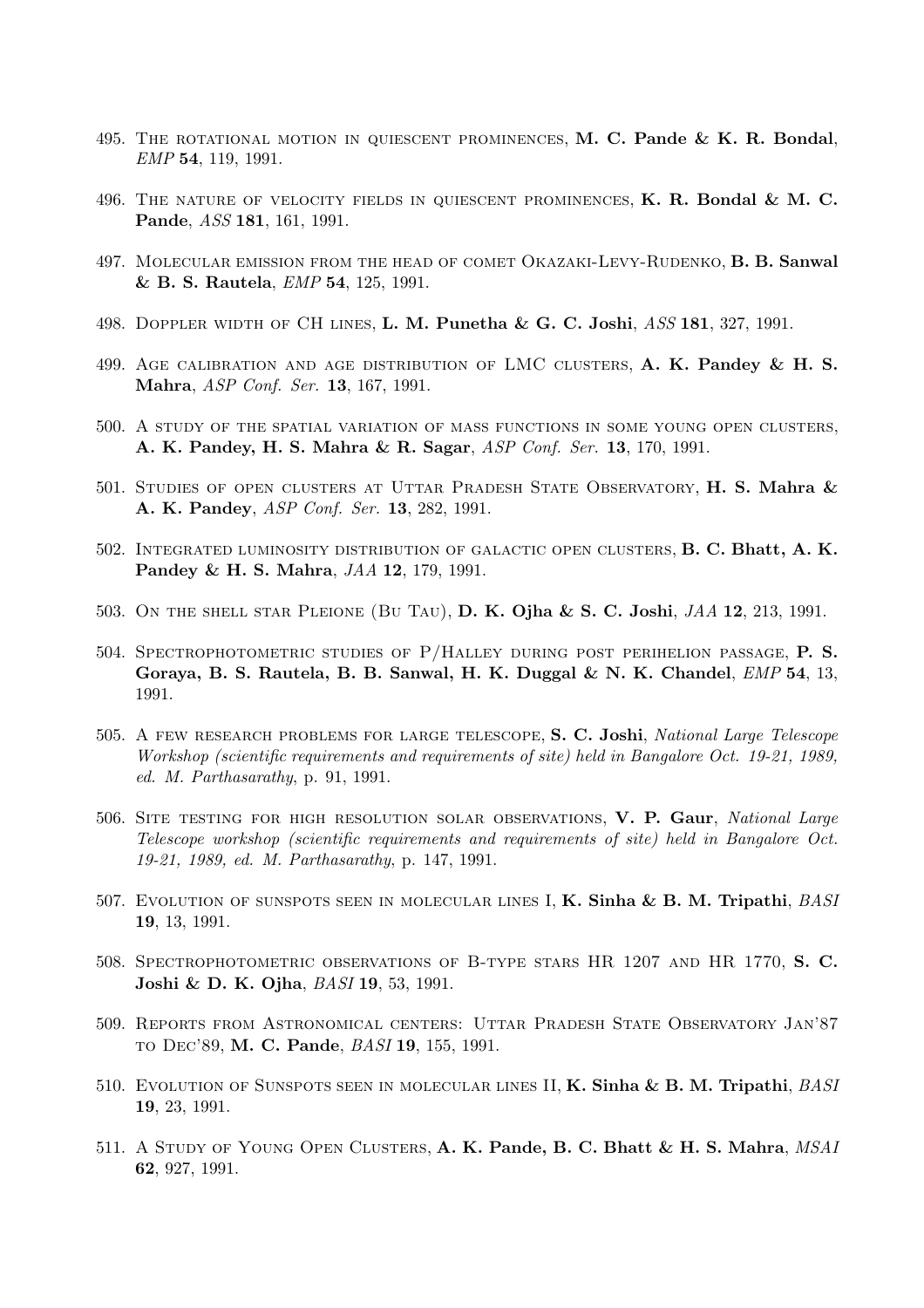- 512. LONG-TERM SPECTRAL VARIATIONS OF THE BE STAR  $\zeta$  Tau, M. Mon, T. Kogure, M. Suzuki & M. Singh, Workshop on stellar activity and Binary held on 6-8 Nov. 1991 at Tokyo, Japan, p. 140, 1991.
- 513. Photometric performance of UPSO CCD system, V. Mohan, D. C. Paliwal & H. S. Mahra, BASI 19, 235, 1991.
- 514. The Growth of publications of the Astronomical Society of India, S. K. Gupta & K. Sinha, BASI 19, 257, 1991.
- 515. Study of periodicities of solar nuclear gamma ray flares and sunspots, V. K. Verma, G. C. Joshi & D. C. Paliwal, SP 138, 205, 1992.
- 516. EQUILIBRIUM CONSTANTS OF MOLECULAR ION  $H_3^+$ , **V. P. Gaur, M. C. Pande & S. Chan**dra, ASS 191, 147, 1992.
- 517. SPECTROSCOPIC STATE OF THE BE STAR ZETA TAU IN 1976-1986, M. Mon, T. Kogure, M. Suzuki & M. Singh, PASJ 44, 73, 1992.
- 518. PHOTOMETRIC STUDY OF MM CAS, U. S. Chaubey, ASS 189, 263, 1992.
- 519. SPECTROPHOTOMETRIC STUDY OF COMET AUSTIN, B. S. Rautela & B. B. Sanwal, EMP 57, 115, 1992.
- 520. POSSIBLE PRESENCE OF HEH<sup>+</sup> IN WHITE DWARF, V. P. Gaur, G. C. Joshi & M. C. Pande, ASS 197, 57, 1992.
- 521. STUDY OF SOLAR TYPE II RADIO BURSTS AND  $H\alpha$  flares, V. K. Verma, IJRSP 21, 97, 1992.
- 522. Solar Granulation and Speckle Interferometry, K. G. Gupta & M. C. Pande, BASI 20, 197, 1992.
- 523. Can HeH<sup>+</sup> be present in solar photosphere, V. P. Gaur, G. C. Joshi & M. C. Pande, BASI 20, 61, 1992.
- 524. SPECTROPHOTOMETRY OF COMET LEVY (1990C), B. S. Rautela & B. B. Sanwal, EMP 58, 233, 1992.
- 525. ON THE REALITY OF ACTIVE ZONES ON THE SUN, V. K. Verma & M. C. Pande, PASP Conf. Ser. 27, 425, 1992.
- 526. The distribution of the North-South assymetry for the various activity cycles, V. K. Verma, PASP Conf. Ser. 27, 429, 1992.
- 527. ANALYSIS OF SOLAR FLARE IN CA II ON 1989 MARCH 13, Anita Joshi & W. Uddin, BASI 20, 231, 1992.
- 528. Effect of Mass Segregation on mass function of young Open Clusters, A. K. Pande, H. S. Mahra & R. Sagar, BASI 20, 287, 1992.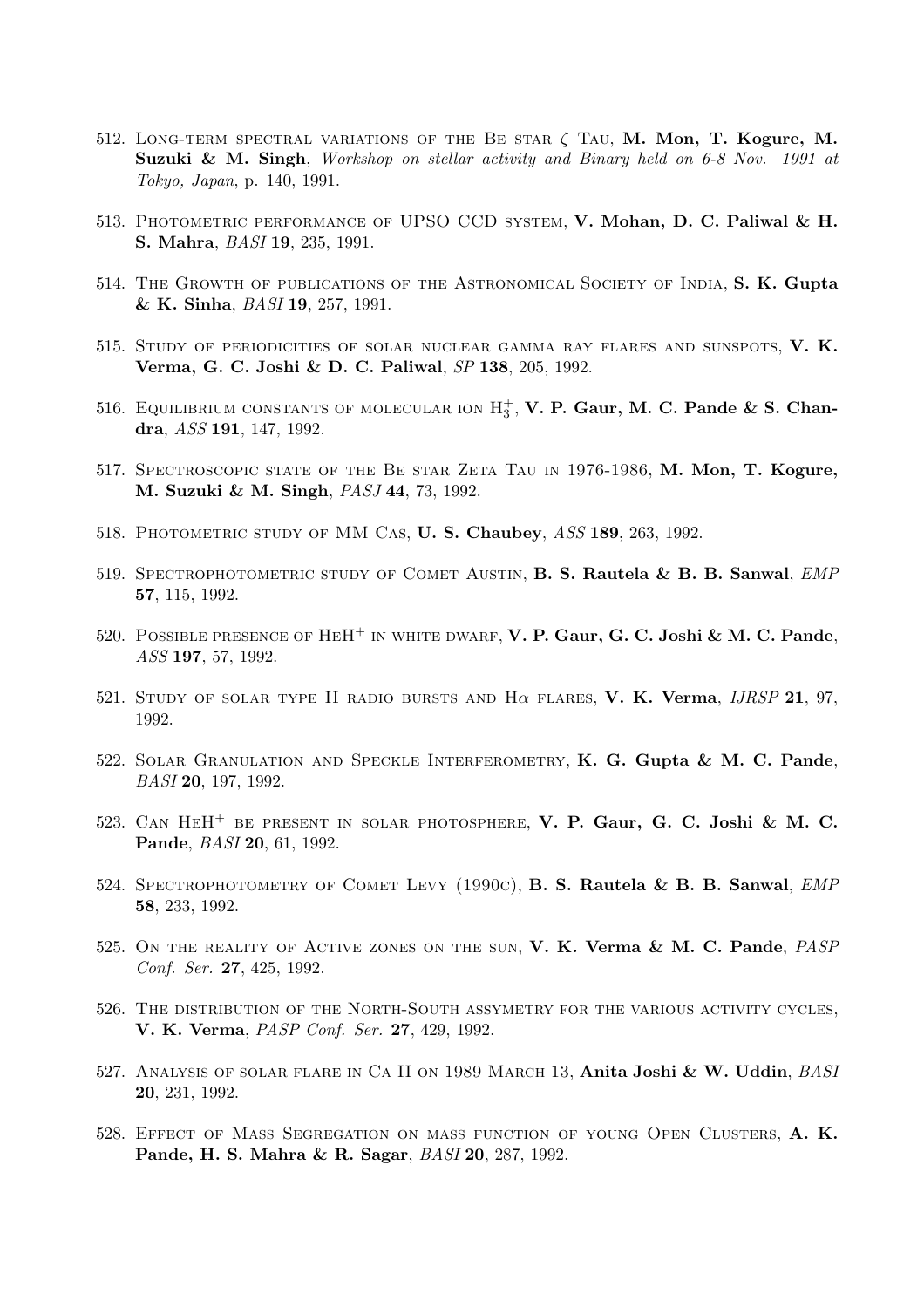- 529. The envelope of Be stars in Binary systems, T. Kogure, M. Mon, M. Suzuki & M. Singh, *ASP Conf. Ser.* **38**, 404, 1992.
- 530. THE EDGE OF THE GALACTIC DISC, A. C. Robin, M. Crez<sup>e</sup> & V. Mohan, Ap. J. 400, L25, 1992.
- 531. THE RADIAL STRUCTURE OF THE GALACTIC DISC,  $A$ . C. Robin, M. Crez<sup>e</sup> & V. Mohan, AA 265, 32, 1992.
- 532. A magnitude, colour and proper motion probe of the galaxy at an intermediate GALACTIC LATITUDE, O. Bienayme, V. Mohan, M. Creźé, S. Consiadere & A. C. Robin, AA 253, 389, 1992.
- 533. THE RADIAL STRUCTURE OF THE GALACTIC DISC IN BACK TO THE GALAXY, A. C. Robin, M. Cre $\acute{\textbf{z}}$  & V. Mohan, Proc. of 3rd annual conf. in Maryland 278, 489, 1992.
- 534. CCD PHOTOMETRY OF GALACTIC OPEN STAR CLUSTER KING-10, V. Mohan, A. K. Pandey, D. C. Paliwal, R. Sagar & H. S. Mahra, BASI 20, 303, 1992.
- 535. ON THE SOLAR ABUNDANCE OF IRON, **K. Sinha & B. B. Sanwal**,  $BASI$  **20**, 283, 1992.
- 536. Coronal Mass ejection and their association with solar flares and coronal holes, V. K. Verma, IJRSP 21, 64, 1992.
- 537. GRAVITATIONAL RADIATION (V), T. D. Padalia, ASS 202, 63, 1993.
- 538. ON THE NORTH SOUTH ASYMMETRY OF SOLAR ACTIVITY CYCLE, V. K. Verma,  $Ap. J. 403$ , 797, 1993.
- 539. Report on the IAU coll. No. 137, M. Singh, BASI 21, 79, 1993.
- 540. Superactive region (AR5395) of solar cycle 22, Anita Joshi, SP 147, 269, 1993.
- 541. CCD photometry of Galactic open star cluster-II NGC 7419, B.C. Bhatt, A. K. Pandey, V. Mohan, H. S. Mahra & D. C. Paliwal, BASI 21, 33, 1993.
- 542. Study Of Calcium K Network Evolution From Antarctica, J. Singh, B. S. Nagabhushana, G. S. D. Babu & W. Uddin, SP 153, 157, 1993.
- 543. POPULATION SYNTHESIS IN THE GALAXY, A. C. Robin, M. Creze & V. Mohan, *Panchro*matic view of galaxies, International Scientific Spring meeting of the Astronomical Gesellschaft, ed. G. Hensler, p. 411, 1993.
- 544. SPECTROSCOPIC OBSERVATIONS OF THE BE STAR  $\phi$  PER, M. Singh, M. Mon, T. Kogure & M. Suzuki, ASP Conf. Ser. 40, 804, 1993.
- 545. Period study of AX Draconis, R. K. Srivastava, ASS 206, 13, 1993.
- 546. Variability of 20 CVn, R. K. Srivastava, ASS 206, 5, 1993.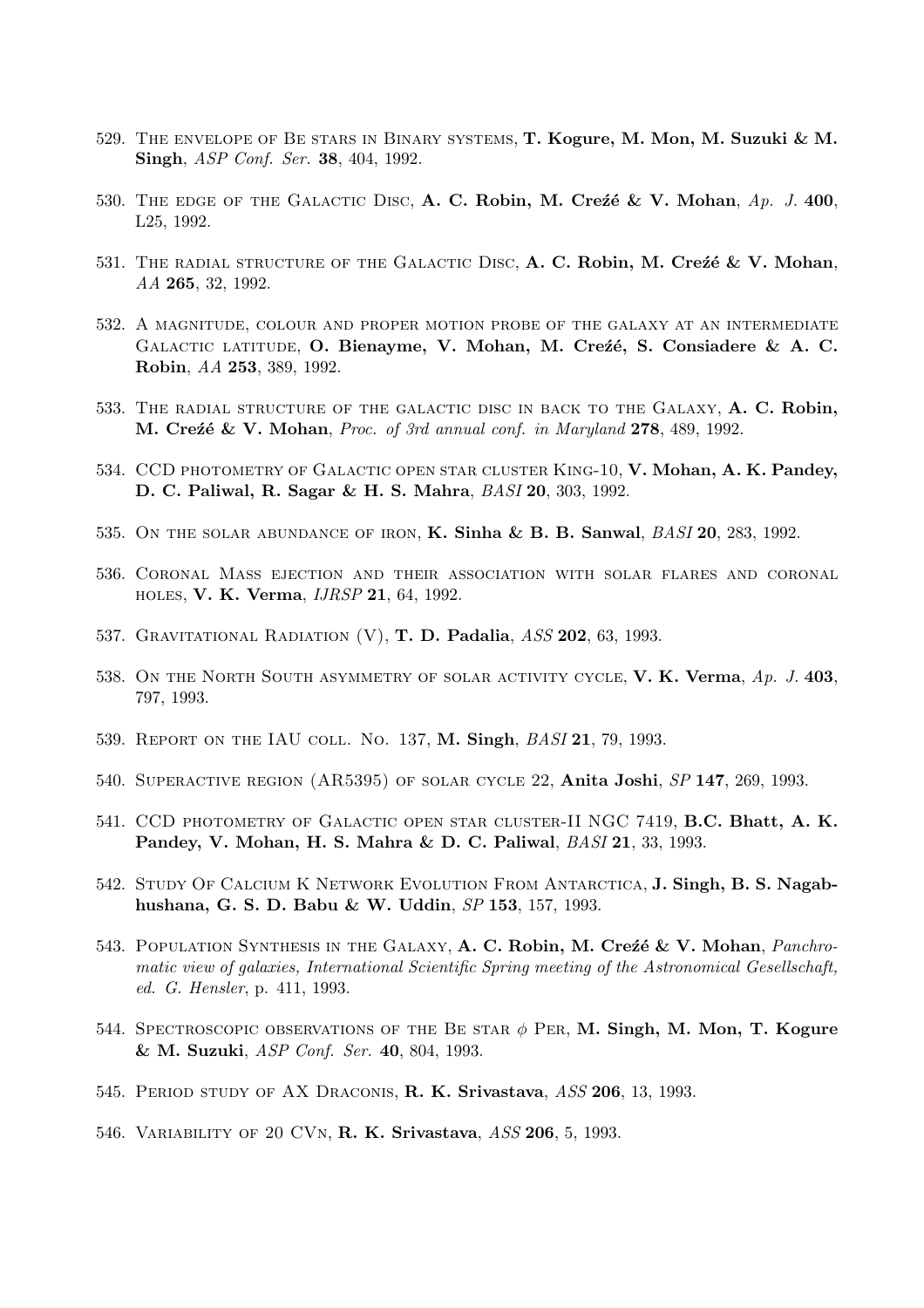- 547. THEORETICAL DETERMINATION OF THE SPECTROSCOPIC CONSTENTS OF  $CAH^{+}$ , S. Cannto, M. A. Castro & K. Sinha, PR A 48, 2461, 1993.
- 548. UBV OBSERVATIONS OF THE ECLIPSING BINARY FW MONOCEROTIS, J. B. Srivastava & C. D. Kandpal, ASS 209, 59, 1993.
- 549. UBV PHOTOMETRY OF COMET SWIFT-TUTTLE (1992T), T. D. Padalia, S. K. Gupta, R. K. Srivastava & U. S. Chaubey, BASI 21, 647, 1993.
- 550. MASS TRANSFER IN ALGOLS AND ITS IMPLICATIONS TO THE MASS TRANSFER THEORY, U.S. Chaubey, BASI 21, 597, 1993.
- 551. Relation between VLF phase deviations and solar X-ray fluxes during solar flares, P. Pant, ASS 209, 297, 1993.
- 552. SUN : A "LABORATORY" SOURCE, K. Sinha, Saha Centenary Proc., 1993.
- 553. SPECTROPHOTOMETRIC OBSERVATIONS OF THE COMET SWIFT-TUTTLE (1992T), **B. B. San**wal, B. S. Rautela, M. Singh & J. B. Srivastava, BASI 21, 635, 1993.
- 554. CCD Imaging Camera and CCD based Guiding system at the 1 Meter UPSO Telescope, B. B. Sanwal, BASI 21, 353, 1993.
- 555. Quasi Periodic oscillations in the cataclysmic variable KR Aurigae, Jyoti Singh, P. V. Rao, P. C. Agrawal, K. M. V. Apparao, K. K. Manchanda, B. B. Sanwal & M. B. K. Sarma, Ap. J. 419, 337, 1993.
- 556. On the unusual surge of 1991 Nov., 16, K. R. Bondal, V. P. Gaur, Anita Joshi, W. Uddin & M. C. Pande, BASI 22, 59, 1994.
- 557. SPECTROPHOTOMETRIC STUDY OF THE COMET P/SWIFT-TUTTLE (1992T), **B. B. Sanwal,** B. S. Rautela, M. Singh & J. B. Srivastava, EMP 64, 139, 1994.
- 558. Sudden phase anomalies during solar flares, P. Pant, BASI 22, 159, 1994.
- 559. ON THE DETECTIBILITY OF  $HEH^+$  in the solar photospheric spectrum, **K. Sinha**, *BASI* 22, 143, 1994.
- 560. Filter Disc-Rotator, S. K. Gupta, S. L. Nautiyal & B. S. Negi, BASI 22, 177, 1994.
- 561. CCD Photometry of galactic open cluster-III NGC 1931, B. C. Bhatt, A. K. Pandey, H. S. Mahra & D. C. Paliwal, BASI 22, 291, 1994.
- 562. CCD Photometry of galactic open cluster-IV NGC 366 , A. K. Pandey, B. C. Bhatt, V. Mohan, D. C. Paliwal & H. S. Mahra, BASI 22, 369, 1994.
- 563. SPECTROSCOPIC STUDY OF BE STAR  $\phi$  PER, M. Singh, M. Mon, T. Kogure & M. Suzuki, PASJ 46, 21, 1994.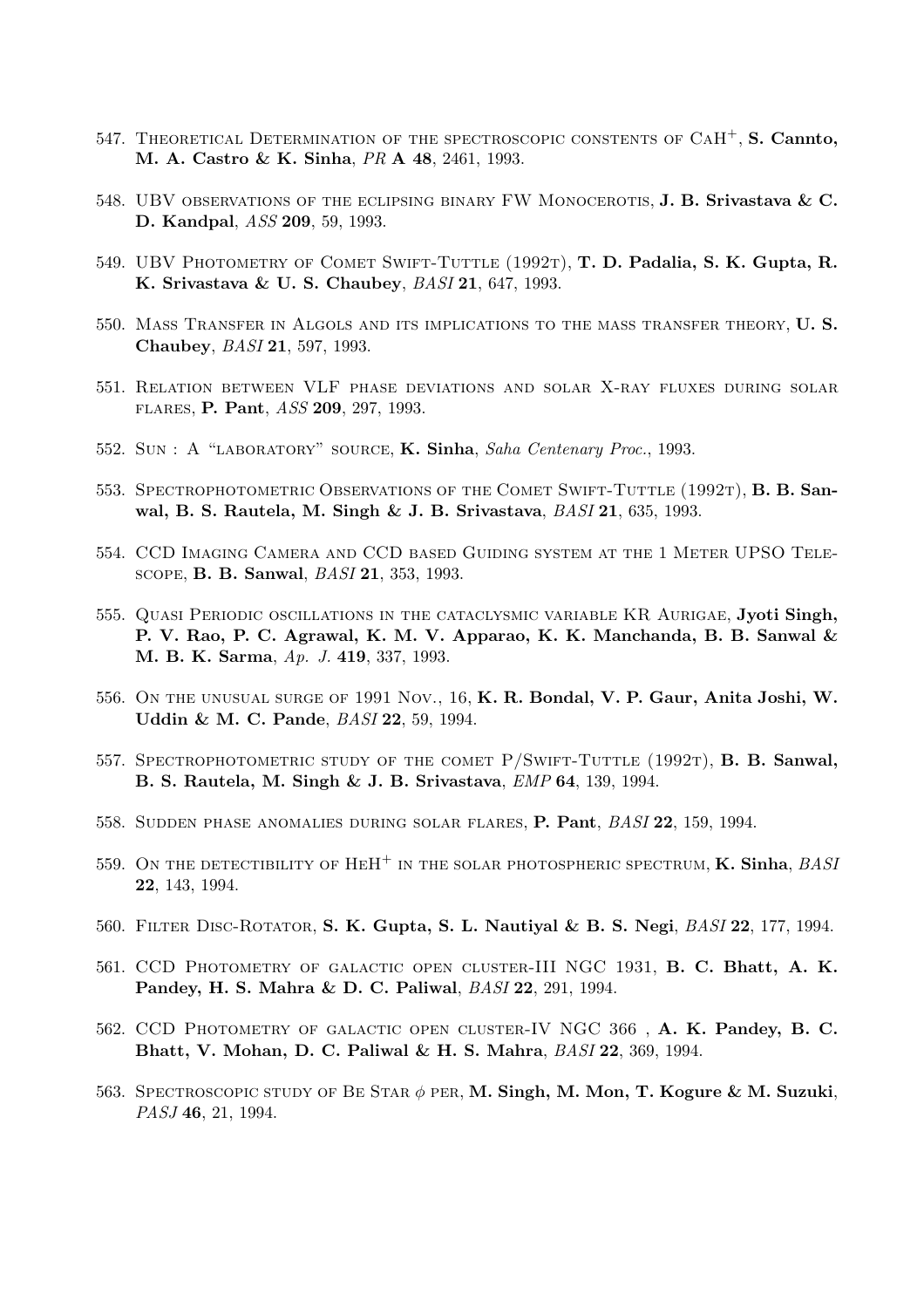- 564. UBV CCD standards near 5C1 radio sources at intermediate galactic latitude-I, V. Mohan, D. K. Ojha, O. Bienayme, D. C. Paliwal, A. K. Pandey, A. C. Robin, B. B. Sanwal, M. Chareton, B. C. Bhatt, E. Oblak, M. Haywwd & M. Creze, BASI 22, 403, 1994.
- 565. ANALYSIS OF AN UMBRAL FLARE OBSERVED FROM ANTARCTICA, W. Uddin & J. Singh, Ninth Indian Expedition to Antarctica, Scientific Report, Department of Ocean Development, N. Delhi, Technical Publ. No. 6, pp. 29-43, 1994.
- 566. CONSTANCY OF PERIOD IN XX LEONIS, R. K. Srivastava, ASS 219, 291, 1994.
- 567. ON THE OCCURRENCE RATE OF HIGH SPEED SOLAR WIND EVENTS, V. K. Verma & G. C. Joshi, SP 155, 401, 1994.
- 568. Effect of solar eclipse on VLF, P. Pant & H. S. Mahra, IJRSP 23, 399, 1994.
- 569. Relationship of soft X-ray and hard X-ray emission observed by SMM satellite DURING SOLAR FLARES, V. K. Verma & M. C. Pande, Proc. of the Saha centenary symp. on Plasma Science and Technology, Univ. of Allahabad, p. 263, 1994.
- 570. MONITORING OF FLARE AT NTL OBSERVATORY, **B. B. Sanwal**, *IAU Coll. No.* 151, p. 115, 1994.
- 571. A New UBV proper motion survey in the anticentre direction at intermediate galactic latitude: Kinematics of the galaxies stellar population, D. K. Ojha, O. Beinayme, A. C. Robin & V. Mohan, AA 284, 810, 1994.
- 572. A multicolor survey of absolute proper motion: Galactic structure and kinamatics in the direction of galactic centre at intermediate latitudes, D. K. Ojha, O. Bienayme, A. C. Robin & V. Mohan, AA 290, 771, 1994.
- 573. How do the stellar disc and thick disc stop?,  $A$ . C. Robin, M. Crezé & V. Mohan, IAU Symp. No. 169, p. 681, 1994.
- 574. DIAGNOSTIC TOOLS FOR SUNSPOTS: THE MOLECULES  $C_2$ , MGH AND TIO, K. Sinha, IAU Symp. No. 154, p. 489, 1994.
- 575. Asymmetries During maximum Phase of Solar Cycle 22, Anita Joshi, SP 157, 315, 1995.
- 576. Evolution of helical prominence of Dec 15, 1992, W. Uddin, V. P. Gaur & M. C. Pande, BASI 23, 159, 1995.
- 577. ON THE MAGNITUDE VARIATION OF COMET SWIFT-TUTTLE  $(1992T)$ , **T. D. Padalia, S. K.** Gupta, U. S. Chaubey & R. K. Srivastava, BASI 23, 85, 1995.
- 578. STUDY OF QUIESCENT PROMINENCE, Anita Joshi, V. P. Gaur & M. C. Pande, BASI 23, 93, 1995.
- 579. PHOTOGRAPHIC OBSERVATIONS OF COMET SWIFT-TUTTLE (1992T), S. C. Joshi, J. B. Srivastava, B. S. Rautela & B. B. Sanwal, BASI 23, 91, 1995.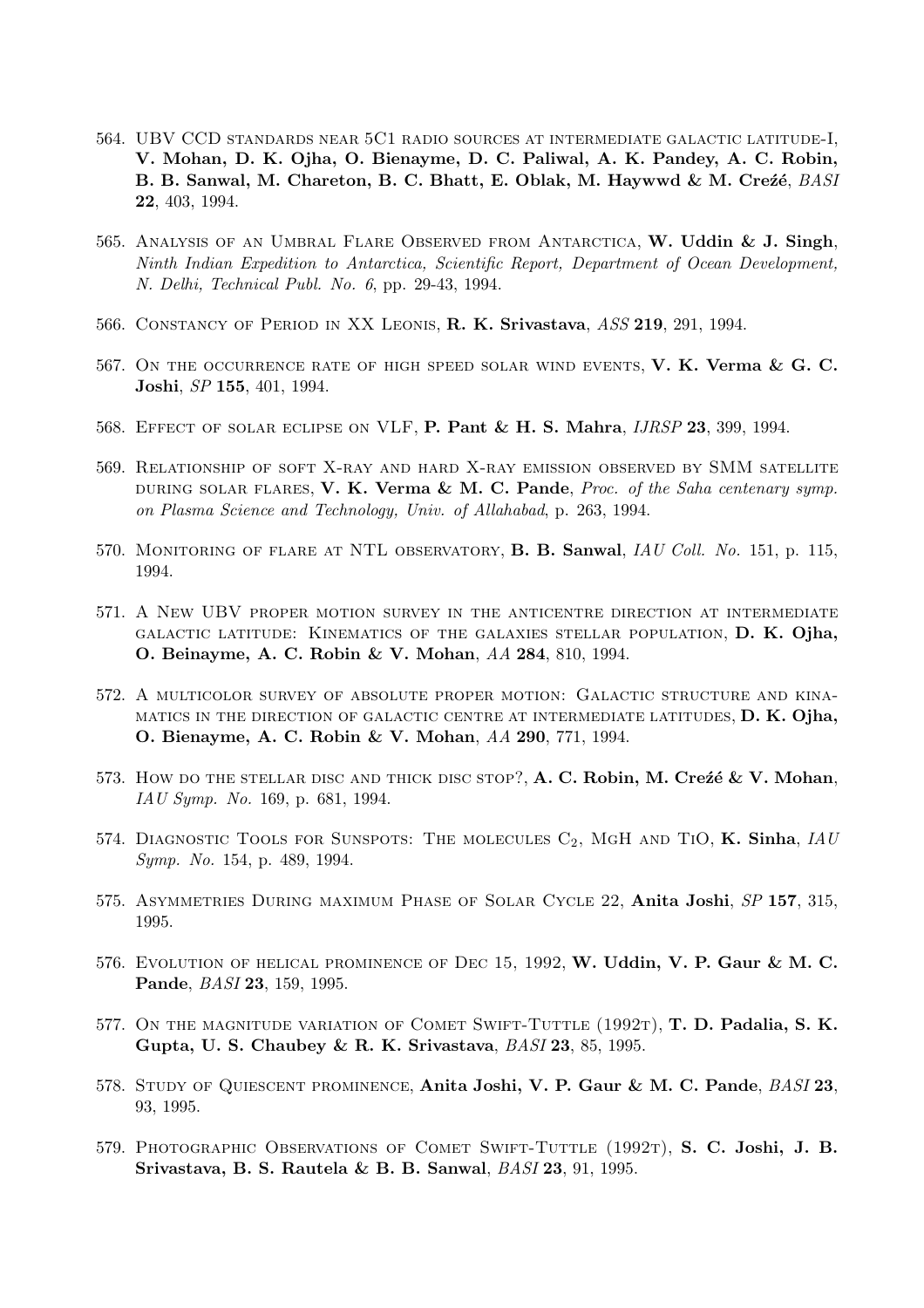- 580. A NOTE ON THE ROTATIONAL MOTION IN QUIESCENT PROMINENCES, M. C. Pande & K. R. Bondal, BASI 23, 97, 1995.
- 581. ON THE ABUNDANCE OF ELEMENTS IN Y DRA (IAU J. D. 16), K. Sinha, B. B. Sanwal  $\&$ D. F. Gray, *ASP Conf. Ser.* **78**, 407, 1995.
- 582. ERUPTIVE PROMINENCE ASSOCIATED WITH LIMB FLARE OF 25 JANUARY 1991, W. Uddin  $\&$ V. K. Verma, ASS 243, 173, 1996.
- 583. CCD phtometry of open cluster Be 69, A. K. Pandey, A. K. Durgapal, B. C. Bhatt, V. Mohan & H. S. Mahra, IAU Symp. No. 174, p. 339, 1996.
- 584. ERUPTION OF LARGE QUIESCENT PROMINENCE OF JANUARY 14, 1993, W. Uddin & K. R. Bondal, BASI 24, 39, 1996.
- 585. UBV-CCD standards in two galactic directions II, V. Mohan, B. B. Sanwal, D. C. Paliwal, A. K. Pandey, B. C. Bhatt & A. C. Robin, BASI 24, 7, 1996.
- 586. A PHOTOMETRIC STUDY OF THE OPEN CLUSTER KING-7, A. K. Durgapal, V. Mohan, A. K. Pandey & H. S. Mahra, BASI 24, 701, 1996.
- 587. Total solar eclipse observations of 24 October 1995 from Meja Khas, Allahabad, V. K. Verma, W. Uddin, V. P. Gaur, G. C. Joshi, K. R. Bondal & P. Pant, BASI 24, 653, 1996.
- 588. EMISSION FROM THE HEAD OF COMET H/HALLEY DURING POST-PERIHELION, P. S. Goraya, B. S. Rautela, B. B. Sanwal, A. K. Pandey & H. K. Duggal, BASI 24, 649, 1996.
- 589. SPECTROPHOTOMETRY OF RZ CAS, U.S. Chaubey, BASI 24, 687, 1996.
- 590. SPECTROPHOTOMETRIC OBERVATIONS OF SOME BE STARS, M. Singh & B.B. Sanwal, BASI 24, 691, 1996
- 591. Multicolour surface photometry of galaxies Mrk 35 and Mrk 799, A. Chitre, U. C. Joshi & J. B. Srivastava, BASI 24, 819, 1996.
- 592. DEVELOPMENT OF HIGH SPEED CAMERA SYSTEM FOR THE OBSERVATIONS OF SOLAR  $H\alpha$ flares, V. K. Verma, W. Uddin & V. P. Gaur, JKAS 29, S391, 1996.
- 593. DISCOVERY OF A PLANETARY SYSTEM AROUND 51 PEGASUS, R. Sagar, BASI 24, 5, 1996.
- 594. INFLUENCE OF A THIRD BODY ON THE LUMINOSITY OF A COMPACT BINARY SYSTEM, S. K. Barman & R. Sagar, BASI 24, 47, 1996.
- 595. INTRA NIGHT OPTICAL MONITORING OF OPTICALLY SELECTED BRIGHT QUASARS, R. Sagar, G. Krishna & P. J. Wiita, MNRAS 281, 1267, 1996.
- 596. Nuclear dust and outer shells in elliptic galaxy NGC 7562, D. K. Sahu, S. K. Pande, D. K. Chakaraborty, A. Kembhavi & V. Mohan, AA 314, 721, 1996.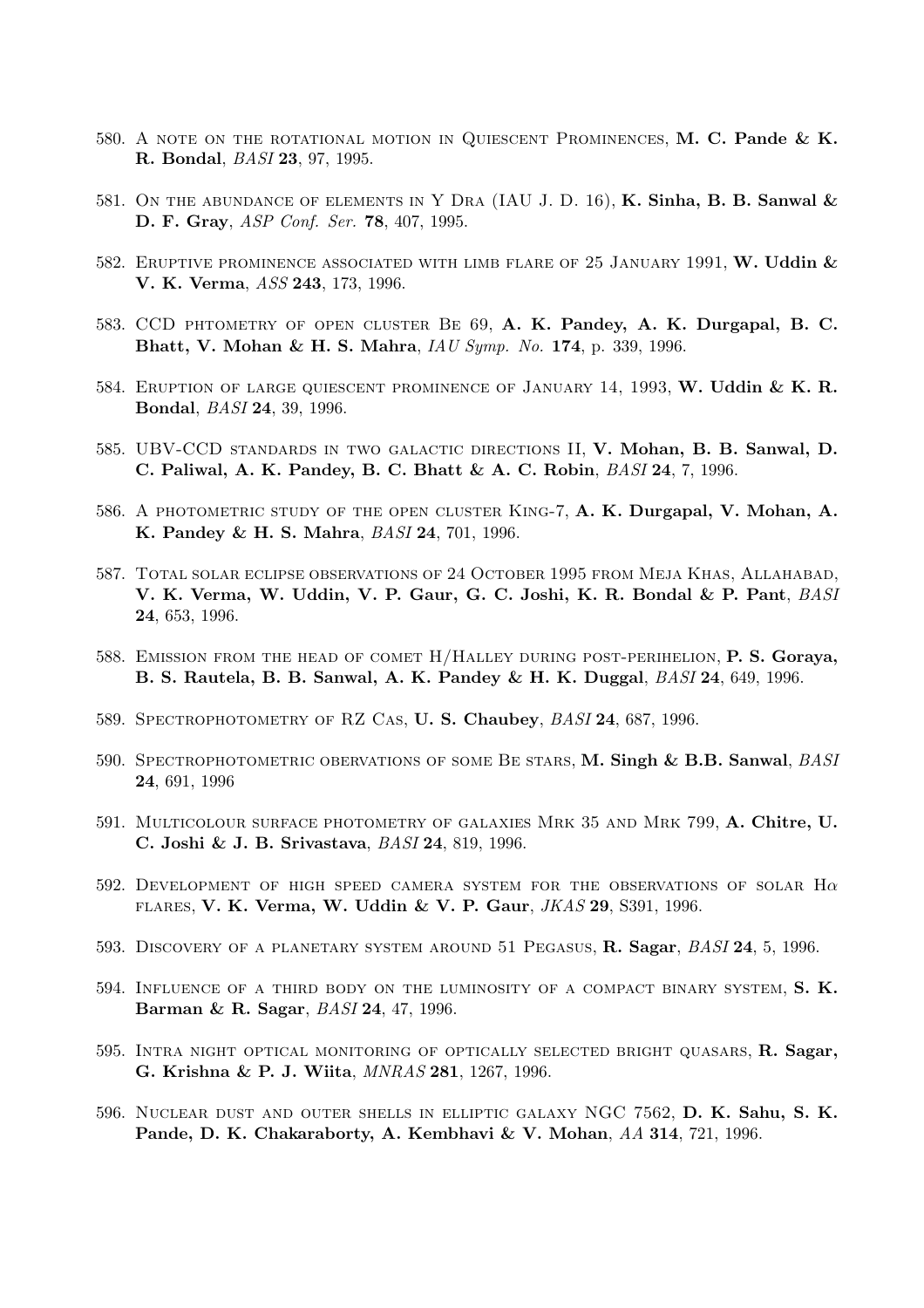- 597. SOLAR LOG GF VALUES FOR THE SPECTRAL LINES IN THE RANGE  $\lambda\lambda$  6209-6273 Å, C. S. Stalin, K. Sinha & B. B. Sanwal, BASI 25, 117, 1997.
- 598. ON THE OSCILLATOR STRENGTH OF  $SH^+$ , C. Trivedi & K. Sinha,  $BASI$  25, 87,1997.
- 599. Stellar contents of two open clusters Be 64 and Be 69, A. K. Pandey, A. K. Durgapal, B. C. Bhatt, V. Mohan & H. S. Mahra, AASS 122, 111, 1997.
- 600. Variability of eta hyadrae, B. K. Saxena & R. K. Srivastava, BASI 25, 103, 1997.
- 601. CCD photometry of galactic open star clusters V, King 7, A. K. Durgapal, A. K. Pandey & V. Mohan, BASI 25, 489, 1997.
- 602. Multicolour deep ccd photometric study of the moderately young southern open star clusters NGC 3228, NGC 4103, NGC 5662 and NGC 6087, R. Sagar & R. D. Cannon, AASS 122, 9, 1997.
- 603. ALUMINIZING FACILITIES AT NAINITAL OBSERVATORY, B. B. Sanwal & K. G. Gupta, BIVS 28, 27, 1997.
- 604. Photoelectric flash-light observations of SL9 impact on Jupiter, R. K. Srivastava, T. D. Padalia & H. S. Mahra, BASI 25, 213, 1997.
- 605. Solar log gf values in the infrared J and H band, C. S. Stalin, C. Trivedi, K. Sinha & B. B. Sanwal, *BASI* 25, 353, 1997.
- 606. CCD observations of the total solar eclipse of 24th October 1995, V. K. Verma, W. Uddin, V. P. Gaur, G. C. Joshi & K. R. Bondal, KOB 13, 29, 1997.
- 607. The ages of the galactic globular clusters, R. Sagar, JAA 18, 295, 1997.
- 608. Spectrophotometric observations of the Comet C/1995 01 Hale-Bopp, B. B. Sanwal & M. Singh, Jour. of M. P. Birla Planetarium 1, 19, 1998.
- 609. OBSERVATIONS OF THE COMET HYAKUTAKE, M. Singh & B. B. Sanwal, Jour. of M. P. Birla Planetarium 1, 21, 1998.
- 610. The Puppis OB III association : Polarization measurements, H. C. Bhatt, S. K. Jain & R. Sagar, AA 331, 737, 1998.
- 611. Solar observational programmes and facilities at UPSO Nainital, V. P. Gaur, V. K. Verma & W. Uddin, BASI 26, 289, 1998.
- 612. V,I CCD photometry of metal-rich globular clusters : NGC 6528, T. Richtler, E. K. Grebel, A. Subramaniam & R. Sagar, AASS 127, 167, 1998.
- 613. Universe at large, R. K. Srivastava, UB 1, 42, 1998.
- 614. Eruption of twisted filament, associated flare and transient phenomenona, W. Uddin & V. K. Verma, BASI 26, 200, 1998.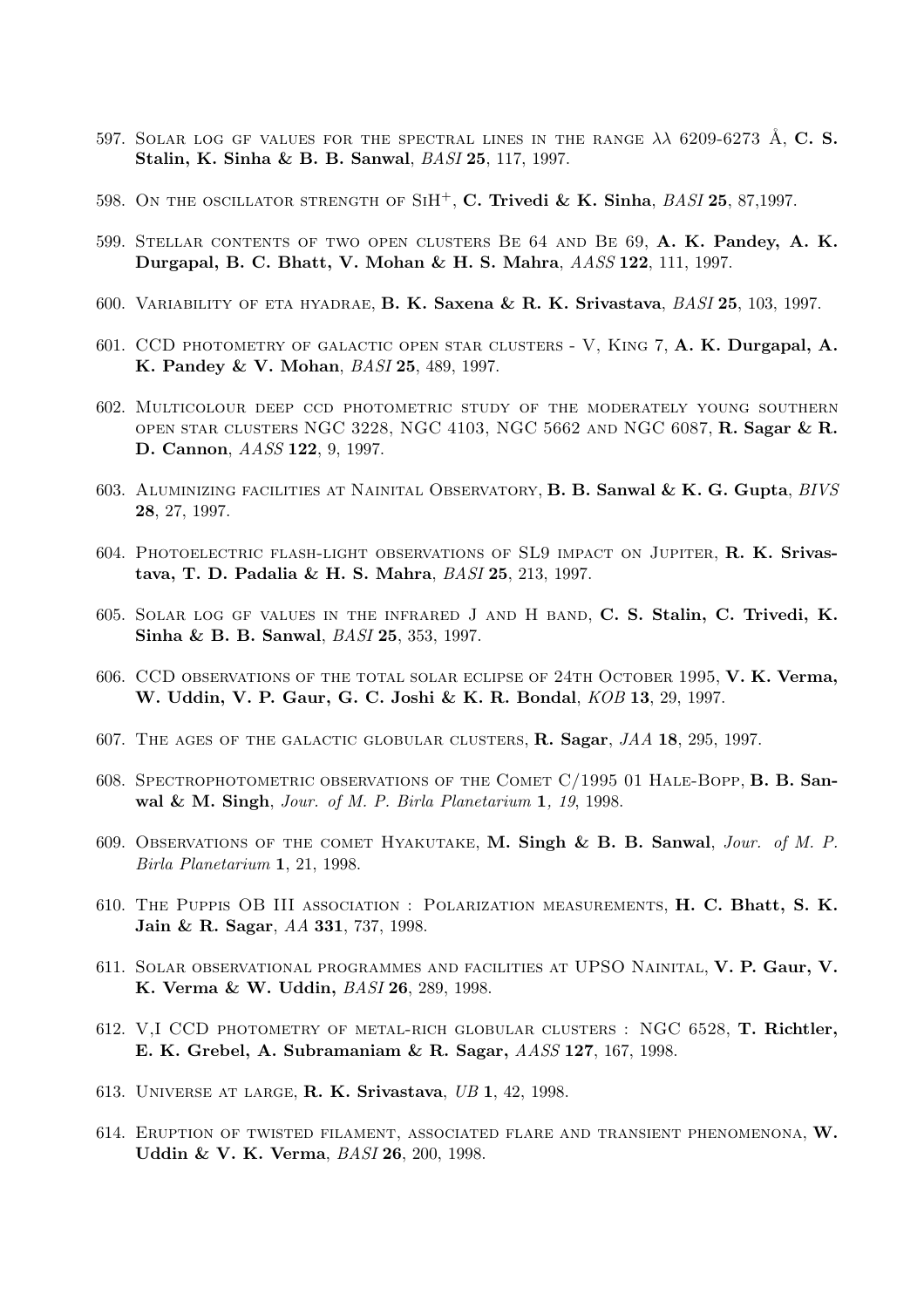- 615. CCD OBSERVATIONS OF ERUPTIVE PROMINENCE OF MARCH 19, 1994, W. Uddin, V. P. Gaur & M. C. Pande, BASI 26, 317, 1998.
- 616. CCD imaging of gamma ray burster fields, S. G. Bhargavi, R. Cowsik, A. K. Pati & R. Sagar, BASI 26, 597, 1998.
- 617. BINARY'S BALLET, R. K. Srivastava, UB 3, 27, 1998.
- 618. Close binary stars with moderate size optical telescope, U. S. Chaubey, BASI 26, 525, 1998.
- 619. CCD photometry of the open cluster King 5, A. K. Durgapal, A. K. Pandey & V. Mohan, BASI 26, 551, 1998.
- 620. CCD photometry of Markarian Galaxy Mrk 1043, S. C. Joshi, B. S. Rautela, G. C. Joshi, J. B. Srivastava & U. C. Joshi, BASI 26, 593, 1998.
- 621. TIFR/UPSO 3-metre Telescope Project, V. Mohan, BASI 26, 367, 1998.
- 622. Absolute Energy Distribution Studies in stars and comets, B. B. Sanwal & B. S. Rautela, BASI 26, 461, 1998.
- 623. A report on the studies of star cluster with UPSO 104-cm Sampurnanand telescope during last 25 years, A. K. Pandey, BASI 26, 539, 1998.
- 624. Anomalous reddening law in the galactic gaint H II region NGC 3603, A. K. Pandey & K. Ogura, BASI 26, 545, 1998.
- 625. CCD photometry of galactic open cluster − VI, NGC 2309, Nilakshi, A. K. Pandey & V. Mohan, *BASI* 26, 555, 1998.
- 626. CN AND  $C_2$  IN HYAKUTAKE  $(C/1996 B2)$ , **B. S. Rautela, G. C. Joshi & J. B. Srivastava**, BASI 26, 439, 1998.
- 627. SPECTROPHOTOMETRIC STUDIES OF THE COMET C/1996 B2 HYAKUTAKE, M. Singh & B. B. Sanwal, BASI 26, 435, 1998.
- 628. Proposed Microthermal Measurements at Devasthal, Nainital, P. Pant & R. Sagar, BASI 26, 397, 1998.
- 629. NEGLECTED BINARIES OF SPECIAL INTEREST, R. K. Srivastava, BASI 26, 531, 1998.
- 630. Proposed 60-cm Multichannel Solar Vacuum Telescope of UPSO, Nainital, V. K. Verma, W. Uddin & V. P. Gaur, BASI 26, 411, 1998.
- 631. BVI CCD photometry of the distant open star clusters Berkeley 81, Berkeley 99, NGC 6603 and NGC 7044, R. Sagar & W. K. Griffiths, MNRAS 299, 1, 1998.
- 632. Mass function of five distant northern open star clusters, R. Sagar & W. K. Griffiths, MNRAS 299, 777, 1998.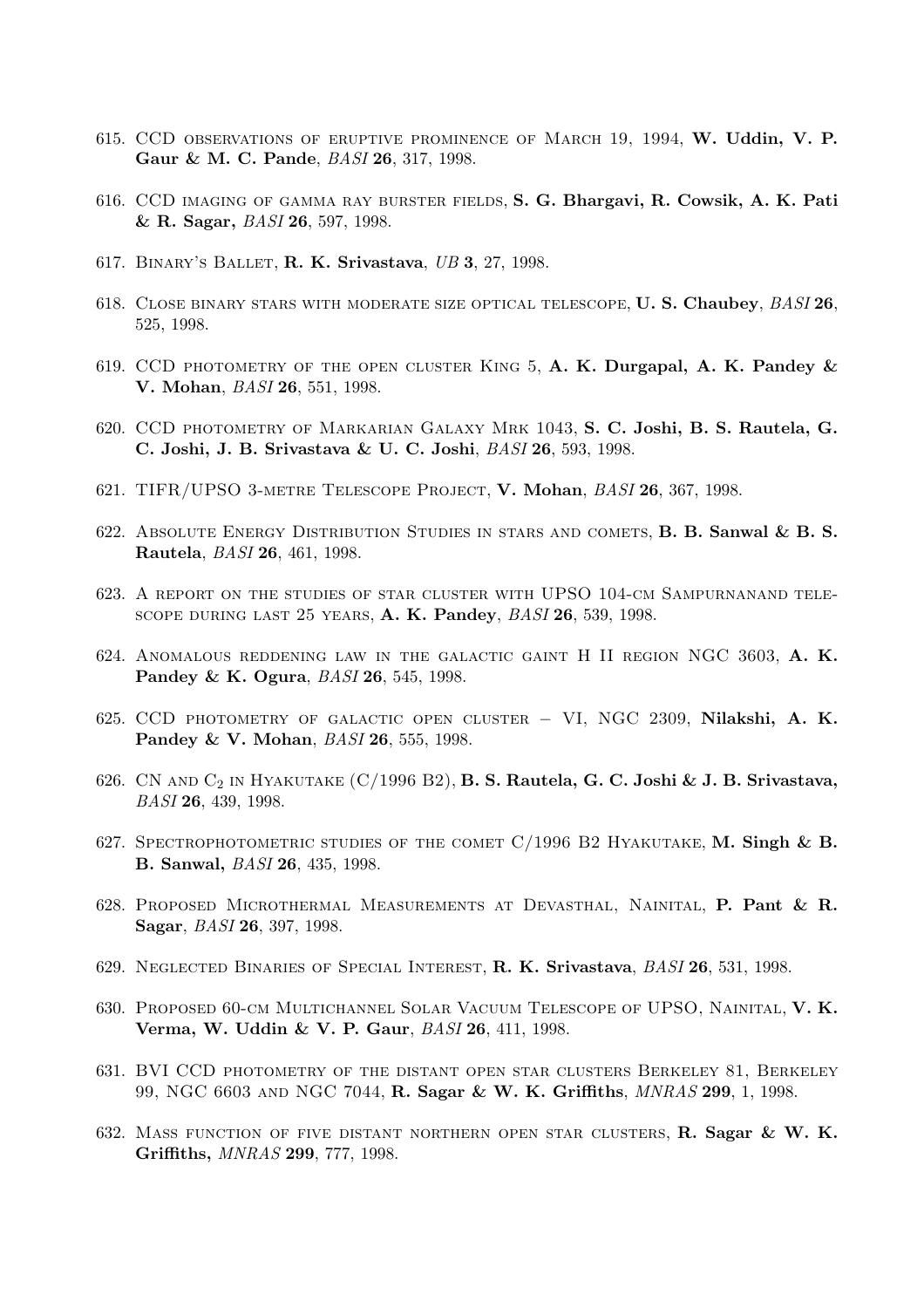- 633. Development of an instrument based on a fibre-bonded CCD camera for promi-NENCE OBSERVATIONS, V. K. Verma, W. Uddin & V. P Gaur, ASP Conf. Ser. 150, 506, 1998.
- 634. Application of spatial coherence spectroscopy for the angular diameter of stars; feasibility experiment, H. C. Kandpal, A. Wasan, J. S Vaishya, E. S. R. Gopal, M. Singh, B. B. Sanwal & R. Sagar, IJPAP 36, 665, 1998.
- 635. ERUPTION OF A TWISTED FILAMENT AND ASSOCIATED PHENOMANA, W. Uddin & V. K. Verma, ASP Conf. Ser. 150, 338, 1998.
- 636. On the origin of solar Coronal Mass Ejection, V. K. Verma, JIGR 2, 63, 1998.
- 637. Searching for low mass objects in the Galactic Halo, A. C. Robin, V. Mohan  $&$  M. Cre $\acute{z}e$ , Galaxy evolution: connecting the distant universe with the local fossil record organised by Paris-Mendon Observatory from 21-25 Sept. 1998 in Mendon, France, 1998.
- 638. V,I CCD PHOTOMETRY OF METAL-RICH BULGE GLOBULAR CLUSTERS : NGC 6553, R. Sagar, A. Subramaniam, T. Richtler & E. K. Grebel, AASS 135, 391, 1999.
- 639. Young star clusters of the Galaxy and the LMC as test for evolutionary model STELLAR, R. Sagar & A. Subramaniam,  $RMAA$  8, 93, 1999.
- 640. Multi-colour optical monitoring of the intra-day variable blazar S5 0716+714444, R. Sagar, G. Krishna, V. Mohan, A. K. Pandey, B. C. Bhatt & S. J. Wagner,  $AASS$ 134, 453, 1999.
- 641. CN AND  $C_2$  molecules in the coma of comet  $C/199501$  Hale-Bopp, **B. B. Sanwal &** M. Singh, BASI 27, 79, 1999.
- 642. Cosmic rays periodicity at 170 days, Anita Joshi, SP 185, 397, 1999.
- 643. Multicolour deep CCD photometric and stellar evolutionary studies of the open star clusters NGC 1907, NGC 1912, NGC 2383, NGC 2384 and NGC 6709, A. Subramaniam & R. Sagar, AJ 117, 937, 1999.
- 644. Microthermal measurements of surface layer Seeing at Devasthal, P. Pant, C. S. Stalin & R. Sagar, AASS 136, 19, 1999.
- 645. Optical follow up of the GRB 990123 source from UPSO, Nainital, R. Sagar, A. K. Pandey, V. Mohan, R. K. S. Yadav, Nilakshi, D. Bhattacharya & A. J. Castro-Tirada, BASI 27, 3, 1999.
- 646. THE EFFECT OF MAGNETIC FIELDS ON  $\gamma$ -RAY BURSTS INFERRED FROM MULTIWAVELENGTH observations of the bursts of 23 January 1999, T. J. Galama et al. (including R. Sagar, A. K Pandey, Nilakshi & R. K. S. Yadav), Nature 398, 394, 1999.
- 647. Decay of the GRB 990123, Optical Afterglow: Implications for the fireball model, A. J. Castro-Tirado et. al. (including R. Sagar, A. K. Pandey, V. Mohan, R. K. S. Yadav & Nilakshi), Science 283, 2069, 1999.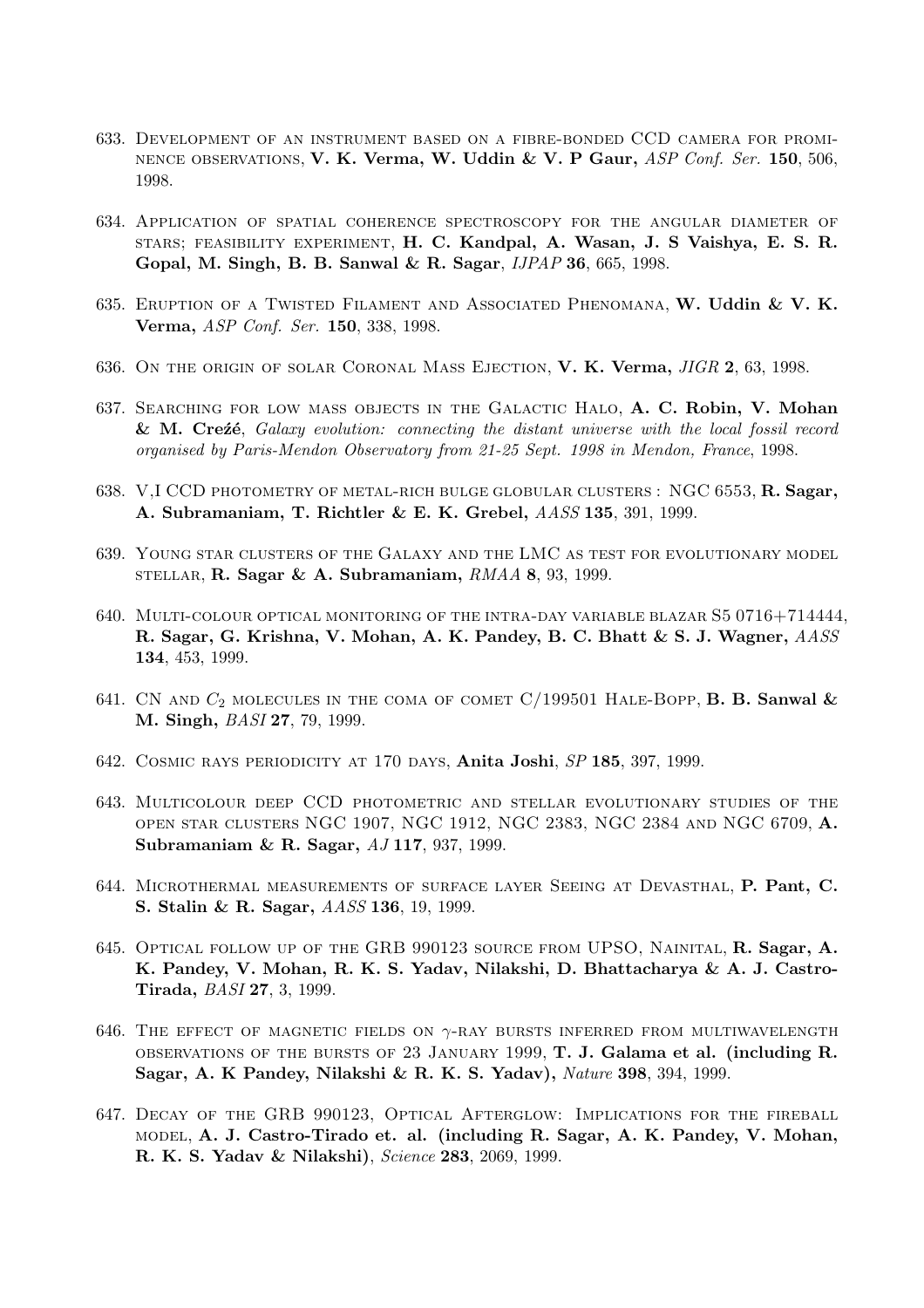- 648. GRB 990123: New optical observations, decay measure, J. S. Bloom, R. Sagar, A. K. Pandey, Nilakshi & R. K. S. Yadav, GCN Circ. No. 218, 1999.
- 649. GRB 990123: New BV observations, R. Sagar, A. K. Pandey, R. K. S. Yadav, Nilakshi & V. Mohan, GCN Circ. No. 227, 1999.
- 650. GRB 990123: BVRI Standards in the field, Nilakshi, R. K. S. Yadav, V. Mohan, A. K. Pandey & R. Sagar, GCN Circ. No. 252, 1999.
- 651. BVRI CCD photometric standards in the field of GRB 990123, Nilakshi, R. K. S. Yadav, V. Mohan, A. K. Pandey & R. Sagar, BASI 27, 405, 1999.
- 652. New surveys of UBV photometry and absolute proper motions at intermediate latitude, D. K. Ojha, O. Bienayme, V. Mohan & A. C. Robin, AA 351, 945, 1999.
- 653. Swing in binary research, R. K. Srivastava, UB 3, 36, 1999.
- 654. Discovery of pulsation in the Am star HD 13079, P. Martinez, D. W. Kurtz, B. N. Ashoka, U. S. Chaubey, S. K. Gupta, F. Leone, G. Calanzaro, R. Sagar, E. RaJ, S. Seetha & K. Kasturirangan, MNRAS 309, 871, 1999.
- 655. Discovery of 29-min Pulsations in the chemically Peculiar star HD 13038, P. Martinez, B. N. Ashoka, D. W. Kurtz, S. K. Gupta & U. S. Chaubey, IBVS No. 4677, 1999.
- 656. Atmospheric extinction at Devasthal, Nainital, V. Mohan, W. Uddin, R. Sagar & S. K. Gupta, BASI 27, 601, 1999.
- 657. First Indian observations of the optical transient of a Gamma-Ray Burst, R. Sagar, CS 76, 865, 1999.
- 658. Some New initiatives in optical astronomy at UPSO, Nainital, R. Sagar, CS 77, 643, 1999.
- 659. GRB 991208 optical observations, V. Mohan, A. K. Pandey, R. Sagar, S. B. Pandey & A. J. Castro-Tirado, GCN Circ. No. 467, 1999.
- 660. GRB 991217 (SAX J 2303.2+0015) optical observations, V. Mohan, R. Sagar, A. K. Pandey, S. B. Pandey, J. Gorosabel & A. J. Castro-Tirado, GCN Circ. No. 502, 1999.
- 661. Proposed 60-cm Solar Vaccum Telescope with Multichannel facility of UPSO, Nainital, V. K. Verma, ASP Conf. Ser. 183, 213, 1999.
- 662. Development of an Instrument for observations of Solar Hα Flares with Time Resolution of 25ms, V. K. Verma, ASP Conf. Ser. 183, 288, 1999.
- 663. Recent optical/near−IR observations of GRBs, A. J. Castro-Tirado et al. (including V. Mohan & R. Sagar),  $Gamma-ray$  Bursts: 5th Huntsville Symp., p. 313, 2000.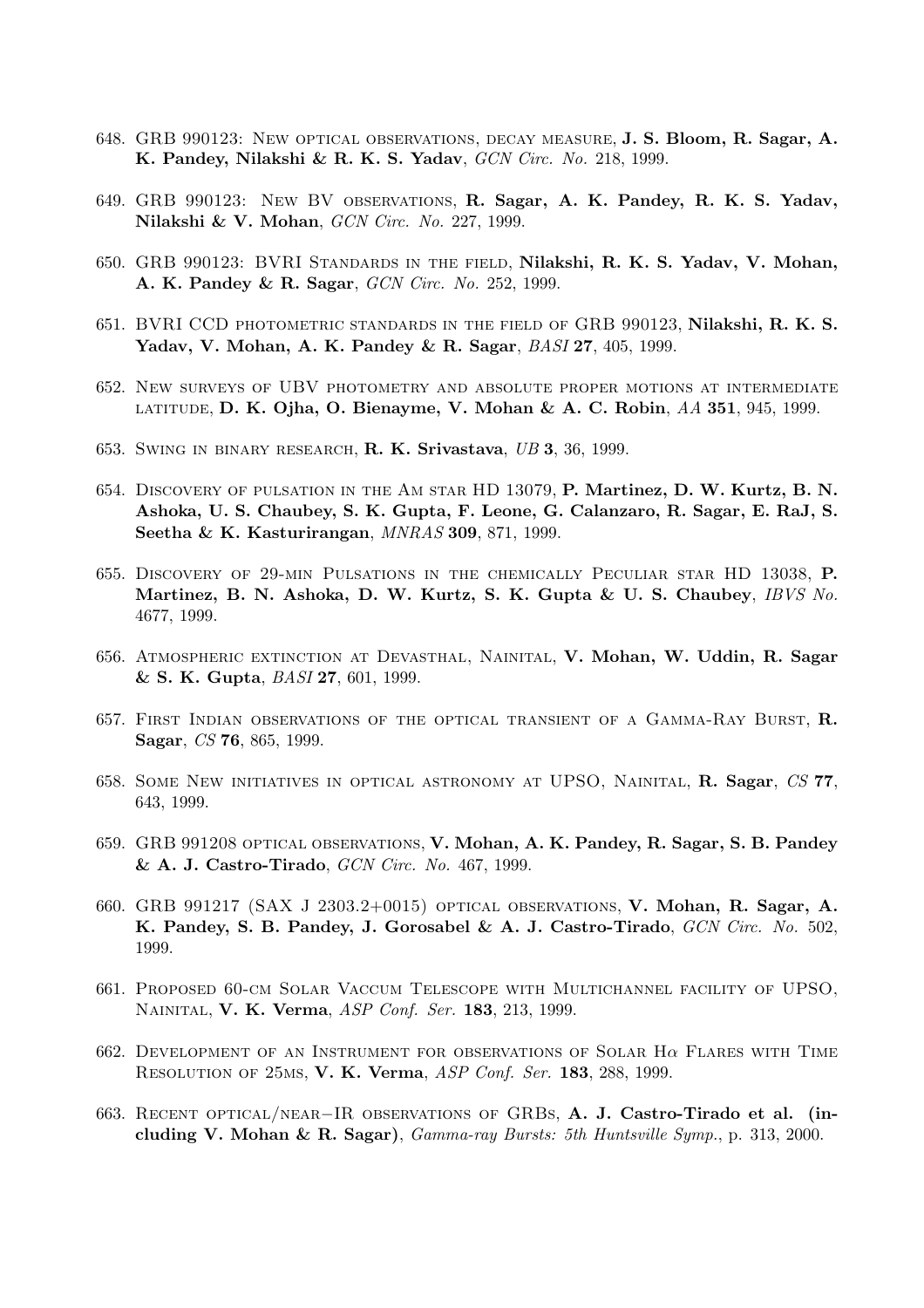- 664. Another Indian optical observation of a Gamma-Ray Burst afterglow from UPSO, NAINITAL, **R. Sagar**, *CS* 78, 539, 2000.
- 665. TEMPORAL BEHAVIOUR OF EMISSIONS FROM  $\gamma$ -RAY BURST AND OPTICAL/NEAR IR AFTERglows of GRB 991208 and GRB 991216, R. Sagar, V. Mohan, A. K. Pandey, S. B. Pandey & A. J. Castro-Tirado, BASI 28, 15, 2000.
- 666. Importance of small and moderate size optical telescopes, R. Sagar, CS 78, 1076, 2000.
- 667. Globular cluster systems in giant elliptical galaxies: a probe for the galaxy FORMATION AND EVOLUTION, A. Subramaniam  $\&$  R. Sagar,  $BASI$  28, 163, 2000.
- 668. Binary star clusters in galaxies: our galaxy, A. Subramaniam, U. Gorti, R. Sagar & H. C. Bhatt, BASI 28, 257, 2000.
- 669. Survey for roAp Stars in the northern sky from Nainital, B. N. Ashoka, S. Seetha, E. Raj, U. S. Chaubey, S. K. Gupta, S. Joshi, D. N. Kurtz, P. Martinez, R. Sagar & K. Kasturirangan, BASI 28, 251, 2000.
- 670. Surge Activities on November 26-28, 1990, W. Uddin & V. K. Verma, BASI 28, 125, 2000.
- 671. Distribution of stellar mass in young clusters of our galaxy and nearby galaxies, R. Sagar, BASI 28, 55, 2000.
- 672. SPECTROPHOTOMETRIC OBSERVATIONS OF COMET HALE BOPP  $(C/1995 01)$ , **B. S. Rautela,** G. C. Joshi & J. B. Srivastava, BASI 28, 129, 2000.
- 673. CCD photometry of the Wolf Rayet galaxy Mink, M. Singh, B. B. Sanwal & C. S. Stalin, BASI 28, 393, 2000.
- 674. SITE CHARACTERIZATION FOR THE UPSO-TIFR TELESCOPE, R. Sagar, W. Uddin, A. K. Pandey, C. S. Stalin, V. Mohan, B. B. Sanwal, S. K. Gupta, R. K. S. Yadav, A. K. Durgapal, S. Joshi, B. Kumar, A. C. Gupta, Y. C. Joshi, J. B. Srivastava, U. S. Chaubey, M. Singh, P. Pant, K. G. Gupta & T. D. Padalia,  $BASI$  28, 429, 2000.
- 675. Evaluation of Devasthal site for optical astronomical observations, R. Sagar, C. S. Stalin, A. K. Pandey, W. Uddin,, V. Mohan, B. B. Sanwal, S. K. Gupta, R. K. S. Yadav, A. K. Durgapal, S. Joshi, B. Kumar, A. C. Gupta, Y. C. Joshi, J. B. Srivastava, U. S. Chaubey, M. Singh, P. Pant & K. G. Gupta, AASS 144, 349, 2000.
- 676. Rapid optical variability in radio-quiet QSOs, G. Krishna, A. C. Gupta, R. Sagar, P. J. Wiita, U. S. Chaubey & C. S. Stalin, MNRAS 314, 815, 2000.
- 677. Kinematics and CMD of the globular cluster NGC 4147, J. J. Wang, L. Chen, Z. Y. Wu, A. C. Gupta & M. Geffert, AASS 142, 373, 2000.
- 678. On the distribution and asymmetry of Solar active prominences, V. K. Verma, SP 194, 87, 2000.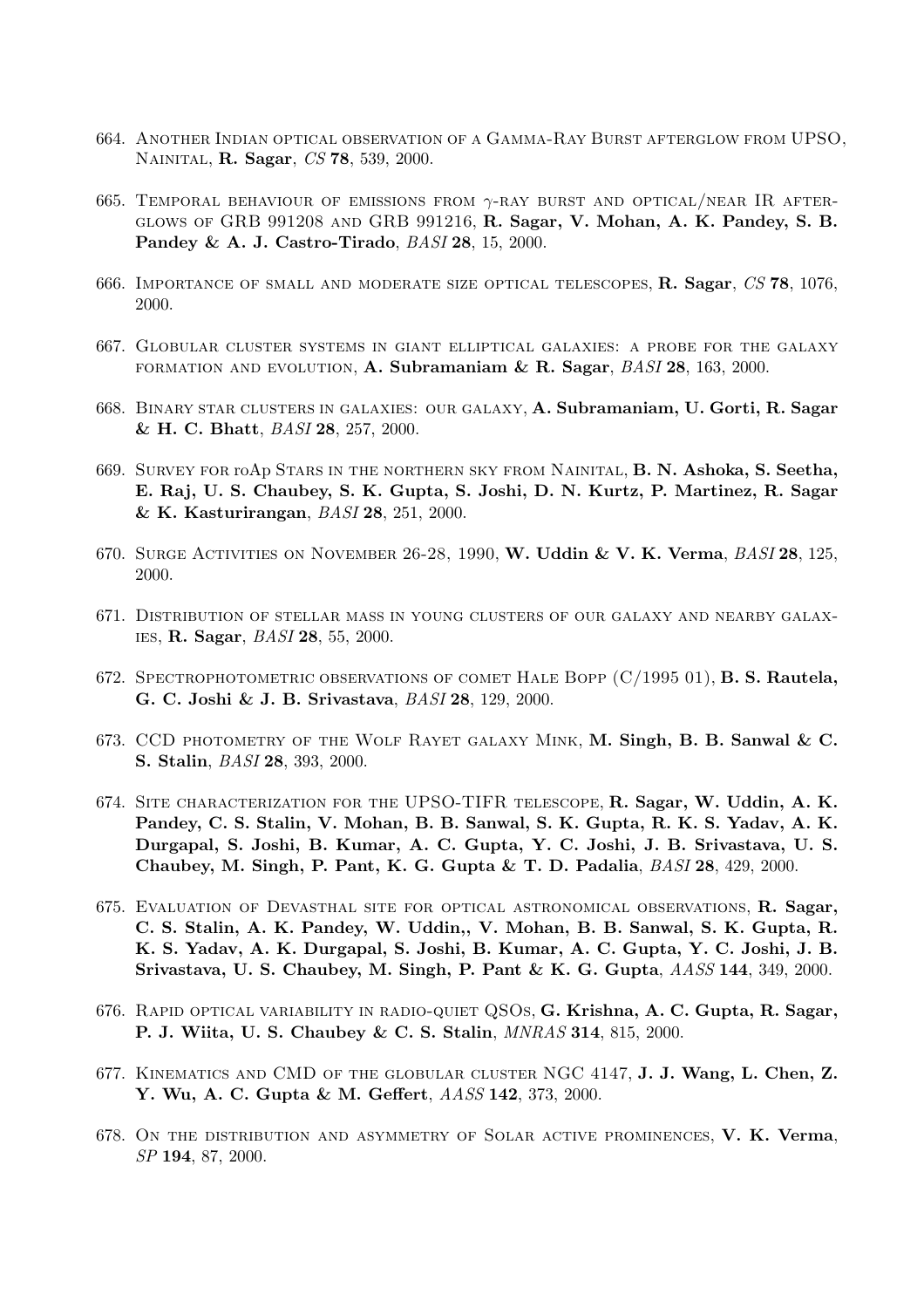- 679. DISCOVERY OF  $\delta$  SCUTI PULSATIONS IN HD 98851, S. Joshi, V. Girish, P. Martinez, R. Sagar, B. N. Ashoka, S. K. Gupta, S. Seetha, D. W. Kurtz & U. S. Chaubey, IBVS No. 4900, 2000.
- 680. GRB 000301C with peculiar afterglow emission, R. Sagar, V. Mohan, S. B. Pandey, A. K. Pandey, C. S. Stalin & A. J. Castro-Tirado, BASI 28, 499, 2000.
- 681. Stellar contents of the Galactic Giant H II Region NGC 3603, A. K. Pandey, K. Ogura & K. Sekiguchi, PASJ 52, 847, 2000.
- 682. Sky transparency over Nainital: A retrospective study, B. Kumar, R. Sagar, B. S. Rautela, J. B. Srivastava & R. K. Srivastava, BASI 28, 675, 2000.
- 683. A complete photometric study of the open cluster NGC 7790 containing cepheid variables, A. C. Gupta, A. Subramaniam, R. Sagar & W. K. Griffiths, AASS 145, 365, 2000.
- 684. Analysis of the 9th November 1990 flare, Anita Joshi & W. Uddin, JAA 21, 229, 2000.
- 685. Periodic variations of the North-South asymmetry of solar activity phenomena, V. K. Verma, JAA 21, 173, 2000.
- 686. Unusually rapid variability of the GRB 000301C optical afterglow, N. Masetti et al. (including R. Sagar, V. Mohan & A. K. Pandey),  $AA$  359, L23, 2000.
- 687. A survey for pulsating Ap stars From Nainital, P. Martinez, D. W. Kurtz, U. S. Chaubey, S. K. Gupta, S. Joshi, R. Sagar, B. N. Ashoka & S. Seetha, IAU Coll. No. 176, p. 485, 2000.
- 688. GRB 000115 optical observations, J. Gorosabel, F. Vrba, A. Henden, V. Mohan, A. K. Pandey, R. Sagar, S. B. Pandey, P. Kilmartin, I. Bond, N. Rattenbury, P. Yock & A. J. Castro-Tirado, GCN Circ. No. 563, 2000.
- 689. Discovery of rapid oscillations in star HD 12098, P. Martinez, V. Girish, S. Joshi, D. W. Kurtz, B. N. Ashoka, U. S. Chaubey, S. K. Gupta, R. Sagar & S. Seetha, IBVS No. 4853, 2000.
- 690. GRB 000301C optical observations, V. Mohan, A. K. Pandey, S. B. Pandey, R. Sagar & A. J. Castro-Tirado, GCN Circ. No. 595, 2000.
- 691. GRB 000408 optical observation, A. Henden, C. Luginbuhl, B. Canzian, V. Mohan, S. B. Pandey, R. Sagar, D. Alcalde, D. Martinez-Delgado, J. M. Castro Ceron, A. J. Castro-Tirado & J. Gorosabel, GCN Circ. No. 633, 2000.
- 692. Observational features sensitive to convective core overshooting in the colour-MAGNITUDE DIGRAMS OF STAR CLUSTERS, R. Sagar, Abstract book of the IAU 24th General Assembly, Manchester, UK, 7−18 Aug. 2000, P. 163 (Ref. JD5.031 P), 2000.
- 693. GRB 001105 R-Band observations, V. Mohan, R. Sagar, S. B. Pandey & A. J. Castro-Tirado, GCN Circ. No. 875, 2000.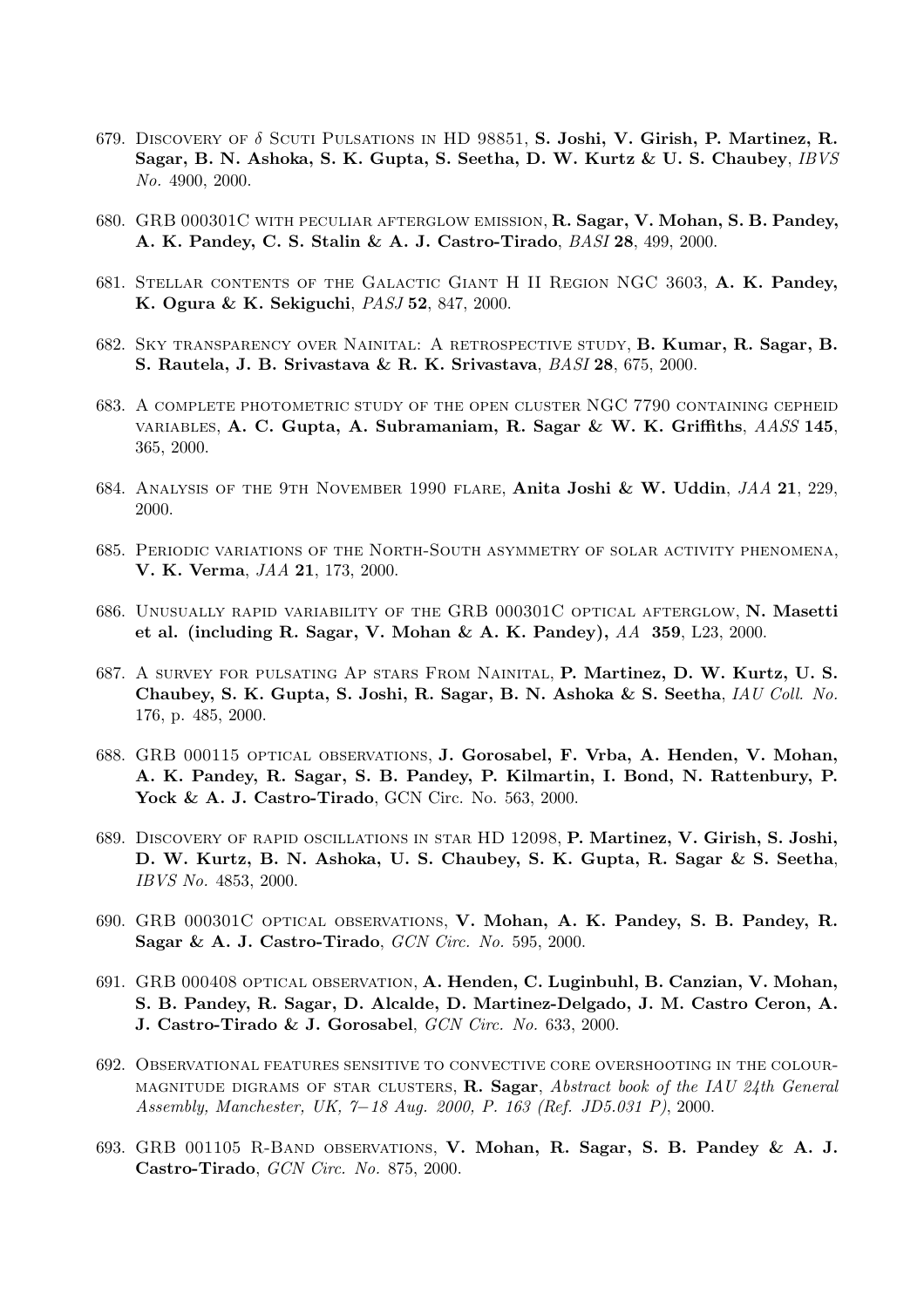- 694. GRB 001105 further optical observations, J. M. Castro Ceron, A. J. Castro-Tirado, A. Henden, F. Vrba, J. Fliri, J. Greiner, H. Meusinger, S. Klose, V. Mohan, R. Sagar & S. B. Pandey, GCN Circ. No. 894, 2000.
- 695. GRB 001212 optical observations, V. Mohan, R. Sagar, S. B. Pandey & A. J. Castro-Tirado, GCN Circ. No. 900, 2000.
- 696. The 1999 Leonid meteor shower from Naini Tal, India, Nilakshi, K. Upadhyay, S. B. Pandey, J. C. Pandey & Snehlata, WGN Journal of the International Meteor Organization 28, 41, 2000.
- 697. Coronal holes and flare index: A correlation study, A. Joshi, SP 198, 149, 2001.
- 698. Seeing and microthermal measurements near Devasthal top, C. S. Stalin, R. Sagar, P. Pant, V. Mohan, B. Kumar, Y. C. Joshi, R. K. S. Yadav, S. Joshi, R. Chandra, A. K. Durgapal & W. Uddin, BASI 29, 39, 2001.
- 699. A STUDY OF THE OLD GALACTIC STAR CLUSTER BERKLEY 32, **T. Richtler & R. Sagar**, BASI 29, 53, 2001.
- 700. The extraordinarily bright optical afterglow of GRB 991208 and its host galaxy, A. J. Castro-Tirado et al. (including R. Sagar, V. Mohan, A. K. Pandey & S. B. Pandey), AA 370, 398, 2001.
- 701. Propagation and popularization of Astronomy, R. K. Srivastava, UB 5, 40, 2001.
- 702. GRB 000926 and its optical afterglow : another possible evidence for nonisotropic emission, R. Sagar, S. B. Pandey, V. Mohan, D. Bhattacharya & A. J. Castro-Tirado, BASI 29, 1, 2001.
- 703. The Naini Tal − Cape survey for pulsations in chemically peculiar A-type stars, P. Martinez, D. W. Kurtz, B. N. Ashoka, U. S. Chaubey, V. Girish, S. K. Gupta, S. Joshi, K. Kasturirangan, R. Sagar & S. seetha, AA 371, 1048, 2001.
- 704. Development of a Three Channel Photometer for UPSO, Nainital, B. N. Ashoka, Kumar, V. C. Babu, S. Seetha, V. Girish, S. K. Gupta, R. Sagar, S. Joshi & P. Narang, JAA 22, 131, 2001.
- 705. Multicolour CCD photometry of old open clusters: King 5 and Be20, A. K. Durgapal, A. K. Pandey & V. Mohan, AA 372, 71, 2001.
- 706. Optical and radio observations of the bright GRB 010222 afterglow : evidence for rapid synchrotron cooling, R. Sagar, C. S. Stalin, D. Bhattacharya, S. B. Pandey, V. Mohan, A. J. Castro-Tirado, A. P. Rao, S. A. Trushkin, N. A. Nizhelskij, M. Bremer & J. M. Castro Ceron, BASI 29, 91, 2001.
- 707. NGC 7654 : An interesting cluster to study star formation history, A. K. Pandey, Nilakshi, K. Ogura, R. Sagar & K. Tarusawa, AA 374, 504, 2001.
- 708. Structure and mass function of five intermediate/old open cluster, A. K. Durgapal & A. K. Pande, AA 375, 840, 2001.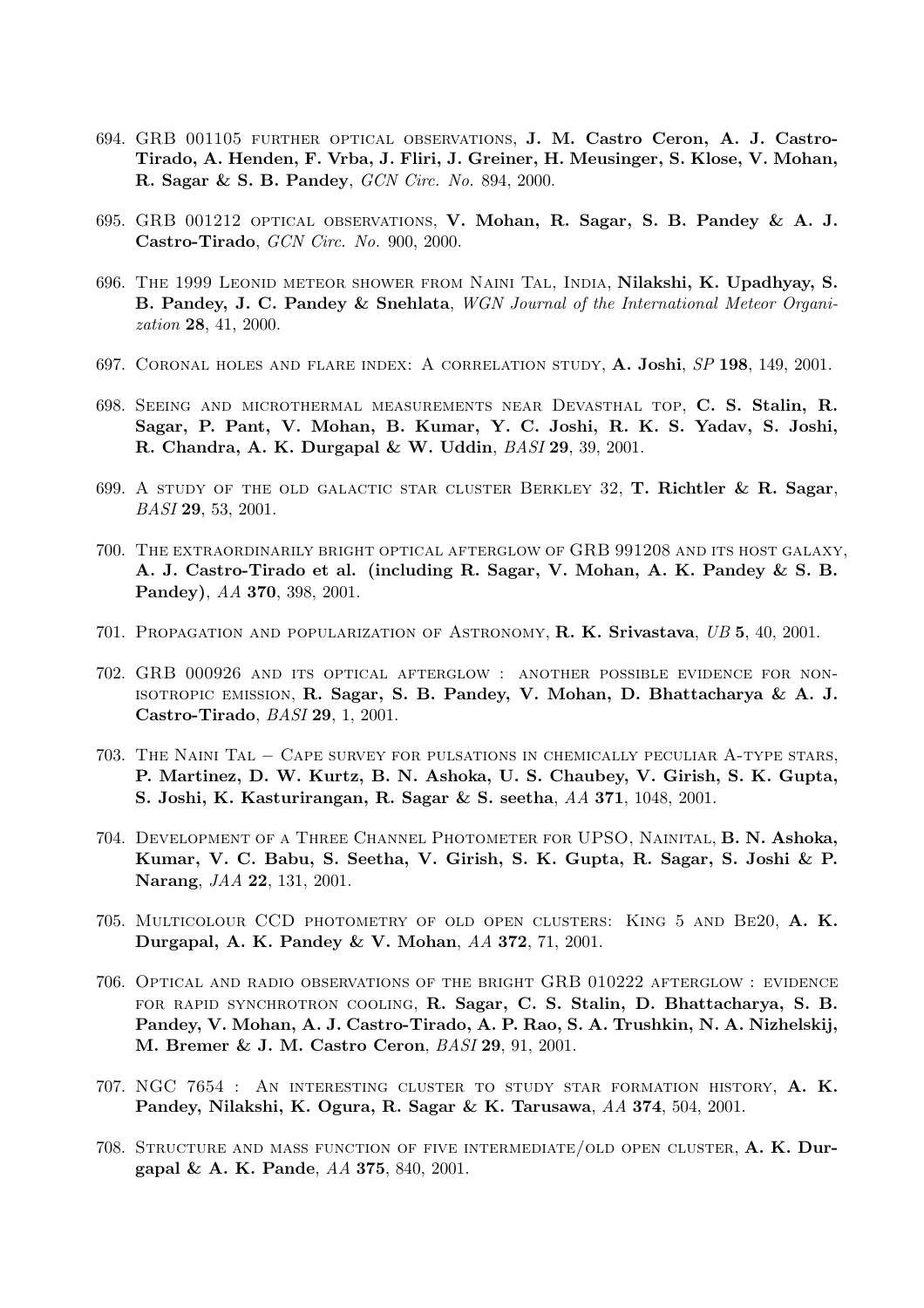- 709. A multicolour CCD photometric and mass function study of the distant southern open star clusters NGC 3105, NGC 3603, Melotte 105, Hogg 15, NGC 4815, Pismis 20 and NGC 6253, R. Sagar, U. Munari & K. S. de Boer, MNRAS 327, 23, 2001.
- 710. EMISSION FROM GRBS AND THEIR AFTERGLOWS: INDIAN OBSERVATIONS, R. Sagar, BASI 29, 215, 2001.
- 711. Dynamical properties of flare loops of 27 November 1996, W. Uddin & L. Prasad, BASI 29, 241, 2001.
- 712. Surface photometry of three Wolf-Rayet galaxies, M. Singh, B. B. Sanwal & C. S. Stalin, BASI 29, 447, 2001.
- 713. ON THE PERIODICITY OF HIGH SPEED SOLAR WIND STREAMS, V. K. Verma, SSR 97, 205, 2001.
- 714. Wolf-Rayet galaxies and their CCD photometry, B. B. Sanwal, BASI 29, 407, 2001.
- 715. Non-uniform extinction in young open star clusters, R. K. S. Yadav & R. Sagar, MNRAS 328, 370, 2001.
- 716. HD 12098 A new northern hemisphere roAp star, V. Girish, S. Seetha, P. Martinez, S. Joshi, B. N. Ashoka, D. W. Kurtz, U. S. Chaubey, S. K. Gupta & R. Sagar, AA 380, 142, 2001.
- 717. A deep VI CCD photometric study of the neglected galactic star cluster NGC 6631, R. Sagar, B. N. Naidu & V. Mohan, BASI 29, 519, 2001.
- 718. Search for microlensing events towards M31 galaxy, Y. C. Joshi, A. K. Pandey, D. Narasimha & R. Sagar, BASI 29, 531, 2001.
- 719. Dust in an extragalactic environment: The case of NGC 2907, M. K. Patil, S. K. Pandey, A. K. Kembhavi & M. Singh, BASI 29, 453, 2001.
- 720. Photometric studies of intermediate and old age galactic star clusters, A. K. Durgapal, BASI 29, 389, 2001.
- 721. Discovery of pulsations in HD 98851, S. Joshi, V. Girish, P. Martinez, R. Sagar, B. N. Ashoka, S. K. Gupta, S. Seetha, U. S. Chaubey & D. W. Kurtz, BASI 29, 301, 2001.
- 722. HD 12098 a new far-northern roAp star, V. Girish, S. Joshi, S. Seetha, B. N. Ashoka, P. Martinez, U. S. Chaubey, S. K. Gupta, D. W. Kurtz & R. Sagar, BASI 29, 305, 2001.
- 723. Naini Tal-Cape survey for pulsating chemically peculiar stars A status report, S. Seetha, U. S. Chaubey, V. Girish, S. Joshi, B. N. Ashoka, S. K. Gupta, D. W. Kurtz, P. Martinez & R. Sagar, BASI 29, 309, 2001.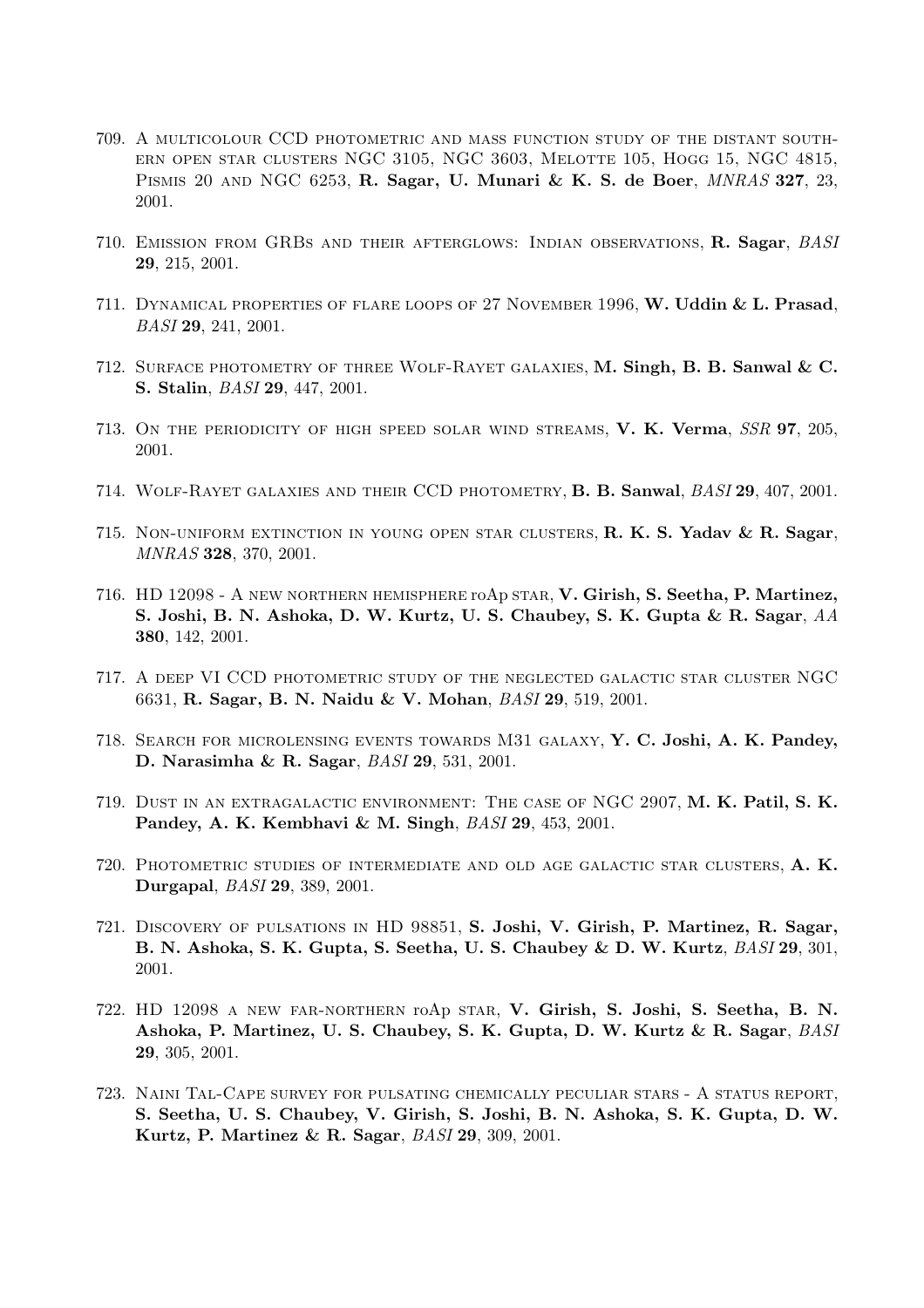- 724. Optical follow-up of GRB afterglows from UPSO, Naini Tal, S. B. Pandey, R. Sagar, V. Mohan, A. K. Pandey, D. Bhattacharya & A. J. Castro-Tirado, BASI 29, 459, 2001.
- 725. UPSO three channel fast photometer, S. K. Gupta, R. Sagar, S. Joshi, B. N. Ashoka, V. C. Babu, S. Seetha & V. Girish, BASI 29, 479, 2001.
- 726. Performance of the IIA mosaic CCD camera system, B. N. Naidu, R. Srinivasan, V. Mohan & R. Sagar, BASI 29, 545, 2001.
- 727. GCN GRB Observation report, V. Mohan, S. B. Pandey, J. C. Pandey, Y. C. Joshi, R. Sagar, M. Creze, A. J. Castro-Tirado, J. M. C. Ceron, J. Greiner, S. Klose & J. Fliri, GCN Circ. No. 1120, 2001.
- 728. A Comprehensive study of the rich open star cluster NGC 2099 based on deep BVI CCD OBSERVATIONS, Nilakshi & R. Sagar, AA 381, 65, 2002.
- 729. A study of spatial structure of galactic open star clusters, Nilakshi, R. Sagar, A. K. Pandey & V. Mohan, AA 383, 153, 2002.
- 730. Observations of GRB afterglows from Nainital: Evidence in favour of jet Model, R. Sagar, BASI 30, 237, 2002.
- 731. Integrated photometric characteristic of galactic open star clusters, Snehlata, A. K. Pandey, R. Sagar & V. Mohan, AA 388, 158, 2002.
- 732. Determining field correlations produced by stars from the study of spectral changes in double slit experiment, H. C. Kandpal, D. S. Mehta, E. S. R. Gopal, J. S. Vaishya, B. B. Sanwal, M. Singh & R. Sagar, ASS 280, 209, 2002.
- 733. Evidence for shock acceleration and intergalactic magnetic fields in a largescale filament of galaxies ZwC12341.1+0000, J. Bagchi, T. A. Enblin, F. Miniati, C. S. Stalin, M. Singh, S. Raychaudhury & N. B. Humeshkar, NA 7, 249, 2002.
- 734. Discovery of the 'missing' mode in HR1217 by the Whole Earth Telescope, D. W. Kurtz et al. (including S. Joshi), MNRAS 330, L57, 2002.
- 735. A DEEP UBVRI CCD PHOTOMETRIC STUDY OF THE OPEN CLUSTERS TR1 AND BE11, R. K. S. Yadav & R. Sagar, MNRAS 337, 133, 2002.
- 736. Coronal mass ejections: Relationship with solar flares and coronal holes, V. K. Verma, Cospar Colloquia Series 13, 319, 2002.
- 737. Dust properties in early-type galaxies, M. K. Patil, D. K. Sahu, S. K. Pandey, A. K. Kembhavi, U. C. Joshi, K. S. Baliyan & M. Singh, BASI 30, 759, 2002.
- 738. A comprative study of the intra-night optical variability of powerful AGNs, C. S. Stalin, G. Krishna, R. Sagar & P. J. Witta, BASI 30, 765, 2002.
- 739. Spectrophotometry of the comets C/2000 WM1(LINEAR) and C/2002 C1 (Ikeya-Zhang), B. B. Sanwal, B. Kumar & M. Singh, BASI 30, 943, 2002.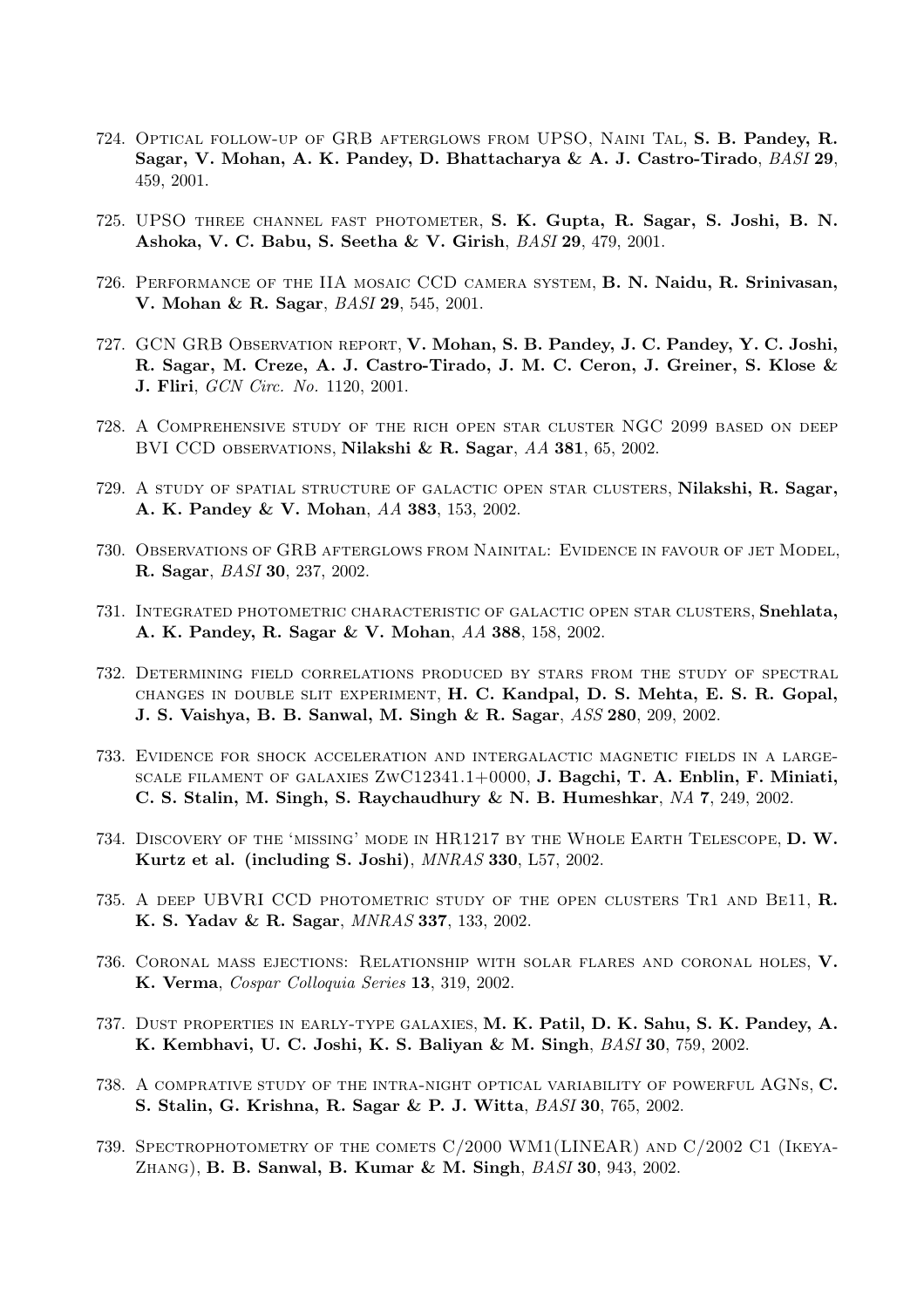- 740. On mass and velocity distributions in members of star clusters: An analytical approach, S. Chatterjee, B. Kumar & R. Sagar, BASI 30, 951, 2002.
- 741. New pulsating variables discovered from the Naini Tal-Cape survey, S. Seetha, B. N. Ashoka, S. Joshi, V. Girish, R. Sagar, U. S. Chaubey & S. K. Gupta, BASI 30, 623, 2002.
- 742. AEROSOL CONTENTS AT AN ALTITUDE OF  $\sim 2$  km in CENTRAL HIMALAYAS, R. Sagar, B. Kumar, P. Pant, U. C. Dumka, K. K. Moorty & R. Sridharan, IASTA-2002/session II/P-10, 167, 2002.
- 743. Photometric variability of four coronally active stars, J. C. Pandey, K. P. Singh, R. Sagar & S. A. Drake, JAA 23, 9, 2002.
- 744. Photometric variability of four coronally active stars, J. C. Pandey, K. P. Singh, R. Sagar & S. A. Drake, Multi Colour Uinverse, ed. R. K. Manchanda, pp. 58-62, 2002.
- 745. Characteristics of GRB afterglows observed from Nainital: A Comparison with SYNCHROTRON EMISSION MODEL, R. Sagar, *Multi Colour Uinverse, ed. R. K. Manchanda*, pp. 201-207, 2002.
- 746. Discovery of pulsation in the Am Star HD 102480, S. Joshi, V. Girish, R. Sagar, D. W. Kurtz, P. Martinez & S. Seetha, Comm. in Asteroseismology 142, 50, 2002.
- 747. Automated data acquisition and analysis system for the UPSO 3 channel fast photometer, S. K. Gupta, S. Joshi, V. Girish, R. Sagar, B. N. Ashoka, S. Seetha, H. P. Singh & M. K. Das, Automated Data Analysis in Astronomy, ed. R. Gupta, H. P. Singh & C. A. L. Bailer-Jones , pp. 205-210, 2002.
- 748. Estimation of Fried's parameter from specklegrams of solar features, R. Sridharan, P. Venkatakrishnan & V. K. Verma, SP 211, 395, 2002.
- 749. The mass function of young star clusters in our galaxy and nearby galaxies: Is it universal? (Geisler, Dough: Extragalactic star clusters), R. Sagar, IAU Symp. 207, 515, 2002.
- 750. Interstellar extinction in the open clusters towards galactic longitude around 130°, A. K. Pandey, K. Upadhyay, Y. Nakada & K. Ogura, AA 397, 191, 2003.
- 751. A flattening in the optical light curve of SN 2002ap, S. B. Pandey, G. C. Anupama, R. Sagar, D. Bhattacharya, D. K. Sahu & J. C. Pandey, MNRAS 340, 375, 2003.
- 752. Amplitude and frequency variability of the pulsating DB white dwarf stars KUV 05134+2605 AND PG 1654+160 OBSERVED WITH THE WHOLE EARTH TELESCOPE,  $G$ . Handler et al. (including S. Joshi), MNRAS 340, 1031, 2003.
- 753. Identification of 13 cepheids and 333 other variables in M31, Y. C. Joshi, A. K. Pandey, D. Narasimha, R. Sagar & Y. Giraud-Heraud, AA 402, 113, 2003.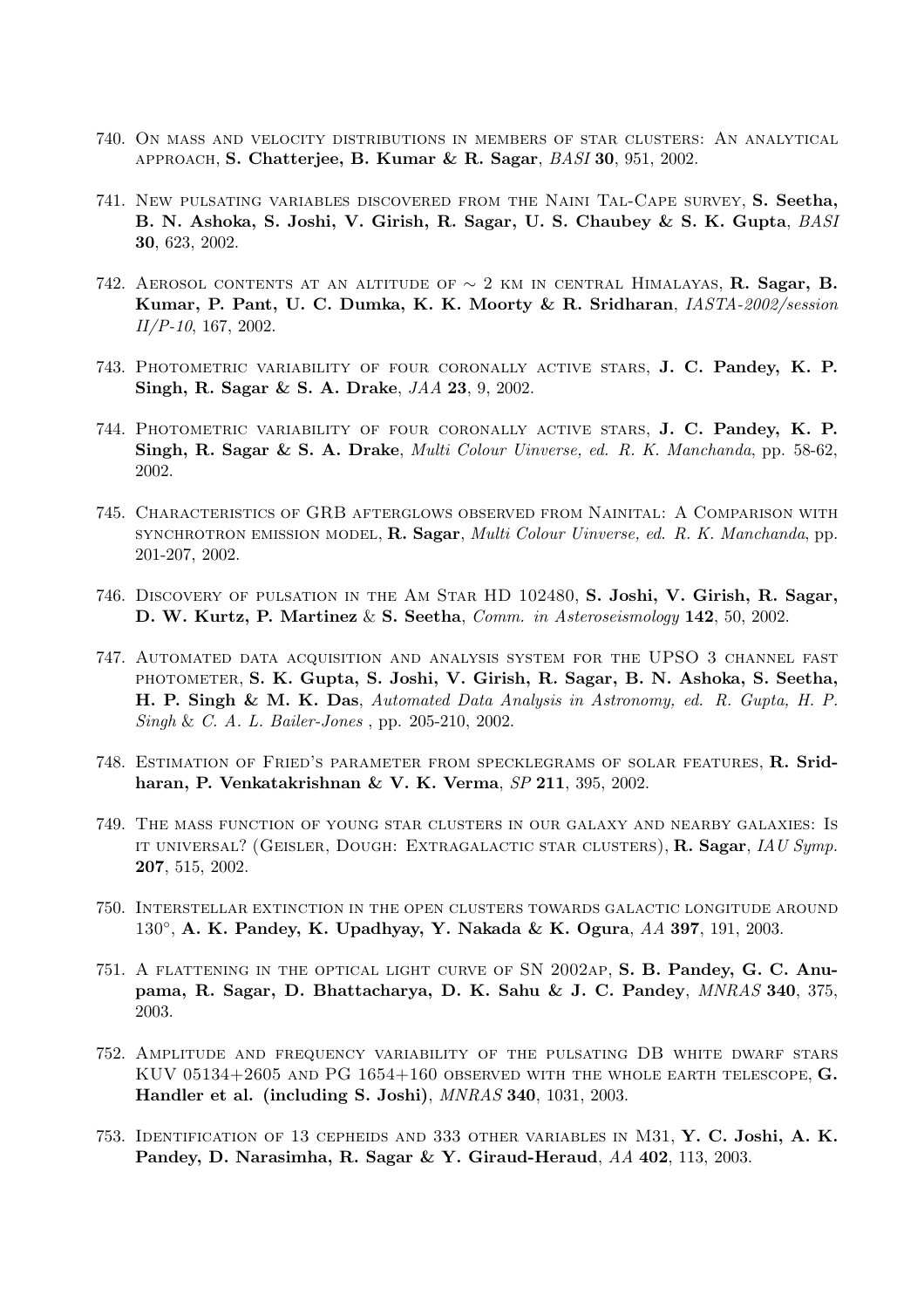- 754. Clear evidence for intranight optical variability in radio-quiet quasars, G. Krishna, C. S. Stalin, R. Sagar & P. J. Wiita, Ap. J. 586, L25, 2003.
- 755. High precision with the whole earth telescope: Lessons and some results from XCOV20 FOR THE ROAP STAR HR 1217, D. W. Kurtz et al. (including S. Joshi),  $BA$ 12, 105, 2003.
- 756. Constraining the evolution of ZZ CETI, A. S. Mukadam et al. (including S. Joshi), BA 12, 71, 2003.
- 757. Optical and near-infrared observations of the GRB020405 afterglow , N. Masetti et al. (including V. Mohan, R. Sagar & S. B. Pandey), AA 404, 465, 2003.
- 758. Photometry and low resolution spectroscopy of hot post-AGB candidates, G. Gauba, M. Parthasarathy, B. Kumar, R. K. S. Yadav & R. Sagar,  $AA$  404, 305, 2003.
- 759. Fr CnC =  $BD + 16°1753 A$  young active main-sequence star, J. C. Pandey, K. P. Singh, R. Sagar & S. A. Drake, IBVS No. 5351, 2003.
- 760. Evolution of very impulsive flare on March 10, 2001, W. Uddin, R. Chandra, A. **Joshi & R. Jain**, Probing the Sun with high resolution, ed. S. C. Tripathi & P. Venkatakrishnan, pp. 107-111, 2003.
- 761. Relationship of LASCO halo coronal mass ejections with other solar phenom-ENA, V. K. Verma, Probing the Sun with high resolution, ed. S. C. Tripathi & P. Venkatakrishnan, pp. 143-148, 2003.
- 762. Study of dynamic flare on November 24, 2000 from super-active NOAA 9236, R. Chandra, W. Uddin, R. Jain & A. Joshi, Probing the Sun with high resolution, ed. S. C. Tripathi & P. Venkatakrishnan, pp. 219-222, 2003.
- 763. Analysis of November 25, 1990 flare, A. Joshi, W. Uddin & R. Chandra, Probing the Sun with high resolution, ed. S. C. Tripathi & P. Venkatakrishnan, pp. 223-226, 2003.
- 764. Optical observations of the bright long duration peculiar GRB 021004 afterglow, S. B. Pandey, D. K. Sahu, L. Resmi, R. Sagar, G. C. Anupama, D. Bhattacharya, V. Mohan, T. P. Prabhu, B. C. Bhatt, J. C. Pandey, P. Parihar & A. J. Castro-Tirado, BASI 31, 19, 2003.
- 765. THE AFTERGLOW AND THE HOST GALAXY OF GRB 011211, P. Jakobsson et al. (including S. B. Pandey), AA 408, 941, 2003.
- 766. Constraining the evolution of ZZ CETI, A. Mukadam et al. (including S. Joshi), Ap. J. 594, 961, 2003.
- 767. UBVRI CCD photometry of the OB associations Bochum 1 and Bochum 6, R. K. S. Yadav & R. Sagar, BASI 31, 87, 2003.
- 768. Photometric binary content in intermediate/old open clusters, T. S. Sandhu, A. K. Pandey & R. Sagar, AA 408, 515, 2003.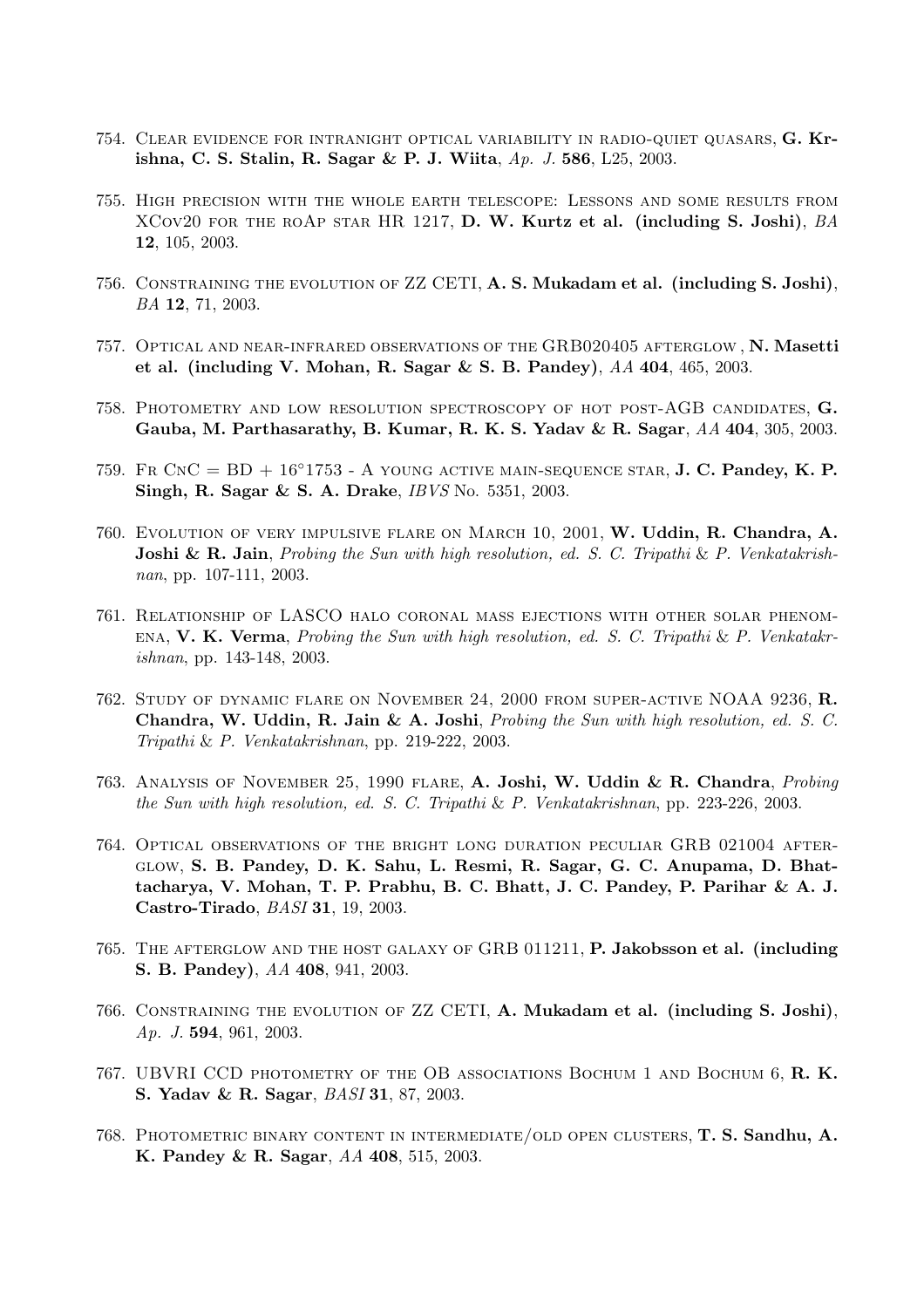- 769. Discovery of unusual pulsations in the cool, evolved Am stars HD 102480, S. Joshi, V. Girish, R. Sagar, D. W. Kurtz, P. Martinez, B. Kumar, S. Seetha, B. N. Ashoka & A. Zhou, MNRAS 344, 431, 2003.
- 770. The optical afterglow of the not so dark GRB 021211, S. B. Pandey, G. C. Anupama, R. Sagar, D. Bhattacharya, A. J. Castro-Tirado, D. K. Sahu, P. Parihar & T. P. Prabhu, AA 408, L21, 2003.
- 771. A whole earth telescope campaign on the pulsating subdwarf B binary system PG 1336-018(NY Vir), D. Kilkenny et al. (including S. Joshi), MNRAS 345, 834, 2003.
- 772. GRB 030227: THE FIRST MULTIWAVELENGTH AFTERGLOW OF AN INTEGRAL GRB<sup>\*</sup>, A. J. Castro-Tirado et al. (including R. Sagar, S. B. Pandey & V. Mohan),  $AA$  411, L315, 2003.
- 773. Flares from the giant AR 9433 on 24 april 2001, A. Joshi, R. Chandra & W. Uddin, SP 217, 173, 2003.
- 774. Dynamics of limb flare and associated primary and secondary post flare loops, W. Uddin, B. Joshi, R. Chandra & A. Joshi, BASI 31, 303, 2003.
- 775. STUDIES OF YOUNG STELLAR OBJECTS, R. K. S. Yadav, BASI 31, 257, 2003.
- 776. A comparative study of intra-night optical micro-variability of high luminosity AGN classes, C. S. Stalin, BASI 31, 265, 2003.
- 777. FR Cnc A young spotted star, J. C. Pandey, BASI 31, 329, 2003.
- 778. SN 2002ap, the hypernova of class Ic, S. B. Pandey, D. K. Sahu, G. C. Anupama, D. Bhattacharya & R. Sagar, BASI 31, 351, 2003.
- 779. OPEN STAR CLUSTERS: STAR FORMATION AND STRUCTURE, A. K. Pandey, BASI 31, 175, 2003.
- 780. Study of three homologous solar flares observed from active region NOAA 9033 on 12th June 2000, V. K. Verma & H. O. Vats, BASI 31, 289, 2003.
- 781. Wide field CCD photometry of the young open cluster NGC 663, A. K. Pandey, K. Upadhyay, K. Ogura & R. Sagar, BASI 31, 377, 2003.
- 782. Possible microlensing event in the direction of M31, Y. C. Joshi, A. K. Pandey, D. Narasimha & R. Sagar, BASI 31, 417, 2003.
- 783. Intranight optical variability of blazars, R. Sagar, C. S. Stalin, Gopal-Krishna & P. J. Wiita, MNRAS 348, 176, 2004.
- 784. Early optical and millimeter observations of GRB 030226 afterglow, S. B. Pandey, R. Sagar, G. C. Anupama, D. Bhattacharya, D. K. Sahu, A. J. Castro-Tirado & M. Bremer, AA 417, 919, 2004.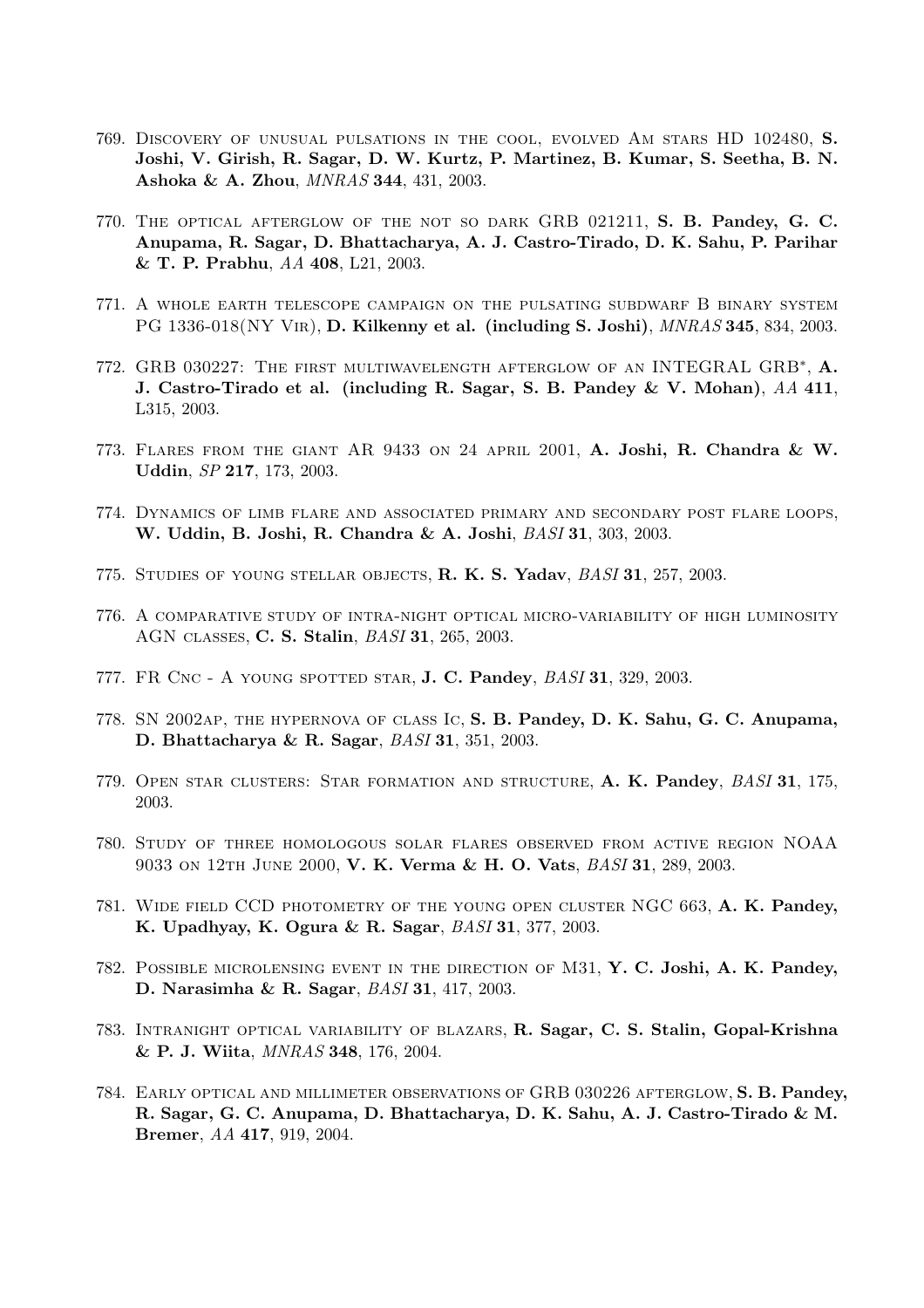- 785. The North-South asymmetry of soft x-ray flare index during solar cycles 21, 22 and 23, B. Joshi & A. Joshi, SP 219, 343, 2004.
- 786. On the determination of age and mass functions of stars in young open star clusters from the analysis of their luminosity functions, A. E. Piskunov, A. N. Belikov, N. V. Kharchenko, R. Sagar & A. Subramaniam, MNRAS 349, 1449, 2004.
- 787. UBVRI CCD photometric study of the open cluster basel 4 and NGC 7067, R. K. S. Yadav & R. Sagar, MNRAS 349, 1481, 2004.
- 788. Characteristics of aerosol spectral optical depths over Manora Peak: A highaltitude station in the central himalayas, R. Sagar, B. Kumar, U. C. Dumka, K. K. Moorthy & P. Pant, JGR 109, D06207, 2004.
- 789. Intranight optical variability of radio-quiet and radio lobe-dominated quasars, C. S. Stalin, Gopal-Krishna, R. Sagar & P. J. Wiita, MNRAS 350, 175, 2004.
- 790. SPECTROPHOTOMETRY OF THE COMET  $C/2002$  V1 (NEAT), **B. B. Sanwal, B. Kumar &** M. Singh, BASI 32, 25, 2004.
- 791. CCD photometry of the unstudied galactic star clusters Be 10, Be 67 and To 5, S. Lata, V. Mohan, A. K. Pandey & R. Sagar, BSAI 32, 59, 2004.
- 792. GRB 040511 : Optical observation , B. Kumar, A. Goyal, R. Sagar & D. Bhattacharya, GCN Circ. No. 2590, 2004.
- 793. A comprehensive CCD photometric study of the open cluster NGC 2421, R. K. S. Yadav & R. Sagar, MNRAS 351, 667, 2004.
- 794. Optical variability properties of high luminosity AGN Classes, C. S. Stalin, Gopal-Krishna, R. Sagar & P. J. Wiita, JAA 25, 1, 2004.
- 795. On the highly reddened members in six young galactic star clusters a multi-WAVELENGTH STUDY, B. Kumar, R. Sagar, B. B. Sanwal & M. S. Bessell,  $MNRAS$  353, 991, 2004.
- 796. Drak baryons not in ancient halo white dwarfs, M. Creze, V. Mohan, A. C. Robin, C. Reyle, H. J. McCracken, J. C. Cuillandre, O. Le Fevre & Y. Mellier, AA 426, 65, 2004.
- 797. GRB 040403 optical observations, K. Misra, GCN Circ. No. 2564, 2004.
- 798. GRB 041006 OPTICAL AFTERGLOW OBSERVATIONS, K. Misra & S.B. Pandey, GCN Circ. No. 2794, 2004.
- 799. GRB 041015 R BAND OBSERVATIONS, K. Misra & S.B. Pandey, GCN Circ. No. 2812, 2004.
- 800. A case study on the impact of wet removal on aerosol spectral optical depth AND RETRIEVED SIZE DISTRIBUTIONS, A. Saha & K. K. Moorthy, *IASTA Bulletin* 16, 194, 2004.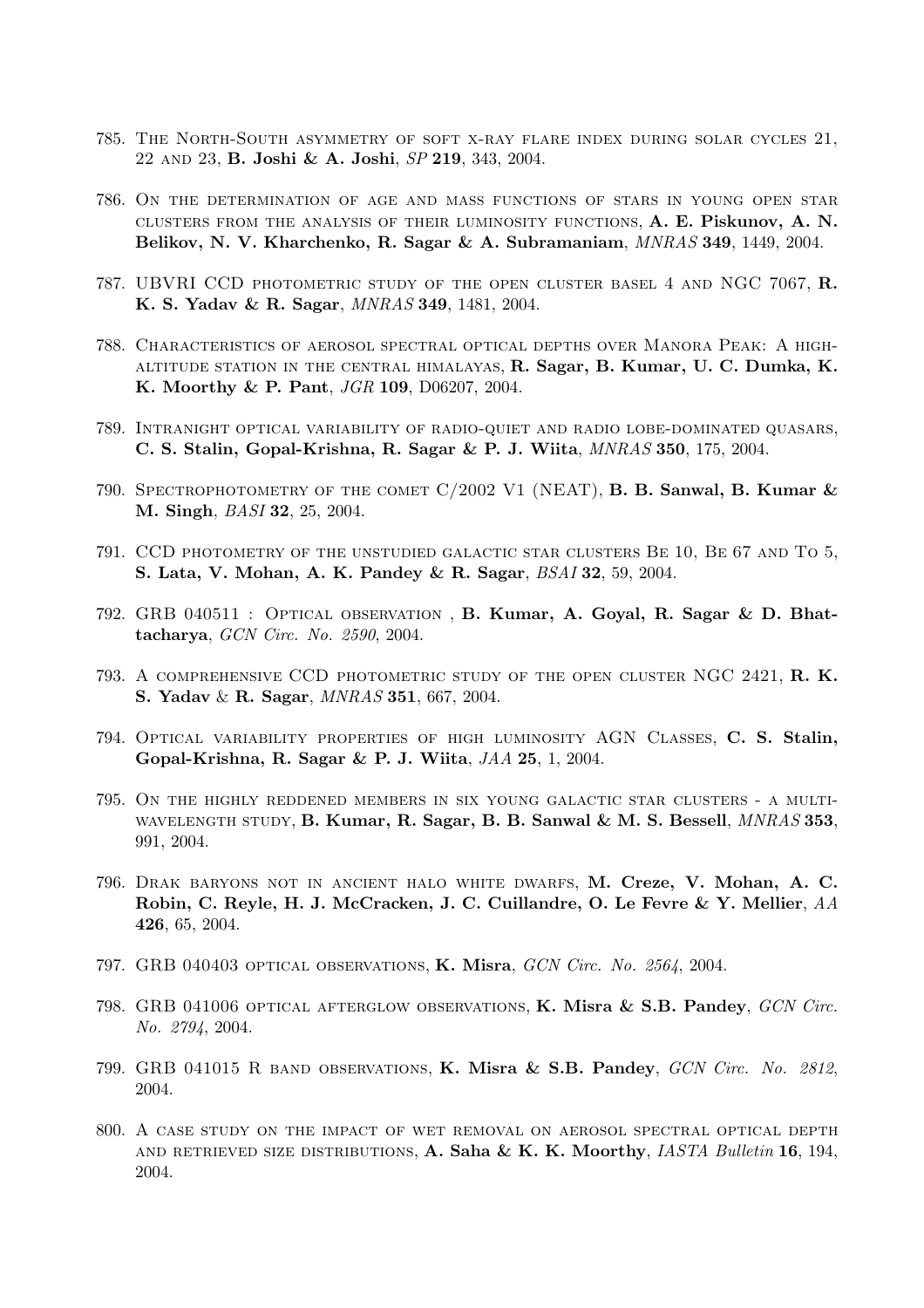- 801. DETERMINATION OF MIXING LAYER HEIGHT USING LIDAR, M.K. Srivastava, G. Martucci, V. Mitev, R. Matthew, Frioud & H. Richner, IASTA Bulletin 16, 200, 2004.
- 802. Aerosol optical depths over a high altitude station:-Nainital: Spectral characteristics and Forenoon-Afternoon asymmetry, U. C. Dumka, B. Kumar, P. Pant, K. K. Moorthy, R. Sagar & A. Saha, IASTA Bulletin 16, 223, 2004.
- 803. Spatial gradients in aerosol optical depth and columnar size characteristics over arabian sea and tropical indian ocean, A. Saha & K. K. Moorthy, IASTA Bulletin 16, 248, 2004.
- 804. Spatial variation of aerosol optical depth over arabian sea: effect of longrange transports, A. Saha & K. K. Moorthy, IASTA Bulletin 16, 286, 2004.
- 805. Spectral characteristics and columnar size distribution of aerosols over ara-BIAN SEA AND TROPICAL INDIAN OCEAN, A. Saha & K. K. Moorthy, *IASTA Bulletin* 16, 393, 2004.
- 806. CCD photometry of the galactic star clusters Be 15, Be 71 and King 1, S. Lata, V. Mohan & R. Sagar, BASI 32, 371, 2004.
- 807. ARIES IMAGING POLARIMETER, B. S. Rautela, G. C. Joshi & J. C. Pandey, BASI 32, 159, 2004.
- 808. Multi-wavelength observations of an unusual impulsive flare associated with CME, W. Uddin, R. Jain, K. Yoshimura ,R. Chandra, T. Sakao, T. Kosugi, A. Joshi & M. R. Despande, SP 225, 325, 2004.
- 809. PHOTOMETRIC STUDY OF TWO NOVAE IN M31, Y. C. Joshi, A. K. Pandey, D. Narasimha, Y. Giraud-Heraud, R. Sagar & J. Kaplan, AA 415, 471, 2004.
- 810. First microlensing candidate towards M31 from the Nainital Microlensing survey, Y. C. Joshi, A. K. Pandey, D. Narasimha & R. Sagar, AA 433, 787, 2005.
- 811. Long-term optical photometric monitoring of the quasar SDSS J153259.96-003944.1, C. S. Stalin & R. Srianand, MNRAS 359, 1022, 2005.
- 812. PUSHING THE GROUND-BASED LIMIT:  $14-\mu$ MAG PHOTOMETIRC PRECISION WITH THE DEFINItive whole earth telescope asteroseismic data set for the rapidly oscillating Ap star HR 1217, D. W. Kurtz et al. (including S. Joshi),  $MNRAS$  358, 651, 2005.
- 813. Mass function study of six open clusters Be 10, Be 67, To 5, Be 15, Be 71 and King 1, S. Lata, BASI 33, 51, 2005.
- 814. GMRT H1 OBSERVATIONS OF THE ERIDANUS GROUP OF GALAXIES, A. Omar & K. S. Dwarakanath, JAA 26, 1, 2005.
- 815. THE H1 CONTENT OF THE ERIDANUS GROUP OF GALAXIES, A. Omar  $\&$  K. S. Dwarakanath, JAA 26, 71, 2005.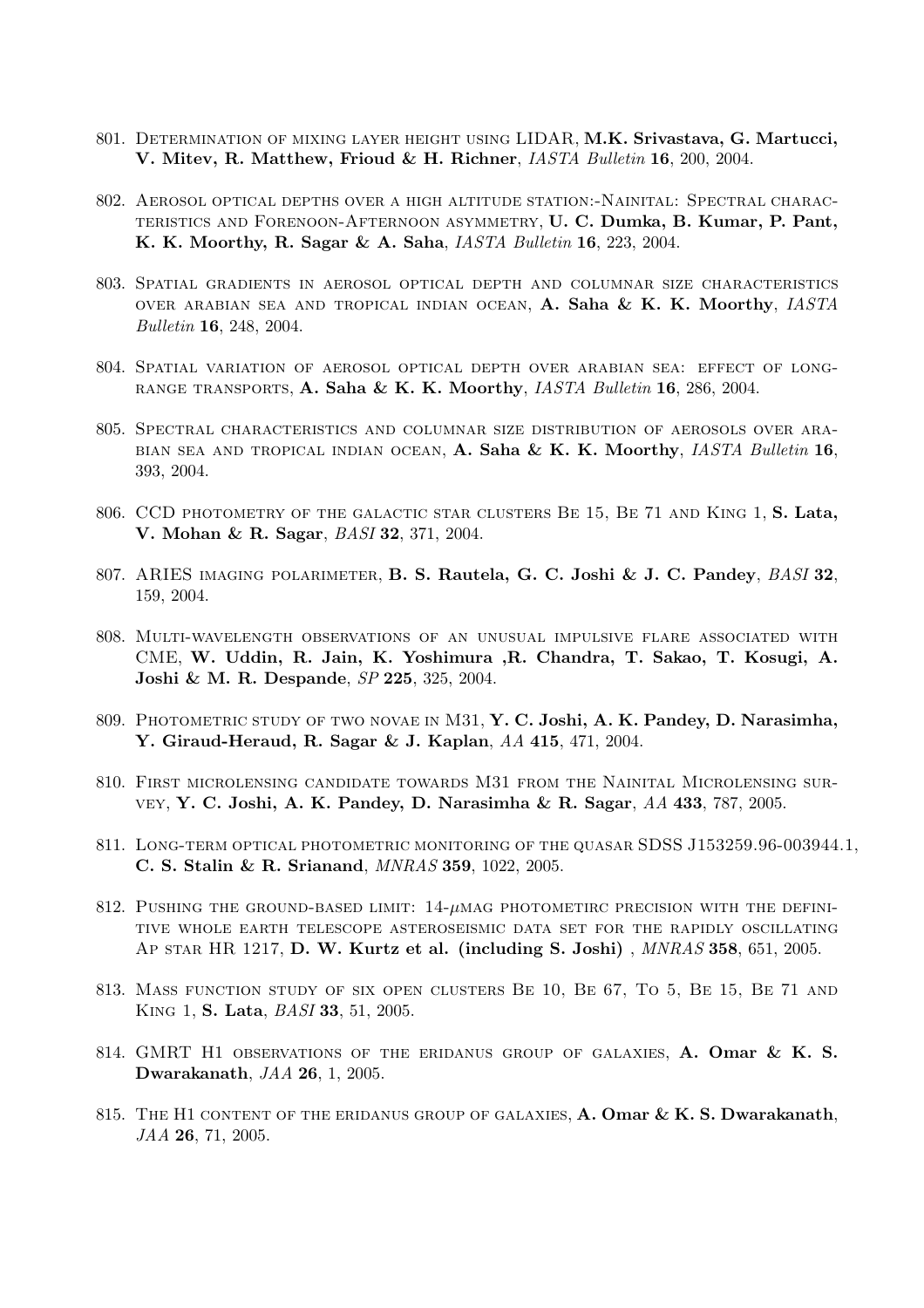- 816. Radio continuum and far-infrared emission from the galaxies in the erdanus group, A. omar & K. S. Dwarakanath, JAA 26, 89, 2005.
- 817. DISTRIBUTION OF H $\alpha$  flares during solar cycle  $23^{\star}$ , **B. Joshi & P. Pant**, AA 431, 359, 2005.
- 818. Intermediate-Term periodicities in soft x-ray flare index during solarcycle 21, 22 and 23, B. Joshi & A. Joshi, SP 226, 153, 2005.
- 819. Optical and x-ray studies of chromospherically active stars: FR CANCRI, HD 95559, AND LO PEGASI, J. C. Pandey, K. P. Singh, S. A. Drake & R. Sagar,  $AJ$  130, 1231, 2005.
- 820. Radio, millimeter and optical monitoring of GRB 030329 afterglow: constraining the double jet model, L. Resmi, C. H. Ishwara-Chandra, A. J. Castro-Tirado, D. Bhattacharya, A. P. Rao, M. Bremer, S. B. Pandey, D. K. Sahu, B. C. Bhatt, R. Sagar, G. C. Anupama, A. Subramaniam, A. Lundgren, J. Gorosabel, S. Guziy, A. de Ugarte Postigo, J. M. Castro Ceron & T. Wiklind, AA 440, 477, 2005.
- 821. NGC 146: a young open cluster with a Herbig Be star and intermediate mass pre-main sequence stars, A. Subramaniam, D. K. Sahu, R. Sagar & P. Vijitha, AA 440, 511, 2005.
- 822. SS 433: results of a recent multiwavelength campaign, S. K. Chakrabarti, B. G. Anandarao, S. Pal, S. Mondal, A. Nandi, A. Bhattacharyya, S. Mandal, R. Sagar, J. C. Pandey, A. Pati & S. K. Saha, MNRAS 362, 957, 2005.
- 823. ON THE ANALYSIS OF LIGHT CURVES IN ASTEROSEISMOLOGY, D. L. Mary,  $JAA$  26, 283, 2005.
- 824. FACILITIES AT ARIES FOR THE NAINITAL CAPE SURVEY, R. Sagar & D. L. Mary, JAA 26, 339, 2005.
- 825. THE NAINITAL-CAPE SURVEY: A SEARCH FOR VARIABILITY IN AP AND AM STARS, S. Joshi, JAA 26, 193, 2005.
- 826. Characterization of the semi-annual-oscillation in mesospheric temperatures at low-latitudes, M. J. Taylor, A. K. Taori, D. R. Hatch, H. L. Liu & R. G. Roble, ASR 35, 2037, 2005.
- 827. Intranight optical variability of BL Lacs, radio-quiet quasars and radio-loud quasars, C. S. Stalin, A. C. Gupta, Gopal-Krishna, P. J. Wiita & R. Sagar, MNRAS 356, 607, 2005.
- 828. Wintertime spatial characteristics of boundary layer aerosols over peninsular India, K. K. Moorthy et al., (including A. Saha), JGR 110, PD08207, 2005.
- 829. STELLAR CONTENTS OF TWO YOUNG OPEN CLUSTERS: NGC 663 AND 654, A. K. Pandey, K. Upadhyay, K. Ogura, R. Sagar, V. Mohan, H. Mito, H. C. Bhatt & B. C. Bhatt, MNRAS 358, 1290, 2005.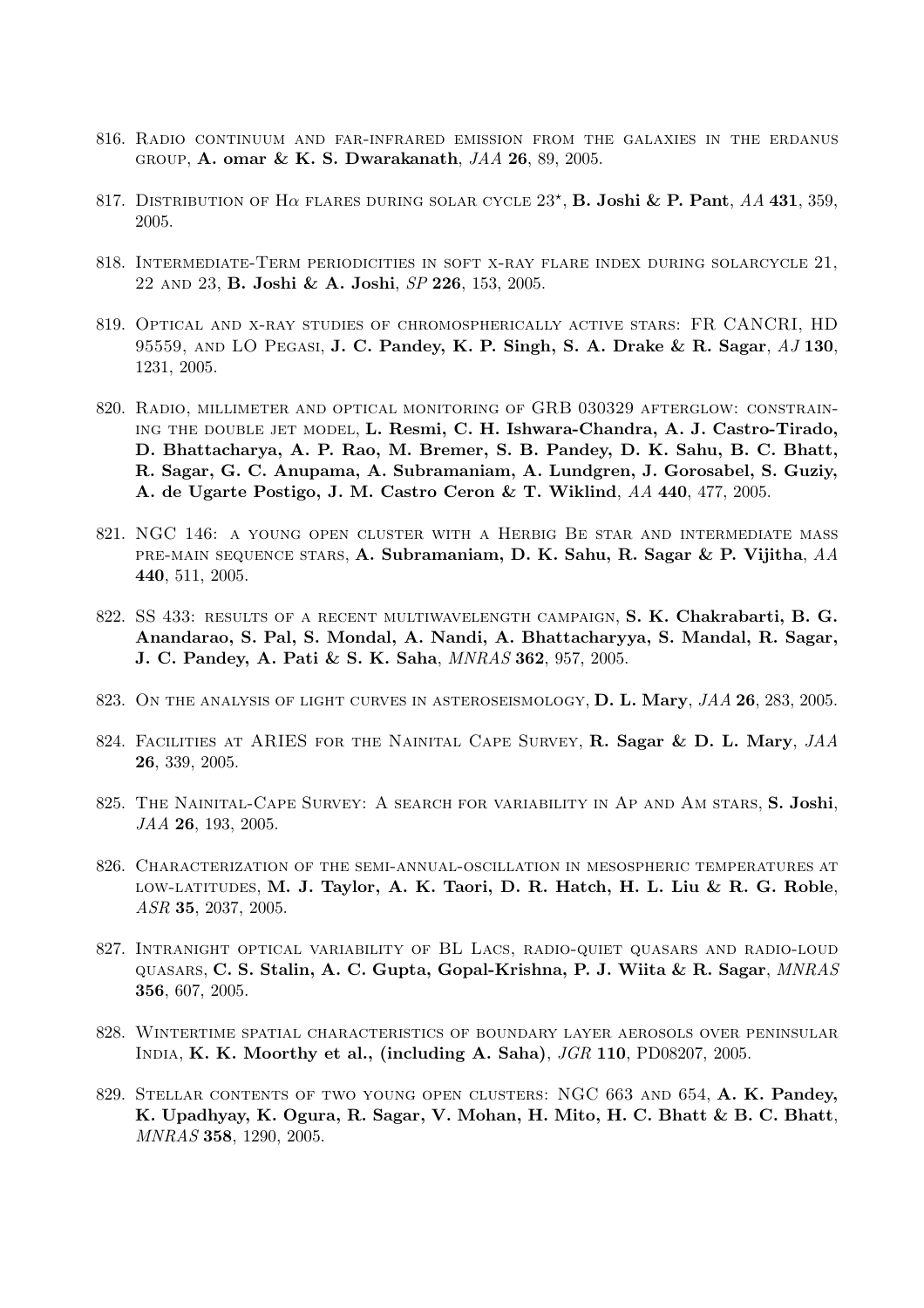- 830. Multi Band optical photometry and bolometric light curve of the type Ia supernova 20045, K. Misra, A. P. Kamble, D. Bhattacharya & R. Sagar, MNRAS 360, 662, 2005.
- 831. OPTICAL OBSERVATIONS OF GRB AFTERGLOWS FROM INDIA, R. Sagar & K. Misra, BASI 33, 209, 2005.
- 832. Studies of chemically peculiar, S. Joshi, BASI 33, 317, 2005.
- 833. Optical observations and multiband modelling of the afterglow of GRB 041006: Evidence of a hard electron energy spectrum, K. Misra, L. Resmi, S. B. Pandey, D. Bhattacharya & R. Sagar, BASI 33, 487, 2005.
- 834. UNRAVELLING THE NATURE OF HD 81032 A NEW RS CVN BINARY, J. C. Pandey, K. P. Singh, S. A. Drake & R. Sagar, JAA 26, 359, 2005.
- 835. Characteristics of Atmospheric Aerosols over Mangalore Region, Southwest coast of India, P. Hegde, IASTA 17, 137, 2005.
- 836. Climate sensitivity and radiative forcing of tropical cirrus, K. Parameswaran & S. V. Sunilkumar, IASTA 17, 498, 2005.
- 837. SPECTRAL CHARACTERISTICS OF AOD OVER NAINITAL : ÅNGSTROM PARAMETER AND IN-FERRED AEROSOL CHARACTERISTICS, U. C. Dumka, K. K. Moorthy & R. Sagar, IASTA 17, 500, 2005.
- 838. Design and fabrication of axial and radial supports for aluminizing the 796 mm DIAMETER MIRROR OF TELESCOPE, T. Bangia, Proc. of  $14<sup>th</sup>$  ISME International Conference on Mechanical Engineering in Knowledge Age, New Delhi: Elite 94, 2005.
- 839. WIDE FIELD MULTI-OBJECT CLUSTER SPECTROSCOPY, B. Kumar, BASI 33, 342, 2005.
- 840. GALAXY EVOLUTION IN LOW DENSITY ENVIRONMENTS, A. Omar, BASI 33, 348, 2005.
- 841. One-meter class optical telescope for early and fast observations of GRB afterglows, R. Sagar, BASI 33, 352, 2005.
- 842. STATISTICAL STUDY OF H ALPHA FLARES DURING THE CURRENT SOLAR CYCLE, B. Joshi, P. Pant & P. K. Manoharan, BASI 33, 354, 2005.
- 843. SPECTROPHOTOMETRIC STUDY OF THE COMET C/2001 Q4 (NEAT), M. Singh, B. Kumar & B.B. Sanwal, BASI 33, 358, 2005.
- 844. Extreme level solar activity during decay phase of solar cycle 23 in October-November 2003, W. Uddin, R. Chandra, B. Joshi & S. S. Ali, BASI 33, 366, 2005.
- 845. On observational detection limits in asteroseismology : a compar ison between MANORA PEAK AND DEVASTHAL, D. Mary, BASI 33, 367, 2005.
- 846. DISCOVERY OF PULSATIONS IN AM STAR HD25515, U.S. Chaubey & N.S. Kumar, BASI 33, 371, 2005.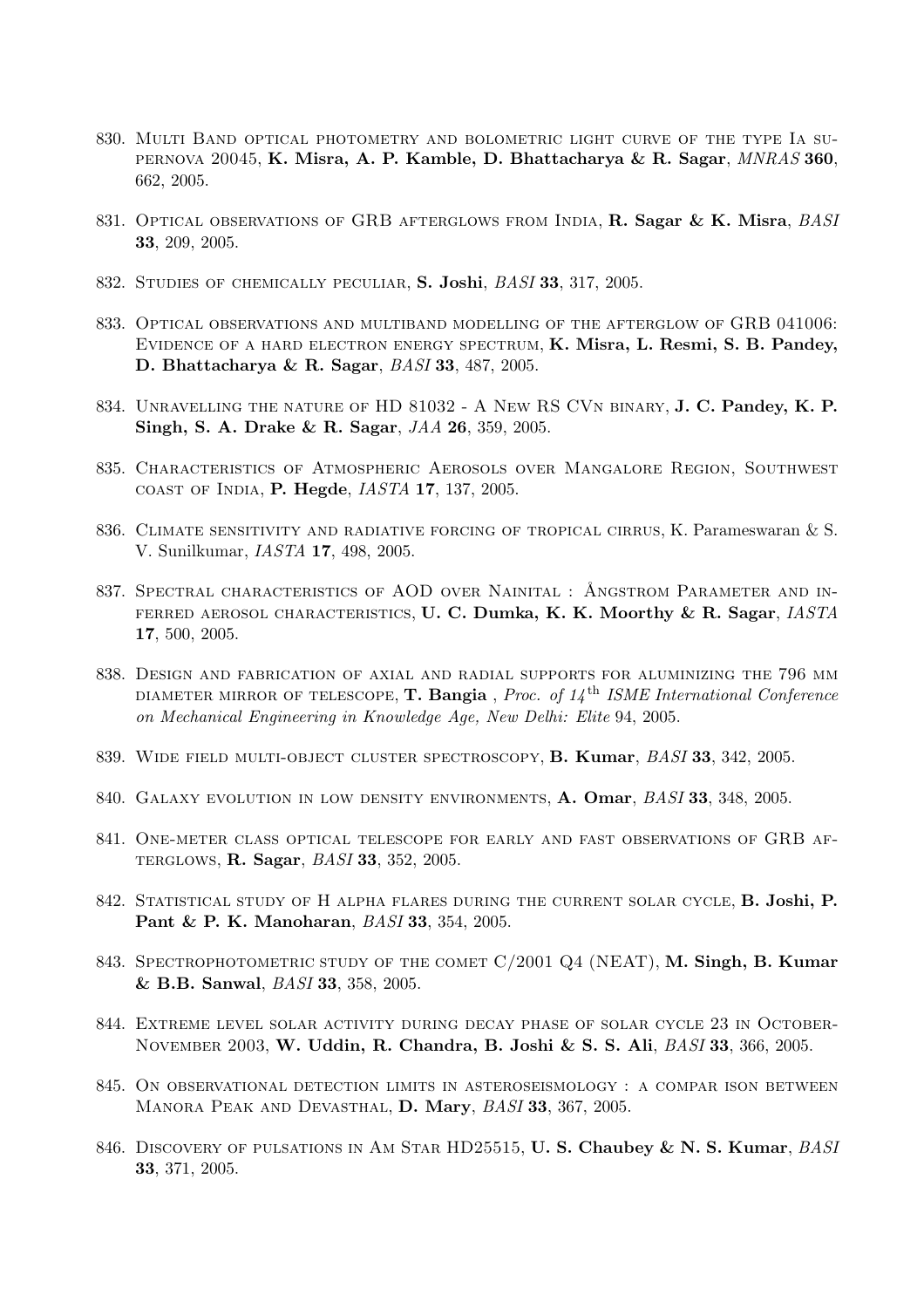- 847. HD 81032 : A NEWLY DISCOVERED RS CVN BINARY CONTENTS CONTINUED, J. C. Pandey, K. P. Singh, R. Sagar & S. A. Drake, BASI 33, 373, 2005.
- 848. SEARCH FOR VARIABLE STARS IN INTERMEDIATE AND OLD AGE OPEN CLUSTERS, A. K. Durgapal, A. K. Pandey & J. C. Pandey, BASI 33, 376, 2005.
- 849. CCD PHOTOMETRIC STUDY OF THE OPEN CLUSTER NGC 6611, Y. C. Joshi, A. K. Pandey & K. Ogura, BASI 33, 377, 2005.
- 850. Mass function study of six open clusters Be 10, Be 67, To 5 , Be 15, Be 71 and King 1, S. Lata and R. Sagar, BASI 33, 377, 2005.
- 851. Wide field CCD photometry of open clusters, Saurabh, A. K. Pandey, K. Ogura, H. Mito, K. Tarusava, T. Aoki & R. Sagar, BASI 33, 377, 2005.
- 852. NGC146: a young open cluster with dierent ages for the low and high mass stars, A. Subramaniam, D. K. Sahu, R. Sagar & P. Vijitha, BASI 33, 378, 2005.
- 853. Wide field CCD photometry around open cluster NGC 1912, A. K. Pandey, K. Upadhyay, K. Ogura, H. Mito and R. Sagar, BASI 33, 379, 2005.
- 854. Multi band optical photometry and bolometric light curve of Type Ia Supernova SN 2004S, K. Misra, A. P. Kamble, D. Bhattacharya & R. Sagar, BASI 33, 381, 2005.
- 855. THE ERIDANUS GROUP OF GALAXIES : KEY RESULTS, A. Omar  $\&$  K. S. Dwarakanath, BASI 33, 397, 2005.
- 856. MULTIBAND OPTICAL MONITORING OF THE BLAZARS S5 0716+714 AND BL LACERTAE, C. S. Stalin, Gopal-Krishna, Ram Sagar, Paul J. Wiita, V. Mohan & A. K. Pandey, BASI 33, 401, 2005.
- 857. Recent observations of GRB afterglows from ARIES, Nainital, K. Misra, S. B. Pandey, R. Sagar & D. Bhattacharya, BASI 33, 407, 2005
- 858. Redesigning ARIES Baker-Nunn camera for wide field CCD imaging, K. G. Gupta, R. K. S. Yadav, T. Bangia, T. S. Kumar & N. Sharma, BASI 33, 414, 2005.
- 859. Optical afterglow Observations of GRB 021004 and GRB 030226, S. B. Pandey, R. Sagar & D. Bhattacharya, AIP Conference Proceedings 801, 137, 2005.
- 860. GRB 050401: OPTICAL OBSERVATIONS, K. Misra, A. P. Kamble & S. B. Pandey, GCN Circ. No. 3175, 2005.
- 861. GRB 050408: OPTICAL OBSERVATIONS, K. Misra, S.B. Pandey & A. P. Kamble, GCN Circ. No. 3202, 2005.
- 862. GRB 050410: R band optical observations, K. Misra, A. de U. Postigo, M. Jelinek, A. P. Kamble, S. B. Pandey & A. J. Castro-Tirado, GCN Circ. No. 3226, 2005.
- 863. GRB 050502B, V BAND OBSERVATIONS, K. Misra & S. B. Pandey, GCN Circ. No. 3350, 2005.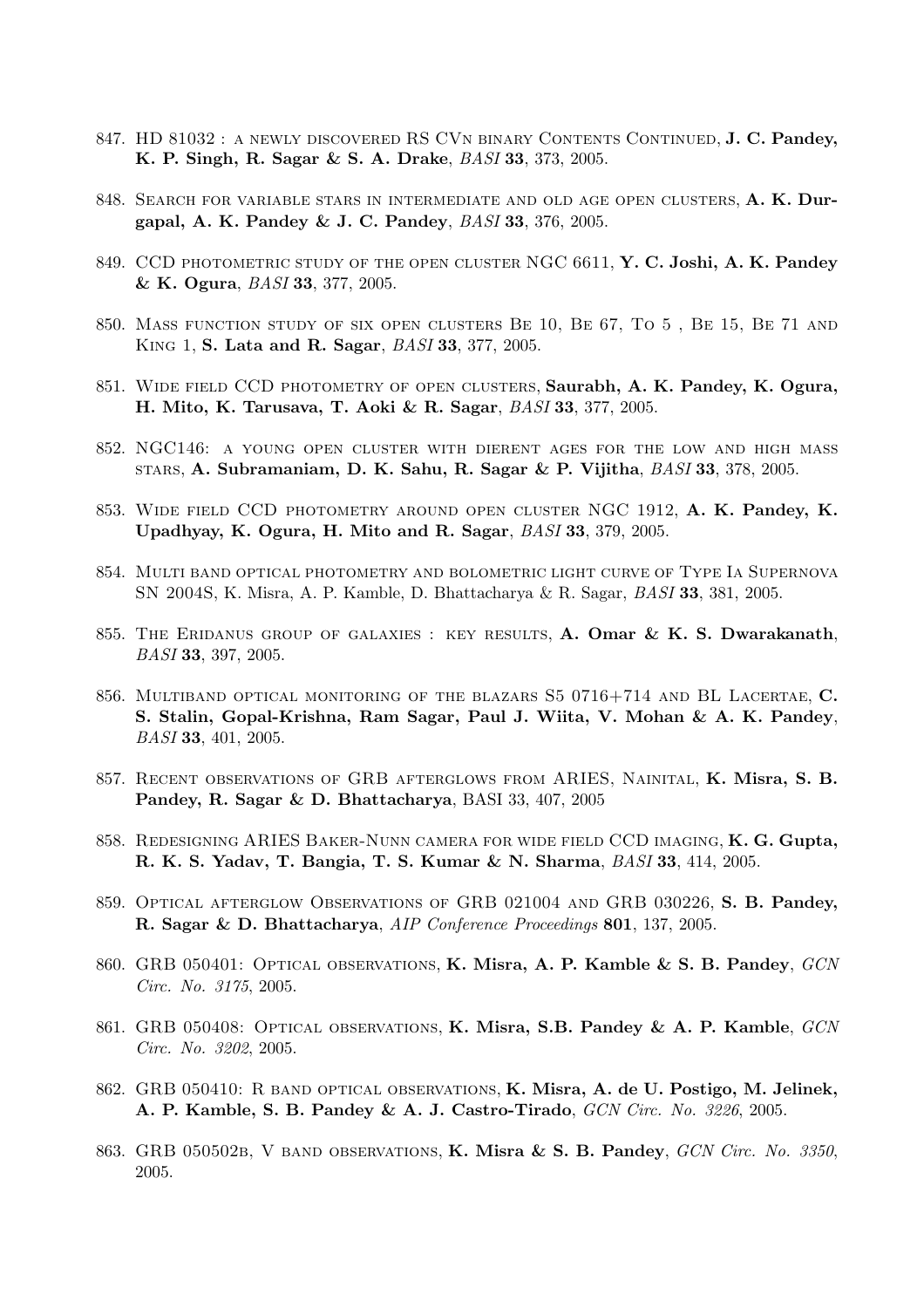- 864. GRB 050504: R BAND OBSERVATIONS, **K. Misra & S. B. Pandey**, *GCN Circ. No. 3352*, 2005.
- 865. GRB 050509B: OPTICAL OBSERVATIONS, K. Misra & S. B. Pandey, GCN Circ. No. 3396. 2005.
- 866. GRB 051021: OPTICAL OBSERVATIONS, K. Misra & S. B. Pandey, GCN Circ. No. 4166, 2005.
- 867. GRB 051109A: Optical observations, K. Misra, A. P. Kamble, D. K. Sahu, S. Srividya, P. Bama, G. C. Anupama & S. Vanniarajan, GCN Circ. No. 4259, 2005.
- 868. GRB 051109B: NAINITAL UPPER LIMITS, A. P. Kamble & K. Misra, GCN Circ. No. 4277. 2005.
- 869. Backscatter lidar observation of the aerosol stratification in the lower troposphere during winter bise: A case study, V. Mitev et al. (including M. K. Srivastava), Meteorologische Zeitschrift 14, 663, 2005.
- 870. CHARACTERISTICS OF WAVE INDUCED OSCILLATIONS IN MESOSPHERIC  $O_2$  EMISSION INTENSITY and temperatures, A. Taori & M. Taylor, GRL 33, L01813, doi: 10.1029/2005GL024442, 2006.
- 871. VLT-UVES analysis of two giants in the bulge metal-poor globular cluster HP-1<sup>∗,∗</sup>\* : ANALYSIS OF TWO GIANTS IN HP-1, **R. K. S. Yadav et al.**, AA 449, 349, 2006.
- 872. A theoretical high-rate analysis of causal versus unitary online transform cod-ING, D. L. Mary & D. T. M. Slock, IEEE transactions on signal processing  $54$  No.  $4$ ,  $1472$ , 2006.
- 873. Direct solar ultraviolet irradiance over Nainital, India, in the central Himalayas for clear-sky day conditions during December 2004, M. K. Srivastava, S. Singh, A. Saha, U. C. Dumka, P. Hegde, R. Singh & P. Pant, JGR 111, D08201, 2006.
- 874. GRB 060124: R BAND OBSRVATIONS, K. Misra, GCN Circ. No. 4589, 2006.
- 875. GRB 060210: OPTICAL OBSERVATIONS, K. Misra, GCN Circ. No. 4742, 2006.
- 876. GRB 060323: OPTICAL OBSERVATIONS, K. Misra, GCN Circ. No. 4914, 2006.
- 877. Aryabhatta Research Institute of Observational sciences : reincarnation of a 50 year old State Observatory of Nainital, R. Sagar, BASI 34, 37, 2006.
- 878. THE TULLY-FISHER RELATIONS OF THE ERIDANUS GROUP OF GALAXIES, A. Omar & K. S. Dwarakanath, JAA 27, 7, 2006.
- 879. MULTIBAND OPTICAL MONITORING OF THE BLAZARS S5 0716+714 AND BL LACERTAE, C. S. Stalin, Gopal-Krishna, R. Sagar, P. J. Wiita, V. Mohan & A. K. Pandey, MNRAS 366, 1337, 2006.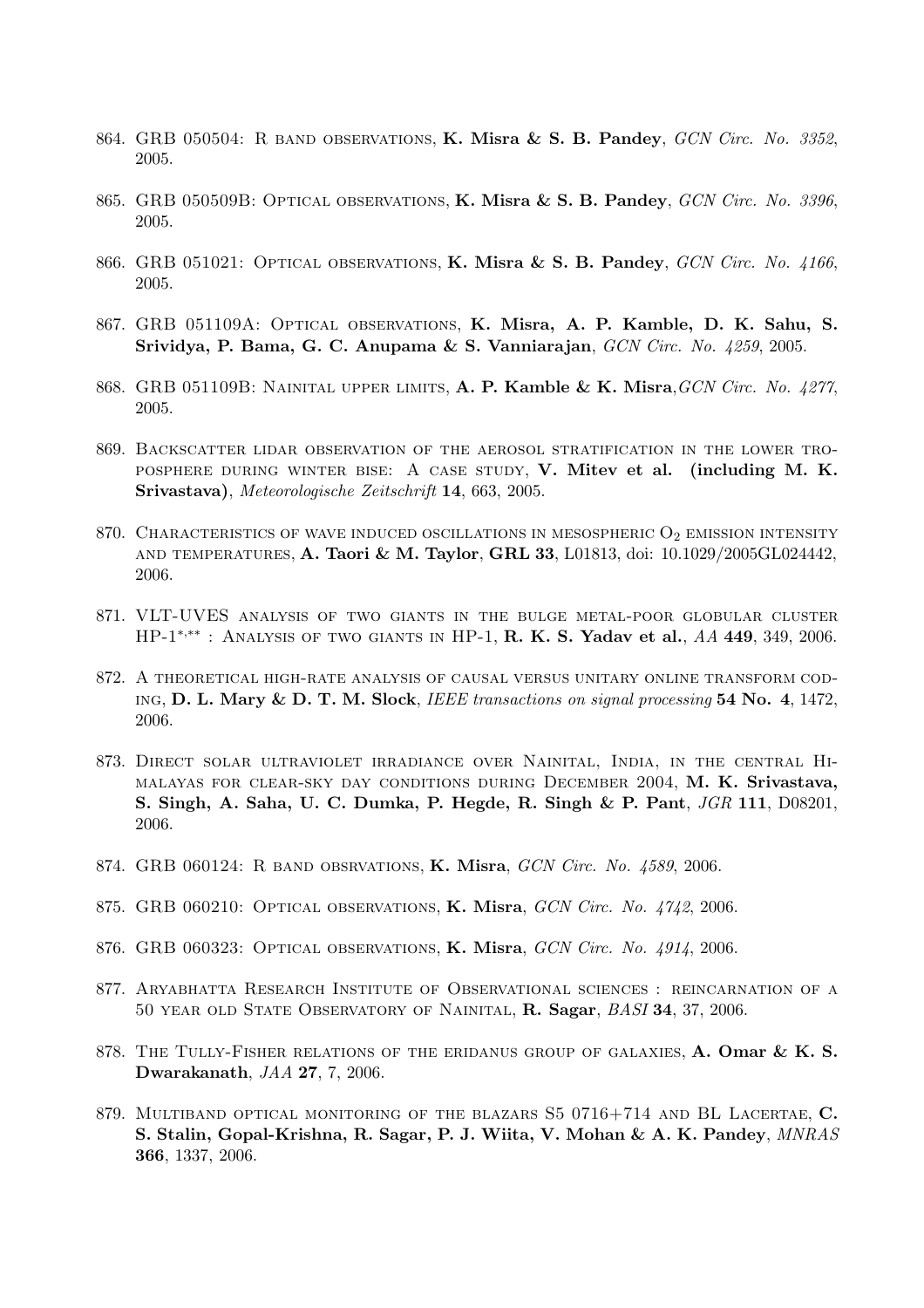- 880. Periodicities in sunspot acitivity during solar cycle 23 (Research Note) , B. Joshi, P. Pant & P. K. Manoharan, AA 452, 647, 2006.
- 881. A STATISTICAL ANALYSIS OF THE DETECTION LIMITS OF FAST PHOTOMETRY, D. L. Mary, AA 452, 715, 2006.
- 882. Origin of disc Iopsidedness in the eridanus group of galaxies, R. A. Angiras, C. J. Jog, A. Omar & K. S. Dwarakanath, MNRAS 369, 1849, 2006.
- 883. Ground based CCD astrometry with wide field imagers I. Observations just a few years apart allow decontamination of field objects from members in two globular clusters, J. Anderson, L. R. Bedin, G. Piotto, R. S. Yadav & A. Bellini, AA 454, 1029, 2006.
- 884. The Nainital Cape survey II. Report for pulsation in five chemically peculiar A-type stars and presentation of 140 null results, S. Joshi et al. (including D. L. Mary & R. Sagar), AA 455, 303, 2006.
- 885. PHYSICS OF THE GRB 030328 AFTERGLOW AND ITS ENVIRONMENT, E. Maiorano et al. (including S. B. Pandey), AA 455, 423, 2006.
- 886. Aerosol characteristics at a high-altitude location in central Himalayas: Optical properties and radiative forcing, P. Pant, P. Hegde, U. C. Dumka, R. Sagar, S. K. Satheesh, K. K. Moorthy, A. Saha & M. K. Srivastava, JGR 111, D17206, 2006.
- 887. Wide-Field CCD photometry around nine open clusters, S. Sharma, A. K. Pandey, K. Ogura, H. Mito, K. Tarusawa & R. Sagar, AJ 132, 1669, 2006.
- 888. SPECTROPHOTOMETRIC STUDY OF THE COMET  $C/2001$  Q4(NEAT), M. Singh, B. B. Sanwal & B. Kumar, BASI 34, 273, 2006.
- 889. Surface changes in solar irradiance due to aerosols over central Himalayas, U. C. Dumka, S. K. Satheesh, P. Pant, P. Hegde & K. K. Moorthy, GRL 33, L20809, 2006.
- 890. Aerosol characteristics at a high-altitude location during ISRO-GBP land campaign-II, P. Pant, P. Hegde, U. C. Dumka, A. Saha, M. K. Srivastava & R. Sagar CS 91, 1053, 2006.
- 891. North-South distribution of solar flares during cycle 23, B. Joshi, P. Pant & P. K. Manoharan JAA 27, 151, 2006.
- 892. Extremely energetic 4B/X17.2 flare and associated phenomena research facilities for solar astronomy at ARIES, W. Uddin, R. Chandra & S. S. Ali JAA 27, 267, 2006.
- 893. RESEARCH FACILITIES FOR SOLAR ASTRONOMY AT ARIES, P. Pant JAA 27, 293, 2006.
- 894. Study of a large helical eruptive prominence associated with double CME on 21 April 2001, S. S. Ali, W. Uddin & R. Chandra JAA 27, 347, 2006.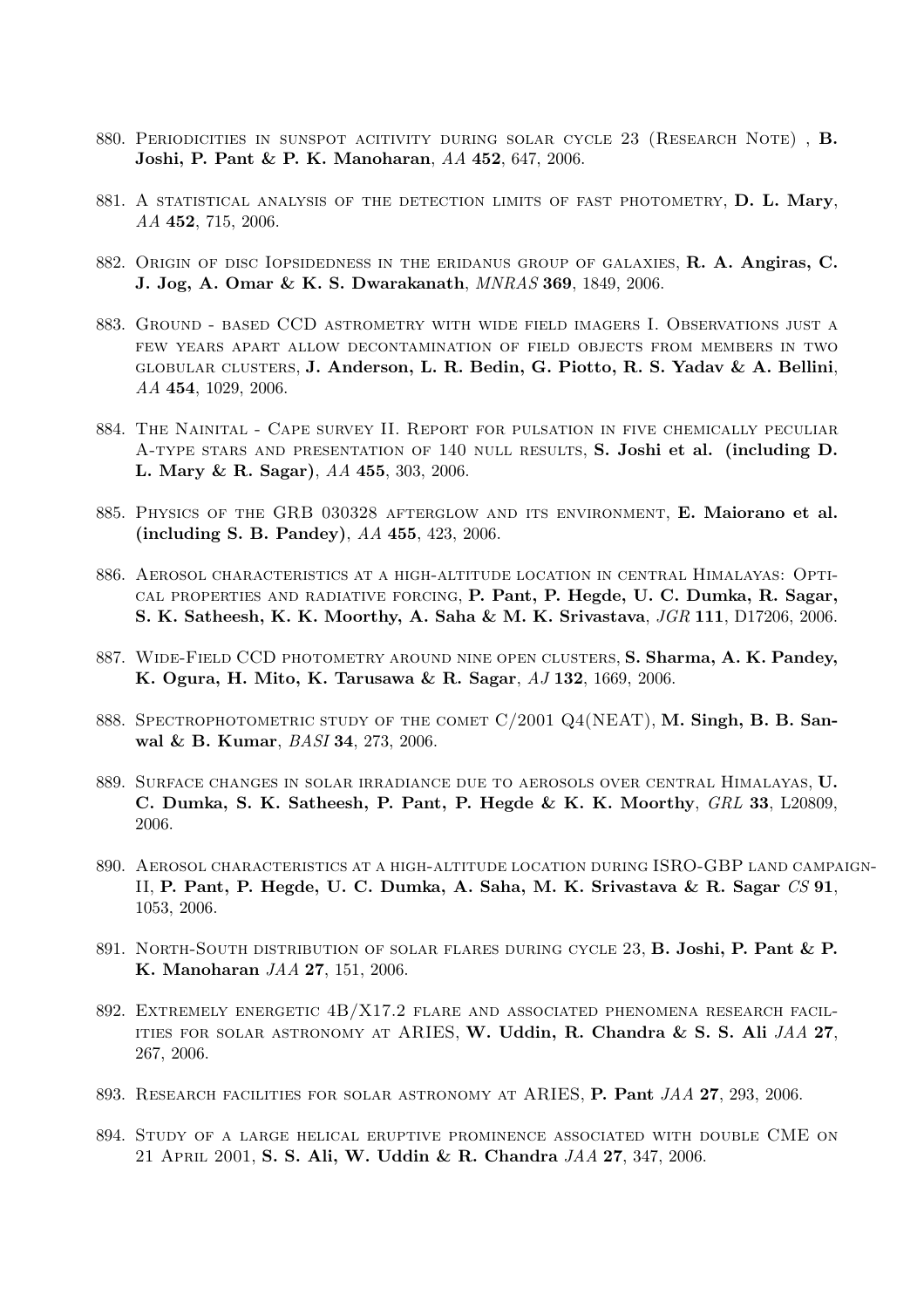- 895. The population in the background of open clusters: tracer of the Norma-Cygnus arm, A. K. Pandey, S. Sharma & K. Ogura MNRAS 373, 255, 2006.
- 896. Multi-wavelength afterglow observations of the high redshift GRB 050730, S. B. Pandey (et al.) (including S. Sharma et al.) AA 460, 415, 2006.
- 897. ENERGETICS AND DYNAMICS OF AN IMPULSIVE FLARE ON MARCH 10, 2001, R. Chandra, R. Jain, W. Uddin, K. Yoshimura, T. Kosugi, T. Sakao, A. Joshi & M. R. Deshpande SP 239, 239, 2006.
- 898. Multi-wavelength analysis of an X2.7 Flare on 3 November 2003 from active region NOAA 10488, B. Joshi, P. K. Manoharan, A. M. Veronig, P. Pant & K. Pandey Sun and Geosphere, 1, 42, 2006.
- 899. Analysis of 3B/X2 class flare on November 24, 2000 and associated phenomena, R. Chandra & W. Uddin Sun and Geosphere, 1, 42, 2006.
- 900. The latest two GRB detected by Hete-2: GRB 051022 and GRB 051028, A. J. Castro-Tirado et al. (including K. Mishra and D. K. Sahu) *AIP Conference Proceedings*, 836, 79, 2006.
- 901. OPTICAL AFTERGLOW OBSERVATIONS OF GRB 061126, K. Mishra GCN Circular No. 5903, 2006.
- 902. The Nainital-Cape Survey : Contributions to the Asteroseismology of CP stars, S. Joshi, V. Girish, P. Martinez, D. W. Kurtz, R. Sagar, S. Seetha, D. L. Mary & B. N. Ashoka Comm. in Asteroseismology 148, 1, 2006.
- 903. COMPANION EVENT AND PRECURSOR OF THE X17 FLARE ON 28 OCTOBER 2003, C. H. Mandrini, P. Demoulin, B. Schmieder, E. E. Deluca, E. Pariat & W. uddin SP 238, 293, 2006.
- 904. optical observations of GRB 060124 afterglow: a case for an injection break, K. Mishra, D. Bhattacharya, D. K. Sahu, R. Sagar, G. C. Anupama, A. J. Castro-Tirado, S. S. Guziy & B. C. Bhatt AA 464, 903, 2007.
- 905. ON THE USE OF SIMULTANEOUS MEASUREMENTS OF OH AND  $O_2$  EMISSIONS TO INVESTIGATE WAVE GROWTH AND DISSIPATION, A. Taori, A. Guharay & M. J. Taylor Ann. Geophys. 25, 639, 2007.
- 906. ENVIRONMENTAL MONITORING NETWORK FOR INDIA, P. V. Sundareshwar (including) M. Naja et al. Science 316, 204, 2007.
- 907. The molecular envelope around the red supergiant VY CMa, S. Muller, D. V. Trung, J. Lim, N. Hirano, C. Muthu, S. Kwok Ap.J. 656, 1109, 2007.
- 908. Quasi-Periodic Oscillations in XTE J0111.2-7317: Highest frequency among the HMXB pulsars, R. Kaur, B. Paul, H. Raichur & R. Sagar  $Ap.J. 660, 1409, 2007$ .
- 909. Near-infrared JH photometry of young open cluster Be 59, S. Sharma, K. Ogura, A. K. Pandey, D. K. Ojha & B. C. Bhatt BASI 35, 53, 2007.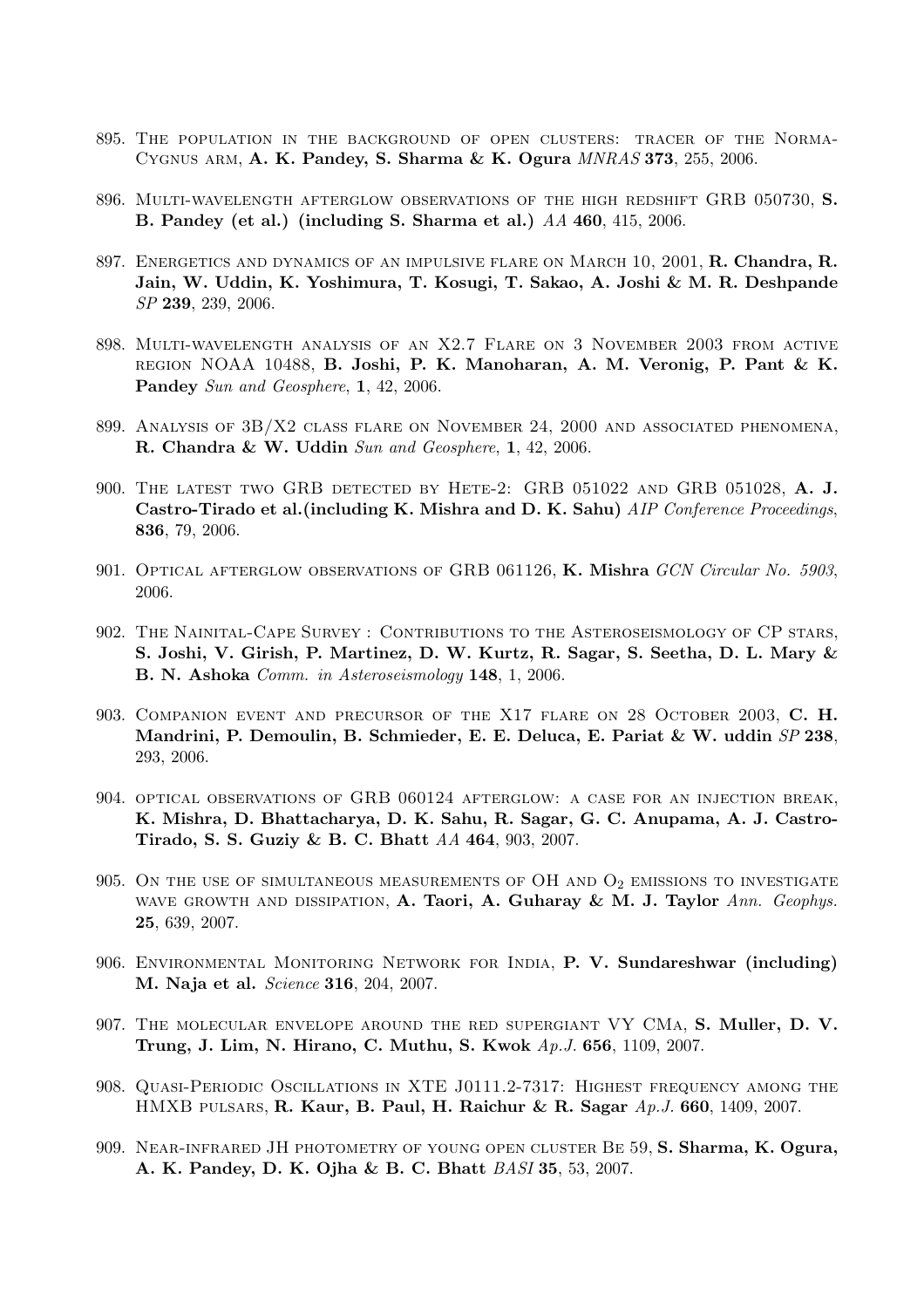- 910. Age sequence in small clusters associated with bright-rimmed clouds, K. Ogura, N. Chauhan, A. K. Pandey, B. C. Bhatt, D. Ojha & Y. Itoh PASJ 59, 199, 2007.
- 911. MULTIWAVELENGTH STUDIES OF FIVE CHROMOSPHERICALLY ACTIVE STARS, J. C. Pandey, K. P. Singh, R. Sagar & S. A. Drake ASP Conf. Ser. 362, 74, 2007.
- 912. North-South Asymmetry of solar activity during cycle 23, B. Joshi, P. Pant, P. K. Manoharan & K. Pandey ASP Conf. Ser. 368, 539, 2007.
- 913. Results from a spectroscopic survey in the CoRot fields I. Search for chromospherically active stars, B. J. Medhi, S. Messina, P. S. Parihar, I. Pagano, S. Muneer & K. Duorah AA 469, 713, 2007.
- 914. BROAD-BAND OPTICAL POLARIMETRIC STUDY OF IC 1805, B. J. Medhi, G. Maheswar, K. Brijesh, J. C. Pandey, T. S. Kumar & R. Sagar MNRAS 378, 881, 2007.
- 915. Champagne flow and triggered star formation in NGC 1893, G. Maheswar, S. Sharma, J. M. Biman, A. K. Pandey & H. C. Bhatt MNRAS 379, 1237, 2007.
- 916. Observations of the optical afterglow of GRB 050319: The wind-to-ism transi-TION IN VIEW, A. Kamble, L. Resmi & K. Misra  $Ap.J. 664$ , L5, 2007.
- 917. Muli-Wavelength signatures of magnetic reconnection of a flare-associated coronal mass ejection, B. Joshi, P. K. Manoharan, A. M. Veronig, P. Pant & K. Pandey SP 242, 143, 2007.
- 918. Helical eruptive prominence associated with a pair of overlapping cmes on 21 April 2001, S. S. Ali, W. Uddin, R. Chandra, D. L. Mary & B. Vrsnak SP 240, 89, 2007.
- 919. FURTHER EVIDENCE FOR INTRA-NIGHT OPTICAL VARIABILITY OF RADIO-QUIET QUASARS,  $\mathbf{A}$ . Goyal, Gopal-Krishna, R. Sagar, G. C. Anupama & D. K. Sahu BASI 35, 141, 2007.
- 920. Interstellar dust studies with TAUVEX, G. Maheswar, C. Muthu, N. V. Sujatha, G. Pandey, H. C. Bhatt, N. K. Rao & J. Murthy BASI 35, 233, 2007.
- 921. The Nainital-Cape survey: contributions to asteroseismolgy of CP stars, S. Joshi, V. Girish, P. Martinez, D. W. Kurtz, R. Sagar, S. Seetha, D. L. Mary & B. N. Ashoka Comm. in Asteroseismology 150, 79, 2007.
- 922. DISCOVERY OF 6-MINUTE OSCILLATIONS IN HD 151878, S. K. Tiwari, U. S. Chaubey & C. P. Pandey IBVS No. 5787, 2007.
- 923. Stellar contents of two intermediate age clusters: NGC 1912 and NGC 1907, A. K. Pandey, S. Sharma, K. Upadhyay, K. Ogura, T. S. Sandhu, H. Mito & R. Sagar PASJ 59, 547, 2007.
- 924. Star formation in young star cluster NGC 1893, S. Sharma, A. K. Pandey, D. K. Ojha, W. P. Chen, S. K. Ghosh, B. C. Bhatt, G. Maheswar & R. Sagar MNRAS 380, 1141, 2007.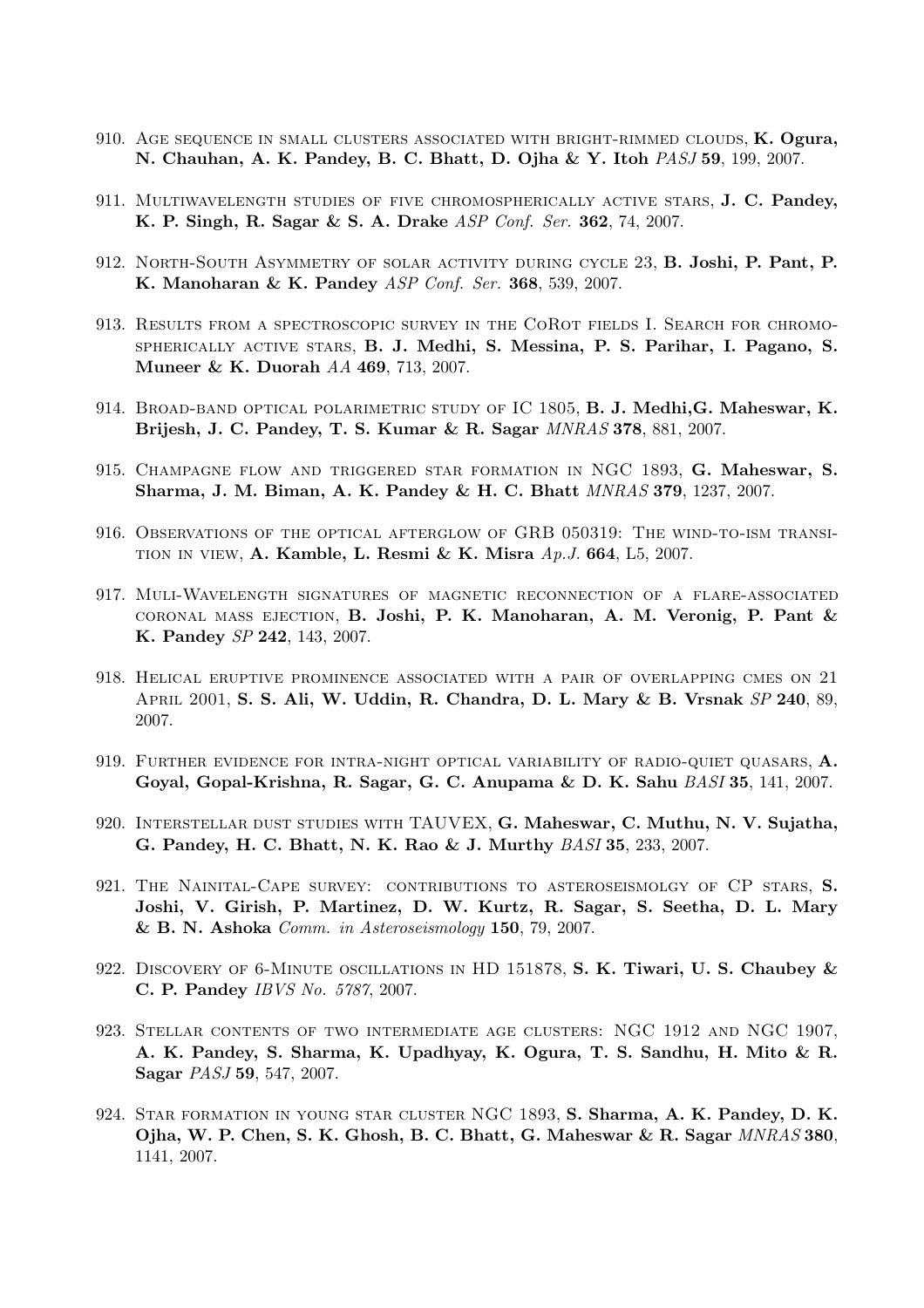- 925. Type IIP supernova SN 2004et: a multiwavelength study in X-ray, optical and radio, K. Misra, D. Pooley, P. Chandra, D. Bhattacharya, A. K. Ray, R. Sagar & W. H. G. Lewin MNRAS 381, 280, 2007.
- 926. Observations of total solar eclipse of 29 March 2006 and related atmospheric measurements, W. Uddin, B. Joshi, T. S. Kumar, S. Sharma & R. Sagar CS 93, 957, 2007.
- 927. THE DARK NATURE OF GRB 051022 AND ITS HOST GALAXY\*, A. J. Castro-Tirado et al. (including S. B. Pandey, K. Misra & R. Sagar) AA 475, 101, 2007.
- 928. PURE SCIENCE IN REAL WORLD, R. Sagar New Theme on Russian- Indian Affairs, Vol. VII, No. 5, Sept. - Oct., P. 14, 2007.
- 929. A modern 3.6 meter new technology optical telescope as a major national initiative in Astrophysics, R. Sagar NATL ACAD SCI LETT 30, 209, 2007.
- 930. A MULTIWAVELENGTH STUDY OF GALACTIC H II REGION SH 2-294, M. R. Samal, A. K. Pandey, D. K. Ojha, S. K. Ghosh, V. K. Kulkarni & B. C. Bhatt Ap. J. 671, 555, 2007.
- 931. South Asian dust episode in June 2006: Aerosol observations in the central Hi-MALAYAS, P. Hegde, P. Pant, M. Naja, U. C. Dumka  $\&$  R. Sagar  $GRL$  34, L23802, doi: 10.1029, 2007.
- 932. A giant Radio jet ejected by an ultramassive black hole in a single-lobed radio galaxy, J. Bagchi, G. Krishna, M. Krause & S. Joshi Ap.J. 670, L85, 2007.
- 933. Prominent activity of the blazar OJ 287 in 2005 XMM-Newton and multiwave-LENGTH OBSERVATIONS, C. M Raiteri et al. (including A. Goel & R. Sagar) Mem. Soc. Astron. It. **78**, 741, 2007.
- 934. STELLAR CONTENTS AND STAR FORMATION IN THE YOUNG STAR CLUSTER BE 59, A. K. Pandey, S. Sharma, K. Ogura, D. K. Ojha, W. P. Chen, B. C. Bhatt & S. K. Ghosh MNRAS 383, 1241, 2008.
- 935. STELLAR CONTENTS AND STAR FORMATION IN THE YOUNG OPEN CLUSTER STOCK 8, J. Jose, A. K. Pandey, D. K. Ojha, K. Ogura, W. P.Chen, B. C. Bhatt, S. K. Ghosh, H. Mito, G. Maheswar & S. Sharma MNRAS 384, 1675, 2008.
- 936. MASS FUNCTIONS AND PHOTOMETRIC BINARIES IN NINE OPEN CLUSTERS, S. Sharma, A. K. Pandey, K. Ogura, T. Aoki, K. Pandey, T. S. Sandhu & R. Sagar  $AJ135$ , 1934, 2008.
- 937. A study of the long-term evolution of quasi-periodic oscillations in the accretion-POWERED X-RAY PULSAR 4U 1626-67, R. Kaur, B. Paul, B. Kumar & R. Sagar  $AJ$  676, 1184, 2008.
- 938. CCD photometric and mass function study of nine young large magellanic cloud STAR CLUSTERS, B. Kumar, R. Sagar & J. Melnick  $MNRAS$  386, 1380, 2008.
- 939. THE NATURE OF THE INTRANIGHT VARIABILITY OF RADIO-QUIET QUASARS, **B. Czerny, A.** Siemiginowaska, A. Janiuk & A. C. Gupta MNRAS 386, 1557, 2008.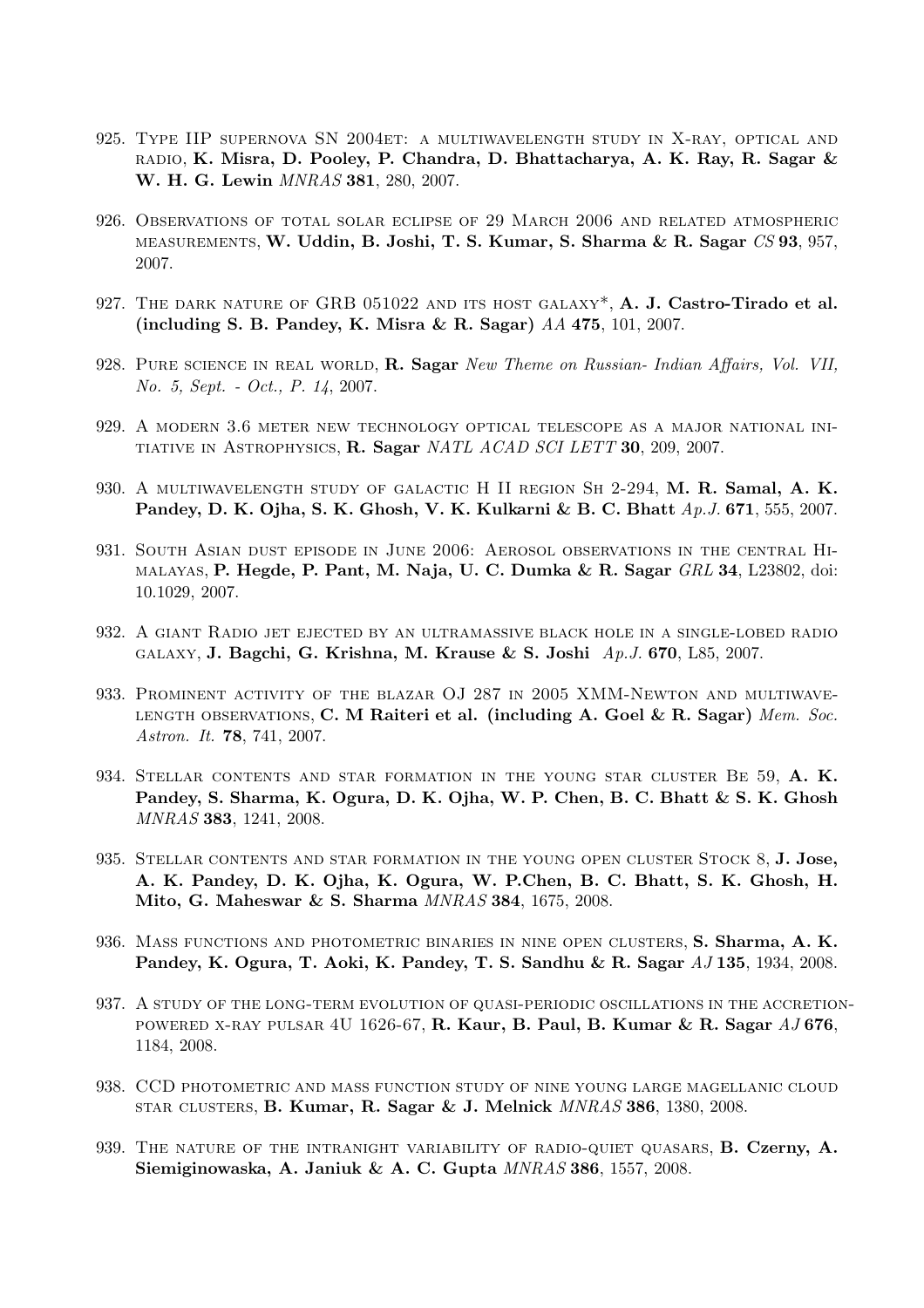- 940. LONG PERIOD SLOW MHD WAVES IN THE SOLAR WIND SOURCE REGION, **B. N. Dwivedi, A.** K. Srivastava NA 13, 581, 2008.
- 941. Reply to comment by S. Ramachandran on "Surface changes in solar irradiance due to aerosols over central Himalayas", U. C. Dumka, S. K. Satheesh, P. Pant, P. Hegde & K. K. Moorthy GRL 35, L04813, 2008.
- 942. MULTIWAVELENGTH STUDY OF THE TRANSIENT X-RAY BINARY IGR J01583+6713, R. Kaur, B. Paul, B. Kumar & R. Sagar MNRAS 386, 2253, 2008.
- 943. Ground-based CCD astrometry with wide-field imagers II. A star catalog for M67:WFI@2.2 m MPG/ESO astrometry FLAMES@VLT radial velocities, R. K. S. Yadav, L. R. Bedin, G. Piotto, J. Anderson, S. Cassisi, S. Villanova, I. Platais, L. Posquini, Y. Momany & R. sagar, AA 484, 609, 2008.
- 944. Short-period modulations in aerosol optical depths over the Central Himalayas: Role of mesoscale processes, U. C. Dumka, K. K. Moorthy, S. K. Satheesh, R. Sagar & P. Pant, JAMC 47, 1467, 2008.
- 945. CO-SPATIAL EVOLUTION OF PHOTOSPHERIC DOPPLER ENHANCEMENT AND  $H\alpha$  flare ribbons observed during the solar flare of 2003 October 28, P. Venkatakrishnan, B. Kumar & W. Uddin, MNRAS 387, L69, 2008.
- 946. Core Mass Function: The Role of Gravity, S. Dib, A. Brandenburg, J. Kim, Maheswar, G. & P. Andre, Ap.J. 678, L105, 2008.
- 947. A STUDY OF X-RAY FLARES I ACTIVE LATE-TYPE DWARFS, **J. C. Pandey & K. P. Singh**, MNRAS 387, 1627, 2008.
- 948. Optical polarimetric study of open clusters: distribution of inter stellar mat-TER TOWARDS NGC 654, B. J. Medhi, Maheswar G., J. C. Pandey, T. S. Kumar  $\&$ R. Sagar, MNRAS 388, 105, 2008.
- 949. CLOUDS search for varaibility in brown dwarf atmospheres Infrared spectro-SCOPIC TIME SERIES OF  $L/T$  transition brown dwarfs, **B. Goldman et al. (including** S. Joshi & R. Sagar, AA 487, 277, 2008.
- 950. ENHANCED LUMINOSITY OF YOUNG STELLAR OBJECTS IN COMETARY GLOBULES, G. Maheswar & H. C. Bhatt, ASS 315, 215, 2008.
- 951. Observation of multiple sausage oscillations in cool post-flare loop, A. K. Srivastava, T. V. Zaqarashvili, W. Uddin, B. N. Dwivedi & P. Kumar, MNRAS 388, 1899, 2008.
- 952. Simultaneous Multi-Wavelength Observations of the TeV Blazar Mrk 421 during February - March, 2003:X-Ray and NIR Correlated Variability, A. C. Gupta, B. S. Acharya, D. Bose, V. R. Chitnis & J.-H. Fan, CJAA 8, 395, 2008.
- 953. Characteristics of Spectral aerosol optical depths over India during ICARB, S. N. Beegum et al. (including P. Pant & U. C. Dumka), JESS 117, 303, 2008.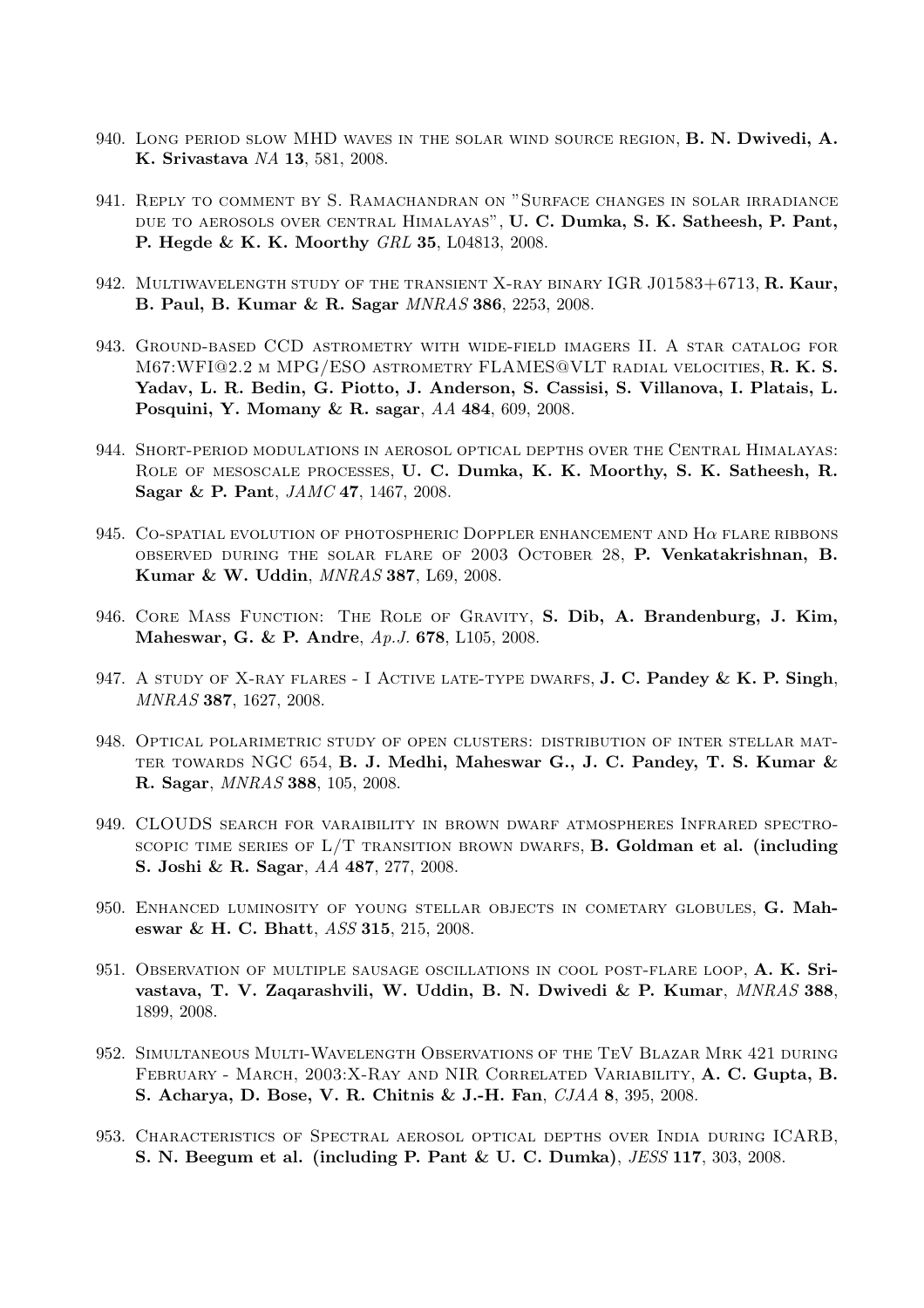- 954. Physical and optical characteristics of atmospheric aerosols during ICARB at Manora Peak, Nainital: A sparsely inhabited, high-altitude location in the Himalayas, U. C. Dumka, K. K. Moorthy, P. Pant, P. Hegde, R. Sagar & K. Pandey,JESS 117, 399, 2008.
- 955. AEROSOL CHARACTERISTICS AT PATIALA DURING ICARB-2006, M. Singh, D. Singh & P. Pant, JESS 117, 407, 2008.
- 956. PHOTOMETRIC STUDIES OF GLALACTIC OPEN STAR CLUSTERS, S. Lata, BASI 25 S, 5, 2008.
- 957. TRIGGERED STAR FORMATION AT THE PERIPHERY OF HII REGIONS, M. Gopinathan, BASI 25 S, 29, 2008.
- 958. GRB 050319 AFTERGLOW: WIND TO ISM TRANSITION IN VIEW?, A. Kamble, L. Resmi, K. Misra, D. Bhattacharya & R. Sagar, BASI 25 S, 36, 2008.
- 959. On the periodic behaviour of sunspot activity during Solar cycle 23, B. Joshi, P. Pant & P. K. Manoharan, BASI 25 S, 40, 2008.
- 960. SPECTROPHOTOMETRIC STUDIES OF COMETS AT ARIES (1970-2006), M. Singh, BASI 25 S, 42, 2008.
- 961. LITHIUM ABUNDANCE IN THE OLD OPEN CLUSTER BERKLEY 32, G. Pace, S. Randich & L. Pastori, BASI 25 S, 44, 2008.
- 962. Star formation in young open cluster NGC 1893, S. Sharma, A. K. Pandey, D. K. Ojha, S. K. Ghosh, G. Mahesh, B. C. Bhatt & R. Sagar, BASI 25 S, 46, 2008.
- 963. MULTIWAVELENGTHS STUDIES OF CIRCUMSTELLAR AND INTERSTELLAR DUST, C. Muthu, BASI 25 S, 50, 2008.
- 964. Quasi periodic oscillations in XTE J0111.2-7317, highest frequency among the HMXB PULSARS, R. Kaur, B. Paul, H. Raichur & R. Sagar, BASI 25 S, 51, 2008.
- 965. UBVRI CCD PHOTOMETRY OF OPEN CLUSTERS BE 77 AND NGC 2304, S. Lata, BASI 25 S, 51, 2008.
- 966. CCD PHOTOMETRY OF PULSATING AM STARS HD 13038 AND HD 13079, S. K. Tiwari, C. Pant, R. K. S. Yadav & U. S. Chaubey, BASI 25 S, 58, 2008.
- 967. Search for pulsations in systemic components of eclipsing binaries observed at ARIES, U. S. Chaubey, S. K. Tiwari & C. Pant, BASI 25 S, 58, 2008.
- 968. Delta-Scuti pulasations in chemically peculiar stars HD25515 and HD113878, U. S. Chaubey, BASI 25 S, 58, 2008.
- 969. Photometric and spectrophotometric studies on Wolf-Rayet Galaxies, K. Chrisphin, B. B. Sanwal, D. K. Sahu & M. Singh, BASI 25 S, 66, 2008.
- 970. Optical observations of GRB 060124 afterglow: A case for an injection break, K. Misra et al., BASI 25 S, 69, 2008.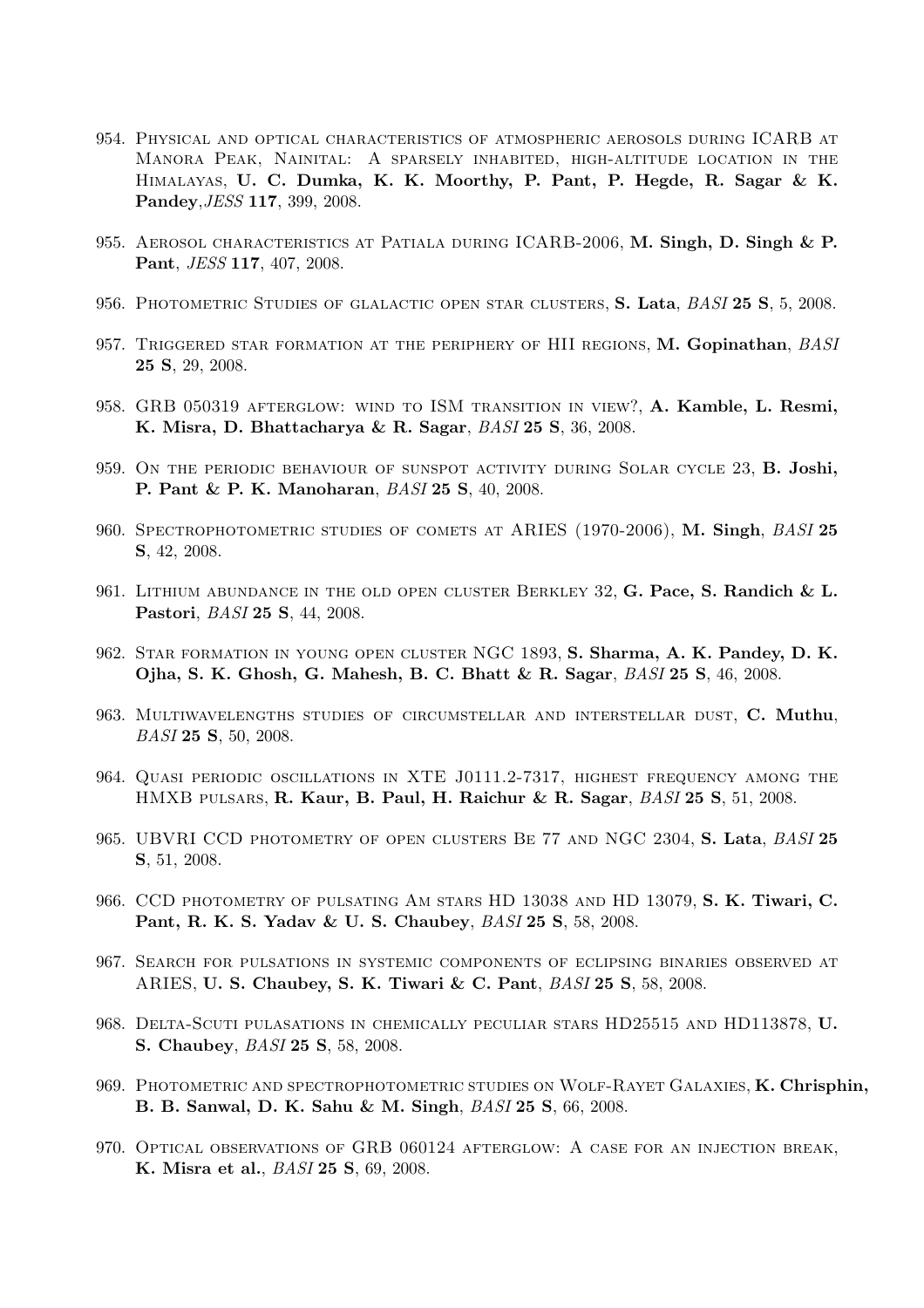- 971. OPTICAL AND RADIO STUDIES OF A TYPE IIP SUPERNOVA SN 2004ET, **K. Misra, P. Chan**dra, D. Bhattacharya & R. Sagar, BASI 25 S, 69, 2008.
- 972. IMAGING OF GIANT RADIO GALAXIES, M. Singh, BASI 25 S, 71, 2008.
- 973. Comparative intra-night optical variability of high and low polarization quasars WITH DOMINANT RADIO CORES, A. Goyal, G-Krishna, R. Sagar, G. C. Anupama & D. K. Sahu, BASI 25 S, 73, 2008.
- 974. SPATIAL LOPSIDEDNESS OF ATOMIC HYDROGEN GAS IN ERIDANUS GROUP, R. A. Angiras (including A. Omar), BASI 25 S, 74, 2008.
- 975. Tolerance analysis during the optical design of of 4 m class optical telescope, S. K. Singh, C. M. Marriappan, B. Kumar & K. G. Gupta, BASI 25 S, 78, 2008.
- 976. SCIENCE GOALS WITH ARIES 50 CM SCHMIDT TELESCOPE, S. Lata, K. G. Gupta & S. K. Singh, *BASI* 25 S, 79, 2008.
- 977. DEVELOPMENT OF 50 CM B-N SCHMIDT TELESCOPE AT ARIES, K. G. Gupta, T. Bangia, T. S. Kumar, S. Lata, N. Sharma & V. Shukla, BASI 25 S, 80, 2008.
- 978. Preliminary optical design of the 4m class optical telescope to be set up at Devasthal, Nainital as a national facility, B. Kumar, C. Muthumariappan, S. K. Singh & K. G. Gupta, *BASI* 25 S, 82, 2008.
- 979. THE COMPLEX LIGHT CURVE OF THE AFTERGLOW OF GRB 071010A<sup>\*</sup>, S. Covino et al. (including K. Misra, S. B. Pandey & R. Roy), MNRAS 388, 347, 2008.
- 980. BROADBAND OBSERVATIONS OF THE NAKED-EYE  $\gamma$ -RAY BURST GRB 080319B, J. L. Racusin et al. (including S. B. Pandey), Nature 455, 183, 2008.
- 981. Flares from a candidate Galactic magnetar suggest a missing link to dim iso-LATED NEUTRON STARS, A. J. Castro-Tirado et al. (including S. B. Pandey), Nature 455, 506, 2008.
- 982. Photometric and spectroscopic study of a highly reddened type Ia supernova SN 2003hx in NGC 2076, K. Misra, D. K. Sahu, G. C. Anupama & K. Pandey, MNRAS 389, 706, 2008.
- 983. SUMMER-TIME NOCTURNAL WAVE CHARACTERISTICS IN MESOSPHERIC OH AND  $O_2$  AIRGLOW emissions, A. Guharay, A. Taori & M. Taylor, EPS 60, 973, 2008.
- 984. Optical and near-infrared photometric study of the open cluster NGC 637 and 957, R. K. S. Yadav, B. Kumar, A. Subramaniam, R. Sagar & B. Mathew, MNRAS 390, 985, 2008.
- 985. GIANT RADIO GALAXIES: PROBLEMS OF UNDERSTANDING AND PROBLEMS FOR CMB?, O.V. Verkhodanov, M. L. Khabibullina, M. Singh, A. Pirya, N. V. Verkhodanov & S. Nandi, Practical Cosmology, ed. Y. V. Baryshev, I. N. Taganov & P. Teerikorpi, Russia 2,pp. 247-250, 2008.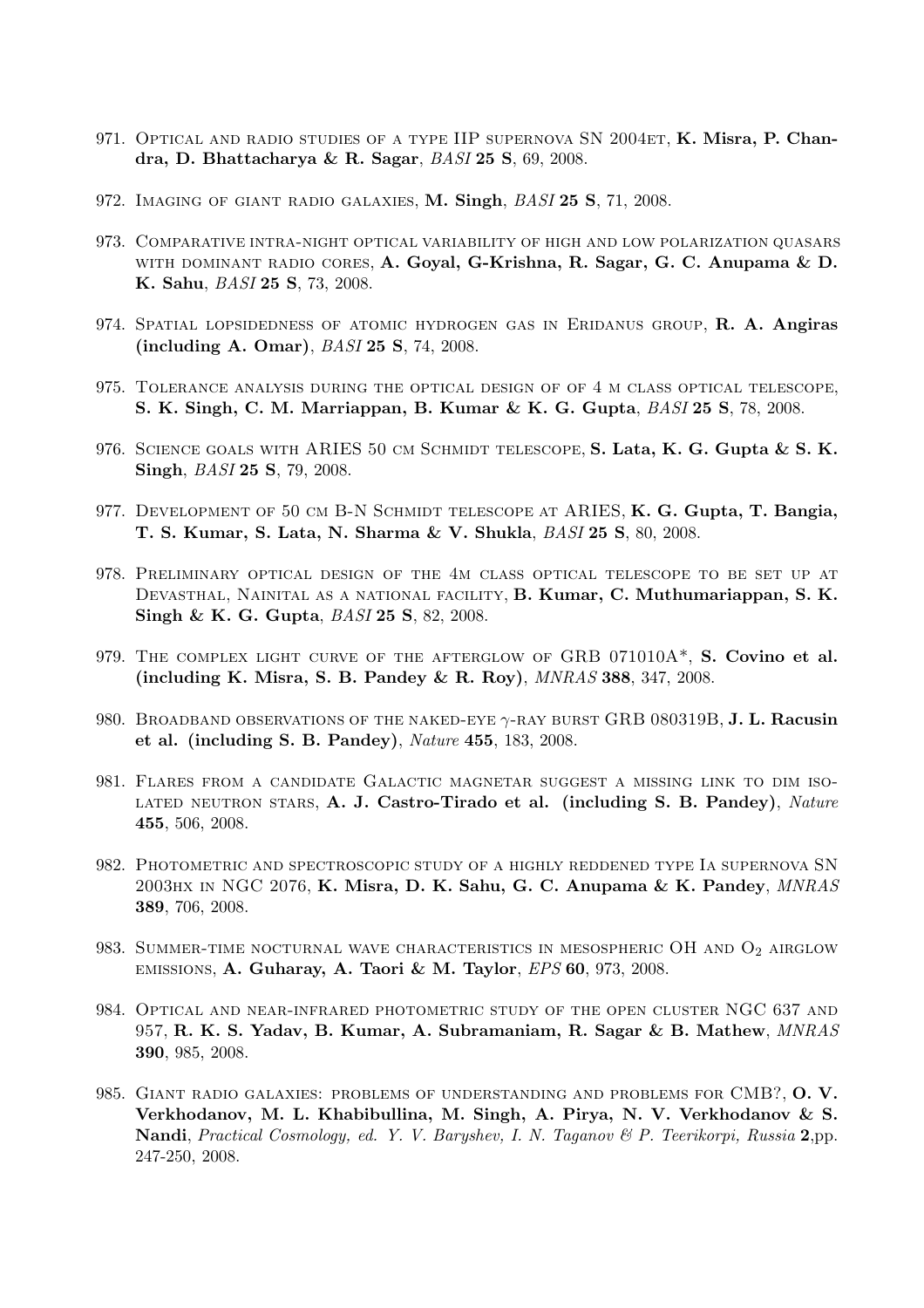- 986. MULTIWAVELENGHT STUDY OF A YOUNG OPEN CLUSTER NGC 7419, H. Joshi, B. Kumar, K. P. Singh, R. Sagar, S. Sharma & J. C. Pandey, MNRAS 391, 1279, 2008.
- 987. A new activity phase of the blazar 3C 454.3: Multifrequency observations by the WEBT and XMM-Newton in 2007-2008, C. M. Raiteri et al. (including A. C. Gupta & R. Sagar), AA 491, 755, 2008.
- 988. RESULTS OF WEBT, VLBA AND RXTE MONITORING OF 3C 279 DURING 2006-2007, V. M. Larionov et al. (including A. C. Gupta), AA 492, 389, 2008.
- 989. Two types of softening detected in x-ray afterglows of swift bursts: Internal and external shock origins?, Y-P. Quin, A. C. Gupta, J. H. Fan & R-J. Lu, JCAP 11, 4, 2008.
- 990. Multicolor near-infrared intra-day and short-term variability of the blazar S5 0716+714, A. C. Gupta, S. Cha, S. Lee, H. Jin, S. Pak, S. Cho, B. Moon, Y. Park, I. Yuk, U. Nam & J. Kyeong, AJ 136, 2359, 2008.
- 991. The rapidly flaring afterglow of the very bright and energetic GRB 070125, A. C. Updike et al. (including K. Misra), Ap.J. 685, 361, 2008.
- 992. Multiwavelength analysis of the interguing GRB 061126: The reverse shock SCENARIO AND MAGNETIZATION, A. Gomboc et al. (including K. Misra),  $Ap.J. 687, 443$ , 2008.
- 993. ABUNDANCES OF FOUR OPEN CLUSTERS FROM SOLAR STARS, G. Pace, L. Pasquini & P. Francois, AA 489, 403, 2008.
- 994. EFFECT OF PLASMA COMPOSITION ON ACCRETION ON BLACK HOLES, I. Chattopadhaya, AIP Conf. Proc. 1053, pp. 353-356, 2008.
- 995. H $\alpha$ , EUV AND UV ANALYSIS OF AN ERUPTIVE  $3B/X1.2$  FLARE, S. Pande, B. Pande, W. Uddin & K. Pandey, IJRSP 37, 386, 2008.
- 996. Quasi-simultaneous two band optical micro-variability of luminious radio-quiet QSOs, A. C. Gupta & W. Yuan, NA 14, 88, 2009.
- 997. Periodic oscillations in the intra-day optical light curves of the blazar S5 0716+714, A. C. Gupta, A. K. Srivastava & P. J. Wiita, Ap.J. 690, 216, 2009.
- 998. Spatial distribution of aerosol black carbon over India during pre-monsoon season, S. N. Beegum et al. (U. C. Dumka & P. Pant), AE 43, 1071, 2009.
- 999. An integrated analysis of lidar observations in association with optical propeties of aerosols from a high altitiude location in central Himalayas, P. Hegde, P. Pant & Y. B. Kumar, ASL 10, 48, 2009.
- 1000. An insight into the progenitors of gamma ray bursts from the optical afterglow observations, K. Misra & R. Sagar, CS 96, 347, 2009.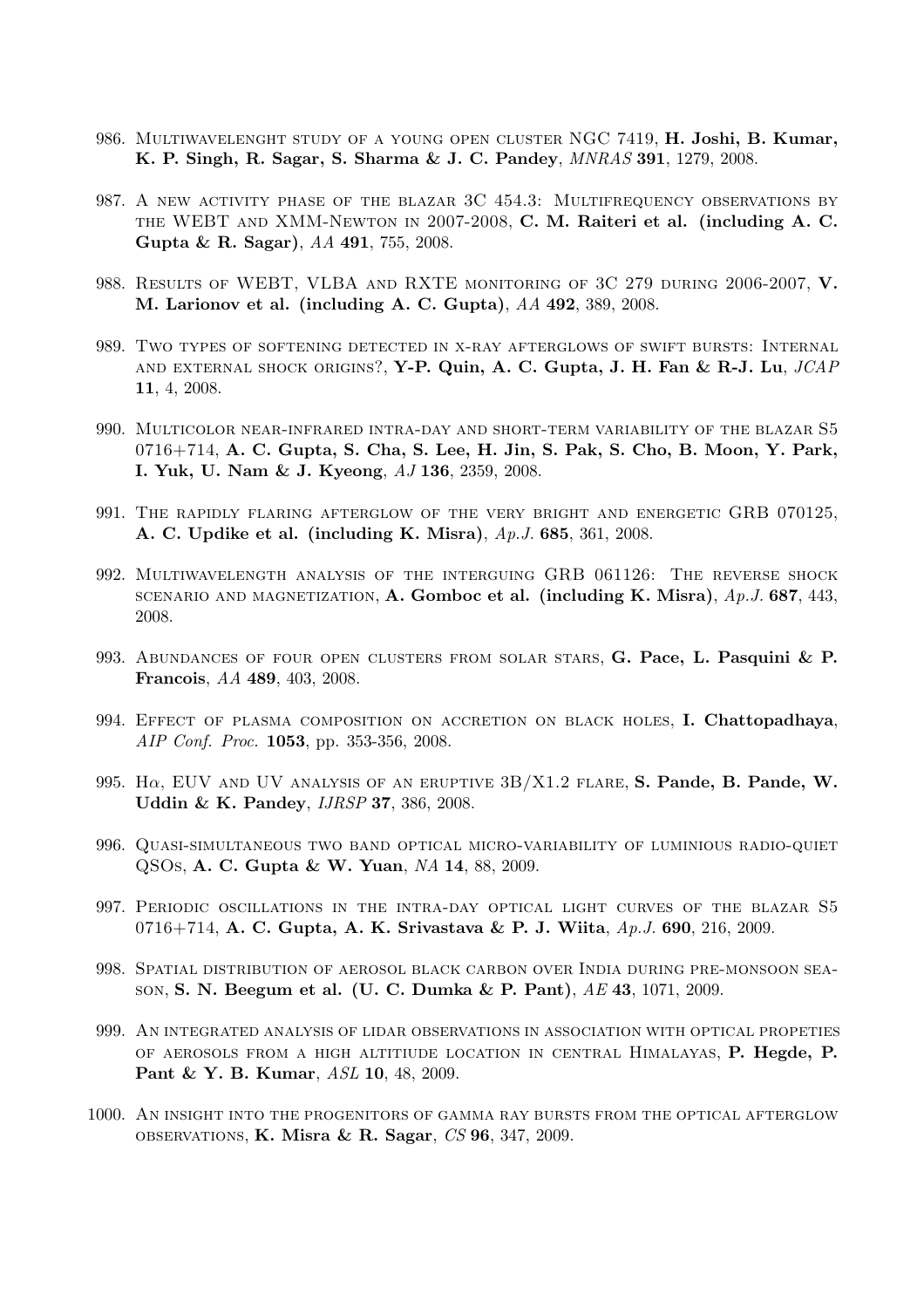- 1001. Optical observations of GRB 050401 afterglow: A case for double-jet model, A. Kamble, K. Misra, D. Bhattacharya & R. Sagar, MNRAS 394, 214, 2009.
- 1002. Aerosol optical depths at Mohal-Kullu in the northwestern Indian Himalayan high altitude station during ICARB, J. C. Kuniyal, A. Thakur, H. K. Thakur, S. Sharma, P. Pant, P. S. Rawat & K. K. Moorthy, JESS 118, 41, 2009.
- 1003. YOUNG BROWN DWARFS IN THE CORE OF THE W3 MAIN STAR-FORMING REGION, D. K. Ojha, M. Tamura, Y. Nakajima, H. Saito, A. K. Pandey, S. K. Ghosh & K. Aoki, Ap.J. 693, 634, 2009.
- 1004. Effects of fluid composition on spherical flows around black holes, I. Chattopadhay & D. Ryu, Ap.J. 694, 492, 2009.
- 1005. Preliminary design of ARIES-Devasthal faint object spectrograph and camera, S. Mondal, R. S. Yadav & M. Singh, Proc. of International Conference on Trends in Optics and Photonics held at Kolkata, March 01-04, 2009, eds. A. Ghosh and D. Choudhury, pp. 374-379, 2009.
- 1006. Development of ARIES Baker-Nunn camera to a wide-field imaging telescope with CCD, S. Mondal, K. G. Gupta, S. Lata, B. J. Medhi, T. Bangia. T. S. Kumar, S. Yadav & S. K. Singh, Proc. of International Conference on Trends in Optics and Photonics held at Kolkata, March 01-04, 2009, eds. A. Ghosh and D. Choudhury, pp. 380-386, 2009.
- 1007. Optical design and stray light analysis for 3.6m Devasthal Optical Telescope (DOT)at ARIES, Nainital, S. K. Singh, K. G. Gupta, B. Kumar, V. Shukla, S. B. Tyagi, B. C. Pant & B. B. Sanwal, Proc. of International Conference on Trends in Optics and Photonics held at Kolkata, March 01-04, 2009, eds. A. Ghosh and D. Choudhury, pp. 399-405, 2009.
- 1008. The whole earth blazar telescope campaign on the intermediate BL LAC object 3C 66A IN 2007-2008, M. Böttcher et al. (including A. C. Gupta),  $Ap.J.$  694, 174, 2009.
- 1009. Non-thermal transient sources from rotating black holes, M. H. P. M. van Putten & A. C. Gupta, MNRAS 394, 2238, 2009.
- 1010. Spectroscopic survey of ASAS eclipsing variables: Search for chromospherically active eclopsing binary stars - I, P. Parihar, S. Messina, P. Bama, B. J. Medhi, S. Muneer, C. Velu & A. Ahmad, MNRAS 395, 593, 2009.
- 1011. Nearly periodic fluctuations in the long-term X-ray light curves of the blazars AO 0235+164 AND IES 2321+419, **B. Rani, P. J. Wiita & A. C. Gupta**,  $Ap.J.$  696, 2170, 2009.
- 1012. Observations of X-ray oscillations in  $\xi$  BOO: Evidence of a fast-kink mode in the STELLAR LOOPS, J. C. Pandey & A. K. Srivastava,  $Ap.J.$  697, L153, 2009.
- 1013. Chandra and XMM-Newton obervations of the low-luminosity X-ray pulsators SAX J1324.4-6200 and J1452.8-5949, R. Kaur, R. Wijnands, A. Patruno, V. Testa, G. Israel, N. Degenaar, B. Paul & B. Kumar, MNRAS 394, 1597, 2009.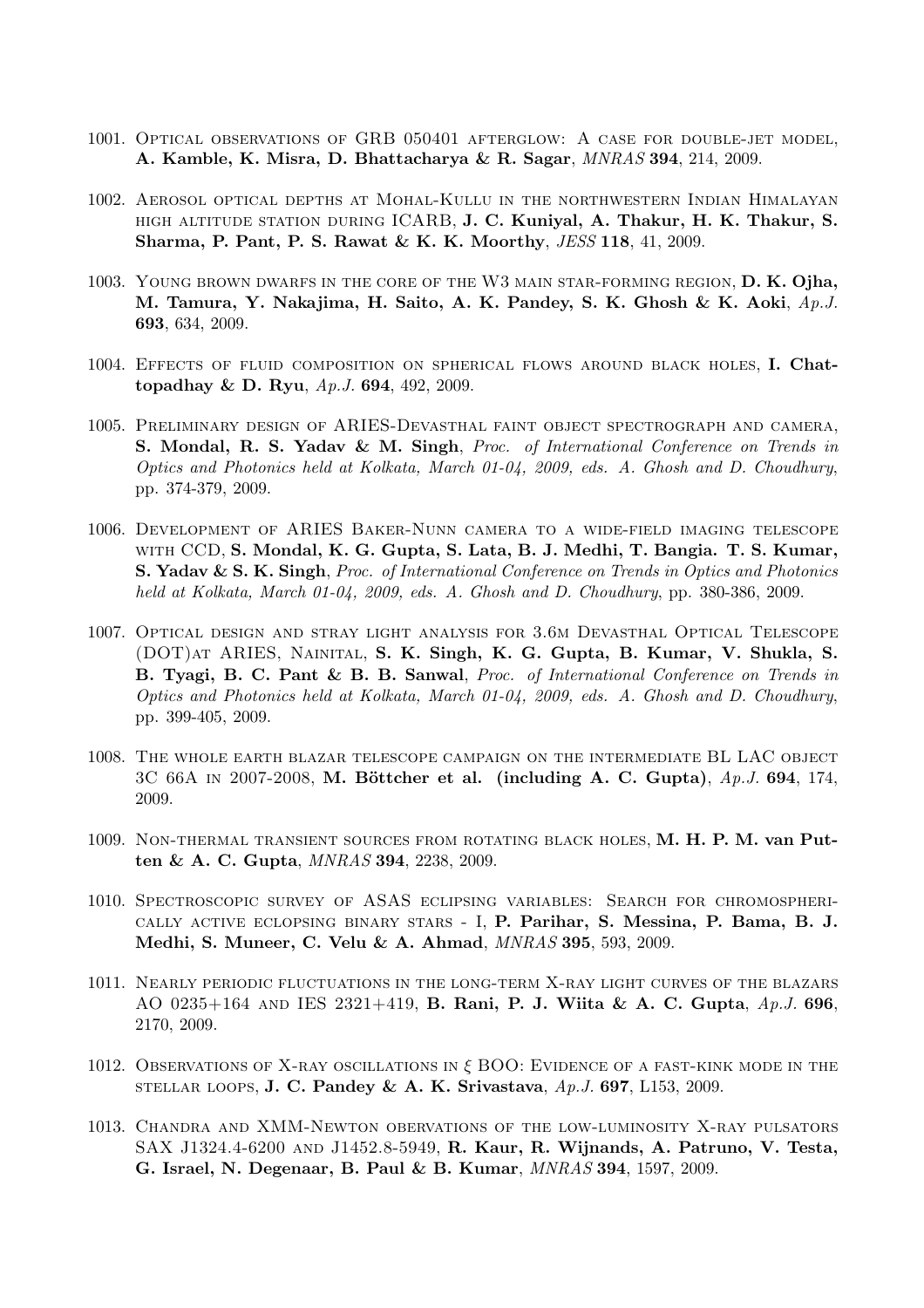- 1014. LO Pegasi: An investigation of multiband optical polarization, J. C. Pandey, B. J. Medhi, R. Sagar & A. K. Pandey, MNRAS 396, 1004, 2009.
- 1015. A close binary star resolved from occultation by 87 Sylvia, C. Lin et al. (including S. Mondal), PASP 121, 359, 2009.
- 1016. Signature of slow acoustic oscillations in a non-flaring loop observed by EIS/Hinode, A. K. Srivastava & B. N. Dwivedi, NA 15, 8, 2010.
- 1017. Time-resolved photometric and spectroscopic analysis of the luminous Ap star HD 103498, S. Joshi, T. Ryabchikova, O. Kochukhov, M. Sachkov, S. K. Tiwari, N. K. Chakradhari & N. Piskunov, MNRAS 401, 1299, 2010.
- 1018. A deep UBVRI CCD photometry of six open star clusters in the galactic anticenter region, S. Lata, A. K. Pandey, B. Kumar, H. Bhatt, G. Pace & S. Sharma, AJ 139, 378, 2010.
- 1019. Optical variability of radio-intermediate quasars, A. Goyal, Gopal-Krishna, S. Joshi, R. Sagar, P. J. Wiita, G. C. Anupama & D. K. Sahu, MNRAS 401, 2622, 2010.
- 1020. Evolution of solar magnetic field and associated multiwavelength phenomena: FLARE EVENTS ON 2003 NOVEMBER 20, P. Kumar, P. K. Manoharan & W. Uddin,  $Ap.J.$ 710, 1195, 2010.
- 1021. Probing spectral properties of radio-quiet quasars searched for optical mi-CROVARIABILITY, H. Chand, P. J. Wiita & A. C. Gupta,  $MNRAS$  402, 1059, 2010.
- 1022. CORONAL HEATING BY ALFVÉN WAVES, **B. N. Dwivedi & A. K. Srivastava**,  $CS$  98, 295, 2010.
- 1023. Initial results from AWESOME VLF receivers: Set up in low latitude Indian regions under IHY2007/UNBSSI program, R. Singh, B. Veenadhari, M. B. Cohen, P. Pant, A. K. Singh, A. K. Maurya, P. Vohat & U. S. Inan, CS 98, 398, 2010.
- 1024. X-ray emission characteristics of two Wolf-Rayet binaries: V444 Cyg and CD Cru, H. Bhatt, J. C. Pandey, B. Kumar, K. P. Singh & R. Sagar, MNRAS 402, 1767, 2010.
- 1025. NEAR-INFRARED/OPTICAL IDENTIFICATION OF FIVE LOW-LUMINOSITY X-RAY PULSATORS,  $\mathbf{R}$ . Kaur, R. Wijnands, B. Paul, A. Patruno & N. Degenaar, MNRAS 402, 2388, 2010.
- 1026. Application of lightning discharge generated radio atmospherics/tweeks in lower ionospheric plasma diagnostics, A. K. Maurya, R. Singh, B. Veenadhari, P. Pant & A. K. Singh, Jr. of Phy. Conf. Ser. 208, 012061, 2010.
- 1027. Short term optical variability of blazars: First results from joint international collaborations, E. Semkov et al. (including A. C. Gupta, B. Rani & H. Gaur), BAJ 14, 1, 2010.
- 1028. Integrated parameters of star clusters: A comparison of theory and observations, A. K. Pandey, T. S. Sandhu, R. Sagar & P. Battinelli, MNRAS 403, 1491, 2010.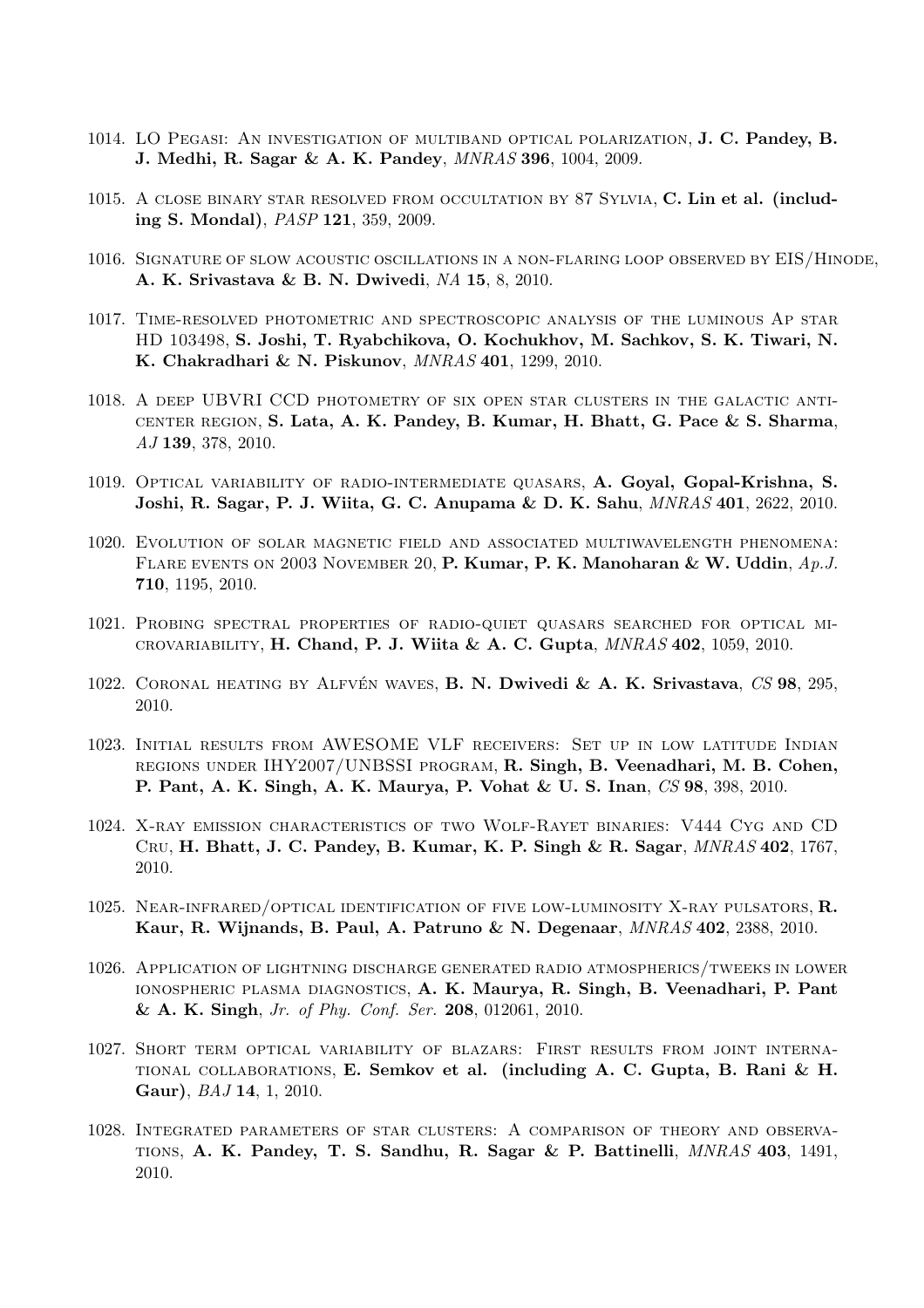- 1029. Polarization towards the young open cluster NGC 6823, B. J. Medhi, G. Maheswar, J. C. Pandey, M. Tamura & R. Sagar, MNRAS 403, 1577, 2010.
- 1030. Nainital microlensing survey-detection of short period Cepheids in the disk of M 31, Y. C. Joshi, D. Narasimha, A. K. Pandey & R. Sagar, AA 512, A66, 2010.
- 1031. Tight constraints on the existence of additional planets around HD 189733, M. Hrudková, I. Skillen, C. R. Benn, N. P. Gibson, D. Pollacco, D. Nesvorný, T. Augusteijn, S. M. Tulloch & Y. C. Joshi, MNRAS 403, 2111, 2010.
- 1032. A transit timing analysis of seven RISE light curves of the exoplanet system HAT-P-3, N. P. Gibson et al. (including Y. C. Joshi), MNRAS 401, 1917, 2010.
- 1033. A multiwavelength study of star formation in the vicinity of galactic Hii region Sh 2-100, M. R. Samal, A. K. Pandey, D. K. Ojha, S. K. Ghosh, V. K. Kulkarni, N. Kusakabe, M. Tamura, B. C. Bhatt, M. A. Thompson & R. Sagar, Ap.J. 714, 1015, 2010.
- 1034. A method to determine distance to molecular clouds using near-IR photometry, G. Maheshwar, C. W. Lee, S. C. Bhatt, S. B. Mallik & S. Dib, AA 509, A44, 2010.
- 1035. A MULTIFREQUENCY STUDY OF THE LARGE RADIO GALAXIES 3C46 AND 3C452, S. Nandi, A. Priya, S. Pal, C. Konar, D. J. Saikia & M. Singh, MNRAS 404, 433, 2010.
- 1036. Observation of Kink instability during small B5.0 solar flare on 2007 June 4, A. K. Srivastava, T. V. Zaqarashvili, P. Kumar & M. L. Khodachenko, Ap.J. 715, 292, 2010.
- 1037. Network loop oscillations with EIS/Hinode, A. K. Srivastava, D. Kuridze, T. V. Zaqarashvili, B. N. Dwivedi & B. Rani, Magnetic Coupling between the Interior and Atmosphere of the Sun, ASS Proceeding, 437, 2010.
- 1038. Multi-wavelength view of flare events on 20 November 2003, P. Kumar, P. K. Manoharan & W. Uddin, Magnetic Coupling between the Interior and Atmosphere of the Sun, ASS Proceeding, 471, 2010.
- 1039. Major surge activity of super-active region NOAA 10484, W. Uddin, P. Kumar, A. K. Srivastava & R. Chandra, Magnetic Coupling between the Interior and Atmosphere of the Sun, ASS Proceeding, 478, 2010.
- 1040. Evidence of wave harmonics in a brightened magnetic network observed from Hinode/EIS, A. K. Srivastava, NA 15, 621, 2010.
- 1041. The TAOS project: Upper bounds on the population of small kuiper belt objects and tests of models of formation and evolution of the outer solar system, F. B. Bianco et al. (including S. Mondal), AJ 139, 1499, 2010.
- 1042. The Taiwanese-American Occulation Survey project stellar variability. II. de-TECTION OF 15 VARIABLE STARS, S. Mondal et al.,  $AJ$  139, 2026, 2010.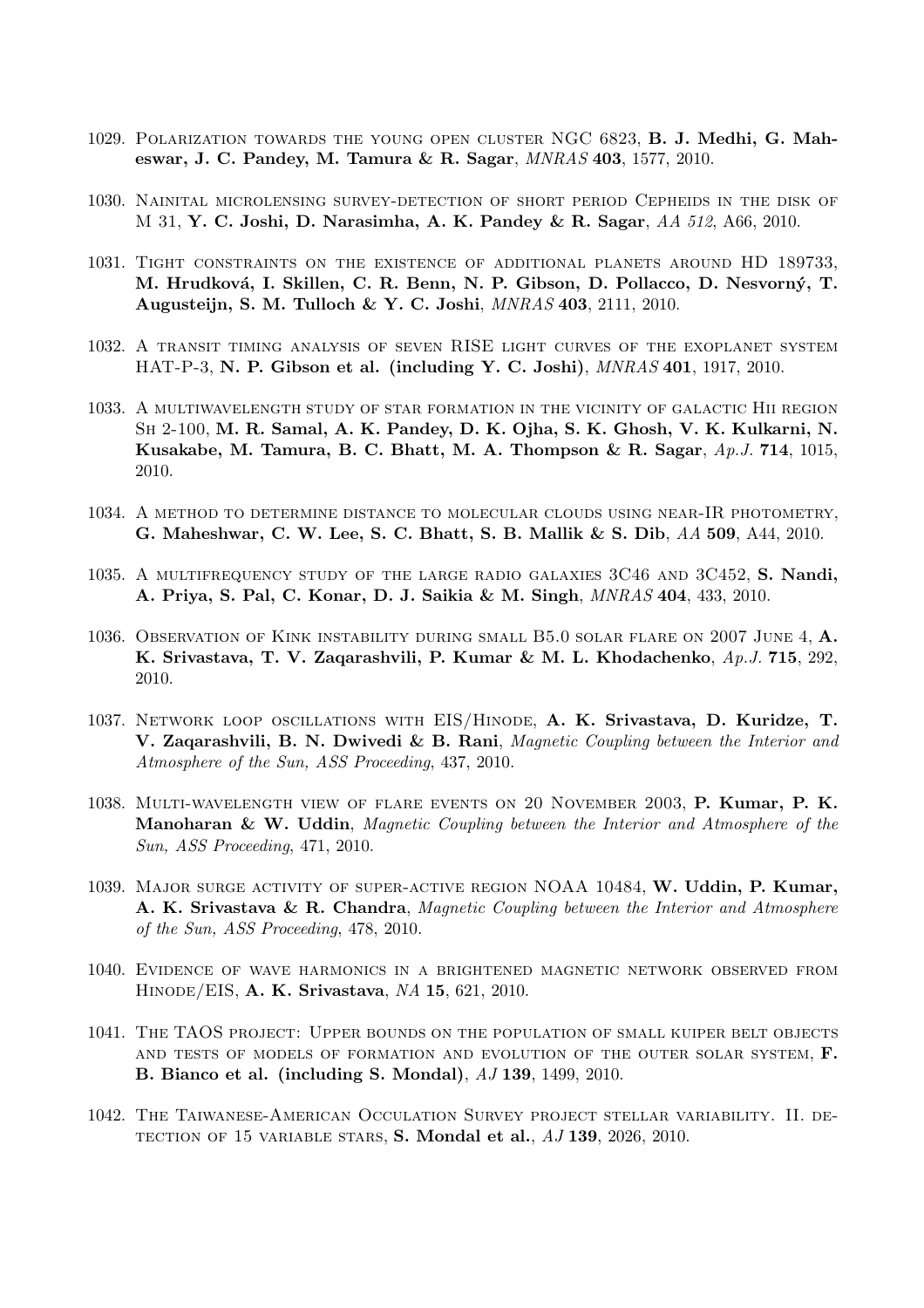- 1043. Characteristics of aerosol black carbon mass concentration over a high altitude location in the Central Himalayas from multi-year measurements, U. C. Dumka, K. K. Moorthy, R. Kumar, P. Hegde, R. Sagar, P. Pant, N. Singh & S. S. Babu, AR 96, 510, 2010.
- 1044. Short-term flux and colour variations in low-energy peaked blazars, B. Rani, A. C. Gupta et al., MNRAS 404, 1992, 2010.
- 1045. The IMF of stellar clusters: Effects of accretion and feedback, S. Dib, M. Shadmehri, P. Padoan, G. Maheswar, D. K. Ojha & F. Khajenabi, MNRAS 405, 401, 2010.
- 1046. Detection of intre-day variability timescales of four high-energy peaked blazars WITH XMM-NEWTON, H. Gaur, A. C. Gupta, P. Lachowicz & P. J. Witta,  $Ap. J. 718$ , 279, 2010.
- 1047. Radio spectra of giant radio galaxies from RATAN-600 data, M. Singh, A. Priya, N. V. Verkhodanova & S. Nandi, AR 54, 571, 2010.
- 1048. Observations from Hinode/EIS of intensity oscillations above a bright point:Signature OF THE LEAKAGE OF ACOUSTIC OSCILLATIONS IN THE INNER CORONA,  $A. K. Srivastava \&$ B. N. Dwivedi, MNRAS 405, 2317, 2010.
- 1049. X-ray emission from O-type stars: DH Cep and HD 97434, H. Bhatt, J. C. Pandey, B. Kumar, R. Sagar & K. P. Singh, NA 15, 1375, 2010.
- 1050. DURATION DISTRIBUTIONS FOR DIFFERENT SOFTNESS GROUPS OF GAMMA-RAY BURSTS, Y. Qin, A. C. Gupta, J. Fan, C. Su & R. Lu, SC 53, 1375, 2010.
- 1051. QUASI-PERIODIC OSCILLATIONS OF  $\sim$  15 MINUTES IN THE OPTICAL LIGHT CURVE OF THE BL LAC S5 0716+714, B. Rani, A. C. Gupta, U. C. Joshi, S. Ganesh & P. J. Wiita,  $Ap$ . J. 719, L153, 2010.
- 1052. Variations in surface ozone at Nainital: A high-altitude site in the central Himalayas, R. Kumar, M. Naja, S. Venkataramani & O. Wild, JGR 115, D16302, 2010.
- 1053. Multiwavelenght study of the M8.9/3B solar flare from AR NOAA 10960, P. Kumar, A. K. Srivastava, B. Filippova & W. Uddin, SP, 266, 39, 2010.
- 1054. Deflection of coronal rays by remote CMEs: Shock wave or magnetic pressure?, B. Filippov & A. K. Srivastava, SP 266, 123, 2010.
- 1055. On the observations of multiple MHD oscillations in the solar loops, A. K. Srivastava, Adv. Geo 21, 315, 2010.
- 1056. Super WASP observations of the 2007 outburst of Comet 17P/Holmes, H. H. Hsieh, A. Fitzsimmons, Y. Joshi, D. Christian & D. L. Pollacco, MNRAS 407, 1784, 2010.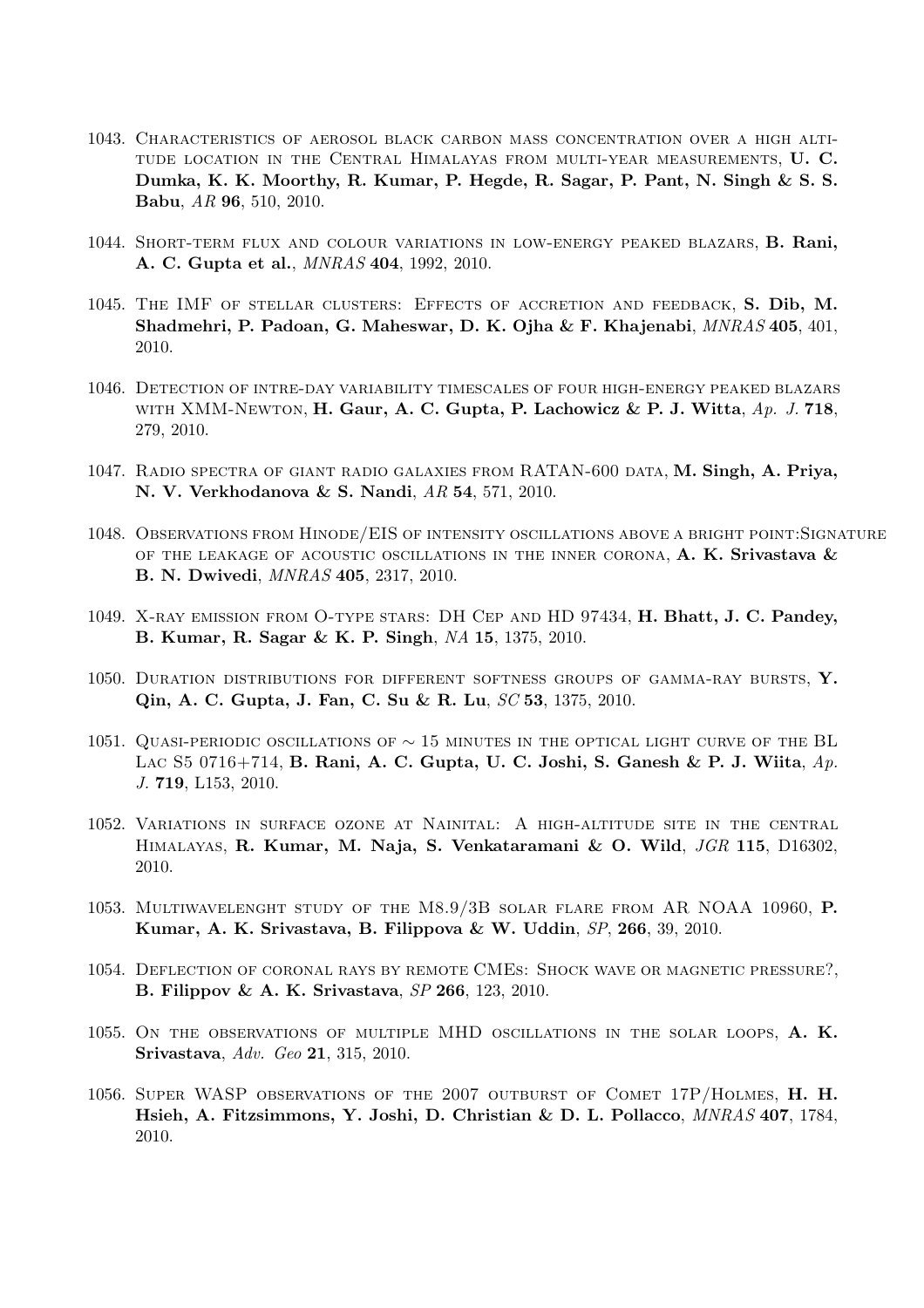- 1057. Evidence of solar flare tiggering due to loop-loop interaction causedby foot-POINT SHEAR MOTION, P. Kumar, A. K. Srivastava, B. V. Somov, P. K. Manoharan, R. Erdelyi & W. Uddin, Ap. J. 723, 1651, 2010.
- 1058. SEARCHING FOR NEEDLES IN HAYSTACKS-USING THE FERMIN/GBM TO FIND GRB  $\gamma$ -RAYS WITH THE FERMI/LAT DETECTOR, C. W. Akerlof, W. Zheng, S. B. Pandey & T. A. Mckay, Ap. J. 725, L15, 2010.
- 1059. How can a negative magnetic helicity active region generate a positive helicity magnetic cloud?, R. Chandra, E. Pariat, B. Schmieder, C. H. Mandrini & W. Uddin, SP 261, 127, 2010.
- 1060. Statistical analysis of soft X-ray solar flares during solar cycles 21, 22 and 23, N. C. Joshi, N. S. Bankoti, S. Pande, B. Pande, W. Uddin & K. Pandey, NA 15, 538, 2010.
- 1061. Estimation of D-region electron density using tweeks measurements at Nainital and Allahabad, P. Pant, A. K. Maurya, R. Singh, B. Veenadhari & A. K. Singh, AIP Conf. Ser. 1286, 150, 2010.
- 1062. Ionospheric response to the space weather event of 18 November 2003: An investigation, P. Kumar, W. Uddin, A. Taori, R. Chandra & S. Bisht, IJRSP 39, 290, 2010.
- 1063. Study of upper atmospheric emissions using mesosphere lower thermosphere photometer (MLTP) designed at ARIES, T. Bangia, S. Bhattacharjee, A. Guharay, A. Taori & W. Uddin, IJRSP 39, 325, 2010.
- 1064. ASTRONOMICAL POLARIMETRY: NEW OPPORTUNITIES, B. J. Medhi, SIBCOLTEJO 5, 125, 2010.
- 1065. Star formation and IMF of young clusters associated with HII regions, A. K. Pandey, ASI Conf. Ser. 1, 37, 2010.
- 1066. Multi-wavelength studies of galactic HII regions, M. R. Samal, A. K. Pandey, D. K. Ojha, I. Zinchenko, B. C. Bhatt, S. K. Ghosh & B. Pandey, ASI Conf. Ser. 1, 43, 2010.
- 1067. TRACING MAGNETIC FIELD ORIENTATION IN STARLESS CORES, G. Maheswar, A. N. Ramaprakash, C. W. Lee & S. Dib, ASI Conf. Ser. 1, 117, 2010.
- 1068. Broad-band optical polarimetric studies of NGC 1893, C. Eswaraiah, A. K. Pandey, G. Maheswar, B. J. Medhi, J. C. Pandey & D. K. Ojha, ASI Conf. Ser. 1, 123, 2010.
- 1069. New initiatives in optical astronomy at ARIES, R. Sagar, B. Kumar, A. Omar & A. K. Pandey, ASI Conf. Ser. 1, 203, 2010.
- 1070. Star formation in bright-rimmed clouds and associated clusters, N. Chauhan, A. K. Pandey, K. Ogura & J. Jose, ASI Conf. Ser. 1, 221, 2010.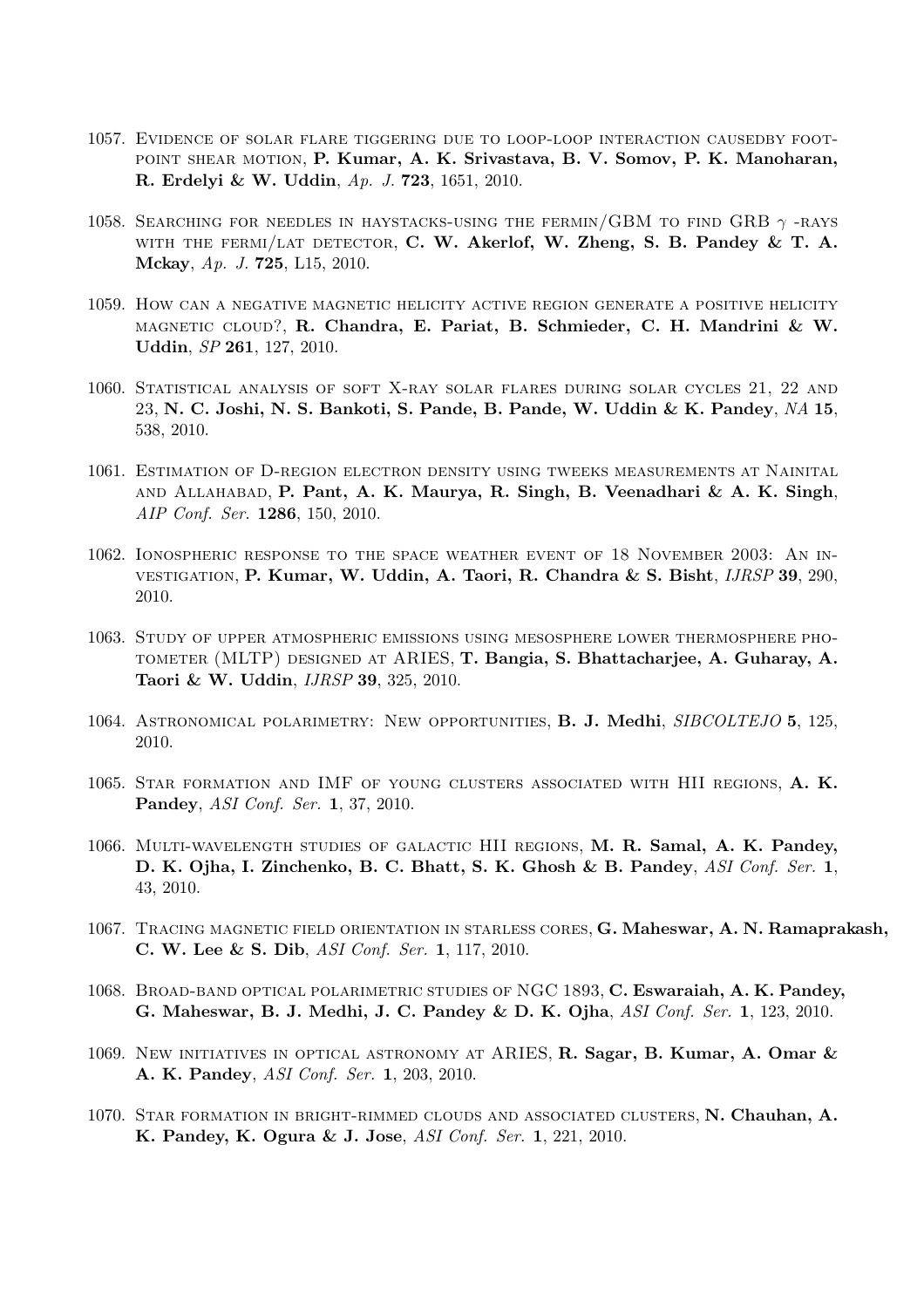- 1071. Multi-wavelength study of the young cluster NGC 1624, J. Jose, A. K. Pandey, K. Ogura, D. K. Ojha, B. C. Bhatt, M. R. Samal & N. Chauhan, ASI Conf. Ser. 1, 223, 2010.
- 1072. Proposed visible emission line space solar coronagraph, J. Singh et al.(including W. Uddin), CS 100, 167, 2011.
- 1073. A SPECTROSCOPIC STUDY OF THE HYBRID PULSATOR  $\gamma$  PEGASI<sup>\*</sup>, C. P. Pandey, T. Morel, M. Briquet, K. Jayakumar, S. Bisht & B. B. Sanwal, Comm. in Asteroseismology 162, 21, 2011.
- 1074. Homologous flares and magnetic field topology in active region NOAA 10501 ON 20 NOVEMBER 2003, R. Chandra, B. Schmieder, C. H. Mandrini, P. Démoulin, E. Pariat, T. Torok & W. Uddin, SP 269, 83, 2011.
- 1075. Front-end digital signal processing scheme for 206.5 MHz atmospheric radar APPLICATION, A. Kumar, S. Bhattacharjee, M. Naja & P. Kumar, Int. Jr. of Adv. in Tech. 2, 71, 2011.
- 1076. A multiwavelength polarimetric study towards the open cluster NGC 1893, C. Eswaraiah, A. K. Pandey, G. Maheswar, B. J. Medhi, J. C. Pandey, D. K. Ojha & W. P. Chen, MNRAS 411, 1418, 2011.
- 1077. Influence of solar eclipse of 15 January 2010 on surface ozone, T. Nishanth, N. Ojha, M. K. S. Kumar & M. Naja, AE 45, 1752, 2011.
- 1078. Intranight variability of 3C 454.3 during its 2010 November outburst, R. Bachev, E. Semkov, A. Strigachev, B. Mihov, A. C. Gupta, S. Peneva, E. Ovcharov, A. Valcheva & A. Lalova, AA 528, L10, 2011.
- 1079. Light curve analysis of hipparcos data for the massive O-type eclipsing binary UW CMa, E. A. Antokhina, M. S. Rao & M. Parthasarathy, NA 16, 177, 2011.
- 1080. A multiwavelength census of stellar contents in the young cluster NGC 1624, J. Jose, A. K. Pandey, K. Ogura, D. K. Ojha, B. C. Bhatt, M. R. Samal, N. Chauhan, D. K. Sahu & P. S. Rawat, MNRAS 411, 2530, 2011.
- 1081. Reconnection in photospheric-chromospheric current sheet and coronal heating, P. Kumar, N. Kumar & W. Uddin, Plasma Physics Rept. 37, 161, 2011.
- 1082. Optical microvariability properties of BALQSOs, R. Joshi, H. Chand, A. C. Gupta & P. J. Wiita, MNRAS 412, 2717, 2011.
- 1083. Development of Mie LIDAR system and initial cloud observations over central HIMALAYAN REGION, T. Bangia, A. Kumar, R. Sagar, P. K. Agarwal & S. K. Singh, SRAE 6, 896, 2011.
- 1084. Study of atmospheric aerosols over the central Himalayan region using a newly developed Mie light detection and ranging system: Preliminary results, T. Bangia, A. Omar, R. Sagar, A. Kumar, S. Bhattacharjee, A. Reddy, P. K. Agarwal & P. Kumar, JARS 5, 053521-1, 2011.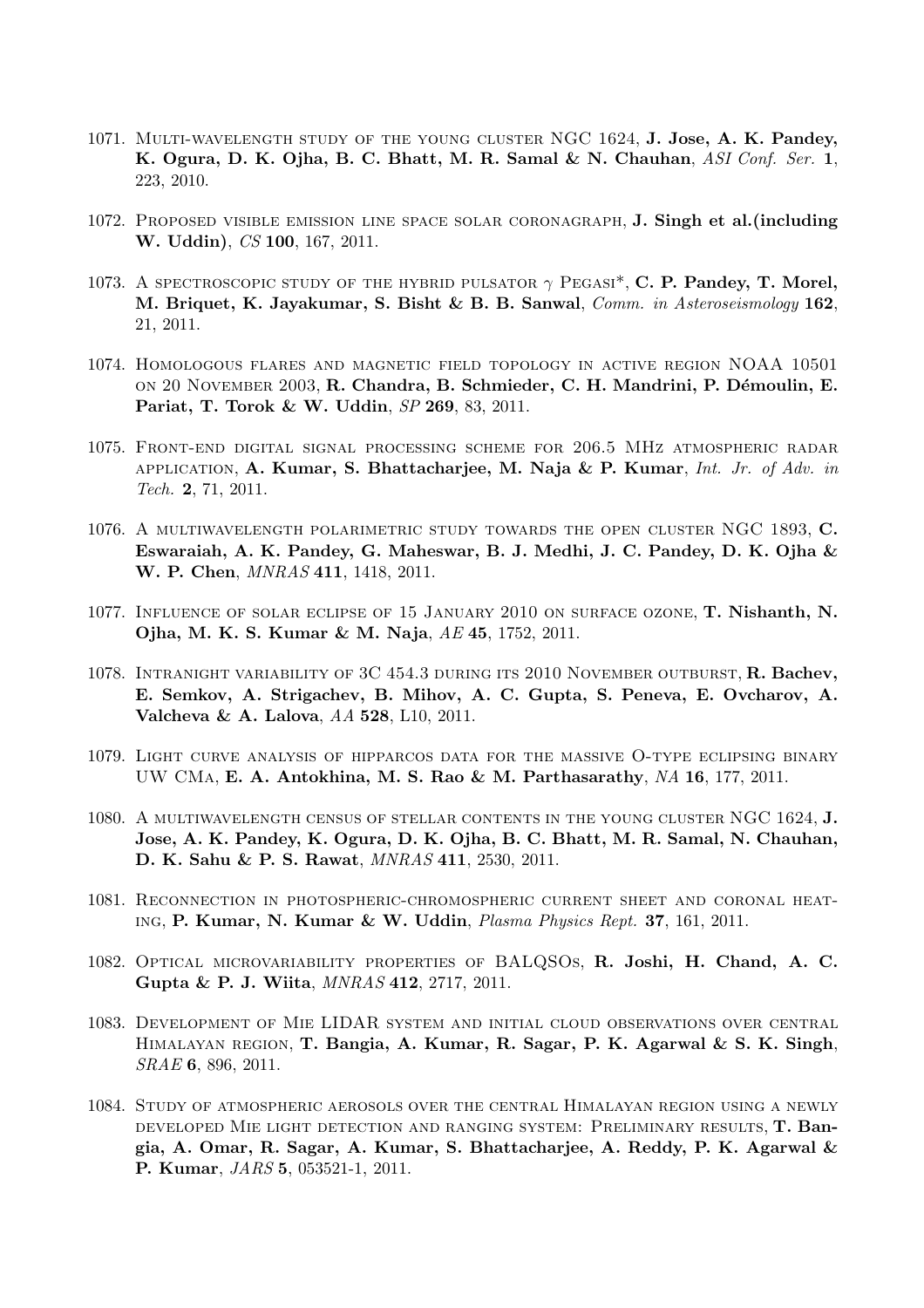- 1085. Optical intraday variability studies of 10 low energy peaked blazars, B. Rani, A. C. Gupta, U. C. Joshi, S. Ganesh & P. J. Wiita, MNRAS 413, 2157, 2011.
- 1086. A second set of RATAN-600 observations of giant radio galaxies, M. L. Khabibullina, O. V. Verkhodanov, M. Singh, A. Piya, S. Nandi & N. V. Verkhodanova, AR 55, 392, 2011.
- 1087. A study of giant radio galaxies at RATAN-600, M. L. Khabibullina, O. V. Verkhodanov, M. Singh, A. Priya, S. Nandi & N. V. Verkhodanova,  $Ap.B. 66$ , 171, 2011.
- 1088. SEARCHING FOR NEEDLES IN HAYSTACKS-LOOKINGS FOR GAMMA-RAY BURST  $\gamma$ -RAYS WITH THE FERMI/LAT DETECTOR, C. W. Akerlof, W. Zheng, S. B. Pandey  $\&$  T. A. McKay, Ap.J. 726, 22, 2011.
- 1089. SN 2008gz most likely a normal type IIP event, R. Roy et al. (including B. Kumar, Brajesh Kumar, S. B. Pandey & R. Sagar), MNRAS 414, 167, 2011.
- 1090. Optical potometric study of the open clusters Koposov 12, Koposov 53 and Koposov 77, R. K. S. Yadav, E. V. Glushkhova, D. P. Sariya, A. V. Porokhova, B. Kumar & R. Sagar, MNRAS 414, 652, 2011.
- 1091. Crossing filaments, B. Filippov & A. K. Srivastava, SP 270, 151, 2011.
- 1092. Spectral and photometric monitoring of distant core-collapse supernovae in the SAO RAS, A. S. Moskvitin, T. A. Fatkhullin, V. V. Sokolov, V. N. Komarova, A. J. Drake, R. Roy & D. Yu. Tsvetkov, Ap.B. 65, 230, 2011.
- 1093. Discovery of the first giant double radio relic in a galaxy cluster found in the PLANCK SUNYAEV-ZEL'DOVICH CLUSTER SURVEY: PLACK G287.0+32.9, J. Bagchi et al. (including S. Joshi), Ap.J. 736, L8, 2011.
- 1094. The discovery and nature of the optical transient CSS100217:102913+404220, A. **J.** Drake et al. (including R. Roy & B. Kumar),  $Ap.J. 735$ , 106, 2011.
- 1095. Actors of the main activity in large complex centres during the 23 solar cycle  $MAXIMUM, B. Schmieder et al. (including W. Uddin & P. Kumar),  $ASR$  47, 2081, 2011.$
- 1096. Observations of the ultra-fast Kelvin wave in the tropical mesosphere during EQUINOX, A. Guharay, P. Pant, B. Pande & K. Pandey,  $IJRS$  32, 3043, 2011.
- 1097. Stable carbon and nitrogen isotopic composition of bulk aerosols over India and northern Indian Ocean, R. Agnihotri, T. K. Mandal, S. G. Karapurkar, M. Naja, R. Gadi, Y. N. Ahammmed, A. Kumar, T. Saud & M. Saxena, AE 45, 2828, 2011.
- 1098. SN 2008in-bridging the gap between normal and faint supernovae of type IIP, R. Roy, B. Kumar et al. (including Brajesh Kumar, S. B. Pandey and R. Sagar), Ap.J. 736, 76, 2011.
- 1099. LIGHT POLLUTION: A MENACE TO OPTICAL ASTRONOMY, P. Pant, Geo Imaginations 1, 11, 2011.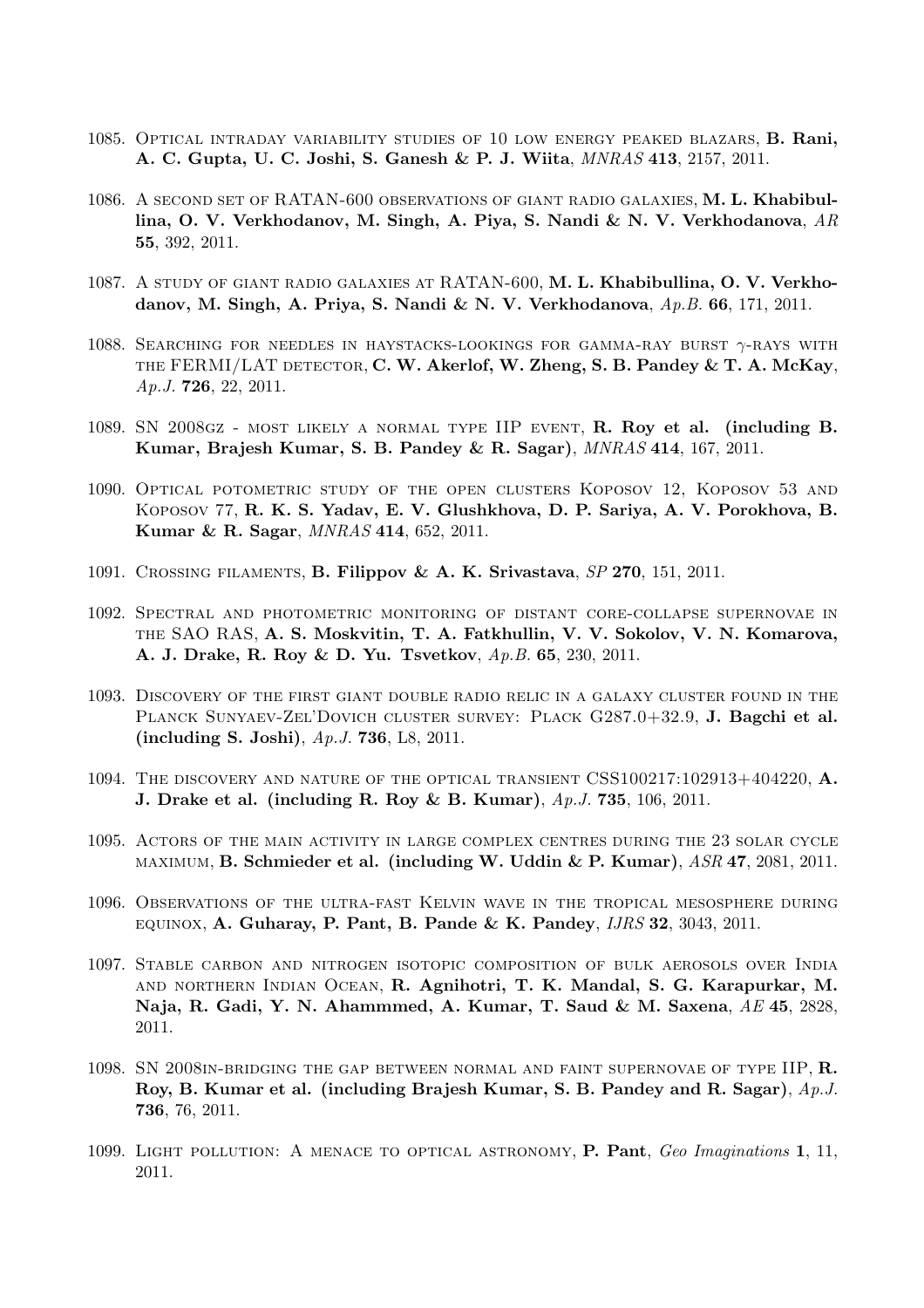- 1100. Opto-mechanical design, analysis and economical manufacture of a large Lidar receiver telescope, T. Bangia, P. K. Agarwal, S. K. Singh & R. Sagar, JETR 3, 180, 2011.
- 1101. Star formation in bright-rimmed clouds and clusters associated with the W5 E H ii region, N. Chauhan, A. K. Pandey, K. Ogura, J. Jose, D. K. Ojha, M. R. Samal & H. Mito, MNRAS 415, 1202, 2011.
- 1102. RE-ANALYSIS OF QPO IN 3C 273 LIGHT CURVE, P. Mohan, A. Mangalam, H. Chand  $\&$ A. C. Gupta, JAA 32, 117, 2011.
- 1103. UV and X-ray variability of blazars, A. C. Gupta, JAA 32, 155, 2011.
- 1104. Variability of spectral energy distribution of Blazar S5 0716+714, B. Rani, A. C. Gupta & P. J. Wiita, JAA 32, 217, 2011.
- 1105. Observation of intensity oscillations above X-ray bright points from the Hinode/XRT: Signature of magnetohydrodynamic oscillations in the solar corona, M. Kumar, A. K. Srivastava & B. N. Dwivedi, MNRAS 415, 1419, 2011.
- 1106. Size distribution of atmospheric aerosols at Maitri, Antarctica, V. Pant, D. Siingh & A. K. Kamra, AE 45, 5138, 2011.
- 1107. Observations of X-ray flares and associated MHD oscillations in star  $\xi$  Boo, J. C. Pandey & A. K. Srivastava, AG 27, 181, 2011.
- 1108. Evidence of the leakage of MHD oscillations above on-disk coronal hole, M. Kumar, B. N. Dwivedi & A. K. Srivastava, AG 27, 113, 2011.
- 1109. Observation of kink instability as driver of recurrent flares in AR 10960, A. K. Srivastava, P. Kumar, T. V. Zaqarashvili, B. P. Filippov, M. L. Khodachenko & W. Uddin, AG 27, 141, 2011.
- 1110. SEARCH FOR P-MODE PULSATIONS IN LATE-TYPE CP STARS, S. Joshi & N. K. Chakradhari, AG 27, 219, 2011.
- 1111. ON THE SOURCE OF THE SUPER-STORM OF SOLAR-CYCLE  $#$  23 ASSOCIATED WITH THE SO-LAR FLARES ON 18 NOVEMBER 2003, P. Kumar, P. K. Manoharan, W. Uddin & K. Mahalakshmi, AG 27, 129, 2011.
- 1112. Quasi-spherical, time-dependent viscous accretion flow: One-dimensional results, S. Lee, D. Ryu & I. Chattopadhyay, Ap.J. 728, 142, 2011.
- 1113. Altitude variation of aerosol properties over the Himalayan range inferred from spatial measurements, U. C. Dumka, K. K. Moorthy, S. N. Tripathi, P. Hegde & R. Sagar, JASTP 73, 1747, 2011.
- 1114. Rapid optical variability of TeV blazars, Gopal-Krishna, A. Goyal, S. Joshi, C. Karthick, R. Sagar, P. J. Wiita, G. C. Anupama & D. K. Sahu, MNRAS 416, 101, 2011.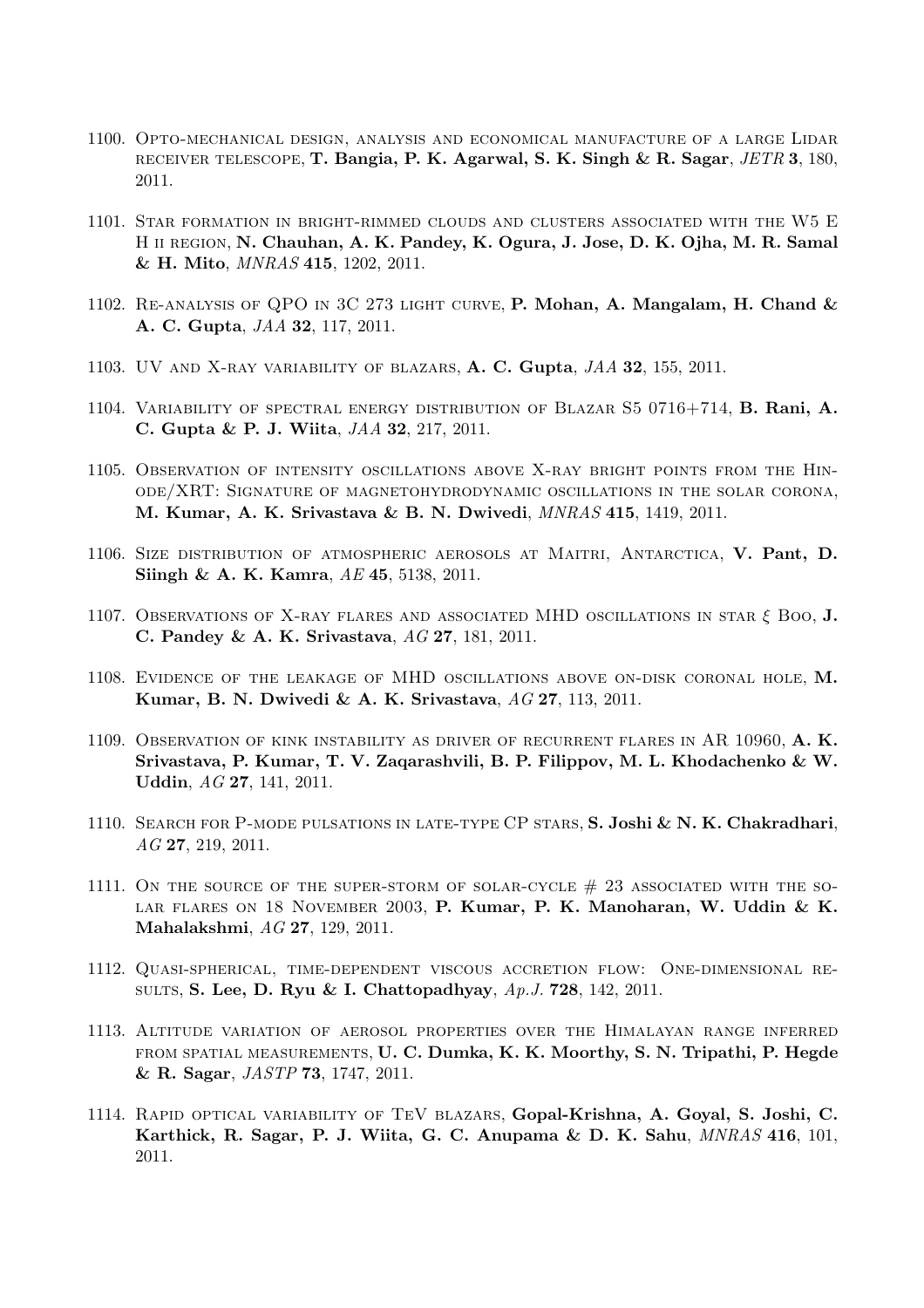- 1115. Star formation activity in the galactic H ii complex S255-S257, D. K. Ojha, M. R. Samal, A. K. Pandey, B. C. Bhatt, S. K. Ghosh, S. Sharma, M. Tamura, V. Mohan & I. Zinchenko, Ap.J. 738, 156, 2011.
- 1116. Effects of the composition on transonic properties of accretion flows around BALCK HOLES, I. Chattopadhyay & S. K. Chakrabarti,  $JMP-D$  20, 1597, 2011.
- 1117. A kinematic and photometric study of the galactic young star cluster NGC 7380, W. P. Chen, A. K. Pandey, S. Sharma, C. W. Chen, L. Chen, J. Sperauskas, K. Ogura, R. J. Chuang & R. P. Boyle, AJ 142, 71, 2011.
- 1118. The swift/Fermi GRB 080928 from 1 eV to 150 KeV, A. Rossi, et al. (including S. B. Pandey), AA 529, A142, 2011.
- 1119. OPTICAL POLARIMETRY AND PHOTOMETRY OF YOUNG SUN-LIKE STAR LO PEG, J. C. Pandey, B. J. Medhi & R. Sagar, IAU Symp. 273, 455, 2011.
- 1120. Observations of radiatively and chemically active trace gases in the Central Himalaya and Indo-Gangetic plain region, T. Sarangi, M. Naja, K. P. Singh, Y. Kant, N. Ojha, R. Kumar, K. Pandey, S. Venkatramani, S. Lal & R. Sagar, Climate Change in the Himalayas: Preserving the third pole for colling the earth, ed. by V. Singh, 61, 2011.
- 1121. Impact of boundary layer dynamics on black carbon variation over the Central HIMALAYA AND ITS FOOTHILLS, H. Joshi, P. Pant, M. Naja, M. Choudhary & K. P. Singh, Climate Change in the Himalayas: Preserving the third pole for colling the earth, ed. by V. Singh, 89, 2011.
- 1122. Multiwavelength study on solar and interplanetary origins of the strongest GEOMAGNETIC STROM OF SOALR CYCLE  $23$ , P. Kumar, P. K. Manoharan & W. Uddin, SP 271, 149, 2011.
- 1123. GRB 090618: detection of thermal x-ray emission from a bright gramma-ray burst, K. L. Page, et al. (including S. B. Pandey),  $MNRAS$  416, 2078, 2011.
- 1124. A possibility of Magnus effect on disk galaxies, A. Omar, CS 100, 1391, 2011.
- 1125. Stars at the tip of peculiar elephant trunk-like clouds in IC 1848E: a possible third mechanism of triggered star formation, N. Chauhan, K. Ogura, A. K. Pandey, M. R. Samal & B. C. Bhatt, PASJ 63, 795, 2011.
- 1126. Observations of a pulse-driven cool polar jet by SDO/AIA, A. K. Srivastava  $\&$ K. Murawski, AA 534, A62, 2011.
- 1127. D-region ionosphere response to the total solar eclipse of 22 July 2009 deduced FROM ELF-VLF TWEEK OBSERVATIONS IN THE INDIAN SECTOR, R. Singh, et al. (including P. Pant), JGR 116, A10301, 2011.
- 1128. Influences of the springtime northern Indian biomass burning over the central Himalayas, R. Kumar, M. Naja, S. K. Satheesh, N. Ojha, H. Joshi, T. Sarangi, P. Pant, U. C. Dumka, P. Hegde & S. Venkataramani, JGR 116, D19302, 2011.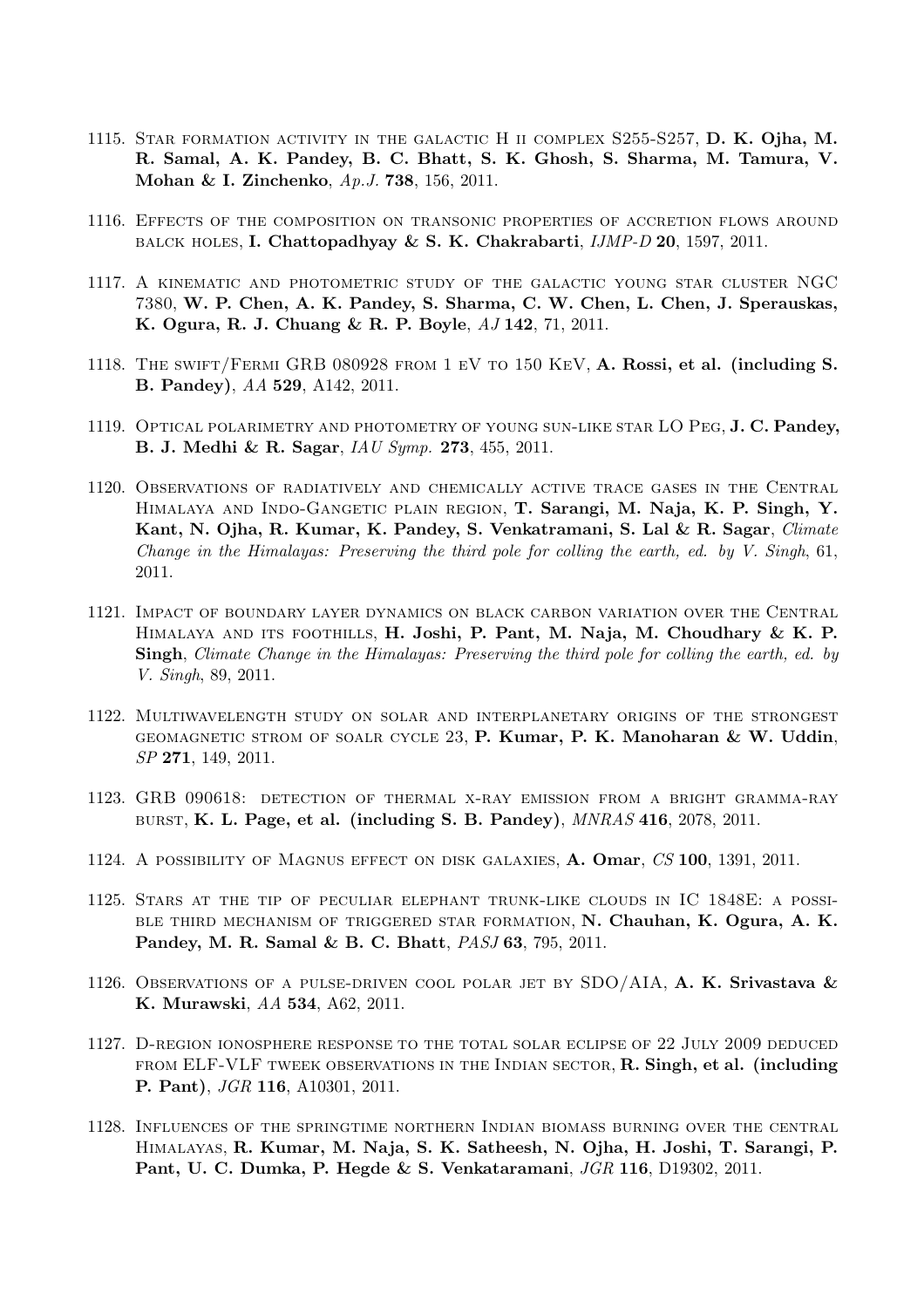- 1129. Multiwavelength observations of a failed flux rope in the eruption and associated M-Class flare from NOAA AR 11045,P. Kumar, A. K. Srivastava, B. Filippov, R. Erdelyi & W. Uddin, SP 272, 301, 2011.
- 1130. Spectral energy distribution variation in BL Lacs and flat spectrum radio quasars, B. Rani, et al. (including A. C. Gupta), MNRAS 417, 1881, 2011.
- 1131. Millimetre observations of gamma-ray bursts, A. J. Castro-Tirado, et al. (including S. B. Pandey), AIP Conf. Proc. 1358, 109, 2011.
- 1132. Numerical simulations of solar macrospicules, K. Murawski, A. K. Srivastava & T. V. Zaqarashvili, AA 535, A58, 2011.
- 1133. Photometric search for variable stars in the young open cluster Berkeley 59, S. Lata, A. K. Pandey, G. Maheswar, S. Mondal & B. Kumar, MNRAS 418, 1346, 2011.
- 1134. The new 130-cm optical telescope at Devasthal, Nainital, R. Sagar, A. Omar, B. Kumar, M. Gopinathan, S. B. Pandey, T. Bangia, J. Pant, V. Shukla & S. Yadav, CS 101, 1020, 2011.
- 1135. Transit include MHD oscillations: a tool to probe the solar active regions, A. K. Srivastava, V. M. Nakariakov, B. N. Dwivedi & P. Kumar, ASI Conf. Series 2, 271, 2011.
- 1136. On the triggering of M-class solar flare due to loop-loop interection in AR NOAA 10875, P. Kumar, A. K. Srivastava, B. V. Somov, P. K. Manoharan, R. Erdelyi & W. Uddin, ASI Conf. Series 2, 315, 2011.
- 1137. Distance to dense cores that contain very low luminosity objects, G. Maheswar, C. W. Lee & S. Dib, AA 536, A99, 2011.
- 1138. PHOTOMETRIC STUDY OF THE CLOSE ECLIPSING BINARY MM DRA, R. Bachev, et al. (including A. C. Gupta), BAJ 15, 93, 2011.
- 1139. A search for rapid optical variability in low-mass seyfert galaxies: NGC 4395, E. Semkov, et al. (including A. C. Gupta), BAJ 17, 1, 2011.
- 1140. Information seeking behavior of library users at Aryabhatta Research Institute of Observational Sciences (ARIES), India, P. Kumar & S. Kumar, Int. Jr. Infor. Res. 1, 39, 2011.
- 1141. A low-frequency study of two asymmetric large radio galaxies, A. Pirya, S. Nandi, D. J. Saikia, C. Konar & M. Singh, BASI 39, 547, 2011.
- 1142. A multifrequency study of five large radio galaxies, A. Pirya, S. Nandi, D. J. Saikia, C. Konar & M. Singh, BASI 32, 471, 2011.
- 1143. Observations of X-ray flares in G-K dwarfs by XMM-Newton, J. C. Pandey & K. P. Singh, ASP Conf. Series 448, 301, 2011.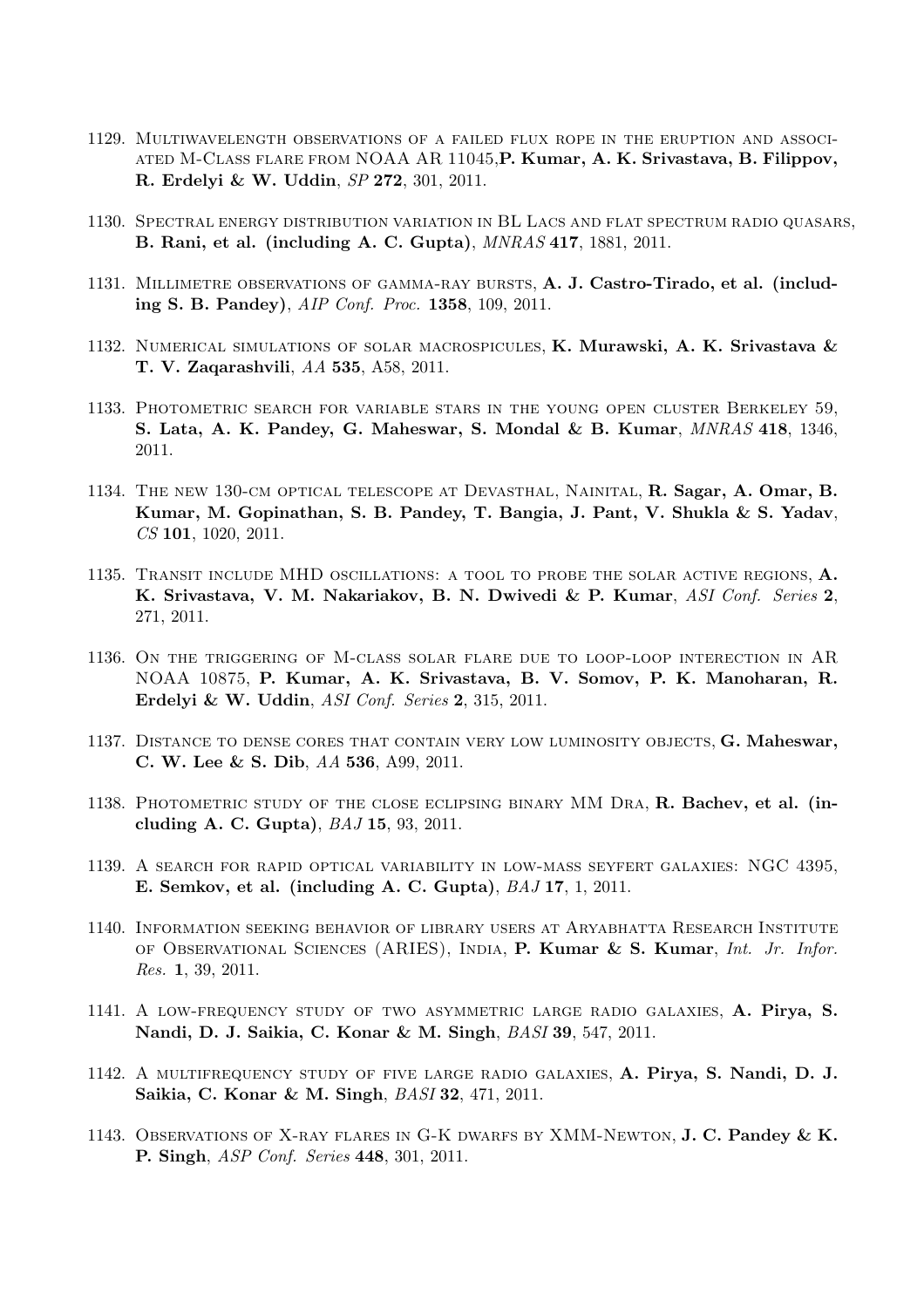- 1144. The dynamics of radio galaxies and double-double radio galaxies, C. Konar, et al. (including S. Nandi), JAA 32, 477, 2011.
- 1145. THE DOBUBLE-DOUBLE RADIO GALAXY 3C293, S. A. Joshi, et al. (including S. Nandi), JAA 32, 487, 2011.
- 1146. Identification of friction in the 50/80 cm ARIES Schmidt telescope using the LUGRE MODEL, T. S. Kumar & R. N. Banvar,  $IFAC$  (conference), 980, 2011.
- 1147. Stellar contents and star formation in the young cluster stock 18, H. Bhatt, R. Sagar & J. C. Pandey, NA 17, 160, 2012.
- 1148. Influence of regional pollution and long range transport over western India: ANALYSIS OF OZONESONDE DATA, S. Srivastava, S. Lal, M. Naja, S. Venkataramani  $\&$ S. Gupta, AE 47, 174, 2012.
- 1149. A study of X-ray flares-II. RS CVn-type binaries, J. C. Pandey & K. P. Singh, MNRAS 419, 1219, 2012.
- 1150. Observations of post-flare plasma dynamics during an M1.0 flare in AR11093 by THE SOLAR DYNAMICS OBSERVATORY/ASTMOSPHERIC IMAGING ASSEMBLY, A. K. Srivastava & K. Murawski, Ap. J. 744, 173, 2012.
- 1151. Optical intra-day variability timescales and black hole mass of the blazars, S. P. Gupta, U. S. Pandey, K. Singh, B. Rani, J. Pan, J. H. Fan & A. C. Gupta, NA 17, 8, 2012.
- 1152. Multiwavelength variability of the blazars Mrk 421 and 3C 454.3 in the high state, H. Gaur, A. C. Gupta & P. J. Wiita, AJ 143, 23, 2012.
- 1153. Photometric study and detection of variable stars in the open clusters I. NGC 6866, Y. C. Joshi, S. Joshi, B. Kumar, S. Mondal & L. A. Balona, MNRAS 419, 2379, 2012.
- 1154. Observational signatures of the coronal Kink instability with thermal conduction, G. J. J. Botha, T. D. Arber & A. K. Srivastava, Ap. J. 745, 53, 2012.
- 1155. Black carbon aerosols over Manora Peak in the Indian Himalayan foothills: Implications for climate forcing, A. K. Srivastava, K. Ram, P. Pant, P. Hegde & H. Joshi, Enviro. Res. Lett. 7, 014002, 2012.
- 1156. Faint high-energy gamma-ray photon emission of GRB 081006A from fermi observations, W. Zheng, C. W. Akerlof, S. B. Pandey, T. A. McKay, B. Zhang & B. Zhang, Ap. J. 745, 72, 2012.
- 1157. GRB 081029: A gamma-ray burst with a multi-component afterglow, S. T. Holland, et al. (including S. B. Pandey), Ap. J. 745, 41, 2012.
- 1158. Probing spectral properties of radio-quiet quasars searched for optical microvariability - II, R. Joshi, H. Chand, P. J. Wiita, A. C. Gupta & R. Srianand, MNRAS 419, 3433, 2012.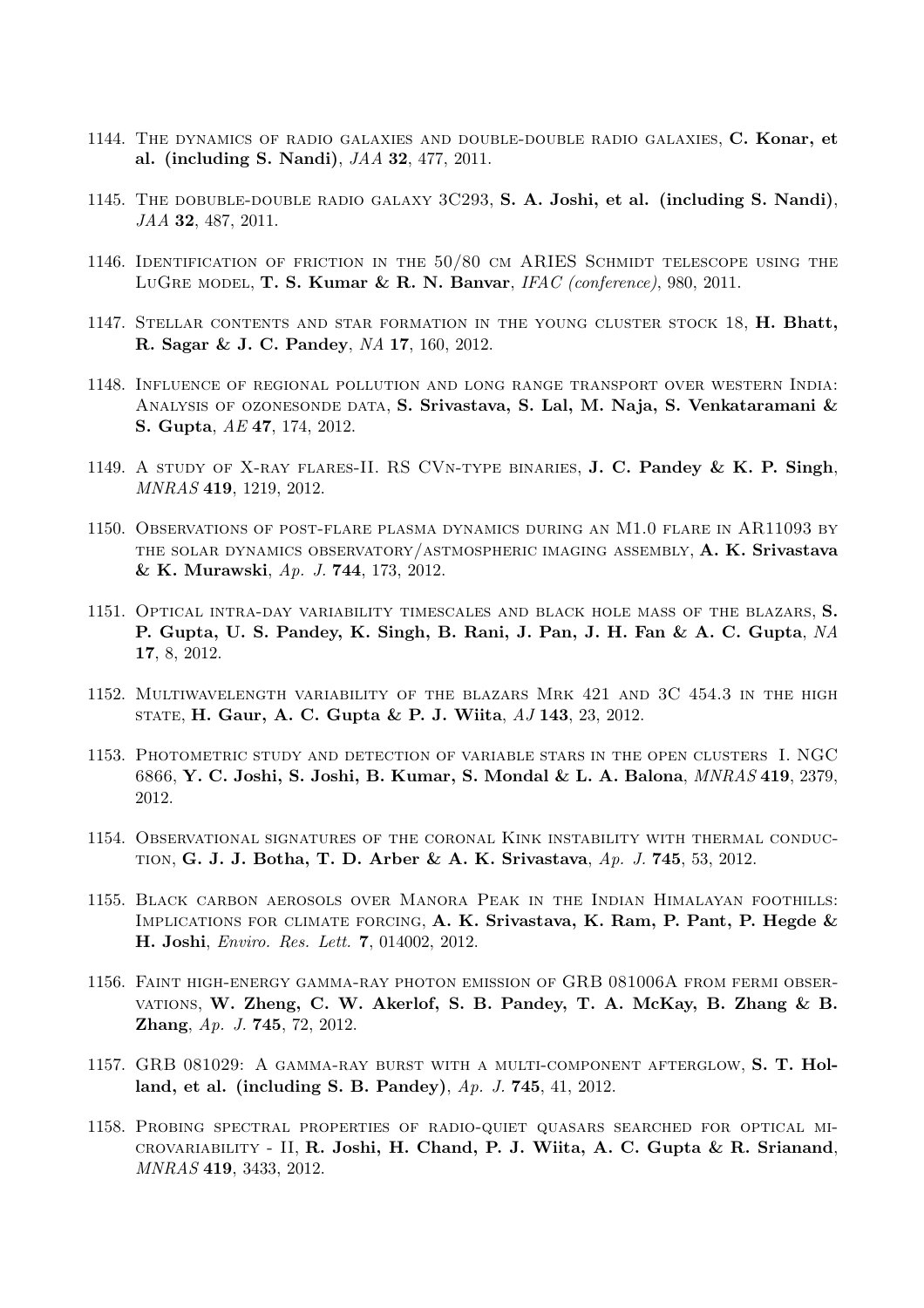- 1159. Broad-band optical polarimetric studies towards the galactic young star cluster Berkeley 59, C. Eswaraiah, A. K. Pandey, G. Maheswar, W. P. Chen, D. K. Ojha & H. C. Chandola, MNRAS 419, 2587, 2012.
- 1160. Aerosol characterization over a high altitude location in central himalayas, P. Pant, Jr. of Inst. Eng. 8, 87, 2012.
- 1161. Black carbon aerosol characteristics and its radiative impact over nainital: a high-altitude station in the central himalayas, A. K. Srivastava, P. Pant, U. C. Dumka & P. Hegde, Jr. of Inst. Eng. 8, 1, 2012.
- 1162. Searching for soft relativistic jets in core-collapse supernovae with the Ice-CUBE OPTICAL FOLLOW-UP PROGRAM, R. Abbasi, et al. (including S. B. Pandey),  $AA$ 539, A60, 2012.
- 1163. Quasi-simultaneous two-band optical variability of the blazars 1ES 1959+650 and 1ES 2344+514, H. Gaur, et al. (including A. C. Gupta), MNRAS 420, 3147, 2012.
- 1164. A multiwavelength study of an M-class flare and the origin of an associated eruption from NOAA AR 11045, B. N. Dwivedi, A. K. Srivastava, M. Kumar & P. Kumar, NA 17, 542, 2012.
- 1165. FR Cnc revisited: Photometry, polarimetry and spectroscopy, A. Golovin, et al. (including J. C. Pandey), MNRAS 421, 132, 2012.
- 1166. The changes in near-surface ozone and precursors at two nearby tropical sites during annular solar eclipse of 15 January 2010, I. A. Girach, et al. (including N. Ojha and M. Naja), JGR 117, D01303, 2012.
- 1167. VVV DR1: The first data release of the Milky Way bulge and southern plane from the near-infrared ESO public survey VISTA variables in the Va Lctea, R. K. Saito, et al. (including S. Sharma), AA 537, A107, 2012.
- 1168. Simulations over South Asia using the Weather Research and Forecasting model WITH CHEMISTRY (WRF-CHEM): SET-UP AND METEOROLOGICAL EVALUATION, R. Kumar, M. Naja, G. G. Pfister, M. C. Barth & G. P. Brasseur, Geosci. Model Dev. 5, 321, 2012.
- 1169. Observations of multiple surges associated with magnetic activities in AR10484 on 25 October 2003, W. Uddin, B. Schmieder, R. Chandra, A. K. Srivastava, Pankaj Kumar & S. Bisht, Ap.J. 752, 70, 2012.
- 1170. Multiwavelength study of the triggering of an M 1.2 class solar flare in AR 1069 on 5 May 2010, A. K. Srivastava, Adv. Appli. Math. Comp. Phy., 1, 2012.
- 1171. ACCRETION OF MULTI-SPECIES PLASMA ONTO BLACK HOLES, I. Chattopadhyay, Proceeding MG12 on general relativity UNESCO, Paries, France on 12-18 July, 2009, 982, 2012.
- 1172. Observations of quasi-periodic phenomena associated with a large blowout solar JET, R. J. Morton, A. K. Srivastava & R. Erdelyin,  $AA$  542, A70, 2012.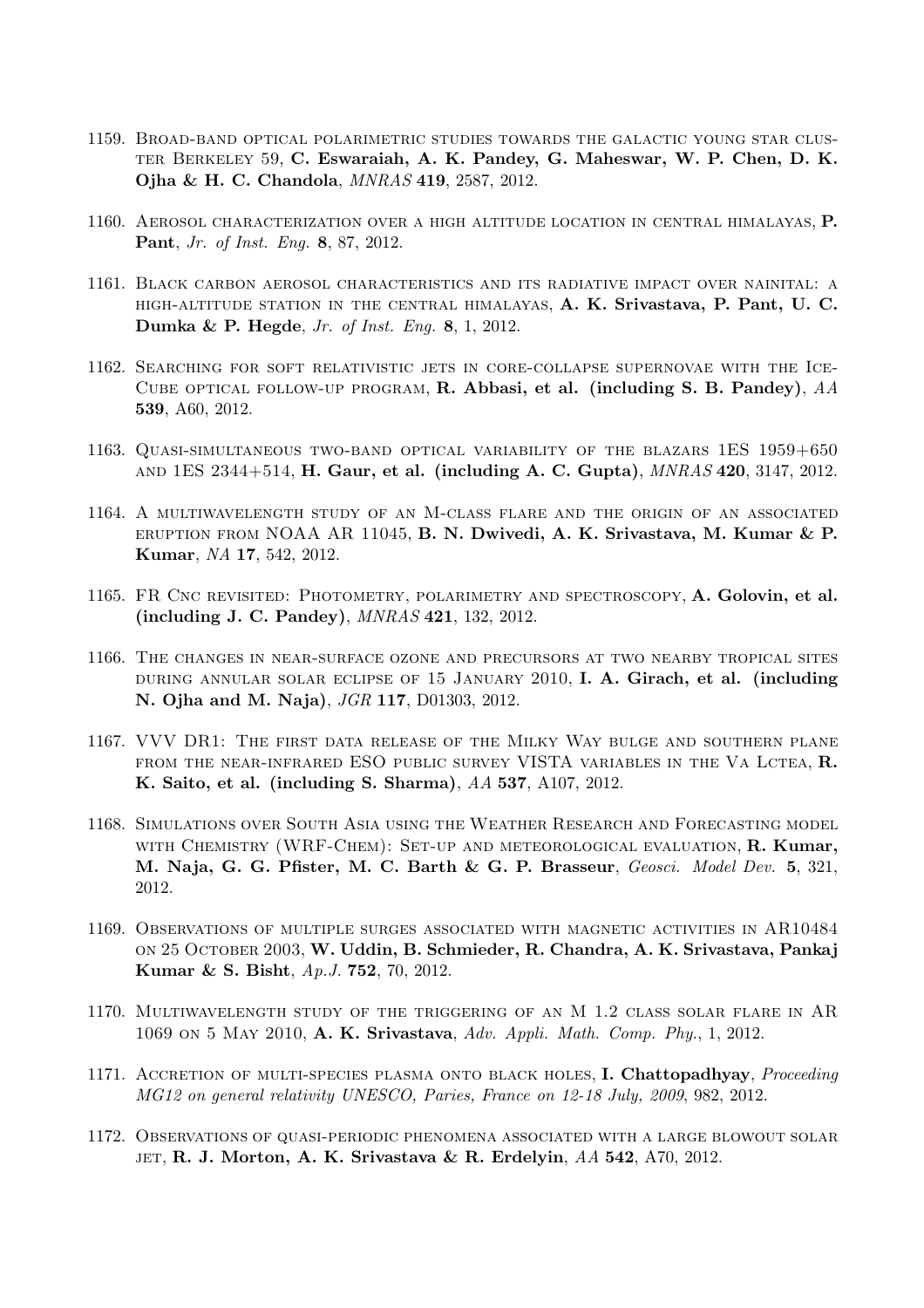- 1173. Simulation of radiation-driven winds from disc galaxies, I. Chattopadhyaya, M. Sharma, B. B. Natha & D. Ryu, MNRAS 423, 2153, 2012.
- 1174. Proper motions and membership probabilities of stars in the region of globular cluster NGC 6809, D. P. Sariya, R. K. S. Yadav & A. Bellini, AA 543, A87, 2012.
- 1175. GRB 100814A as a member of the growing set of Bursts with sudden optical rebrightening, M. D. Pasquale, et al. (including S. B. Pandey), Proc. of Science, 2012.
- 1176. A Possible detection of occultation by a proto-planetary clump in GM Cephei, W. P. Chen, et al. (including A. K. Pandey), Ap. J. 751, 118, 2012.
- 1177. Star Formation and young population of the Hii complex Sh2-294, M. R. Samal, A. K. Pandey, D. K. Ojha, N. Chauhan, J. Jose & B. Pandey, Ap. J. 755, 20, 2012.
- 1178. Intra-night optical variability of core dominated radio quasars: the role of optical polarization, A. Goyal, et al. (including R. Sagar & S. Joshi),  $AA$  544, A37, 2012.
- 1179. A spectroscopic analysis of the chemically peculiar star HD 207561, S. Joshi, et al., MNRAS 424, 2002, 2012.
- 1180. Incidence of Mg II absorption systems toward flat-spectrum radio quasars, H. Chand & Gopal-Krishna, Ap. J. 754, 38, 2012.
- 1181. Optical and near-infrared survey of the stellar contents associated with the star-forming complex Sh2-252, J. Jose, et al. (including A. K. Pandey, M. R. Samal & R. K. Yadav), MNRAS 424, 2486, 2012.
- 1182. The globular cluster system of NGC1316. I. Wide-field photometry in the Washington system, T. Richtler, L. P. Bassino, B. Diresch & B. Kumar, AA 543, A131, 2012.
- 1183. The globular cluster system of NGC 1316. II The extraordinary object SH2, T. Richtler, B. Kumar, L. P. Bassino, B. Diresch & A. J. Romanowsky, AA 543, L7, 2012.
- 1184. Panchromatic observations of the textbook GRB 110205A: constraining physical mechanisms of prompt emission and afterglow, W. Zheng, et al. (including S. B. Pandey), Ap. J. 751, 90, 2012.
- 1185. THE NATURE OF THE INTRA-NIGHT OPTICAL VARIABILITY IN BLAZARS, R. Bachev, E. Semkov, et al. (including A. C. Gupta & H. Gaur), MNRAS 424, 2625, 2012.
- 1186. Multiwavelength intraday variability of the BL Lacertae S5 0716+714, A. C. Gupta, et al. (including H. Gaur), MNRAS 425, 1357, 2012.
- 1187. OPTICAL FLUX AND SPECTRAL VARIABILITY OF BLAZARS, H. Gaur, et al. (including A. C. Gupta), MNRAS 425, 3002, 2012.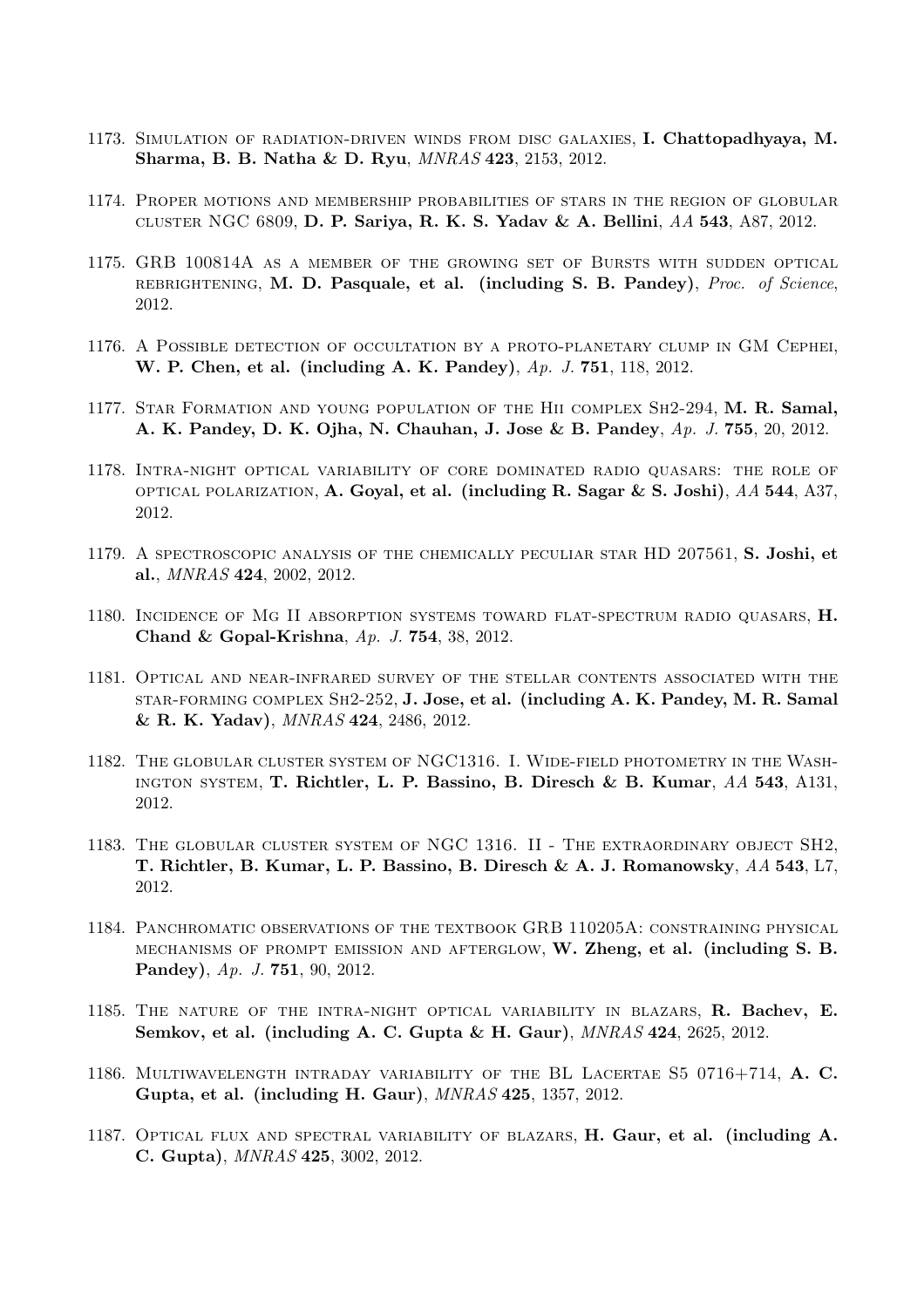- 1188. Rejuvenated radio galaxies J0041+3224 and J1835+6204: how long can the quiescent phase of nuclear activity last?, C. Konar, M. J. Hardcastle, M. Jamrozy, J. H. Croston & S. Nandi, MNRAS 424, 3061, 2012.
- 1189. Characteristics of black carbon over Delhi and Manora Peak- a comparative STUDY, A. K. Srivastava, S. Singh. P. Pant & U. C. Dumka,  $Atmo. Sci. Lett. 13, 223$ , 2012.
- 1190. New Optical telescopes projects at Devasthal Observatory, R. Sagar, B. Kumar, A. Omar & A. K. Pandey, Proc. of SPIE 8444, 84441T-1, 2012.
- 1191. The 3.6-m Indo-Belgian Devasthal optical telescope: general description, N. Niname, C. Flebus & B. Kumar, Proc. of SPIE 8444, 84441V-1, 2012.
- 1192. A study of the environments of large radio galaxies using SDSS, A. Pirya, D. J. Saikia, M. Singh & H. C. Chandola, MNRAS 426, 758, 2012.
- 1193. Influences of the boundary layer evolution on surface ozone variations at a TROPICAL RURAL SITE IN INDIA, K. K. Reddy, M. Naja, N. Ojha, P. Mahesh & S. Lal, Jr. Earth Syst. Sci. 4, 911, 2012.
- 1194. THE IMF OF INTERMEDIATE-MASS STARS IN YOUNG STAR CLUSTERS, R. Sagar & B. Kumar, ASI Conf. Seri. 4, 173, 2012.
- 1195. STAR FORMATION ACTIVITY IN THE GALACTIC HII REGION SH2-297, K. K. Mallick, et al. (including A. K. Pandey), Ap. J. 759, 488, 2012.
- 1196. Comprehensive multi-wavelength modeling of the afterglow of GRB 0505025A, L. Resmi, et al. (including S. B. Pandey & Sagar, R.),MNRAS 427, 288, 2012.
- 1197. Variabilities in ozone at a semi-urban site in the Indo-Gangetic Plain region: Association with the meteorology and regional processes, N. Ojha, M. Naja, K. P. Singh, T. Sarangi, R. Kumar, S. Lal, M. G. Lawrence, T. M. Butler & H. C. Chandola, JGR 117, D20301, 2012.
- 1198. Multiwavelength Observations of Supersonic Plasma Blob Triggered by Reconnection-Generated Velocity Pulse in AR10808, A. K. Srivastava, R. Erdelyi, K. Murawski & P. Kumar, SP 281, 729, 2012.
- 1199. Pre-main sequence variable stars in young open cluster NGC 1893, S. Lata, A. K. Pandey, W. P. Chen, G. Maheswar & N. Chauhan, MNRAS 427, 1449, 2012.
- 1200. Multiwavelength study of the NGC 281 region, S. Sharma, et al. (including A. K. Pandey & J. C. Pandey), PASJ 64, 107, 2012.
- 1201. Enclosure design for the ARIES 3.6-m optical telescope, A. K. Pandey, V. Shukla, T. Bangia, R. D. Raskar, R. R. Kulkarni & A. S. Ghanti, Proc. of SPIE 8444, 844441-1, 2012.
- 1202. Top-of-atmosphere radiative cooling with white roofs: experimental verifica-TION AND MODEL-BASED EVALUATION, F. Salamanca, et al. (including M. Naja),  $Env$ . Res. Lett. 7, 044007, 2012.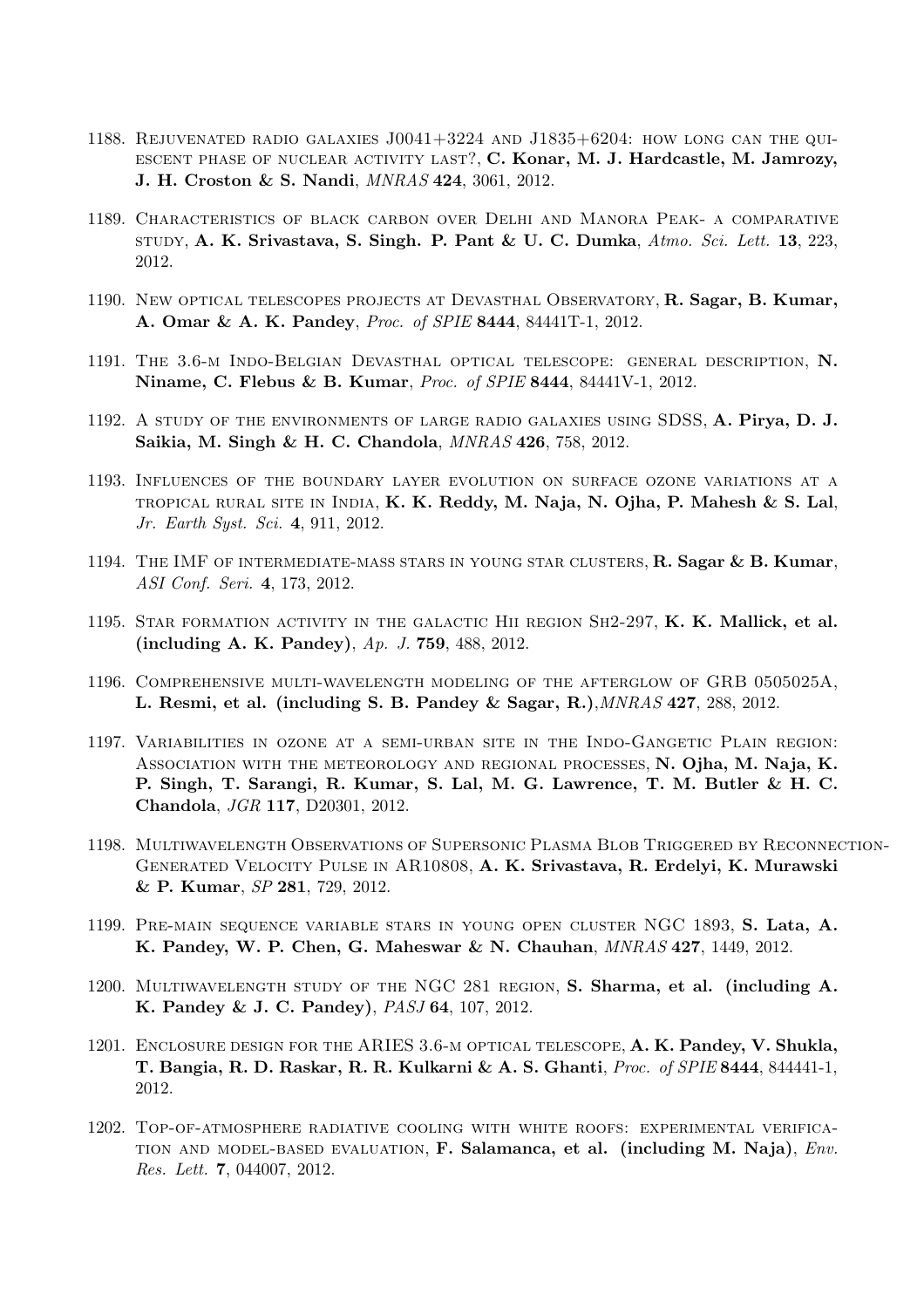- 1203. Nainital Microlensing survey-long term photometric study of two novae in M31, Y. C. Joshi & D. Narasimha, BASI 40, 459, 2012.
- 1204. GRB afterglow observations from ARIES Nainital and their importance, R. Sagar & S. B. Pandey, ASI Conf. Serice 5, 1, 2012.
- 1205. EARLY TIME OPTICAL OBSERVATIONS OF GRB AFTERGLOW, S. B. Pandey, ASI Conf. Serice 5, 59, 2012.
- 1206. EFFECT OF EQUATION OF STATE AND COMPOSITION ON RELATIVISTIC FLOWS, I. Chattopadhyay, S. Mandal, H. Ghosh, S. Garain & R. Kumar, ASI Conf. Serice 5, 81, 2012.
- 1207. A subluminous type IIP supernova 2008in having properties unknown so far, R. Roy & Brijesh Kumar, ASI Conf. Serice 5, 115, 2012.
- 1208. Observation evidence for black hole spin down in Swift/BAT data of long GRBs, A. C. Gupta & M. H. P. M. van Putten, ASI Conf. Serice 5, 123, 2012.
- 1209. New optical telescopes at Devasthal Observatory : 1.3m installed and 3.6m upcoming, R. Sagar, B. Kumar, A. Omar & Y. C. Joshi, ASI Conf. Series 4, 173, 2012.
- 1210. Generation, analysis and evaluation of bi-phase complementary pairs, A. Kumar, A. Shrivastava, S. Bhattacharjee, D. V. Phanikumar & M. Naja, International Jr. of Advancements in Technology 3, 209, 2012.
- 1211. Altitudinal and latitudinal asymmetry in diurnal variation of sporadic meteor FLUX OBSERVED OVER THUMBA, D. V. Phanikumar, V. S. Kwak, A. K. Patra, K. K. Kumar & G. Yellaiah, CS 103, 62, 2012.
- 1212. The 404 MHz wind profiler to observe precipitation, N. Singh, R. R. Joshi, S. H. Damle & G. B. Pant, CS 103, 46, 2012.
- 1213. Design and development of telescope control system and software for the 50/80 CM SCHMIDT TELESCOPE, T. S. Kumar & R. N. Banavar, *Proc. of SPIE* 8444, 84450, 2012.
- 1214. MODELING OF DEFORMABLE MEMS MIRRORS IN MODERN TELESCOPE, T. S. Kumar & R. N. Banavar, International conference on Fiber Optics and Photonics, 2012. (http:// dx.doi.org /10.1364 /PHOTONICS.2012.MPo.21)
- 1215. Pre-main-sequence population in NGC 1893 region, A. K. Pandey, M. R. Samal, N. Chauhan, C. Eswaraiah, J. C. Pandey, W. P. Chen & D. K. Ojha, NA 19, 1, 2013.
- 1216. BVRI photometric and polarimetric studies of W UMa type exlipsing binary FO Hydra, V. Prasad, J. C. Pandey, M. K. Patel & D. C. Srivastava, NA 20, 52, 2013.
- 1217. Pulse-driven non-linear Alfven waves and their role in the spectral line broadening, P. Chmielewski, A. K. Srivastava, K. Murawski & Z. E. Musielak, MNRAS 428, 40, 2013.
- 1218. The kinematics and plasma properties of a solar surge triggered by chromo-SPHERIC ACTIVITY IN AR11271, P. Kayshap, A. K. Srivastava & K. Murawski,  $ApJ$ 763, 24, 2013.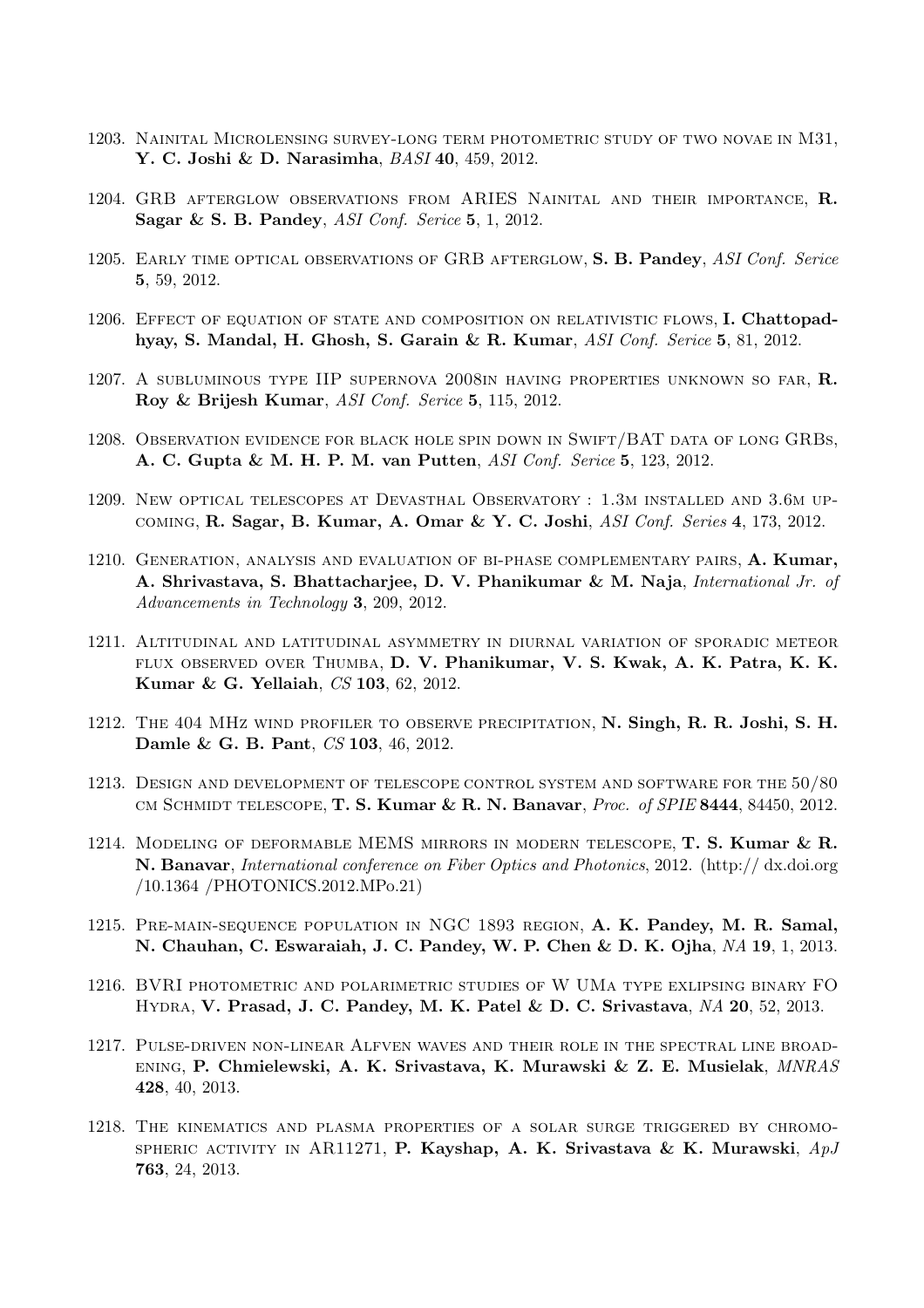- 1219. Pulsation and rotation of Kepler stars in the NGC 6866 field, L. A. Balona, S. Joshi, Y. C. Joshi & R. Sagar, MNRAS 429, 1466, 2013.
- 1220. Optical photometric and polarimetric investigation of NGC 1931, A. K. Pandey, C. Eswaraiah, Saurabh Sharma, M. R. Samal, N. Chauhan, W. P. Chen, J. Jose, D. K. Ojha, Ram Kesh Yadav & H. C. Chandola, ApJ 764, 172, 2013.
- 1221. Observational evidence of sausage-pinch instability in solar corona by SDO/AIA, A. K. Srivastava, R. Erdelyi, Durgesh Tripathi, V. Fedun, N. C. Joshi & P. Kayshap, ApJL 765, L42, 2013.
- 1222. Multi-site campaign for transit timing variations of WASP-12 b: possible detection of a long-period signal of planetary origin, G. Maciejewski et al. (including Y. C. Joshi), AA 551, A108, 2013.
- 1223. ESTIMATED OF THE MASS OUTFLOW RATES FORM VISCOUS ACCRETION DISCS, Rajiv Kumar & I. Chattopadhyay, MNRAS 430, 386, 2013.
- 1224. GREAT BURSTS OF FIRE, W. Uddin & N. Gopalaswamy, Connect 4, 18, 2013.
- 1225. Numerical simulations of magnetoacoustic-gravity waves in the solar atmosphere, K. Murawski, A. K. Srivastava, J. A. McLaughlin & R. Oliver, SP 283, 383, 2013.
- 1226. RADIO TO GAMMA-RAY VARIABILITY STUDY OF BLAZER  $S5$  0716+714, **B. Rani et al. (in**cluding A. C. Gupta), AA 552, A11, 2013.
- 1227. Observations of intensity oscillations in a prominence-like cool loop system as observed by SDO/AIA: evidence of multiple harmonics of fast magnetoacoustic waves, A. K. Srivastava, B. N. Dwivedi & M. Kumar, ASS 345, 25, 2013.
- 1228. Transport effects on the vertical distribution of tropospheric ozone over the TROPICAL MARINE REGIONS SURROUNDING INDIA, S. Lal et al. (including M. Naja  $\&$  T. Sarangi), JGR:Atmospheres 118, 1513, 2013.
- 1229. CLUSTER MEMBERSHIP PROBABILITY: POLARIMETRIC APPROACH, B. J. Medhi & M. Tamura, MNRAS 430, 1334, 2013.
- 1230. LIGHT CURVE AND SPECTRAL EVOLUTION OF THE TYPE IIB SUPERNOVA 2011FU, Brajesh Kumar, et al. (including S. B. Pandey, B. Kumar, S. Bose, R. Roy & R. Sagar), MNRAS 431, 308, 2013.
- 1231. Proper motions and membership probabilities of stars in the region of open cluster NGC 3766, R. K. S. Yadav, Devesh P. Sariya & R. Sagar, MNRAS 430, 3350, 2013.
- 1232. Study of photospheric, chromospheric and coronal activities of V1147 Tau, M. K. Patel, J. C. Pandey, I. S. Savanov, V. Prasad & D. C. Srivastava, MNRAS 430, 2154, 2013.
- 1233. Height of shock formation in the solar corona inferred from observations of type II radio bursts and coronalmass ejections, N. Gopalswamy, et al. (including W. Uddin, A. K. Srivastava & N. C. Joshi), ASR 51, 1981, 2013.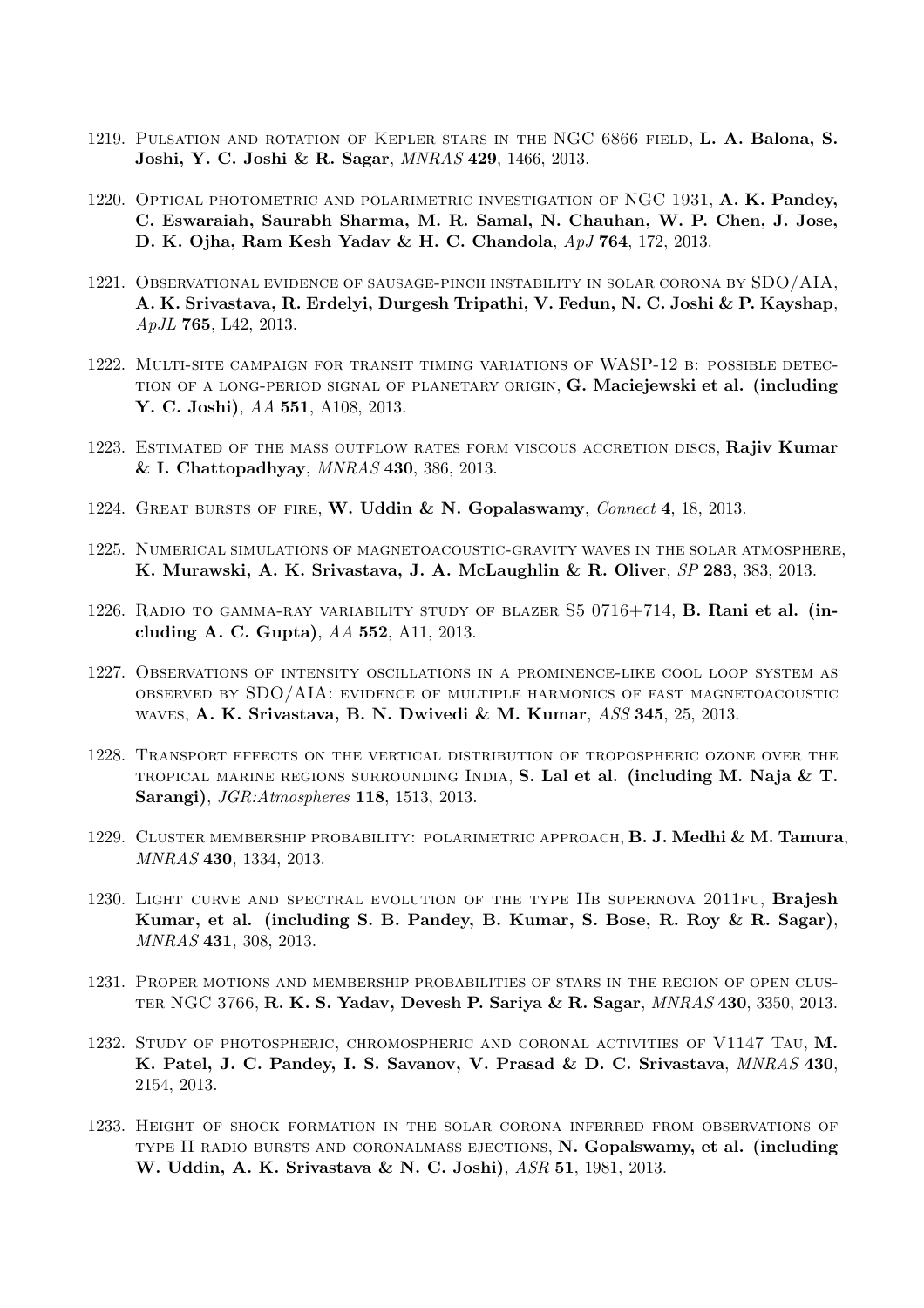- 1234. Origin of macrospicule and jet in polar corona by a small-scale kinked flux tube, P. Kayshap, A. K. Srivastava, K. Murawski & D. Tripathi, ApJL 770, L3, 2013.
- 1235. A multiwavelength study of eruptive events on January 23, 2012 associated with a major solar energetic particle event, N. C. Joshi, et al. (including W. Uddin, A. K. Srivastava & P. Kayshap), Adv. Space Res. 52, 1, 2013.
- 1236. INTRANIGHT OPTICAL VARIABILITY OF  $\gamma$  -ray loudnarrow lineSeyfert 1 galaxies, V. S. Paliya, C. S. Stalin, Brijesh Kumar, Brajesh Kumar, V. K. Bhatt, S. B. Pandey & R. K. S. Yadav, MNRAS 428, 2450, 2013.
- 1237. A study of a failed coronal mass ejection core associated with an asymmetric filament eruption, N. C. Joshi, A. K. Srivastava, B. Filippov, W. Uddin, P. Kayshap & R. Chandra, ApJ 771, 65, 2013.
- 1238. Magnetic fields in cometary globules-IV. LBN 437, A. Soam, G. Maheswar, H. C. Bhatt, C. W. Lee & A. N. Ramaprakash, MNRAS 432, 1502, 2013.
- 1239. Magnetic field structure inferred by near infrared polarization in the Carina Nebula and RCW57, B. H. Su, W. P. Chen, C. Eswaraiah, M. Tamura & R. Kandori, ASI Conf. Seri. 1543, 115, 2013.
- 1240. A multiband optical polarimetric study of classical Be stars with exceptionally LARGE NEAR-INFRARED EXCESS, Chien-De L., C. Eswaraiah, A. K. Pandey & W. Chen, ASI Conf. Seri. 1543, 129, 2013.
- 1241. Photometric and polarimetric studies towards NGC 1931, C. Eswaraiah, A. K. Pandey, S. Sharma & R. K. Yadav, ASI Conf. Seri. 1543, 138, 2013.
- 1242. Multiwavelength studies of H II region NGC 2467, R. K. Yadav, C. Eswaraiah, A. K. Pandey & S. Sharma, ASI Conf. Seri. 1543, 148, 2013.
- 1243. LOFAR: The low-Frequency ARray, M. P. van Haarlem, et al. (including A. Omar), AA 556, A2, 2013.
- 1244. Implications of early time observations of optical afterglows of GRBs, S. B. Pandey and W. Zheng, EAS Publications Serives 61, 203, 2013.
- 1245. Millimetre observations of gamma-ray bursts at IRAM, A. J. Castro-Tirado, et al. (including S. B. Pandey), EAS Publications Serives 61, 279, 2013.
- 1246. Photometric studies of open star clusters Haffner 11 and Czernik 31, D. Bisht, R. K. S. Yadav & A. K. Durgapal, NA 25, 103, 2013.
- 1247. A study of the starless dark cloud LDN 1570: distance, dust properties and magnetic field geometry, C. Eswaraiah, G. Maheswar, A. K. Pandey, J. Jose, A. N. Ramprakash & H. C. Bhatt, AA 556, A65, 2013.
- 1248. Source attribution of carbon monoxide in India and surrounding regions during wintertime, R. Kumar, M. Naja, G. G. Pfister, M. C. Barth & G. P. Brasseur, JGR:Atmo 118, 1981, 2013.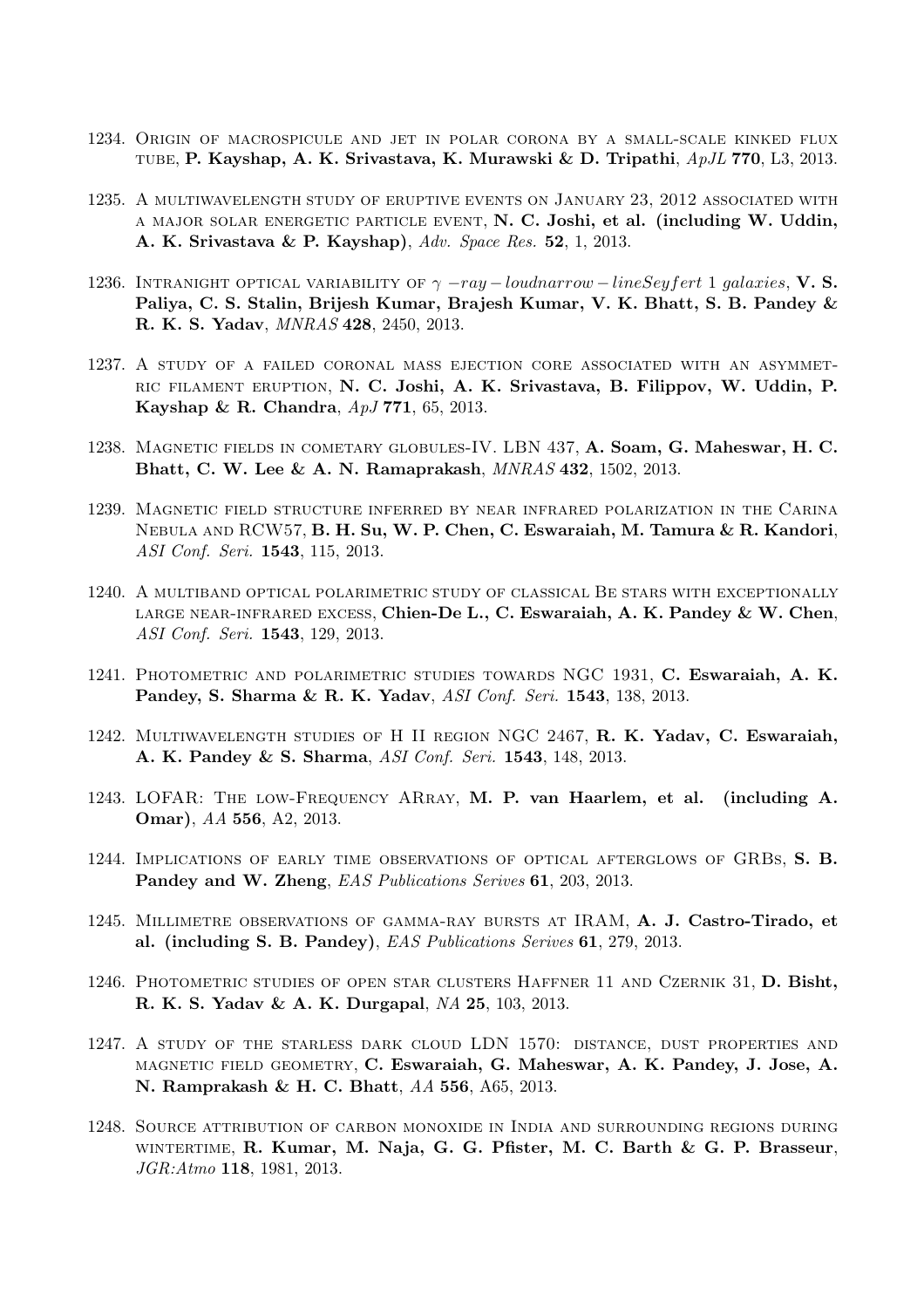- 1249. ENHANCED  $SO_2$  concentrations observed over northern India: role of ong-range transport, C. Malik, S. Lal, M. Naja, D. Chand, S. Venkataramani, H. Joshi & P. Pant, International Jr. of Remote Sens. 34, 2749, 2013.
- 1250. Simulation of the observed coronal kink instability and its implications for the SDO/AIA, A. K. Srivastava, G. J. J. Botha, T. D. Arber & P. Kayshap, ASR 52, 15, 2013.
- 1251. Retrieval of aerosol extinction profile: study by using ground based LODAR AND SUN-PHOTOMETER, K. Reddy, Y. N. Ahammed & D. V. Phani Kumar,  $IJERT$  2, 1, 2013.
- 1252. Core-Collapse Supernovae and Gamma-Ray Bursts in TMT Era, S. B. Pandey, JAA 34, 157, 2013.
- 1253. THE THIRTY METER TELESCOPE OBSERVATORY GENNEXT, R. Sagar, JAA 34, 75, 2013.
- 1254. Temporal variability and radiative impact of black carbon aerosol over tropical urban station Hyderabad, U. C. Dumka, R. K. Manchand, P. R. Sinha, S. Sreenivasan, K. K. Moorthy & S. S. Babu, JASTP 105-106, 81, 2013.
- 1255. Variability in ozone and its precursors over the Bay of Bengal during post monsoon: Transport and emission effects, C. Mallik, S. Lal, S. Venkataramani, M. Naja & N. Ojha, JGR:Atmo 118, 1, 2013.
- 1256. Flux emergence, flux imbalance, magnetic free energy and solar flares, D. P. Choudhary, et al. (including W. Uddin, A. K. Srivastava, N. C. Joshi & P. Kashyap), ASR 52, 1561, 2013.
- 1257. Devasthal fast optical telescope observations of worlf-rayet dwarf galaxy Mrk 996, S. Jaiwal & A. Omar, JAA 34, 247, 2013.
- 1258. On the photometric error calibration for the differential light curves of POINT-LIKE ACTIVE GALACTIC NUCLEI, A. Goyal, et al. (including R. Sagar),  $JAA$  34, 273, 2013.
- 1259. X6.9-class flare-induced vertical kink oscillations in large-scale plasma curtain as observed by the solar dynamics observatory /atmospheric imagaing assembly, A. K. Srivastava & M. Goossens, ApJ 777, 17, 2013.
- 1260. Improved characterization of intranight optical variability of prominent AGN Classes, A. Goyal, Gopal-Krishna, P. J. Witta, C. S. Stalin & R. Sagar,MNRAS 435, 1300, 2013.
- 1261. The 72-h WEBT microvariability observation of blazer S5 0716+714 in 2009, G. Bhatta, et al. (including A. G. Gupta & R. Sagar),  $AA$  558, A92, 2013.
- 1262. SN 2007uy-metamorphosis of an aspheric type Ib explosion, R. Roy, et al. (including Brijesh Kumar, S. Nandi, K. Mishra, Brajesh Kumar, S. B. Pandey & R. Sagar), MNRAS 434, 2032, 2013.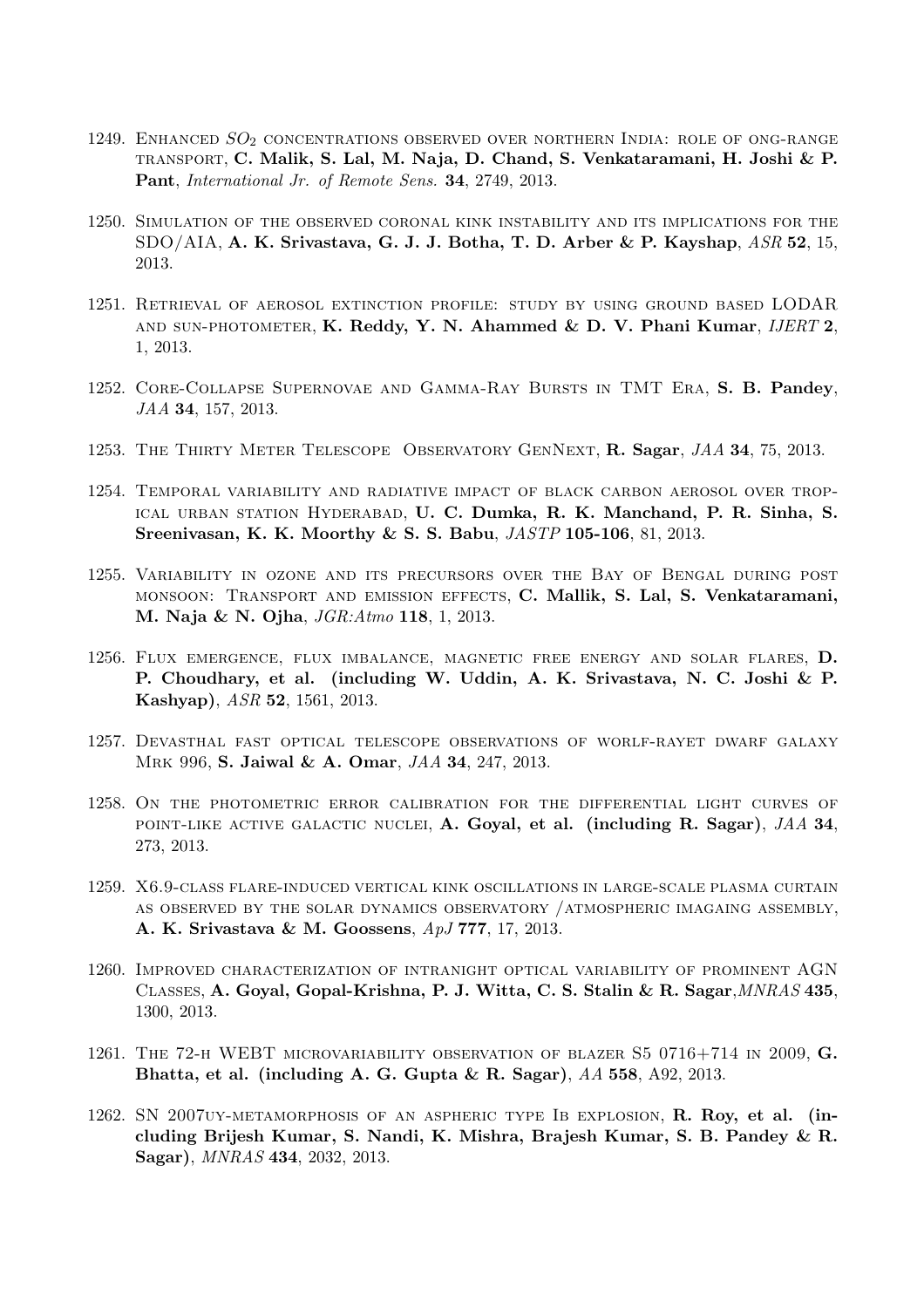- 1263. Supernova 2012aw a high energy clone of archetypal type IIP SN 1999em, S. Bose, et al.(including Brajesh Kumar, Brijesh Kumar, R. Roy, S. B. Pandey, R. Sagar & K. Mishra), MNRAS 433, 1871, 2013.
- 1264. Study of jet properties around compact object with the change in accretion DISC PARAMETERS, R. Kumar, I. Chattopadhyay & S. Mandal, ASI Conf. Series 8, 147, 2013.
- 1265. Accretion disc spectrum in presence of mass outflow around black holes, S. Mandal, R. Kumar & I. Chattopadhyay,, ASI Conf. Series 8, 45, 2013.
- 1266. FORMATION OF NON-STEADY OUTFLOWS AND QPOS AROUND BLACK HOLE, S. Das, I. Chattopadhyay & A. Nandi, ASI Conf. Series 8, 31, 2013.
- 1267. Viscous accretion disc around black holes with variable adiabatic index, I. Chattopadhyay & R. Kumar,  $ASI$  Conf. Series 8, 19, 2013.
- 1268. Evidence of multiple slow acoustic oscillations in the stellar flaring loops of PROXIMA CENTAURI, A. K. Srivastava, S. Lalitha & J. C. Pandey, APJL 778, L28, 2013.
- 1269. Effect of the flow composition on outflow rates from accretion discs around black holes, Rajiv Kumar, C. B. Singh, I. Chattopadhyay & S. K. Chakrabarti, MNRAS 436, 2864, 2013.
- 1270. Ionospheric response to total solar eclipse of 22 July 2009 in different Indian REGION, Sanjay Kumar, A. K. Singh & R. P. Singh,  $AG$  31, 1549, 2013.
- 1271. Polarimetric studies of comet C/2009 P1 (Garradd), H. S. Das, B. J. Medhi, S. Wolf, G. Bertrang, P. D. Roy & A. Chakraborty, MNRAS 436, 3500, 2013.
- 1272. X-ray observations of eight young open stat clusters: I. Membership and X-ray LUMINOSITY, H. Bhatt, J. C. Pandey, K. P. Singh, R. Sagar & Brijesh Kumar, JAA 34, 393, 2013.
- 1273. SDO/AIA observations of a partially erupting prominence, D. Tripathi, K. K. Reeves, S. E. Gibson, A. K. Srivastava & N. C. Joshi, APJ 778, 142, 2013.
- 1274. Intranight optical variability of radio-loud broad absorption line quasars, Gopal-Krishna, R. Joshi & H. Chand, MNRAS 429, 1717, 2013.
- 1275. Signature of outflows in strong Mg II absorbers in quasar sightlines, M. Sharma, B. B. Nath & H. Chand, MNRAS 431, L93, 2013.
- 1276. Dependence of residual rotation measure (RRM) on intervening Mg II absorbers at cosmic distance, R. Joshi & H. Chand, MNRAS 434, 3566, 2013.
- 1277. Photometric study of galactic open cluster NGC 2129, NGC 1502 and King 12, A. Tripathi, U. S. Pandey & Brijesh Kumar, BASI 41, 209, 2013.
- 1278. Aerosol vertical profiles strongly affect their radiative forcing uncertainties: study by suing ground-based lidar and other measurements, K. Reddy, D. V. Phani Kumar, Y. N. Ahammed & N. Naja, Remote Sens. Letts. 5, 277, 2013.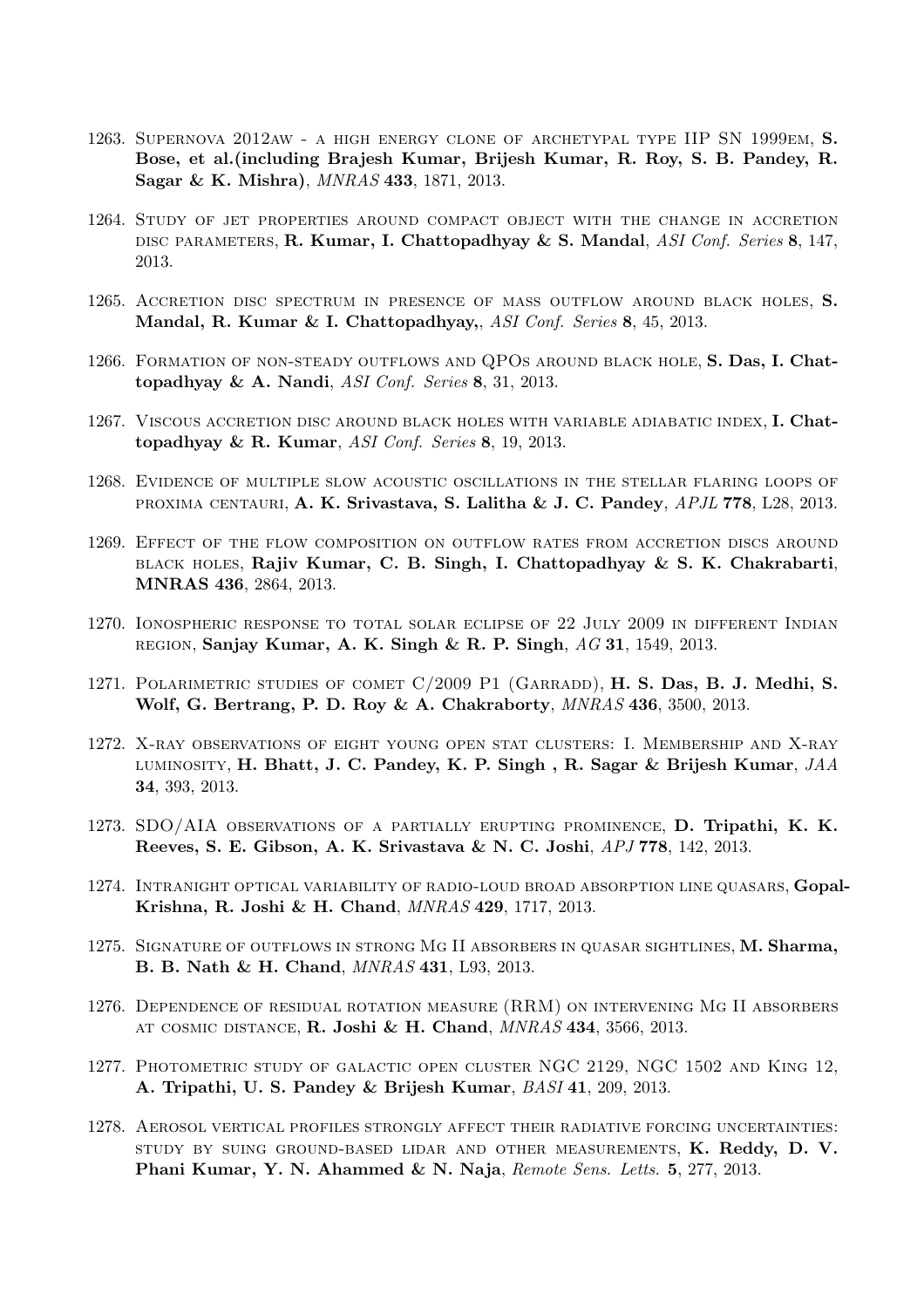- 1279. Intranight optical variability of radio-quiet weak emission line quasars, Gopal-Krishan, R. Joshi & H. Chand, MNRAS 430, 1302, 2013.
- 1280. Ionospheric response to total soalr eclipse of 22 July 2009 in different Indian regions, S. Kumar, A. K. Singh & R. P. Singh, Ann. Geophy. 31, 1549, 2013.
- 1281. THE STELLAR CONTENT OF THE YOUNG OPEN CLUSTER TRUMPLER 37, R. Errmann et. al. (including A. K. Pandey), Astron. Nachr. 334, 673, 2013.
- 1282. POLARMETRIC OBSERVATION OF COMET C/2009 P1 GARRADD, A. D. Roy, A. Chakraborty, H. S. Das, B. J. Medhi, S. Wolf & G. Bertrang, Emerging Areas of Research and Development in Chemical and Physical Sciences in North East India, (pp3-7). Assam: Silchar Sungraphics.
- 1283. Young stellar population and ongoing star formation in the HII complex Sh2- 252, J. Jose, A. K. Pandey, M. R. Samal, D. K. Ojha, K. Ogura, J. S. Kim, N. Kobayashi, A. Goyal, N. Chauhan & C. Eswaraiah, MNRAS 432, 3445, 2013.
- 1284. Photometric study of five open star clusters, S. Lata, A. K. Pandey, S. Sharma, C. Bonatto & R. K. Yadav, NA 26, 77, 2014.
- 1285. VARIABLE STARS IN THE GLOBULAR CLUSTER NGC 4590  $(M68)$ , D. P. Sariya, S. Lata  $\&$ R. K. S. Yadav, NA 27, 56, 2014.
- 1286. Population I Cepheids and star formation history of the large magellanic cloud, Y. C. Joshi & S. Joshi, NA 28, 27, 2014.
- 1287. Photometric study of the open cluster-II. stellar population and dynamical evolution in NGC 559, Y. C. Joshi, L. A. Balona, S. Joshi & B. Kumar, MNRAS 437, 804, 2014.
- 1288. Anticorrelated optical flux and polarization variability in BL LAC, H. Gaur, A. C. Gupta, P. J. Wiita, M. Uemura, R. Itoh & M. Sasad, APJL 781, L4, 2014.
- 1289. Radiatively and thermally driven self-consistent bipolar outflows from accre-ATION DISC AROUND COMPACT OBJECT, Rajiv Kumar, I. Chattopadhyay  $&$  S. Mandal, MNRAS 437, 2992, 2014.
- 1290. Impulsively generated linear and non-linear Alfve'n waves in the coronal funnels, P. Chmielewski, A. K. Srivastava, K. Murawski & Z. E. Musielak, Acta Physica Polonica A 125, 158, 2014.
- 1291. Dynamical modeling and resonance frequency analysis of 3.6-m optical telescope pier, P. Gatakin & Brijesh Kumar, Int. Jr. Structural and Civil Engineering Research 3, 1, 2014.
- 1292. Estimation of the mixing layer height over a high altitude site in Central Himalayan region by using Doppler lidar, K. K. Shukal, D. V. Phanikumar, R. K. Newsom, K. N. Kumar, M. V. Ratnam, N. Naja & N. Singh, JASTP 109, 48, 2014.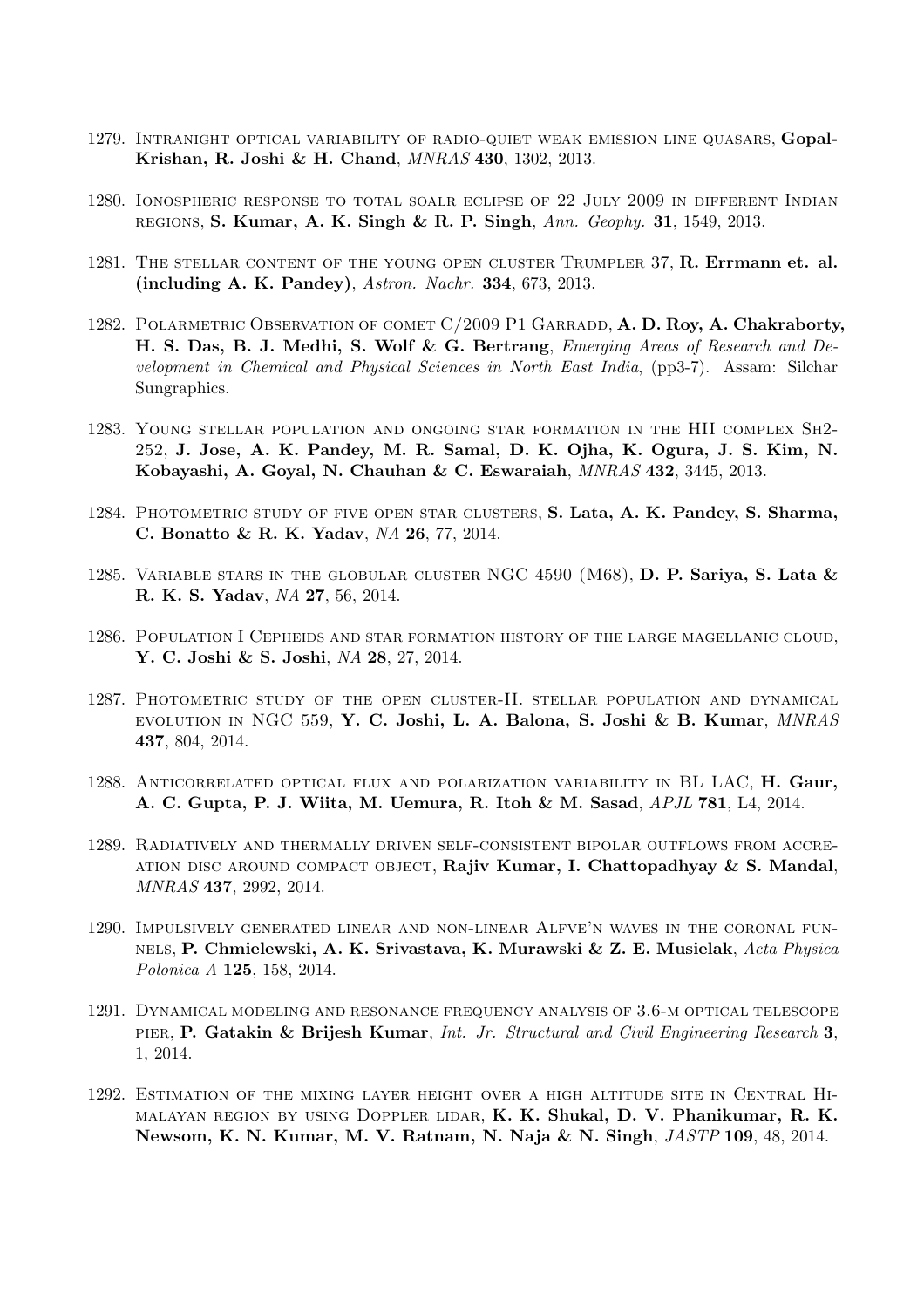- 1293. First simultaneous measurements of ozone, CO and NOy at a high-altitude regional representative site in the Central Himalayas, T. Sarangi, M. Naja, N. Ojha, R. Kumar, S. Lal, S. Venkataramani, A. Kumar, R. Sagar & H. C. Chandola, JGR:Atm 119, 1, 2014.
- 1294. Signatures of Rossby wave modulation in aerosol optical depth over the Central Himalayan region, D. V. Phanikumar, et al. (including K. K. Shukla, H. Joshi & M. Naja), AG 32, 175, 2014.
- 1295. Characterization of the praesepe star cluster by photometry and proper motions with 2MASSS, PPMx2 and Pan-starrs, P. F. Wang, et al. (including A. K. Pandey), ApJ 784, 57, 2014.
- 1296. ADDITIONAL POLARIZED STANDARDS IN THE FIELDS OF KNOWN BRIGHT STANDARD STARS, A. Soam, G. Maheswar & C. Eswaraiah, ASS 350, 251, 2014.
- 1297. Apex determination and detection of stellar clumps in the open cluster M 67, S.V. Vereshchagin, N.V. Chupina , Devesh P. Sariya, R. K. S. Yadav & Brijesh Kumar, NA 31, 43, 2014.
- 1298. On the processes influencing the vertical distribution of ozone over the central Himalayas: Analysis of yearlong ozonesonde observations, N. Ojha , M. Naja, T. Sarangi, R. Kumar, P. Bhardwaj, S. Lal, S. Venkataramani, R. Sagar, A. Kumar & H. C. Chandola, AE 88, 201, 2014.
- 1299. Latitudinal variation of aerosol properties from Indo- Gangetic Plain to central Himalayan foothills during TIGERZ campaign, U. C. Dumka, et al. (including R. Sagar), JGR:Atm 119, 1, 2014.
- 1300. Interaction of a galactic wind with halo gas and the origin of multiphase ex-TRAPLANAR MATERIAL, M. Sharma, B. B. Nath, I. Chattopadhyay  $\&$  Y. Shchekinov, MNRAS 441, 431, 2014.
- 1301. In-situ measurements of aerosol properties and estimates of radiative forcing efficiency over Gangetic-Himalayan region during the GVAX field campaign, U. C. Dumka & D. G. Kaskaoutis, AE 94, 96, 2014.
- 1302. X-ray flares observed from six young stars located in the region of star clusters NGC 869 and IC 2602, H. Bhatt, J. C. Pandey, K. P. Singh, R. Sagar & Brijesh Kumar, JAA 35, 39, 2014.
- 1303. PRE-MAIN SEQUENCE POPULATION IN NGC 1893 REGION: X-RAY PROPERTIES, A. K. Pandey, et al. (including R. K. Yadav, S. Lata & J. C. Pandey), NA 29, 18, 2014.
- 1304. Phase-resolved XMM-Newton and swift observations of WR 25, J. C. Pandey, S. B. Pandey & S. Karmakar, ApJ 29, 18, 2014.
- 1305. Confined partial filament eruption and its reformation within a stable mangnetic flux rope, N. C. Joshi, A. K. Srivastava, B. Filippov, P. Kayshap, W. Uddin, R. Chandra, D. P. Choudhary & B. N. Dwivedi,  $ApJ 787$ , 11, 2014.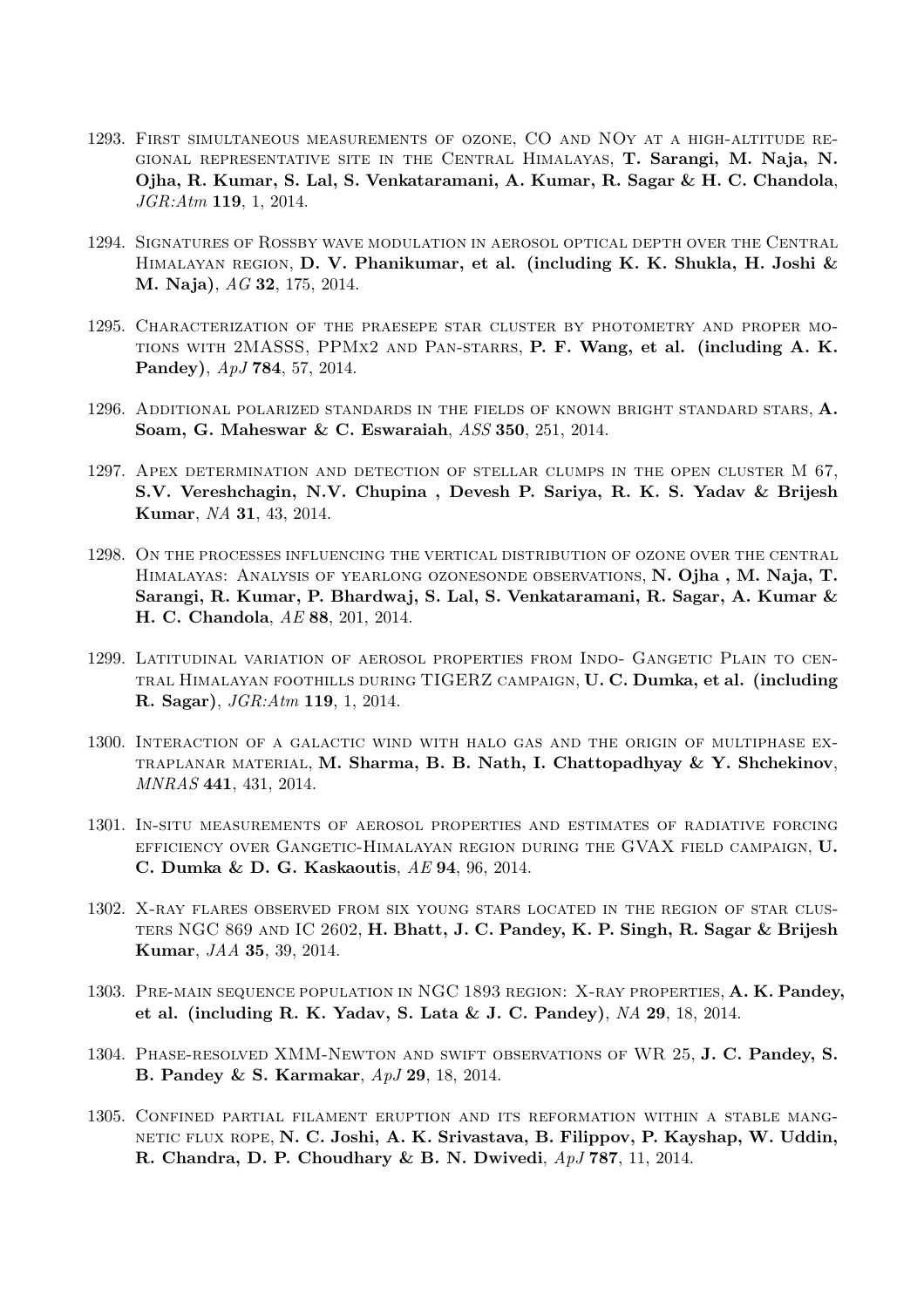- 1306. Broad-band polarimetric follow-up of Type IIP SN 2012 aw, Brajesh Kumar, S. B. Pandey, C. Eswaraiah & J. Gorosabel, MNRAS 442, 2, 2014.
- 1307. Structure and mass function of three young open clusters, A. Tripathi, U. S. Pandey & Brijesh Kumar, NA 29, 1, 2014.
- 1308. Periodic mass loss from viscous accretion flows around black holes, S. Das, I. Chattopadhyay, A. Nandi & D. Molteni, MNRAS 442, 251, 2014.
- 1309. Signatures of ultra fast Kelvin waves in low latitude ionospheric TEC during JANUARY 2009 STRATOSPHERIC WARMING EVENT, D. V. Phanikumar, K. N. Kumar & S. Kumar, Jr. Atmos. & Terr. Phy. 117, 48, 2014.
- 1310. DISCOVERY OF A RED QUASAR WITH RECURRENT ACTIVITY, S. Nandi, et al. (including M. Singh & R. Joshi), ApJ 789, 16, 2014.
- 1311. Effects of dust aerosols on tropospheric chemistry during a typical pre-monsoon season dust storm in northern India, R. Kumar, et al. (including M. Naja, N. Ojha & T. Sarangi), Atmos. Chem. Phys. 14, 6813, 2014.
- 1312. Distance determination to eight galaxies using expanding photosphere method, Subhash Bose & Brijesh Kumar, ApJ 782, 98, 2014.
- 1313. Intranight optical variability of radio-quiet weak emission line quasars II, H. Chand, Parveen Kumar & Gopal-Krishan, MNRAS 441, 726, 2014.
- 1314. Investigation of the stellar content in the western part of the Carina nebula, Brajesh Kumar, S. Sharma, J. Manfroid, E. Gosset, G. Rauw, Y. Naze & R. K. Yadav, AA 567, A109, 2014.
- 1315. Effect of cloud reflection on direct aerosol radiative forcing: a modeling STUDY BASED ON LIDAR OBSERVATIONS, K. Reddy, Y. N. Ahammed  $\&$  D. V. Phani Kumar, Remote Sens. Letts. 5, 277, 2014.
- 1316. Main-sequence variable stars in young open cluster NGC 1893, S. Lata, Ram Kesh Yadav, A. K. Pandey, A. Richichi, C. Eswaraiah, Brajesh Kumar, N. Kappelmann & S. Sharma, MNRAS 442, 273, 2014.
- 1317. The peculiar radio-loud narrow line Seyfert 1 galaxy 1H 0323+342, V. S. Paliya, S. Sahayanathan, M. L. Parker, A. C. Fabian, C. S. Stalin, A. Anjum & S. B. Pandey, ApJ 789, 143, 2014.
- 1318. WRF-Chem simulations of typical pre-monsoon dust storm in northern India: influences on aerosol optical properties and radiation budget, R. Kumar, M. C. Barth, G. G. Pfister, M. Naja & G. P. Brasseur, Atmos. Chem. Phys. 14, 2431, 2014.
- 1319. Dissipative advective accretion disc solutions with variable adiabatic index around black holes, R. Kumar & I. Chattopadhyay, MNRAS 443, 3444, 2014.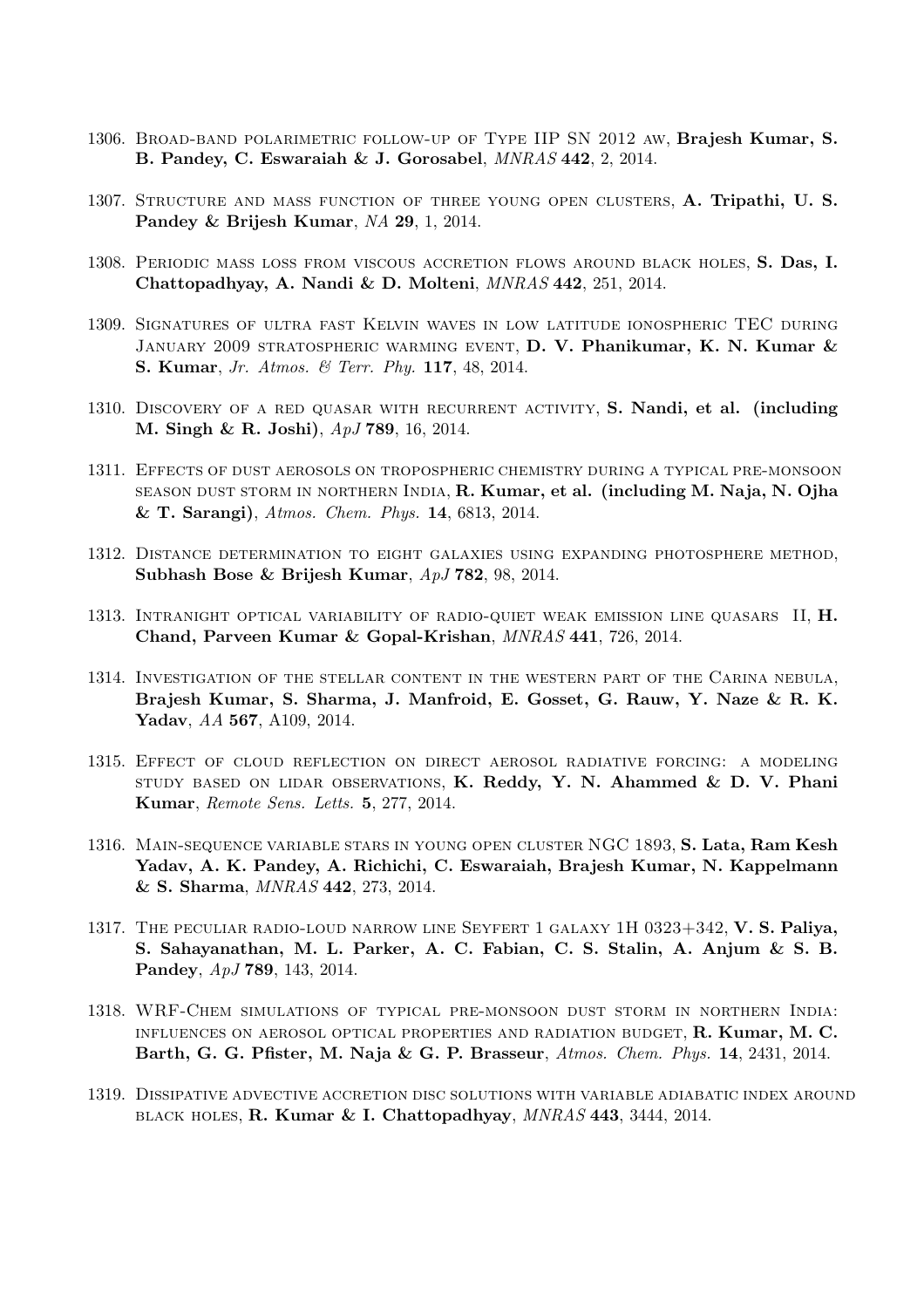- 1320. Equatorial Ionospheric Anomaly (EIA) and comparison with IRI model during descending phase of solar activity (2005-2009), S. Kumar, A. K. Singh & J. Lee., ASR 53, 724, 2014.
- 1321. UNVEILING THE NATURE OF AN X-RAY FLARE FROM  $3XMM$  J014528.9 + 610729: A CANDI-DATE SPIRAL GALAXY, H. Bhatt, S. Bhattacharyya, N. Bhatt & J. C. Pandey, MNRAS 444, 2270, 2014.
- 1322. Photometric and polarimetric studies of three W UMa-type binaries: FZ Ori, V407 and LP UMa, V. Prasad, J.C. Pandey, M. K. Patel & D. C. Srivastava, APSS 353, 575, 2014.
- 1323. Spectral energy distributions of the BL Lac PKS 2155 304 from XMM Newton, J. Bhagwan, A. C. Gupta, I. E. Papadakis & P. J. Wiita, MNRAS 444, 3647, 2014.
- 1324. On the possibilities of mass loss form an advective accretion disc around stationary black holes, S. Das, I. Chattopadhyay, A. Nandi & B. Sarkar, BASI 42, 39, 2014.
- 1325. Low-mid latitude D-region ionospheric perturbations associated with 22 July 2009 total solar esclipse: wave-like signatures inferred from VLF observations, A. K. Maurya, et al. (including D. V. Phanikumar), JGR:Space Phy 119, 1, 2014.
- 1326. LIDAR observations of the vertical distribution of aerosols in free troposphere: comparison with CALIPSO level-2 data over the central Himalayas, R. Solanki & N. Singh, AE 99, 227, 2014.
- 1327. OPTICAL SPECTRAL VARIABILITY OF BLAZARS, H. Gaur, JAA 35, 241, 2014.
- 1328. Quasi periodic oscillations in blazars, A. C. Gupta, JAA 35, 307, 2014.
- 1329. Young stellar population of bright-rimmed clouds BRC 5, BRC 7 and BRC 39, N. Panwar, W. P. , Chen, A. K. Pandey, M. R. Samal, K. Ogura, D. K. Ojha & B. C. Bhatt, MNRAS 443, 1614, 2014.
- 1330. NGC 7538: multiwavelength study of stellar cluster regions associated with IRS 13 and IRS 9 sources, K. K. Mallick, D. K. Ojha, M. Tamura, A. K. Pandey, S. Dib, S. K. , Ghosh, . . . M. Tsujimoto,, MNRAS 443, 3218, 2014.
- 1331. The molecular complex associated with the Galactic HII region Sh2-90: a possible site of triggered star formation, M. R. Samal, A. Zavagno, L. Deharveng, S. Molinari, D. K. Ojha, D. Paradis, J. Tige, A. K. Pandey & D. Russeil, AA 466, A122, 2014.
- 1332. C  $_{IV}$  absorption-line variability in X-ray-bright broad absorption-line quasi-STELLAR OBJECTS, R. Joshi, H. Chand, R. Srianand & J. Majumdar,  $(MNRAS 442,$ 862, 2014.
- 1333. THE GLOBULAR CLUSTER SYSTEM OF NGC 1316. III. KINEMATIC COMPLEXITY, T. Richtler, M. Hilker, B. Kumar, L. P. Bassino, M. gomez & Dirsch, AA 569, A41, 2014.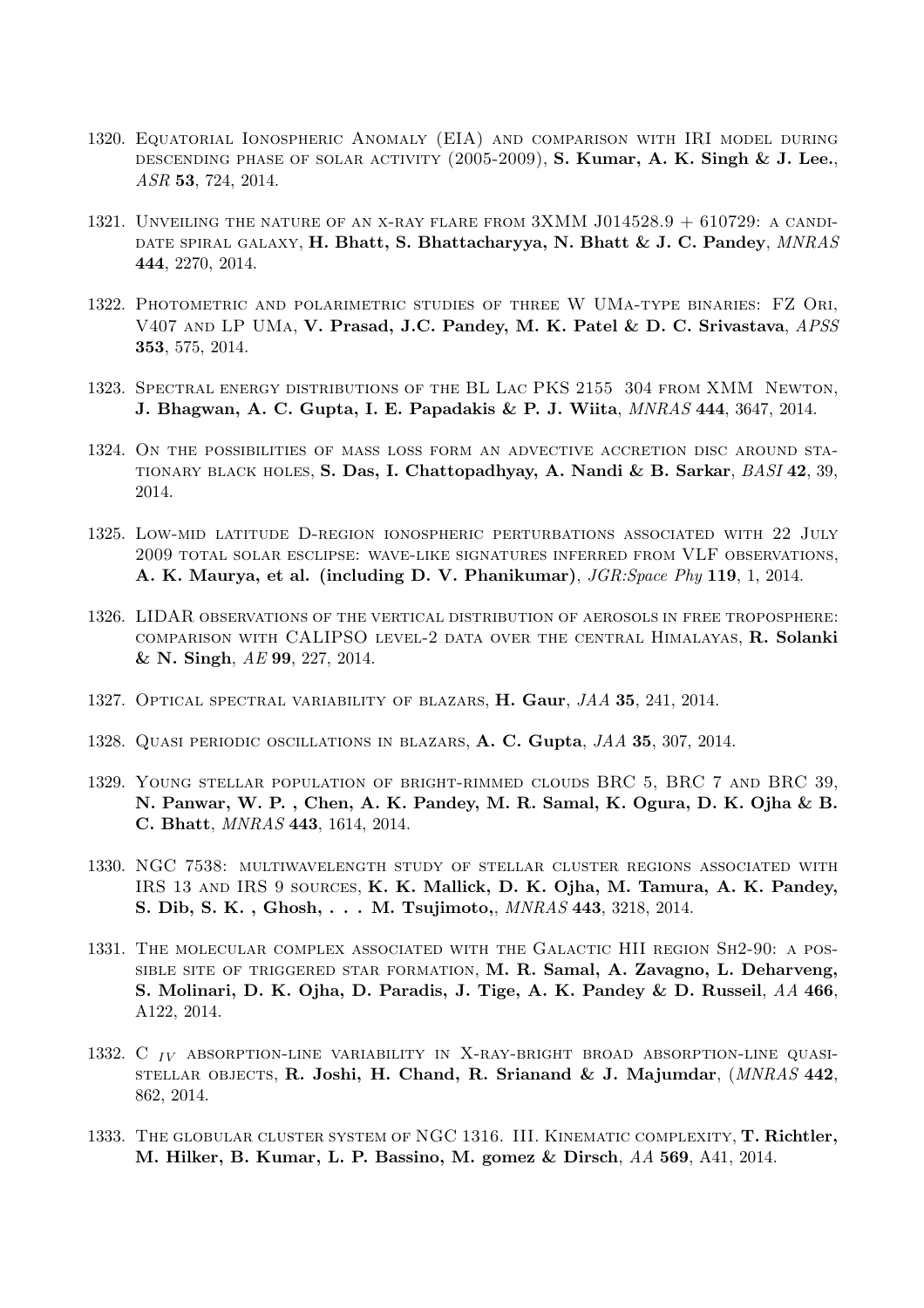- 1334. Response of the mid-latitude D-region ionosphere to the total solar eclipse of 22 July 2009 studied using VLF signls in South Korean peninsula, D. V. Phanikumar, et al., Adv. Space. Res. 54, 961, 2014.
- 1335. Characteristics of the E- and F-region field-aligned irregularities in middle latitudes: initial results obtained from the Daejeon 40.8 MHz VHF radar in SOUTH KOREA, Y. S. Kwak, et al.(including D. V. Phanikumar), JASS 31, 15, 2014.
- 1336. Waves-like signatures in the D-region ionosphere generalted by solar physics, A. K. Maurya, R. Singh, S. Kumar, D. V. Phanikumar & B. Veenathari, IEEE Conf. 1, 1, 2014.
- 1337. Diurnal Variation of Aerosol Optical Depth over Central Himalayan Region, U. C. Dumka, D. G. Kaskaoutis, M. K. Srivastava & P. C. S. Devara, Proceeding of Indian Aerosol Science and Technology Association 21, 122, 2014.
- 1338. Temporal variability in black carbon mass concentration over Gangetic Himalayan region, U. C. Dumka, et al., *Proceeding of Indian Aerosol Science and Technology* Association 21, 125, 2014.
- 1339. Light scattering enhancement factor over an elevated site in Central Himalayan region, U. C. Dumka, D. G. Kaskaoutis, M. K. Srivastava & P. C. S. Devara, Proceeding of Indian Aerosol Science and Technology Association 21, 128, 2014.
- 1340. Sistan dust storms and influence over Arabian Sea and Indian subcontinent, D. G. Kaskaoutis, E. E. Houssos, A. Rashki, U. C. Dumka & A. Bartzokas, Proceeding of Indian Aerosol Science and Technology Association 21, 200, 2014.
- 1341. Vertical distribution of aerosol extinction over astronomical sites in India, U. C. Dumka, et al. (including R. Sagar), *Proceeding of Indian Aerosol Science and* Technology Association 21, 433, 2014.
- 1342. Time resolved photometric and spectroscopic analysis of chemically peculiar stars, S. Joshi, G. C. Joshi, Y. C. Joshi & R. Aggrawal, Proceedings IAU Symposium 307, 218, 2014.
- 1343. The optical luminosity function of gamma-ray bursts deduced from rotse-III OBSERVATIONS, **X. H. Cui, et al. (including S. B. Pandey)**,  $Ap. J. 795, 103 (6pp)$ , 2014.
- 1344. GRB 120422A/SN 2012bz: bridging the gap between low- and high-luminosity gamma-ray bursts, S. Schulze, et al. (including S. B. Pandey), AA 566, A102, 2014.
- 1345. THE DARK NATURE OF GRB 130528A AND ITS HOST GALAXY, S. Jeong, et al. (including S. B. Pandey), AA 569, A93, 2014.
- 1346. Homologous flare-CME events and their metric type II radio burst association, S. Yashiro, et al. (including S. B. Pandey), ASR 54, 1941, 2014.
- 1347. New galactic star clusters discovered in the VVV survey. candidates projected ON THE INNER DISK AND BULGE, J. Borissova, et al. (including S. Sharma),  $AA$ , 569, A24, 2014.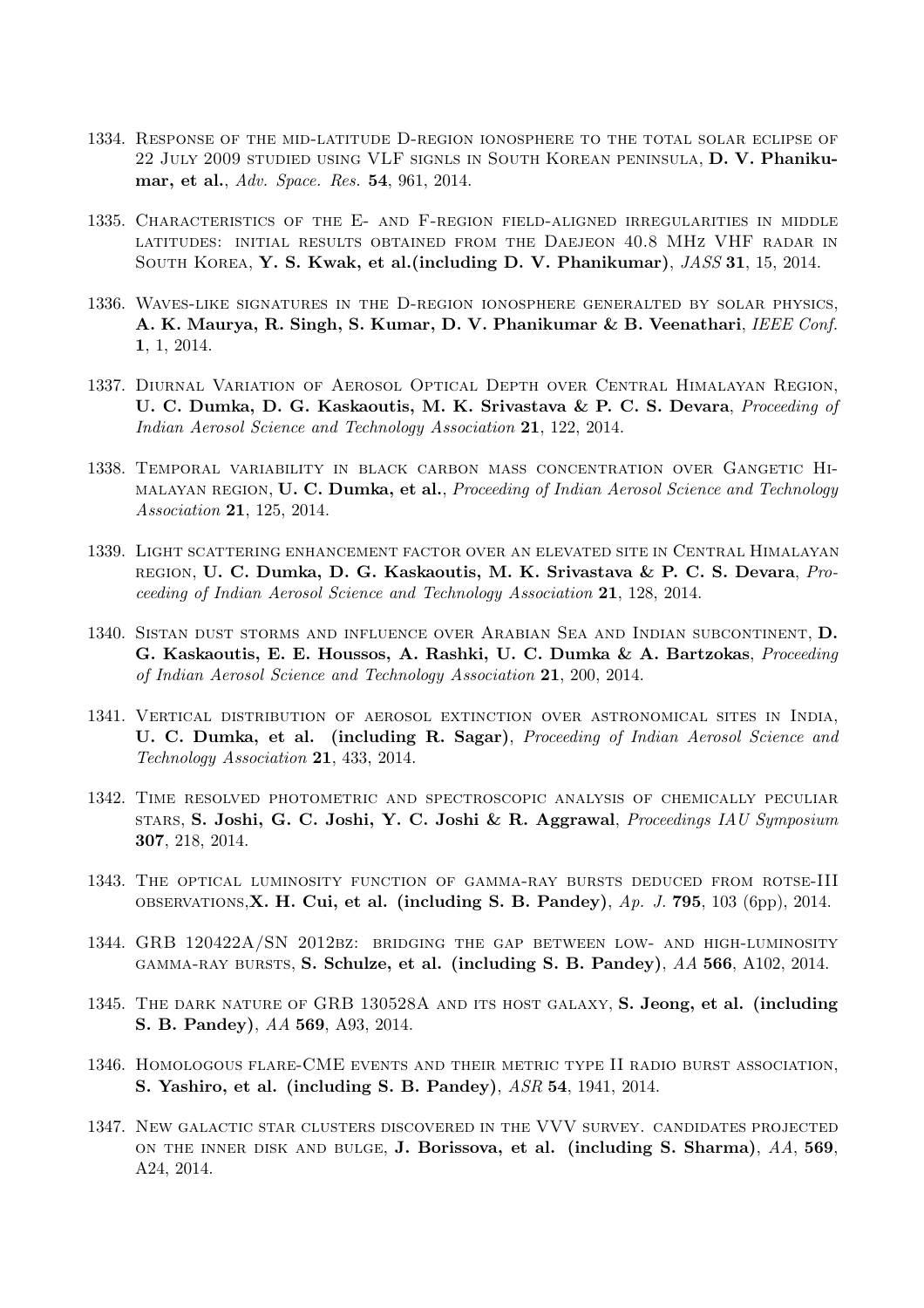- 1348. Hubble space telescope observations of the afterglow, supernova, and host galaxy associated with the extremely bright GRB 130427A, A. J. Levan, et al. (including K. Misra), Ap.J. 792, 115 (6pp), 2014.
- 1349. Multicolour CCD photometric study of galactic star clusters SAI 63 and SAI 75, R. K. S. Yadav, S. I. Leonova, R. Sagar & E. V. Glushkova, JAA 35, 35, 2014.
- 1350. An early South Asian dust storm during March 2012 and its impacts on Indian HIMALAYAN FOOTHILLS: A CASE STUDY, A. K. Srivastava, et al. (including N. Singh), Science of Total Envir. 493, 526, 2014.
- 1351. Multiwavelenght diagnostics of the precursor and main phases of an M1.8 flare on 2011 April 22, A. K. Awasthi, et al. (including W. Uddin), MNRAS 437, 2249, 2014.
- 1352. Study of Ozone and NO2 over Gadanki- a rural site in South India, K. Renuka, et al. (including M. Naja), Jr. Atmos. Chem.  $71, 95, 2014$ .
- 1353. Transport effects on the vertical distribution of tropospheric ozone over western Indian, S. Lal, S., Chandra, N. Venkataramani, O. R. Cooper, J. Brioude & M. Naja, JGR: Atmospheres 119, 10012, 2014.
- 1354. SO2 measurements at high altitude site in the central Himalayas: role of re-GIONAL TRANSPORT, Naja, M., Mallik, C., Sarangi, T., Sheel, V. Lal, S.,  $AE$  99, 392, 2014.
- 1355. Science at hight-altitude sites of ARIES- astrophysics and atmospheric sciences, R.Sagar, M. Naja, G. Maheswar & A. K. Srivastava, Proc. Indian Natn. Sci. Acad. 80, 759, 2014.
- 1356. DEEP OPTICAL SURVEY OF THE STELLAR CONTENT OF SH2-311 REGION, R. K. Yadav, A. K. Pandey , Saurabh Sharma , J. Jose , K. Ogura , N. Kobayashi, M. R. Samal , C. Eswaraiah & H. C. Chandola, NA 34, 27, 2015.
- 1357. IMAGING POLARIMETRY OF COMET  $C/2012$  L2 (LINER), P. D. Roy, H. S. Das & B. J. Medhi, ICARUS 245, 241, 2015.
- 1358. SEARCH FOR TEV  $\gamma$ -RAY EMISSION FROM BLAZER 1ES1218+304 WITH TACTIC TELESCOPE DURING MARCH- APRIL 2013, K. K. Singh, et al. (including J. Bhagwan & A. C. Gupta), NA 36, 1, 2015.
- 1359. MAGNETIC FIELD STRUCTURE AROUND CORES WITH VERY LOW LUMINOSITY OBJECTS, A. Soam, G. Maheswar, C. W. Lee, S. Dib, H. C. Bhatt, M. Tamura & G. Kim, AA 573, A34, 2015.
- 1360. Seasonal in homogeneity in cloud precursors over Gangetic Himalayan region during GVAX campaign, U. C. Dumka, D. Bhattu, S. N. Tripathi, D. G. Kaskaoutis & B. L. Madhavan, AR 155, 158, 2015.
- 1361. AN X-RAY FLARE FROM 47CAS, **J. C. Pandey & S. Karmakar**, AJ 149, 47, 2015.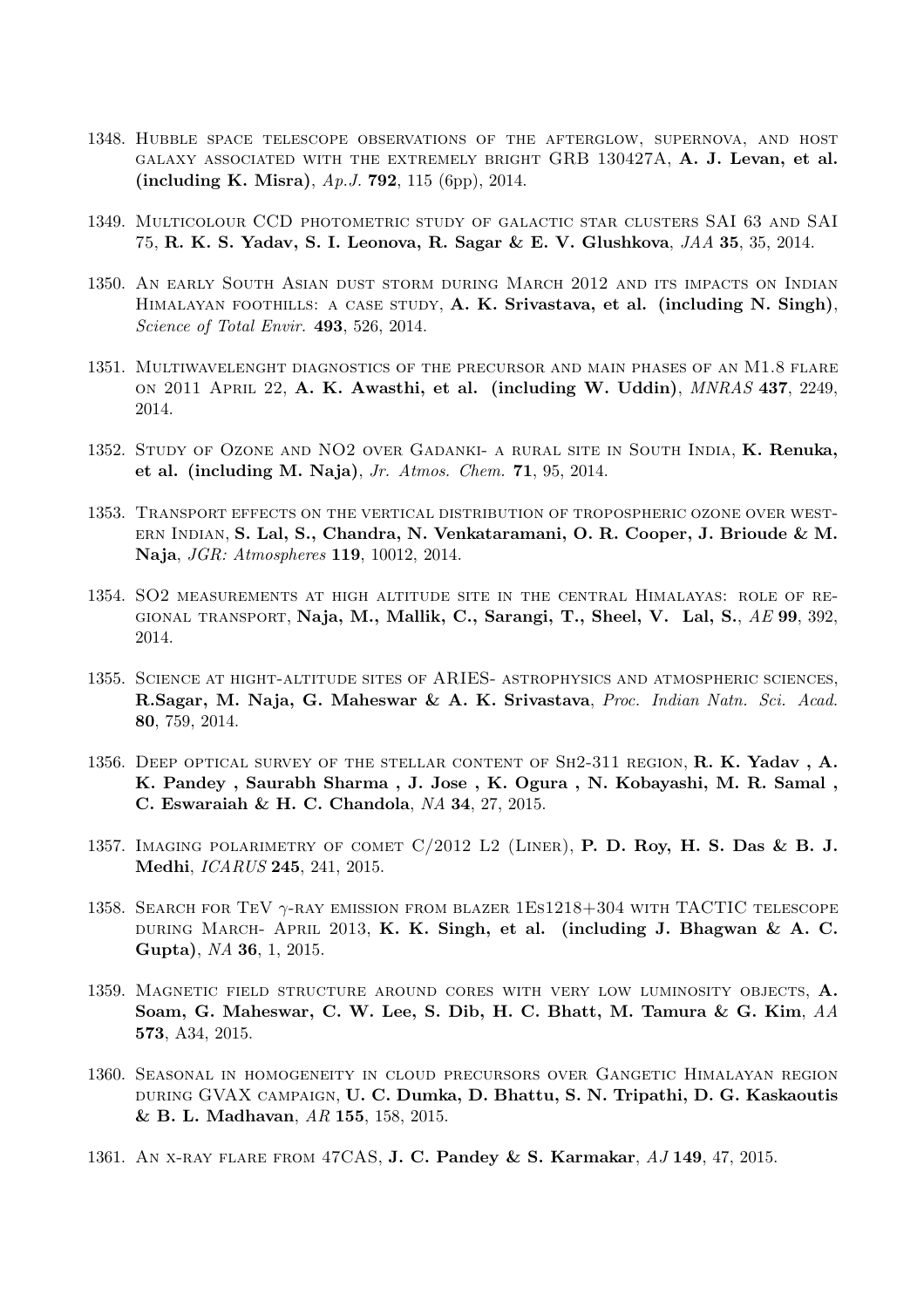- 1362. Intranight optical variability of radio-quiet weak emission line quasars II, Praveen Kumar, Gopal-Krishna & H. Chand, MNRAS 448, 1463, 2015.
- 1363. Scattering and absorption properties of near-surface aerosol over GangeticHimalayan region: the role of boundary-layer dynamics and long-range transport, U. C. Dumka, D. G. Kaskaoutis, M. K. Srivastava & P. C. S. Devara, Atmos. Chem. Phys. 15, 1555, 2015.
- 1364. The optical rebrightening of GRB 100814A: an interplay of forward and reverse shocks?, M. D. Pasquale, et al. (including S. B. Pandey), MNRAS 449, 1024, 2015.
- 1365. Intra-seasonal variability of black carbon aerosols over a coal field area at DHANBAD, INDIA, S. Singh, et al. (including U. C. Dumka), AR 161-162, 25, 2015.
- 1366. Carbonaceous aerosols and pollutants over Delhi urban environment: Temporal evolution, source apportionment and radiative forcing, D. S. Bisht, et al. (including U. C. Dumka), Science of the Total Environment 521-522, 431, 2015.
- 1367. First optical and near-infrared polarimetry of a molecular cloud forming a PROTO-BROWN DWARF CANDIDATE, A. Soam, J. Kwon, G. Maheswar, M. Tamura & C. W. Lee,  $ApJL$  803, L20, 2015.
- 1368. Multiband optical variability studies of BL Lacertae, A. Agarwal A. C. Gupta, MNRAS 450, 541, 2015.
- 1369. OBSERVAIONS OF X-RAY FLARESON  $\pi^1 U M a$ , **J.C.Pandey**,  $ASPConf. Series$ **494**, 203, 2015.
- 1370. Basic parameters open star clusters DOLIDGE 14 and NGC 110 in infrared bands, G. C. Joshi, Y. C. Joshi, S. Joshi R. K. Tyagi, NA 40, 48, 2015.
- 1371. Imaging polarimetry of comets C/2013 V1 (Boattini) and 290P/Jager before and AFTER PERIHELION, P. D. Roy, P. Halder, H. S. Das & B. J. Medhi, *MNRAS* 450, 1770, 2015.
- 1372. SOLAR FLARES INDUCED D-REGION IONOSPHERIC AND GEOMAGNETIC PERTURBATIONS, R. Selvakumaran, et al. (including D. V. Phanikumar, JASTP 123, 102, 2015.
- 1373. ASTEROSEISMOLOGY OF PULSATING STARS, S. Joshi & Y. C. Joshi, JAA 36, 33, 2015.
- 1374. Multiband variability in the blazar 3C 273 with XMMNewton, N. Kalita, A. C. Gupta, P. J. Witta, J. Bhagwan & K. Duorah, MNRAS 451, 1356, 2015.
- 1375. Complex Stellar System ESO65SC03: Open Cluster or Remnant?, G. C. Joshi, Y. C. Joshi, S. Joshi, S. Chowdhury & R. K. Tyagi, PASA 32, e022, 2015.
- 1376. SN 2013ej: A type IIL supernova with weak signs of interaction, S. Bose, et al. (including Brijesh Kumar, K. Misra & Mridweeka Singh), Ap. J. 806, 160, 2015.
- 1377. MULTIBAND OPTICALNIR VARIABILITY OF BLAZARS ON DIVERSE TIME-SCALES, A. Agarwal, et al. (including A. C. Gupta), MNRAS 451, 3882, 2015.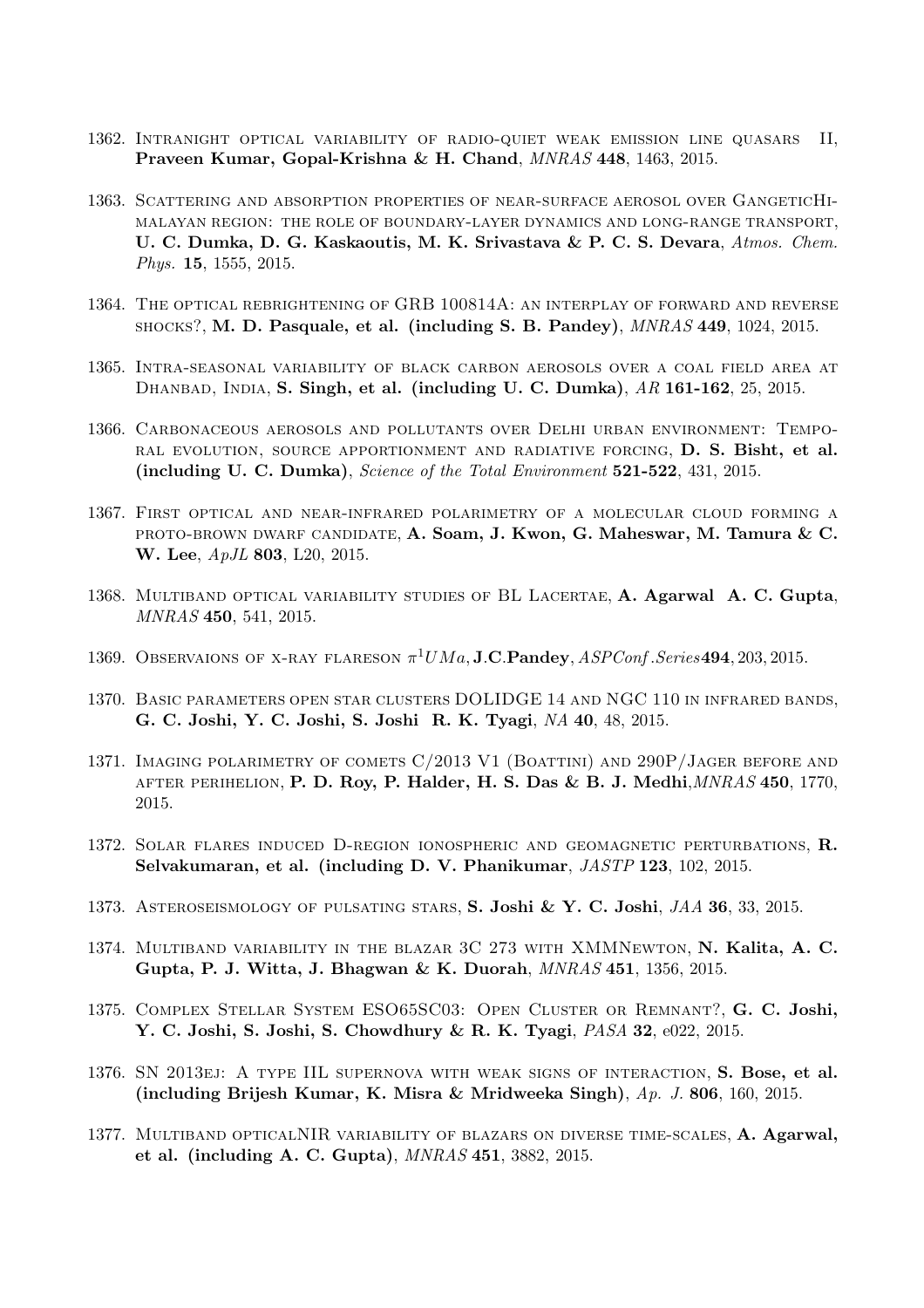- 1378. Photometric and spectroscopic analysis of CP stars under Indo-Russian collaboration, S. Joshi, E. Semenko, A. Moiseeva, G. C. Joshi, Y. C. Joshi & M. Sackhov, ASP Conference Series 494, 210, 2015.
- 1379. Rapid variability of blazar 3C 279 during flaring states in 20132014 with joint fermi-lat, Nustar, swift, and ground-based multi-wavelength observations, M. Hayashida, et al. (including A. Agarwal & A. C. Gupta),  $Ap. J. 807, 79, 2015$ .
- 1380. Meteorological regimes modulating dust outbreaks in southwest Asia: The role of pressure anomaly and Inter-Tropical Convergence Zone on the 13 July 2014 case, D. G. Kaskaoutis, a. Rashki, P. Francois, U. C. Dumka, E. E. Houssos & M. Legrand, Aeolian Research 18, 83, 2015.
- 1381. Frequency-Dependent Core Shifts And Parameter Estimation For The Blazar  $3C$  454.3, P. Mohan, et al. (including A. Agarwal & A. C. Gupta),  $MNRAS$  452, 2004, 2015.
- 1382. NATURE OF INTRANIGHT OPTICAL VARIABILITY OF BL LACERATE, H. Gaur, et al. (including A. C. Gupta), MNRAS 452, 4263, 2015.
- 1383. Formation of a rotating jet during the filament eruption on 2013 April 10-11, B. Filippov, et al. (including W. Uddin), MNRAS 451, 1117, 2015.
- 1384. SOLAR MAGNETIC FLUX ROPES, B. Filippov, et al. (including W. Uddin), JAA 36, 157, 2015.
- 1385. Optical properties and CCN activity of aerosols in high-altitude Himalayan environment: results from RAWES-GVAX, M. M. Gogoi, et al. (including M. Naja), JGR: Atmospheres 120, 2453-2469, 2015.
- 1386. ARIES, Nainital: a strategically important location for climate change studies in the Central Gangetic Himalayan region, R. Sagar, U. C. Dumka, M. Naja, N. Singh D. V. Phanikumar, CS 109, 703, 2015.
- 1387. Radiatively driven relativistic jets with variable adiabatic index equation of state, M. K. Vyas, Rajiv Kumar, S. Mandal I. Chattopadhyay, MNRAS 453, 2992, 2015.
- 1388. Wave like signatures in aerosol optical depth and associated radiative impacts over the central Himalayan region, K. K. Shukla, et al. (including D. V. Phanikumar), *JASTP* 133, 62-66, 2015.
- 1389. OPTICAL AND RADIO VARIABILITY OF BL LACERATE, H. Gaur, et al. (including A. C. Gupta & A. Agarwal), AA 582, A103, 2015.
- 1390. EFFECT OF DIURNAL VARIATION OF AEROSOLS ON SURFACE REACHING SOLAR RADIATION, K. Reddy, D. V. Phanikumar, H. Joshi, Y. Z. Ahammed & M. Naja, JASTP 129, 62-68, 2015.
- 1391. MULTIBAND OPTICAL VARIABILITY OF THE BLAZER  $S5 0716+714$  IN OUTBURST STATE DURING 2014-2015, A. Agarwal, et al. (including A. C. Gupta), MNRAS 455, 680-690, 2015.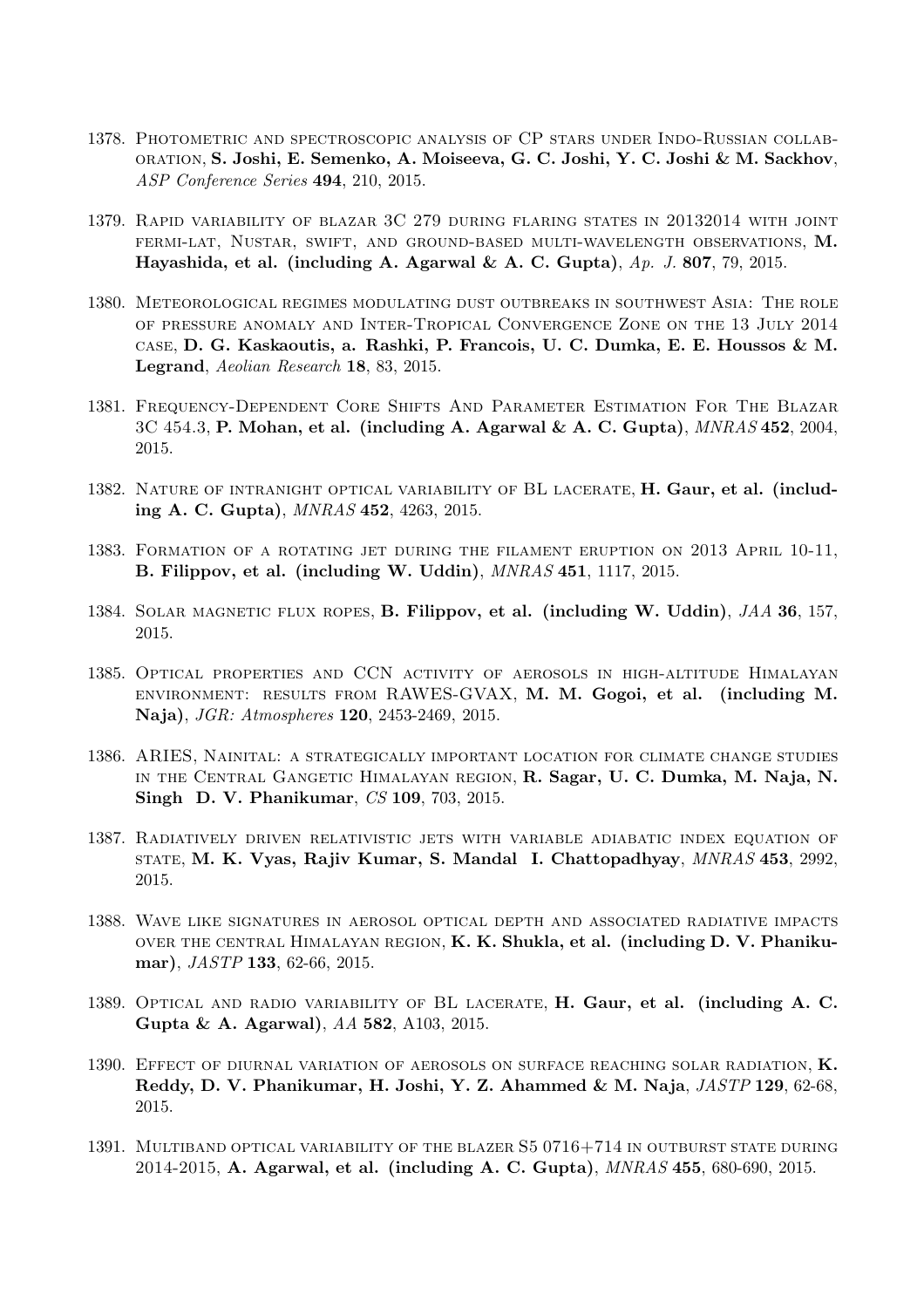- 1392. SN 2013ab: a normal type IIP supernova in NGC 5669, S. Bose, et al. (including K. Misra, Brijesh Kumar, Brajesh Kumar & S. B. Pandey), MNRAS 450, 2373-2392, 2015.
- 1393. OPTICAL AND X-RAY VARIABILITY BLAZARS, A. C. Gupta, ASI Conf. Series 12, 77-78, 2015.
- 1394. SHORT DURATION GAMMA-RAY BURSTS, S. B. Pandey, ASI Conf. Series 12, 153-157, 2015.
- 1395. Proper motions and membership probabilities of stars in the region of globular cluster NGC 6366, D. P. Sariya & R. K. S. Yadav, AA 584, A59, 2015.
- 1396. A search for the elusive radio-quiet BL Lacs, Parveen Kumar, H. Chand, Gopal-Krishna & R. joshi, ASI Conf. Series 12, 133-134, 2015.
- 1397. OPTICAL-NIR VARIABILITY OF BLAZARS ON DIVERSE TIMESCALES, A. Agarwal & A. C. Gupta, ASI Conf. Series 12, 141-142, 2015.
- 1398. Seasonal inhomogeneity of soot particles over the Central Indo-Gangetic plains, INDIA: INFLUENCE OF METEOROLOGY, B. P. Singh, et al. (including U. C. Dumka),  $Jr$ . of Meteorological Research 29, 935-949, 2015.
- 1399. Study of radiatively driven out-flows around black holes under hydrodynamic AND RELATIVISITC REGIME, M. K. Vyas, R. Kumar, S. Mandal & I. Chattopadhyay, ASI Conf. Series 12, 109-110, 2015.
- 1400. Self-consistent accretion ejection solutionis from general relativistic viscous discs, Rajiv Kumar & I. Chattopadhyay, ASI Conf. Series 12, 93-94, 2015.
- 1401. 'Q' factors in galactic black hole sources- a case study of 1999 outburst of XTE J1859+226, A. Nandi, S. Mandal, S. Das & I. Chattopadhyay, ASI Conf. Series 12, 69-72, 2015.
- 1402. SIMULATIONS OF RELATIVISTIC ASTROPHYSICAL JETS, I. Chattopadhyay, ASI Conf. Series 12, 131-132, 2015.
- 1403. Core-collapse supernovae and its progenitors, S. Bose, Brijesh Kumar & K. Misra, ASI Conf. Series 12, 83-84, 2015.
- 1404. PALOMA: a magnetic CV between polars and intermediate polars, A. Joshi & J. C. Pandey, ASI Conf. Series 12, 127-128, 2015.
- 1405. THE 130M TELESOCPE AT DEVASTHAL, S. Sharma & S. Shekhar, ASI Conf. Series 12, 147-148, 2015.
- 1406. Star formation in the fillament of S254-5258 OB complex: a cluster in the process of being created, M. R. Samal, et al. (including A. K. Pandey), AA 581, A5, 2015.
- 1407. Influences of regional pollution and long range transport over Hyderabad USING OZONE DATA FROM MOZAIC, S. Srivastava, M. Naja & V. Thouret,  $AE$  117, 135-146, 2015.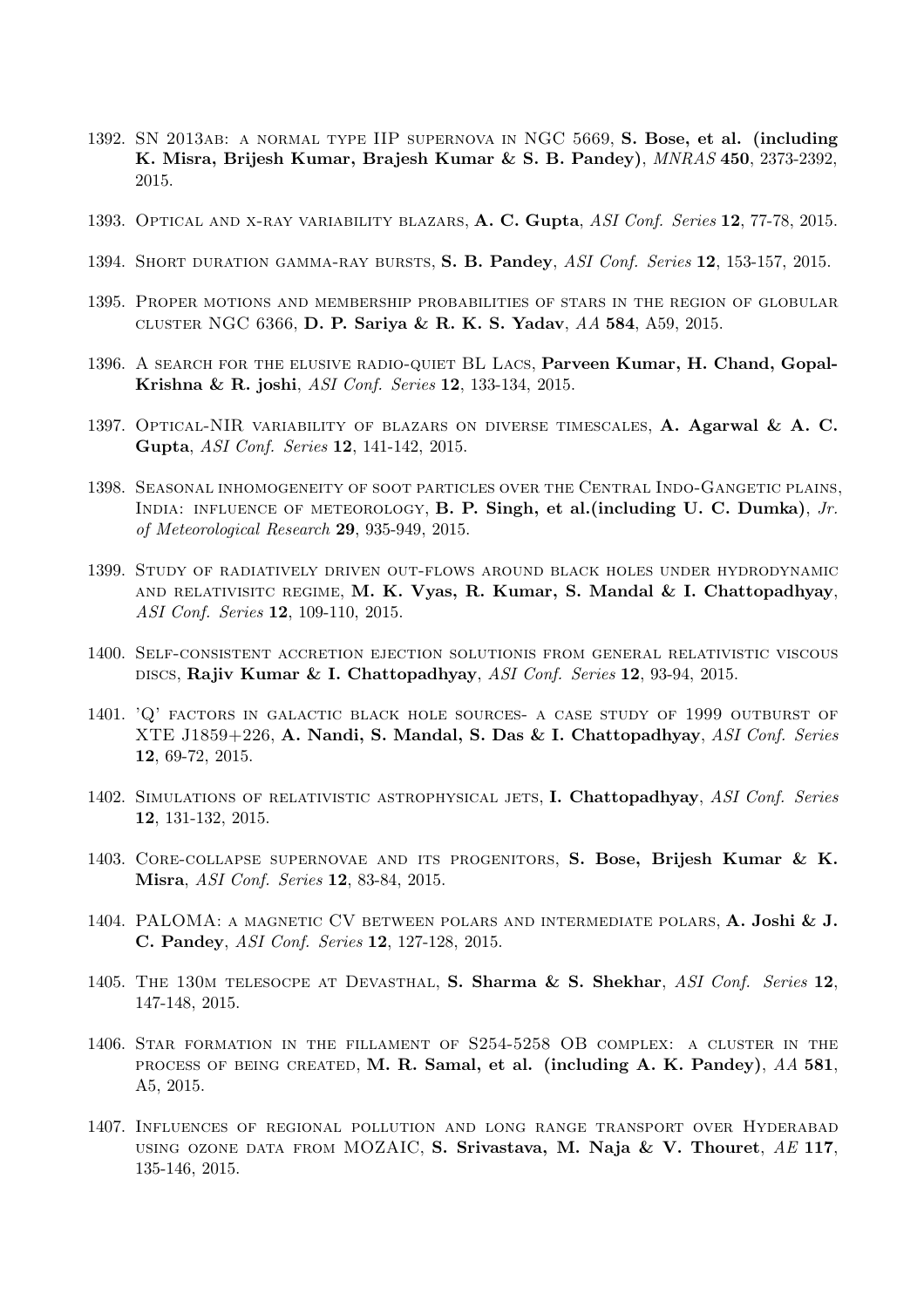- 1408. Investigation of aerosol optical, physical, and radiative characteristics of severe dust storm observed over UAE, G. Bashu, D. V. Phanikumar, K. Kumar Niranjan, T. B. M. J. Ouarda & P. R. Marpu, Remote Sensing of Environment 169, 404-417, 2015.
- 1409. Probing AGN central engine and its environment based on their photometry and SPECTROSCOPY, H. Chand & R. Joshi, ASI Conf. Series 12, 79-80, 2015.
- 1410. GAMMA-RAY BURST IN SWIFT AND FERMI ERA, W. Zheng, X. Wu, T. Sakamoto, Y. Urata & S. B. Pandey, Adv. in Astronomy 2015, 1, 2015.
- 1411. ANALYTICAL MODELING OF THIRTY METER TELESCOPE OPTICS POLARIZATION, R. M. Anche, et al. (including S. B. Pandey), Proc. of SPIE 9654, 965408-1-8, 2015.
- 1412. Study of core-collapse supernovae with the upcoming 4m international liquid mirror telescope at Devasthal, Nainital, Brajesh Kumar, et al. (including S. B. Pandey), ASI Conf. Series 12, 149-150, 2015.
- 1413. THIRTY METER TELESCOPE DETAILED SCIENCE CASE: 2015, W. Skidomore, et al. (including S. B. Pandey), Research in Astron. & Astrophy. 15, 1945-2140, 2015.
- 1414. Flux and spectral variability of the blazar PKS 2155-304 with XMM-Newton: evidence of particle acceleration and synchrotron cooling, J. Bhagwan, A. C. Gupta, I. E. Papadakis & P. J. Wiita, NA 44, 21-28, 2016.
- 1415. Aerosol chemical characterization and role of carbonaceous aerosol on radiative effect over Varanasi in central Indo-Gangetic Plain, S. Tiwari, et al. (including U. C. Dumka), AE 125, 437-449, 2016.
- 1416. KEPLER LIGHT-CURVE ANALYSIS OF THE BALZAR W2R 1962+42, P. Mohan, A. C. Gupta, R. Bachev & A. Strigachev, MNRAS 456, 654-664, 2016
- 1417. Broad-band polarimetric investigation of the type II-plateau supernova 2013ej, Brajesh Kumar, S. B. Pandey, C. Eswaraiah & K. S. Kawabata, MNRAS 456, 3157- 3167, 2016.
- 1418. Modulation of surface meteorological parameters by extratropical planetaryscale Rossby waves, K. N. Kumar, D. V. Phanikumar, T. B. M. J. Ouarda, M. Rajeevan, M. Naja & K. K. Shukla, AG 34, 123-132, 2016.
- 1419. Broad-band linear polarization in late-type active dwarfs, M. K. Patel, J. C. Pandey, S. Karmakar, D. C. Srivastava & I. S. Savanov, MNRAS 457, 3178-3190, 2016.
- 1420. Seasonal, interannual and long-term variabilities in biomass buring activity over South Asia, P. Bhardwaj, M. Naja, R. Kumar & H. C. Chandola, Environ. Sci. Pollut. Res. 23, 4397-4410, 2016
- 1421. Recent improvements of the Meteorological radiation model for solar irradiance estimates under all-sky conditions, H. D. Kambezidis, B. E. Psiloglou, D. Karagiannis, U. C. Dumka & D. G. Kaskaoutis, Renewable Energy 93, 142-158, 2016.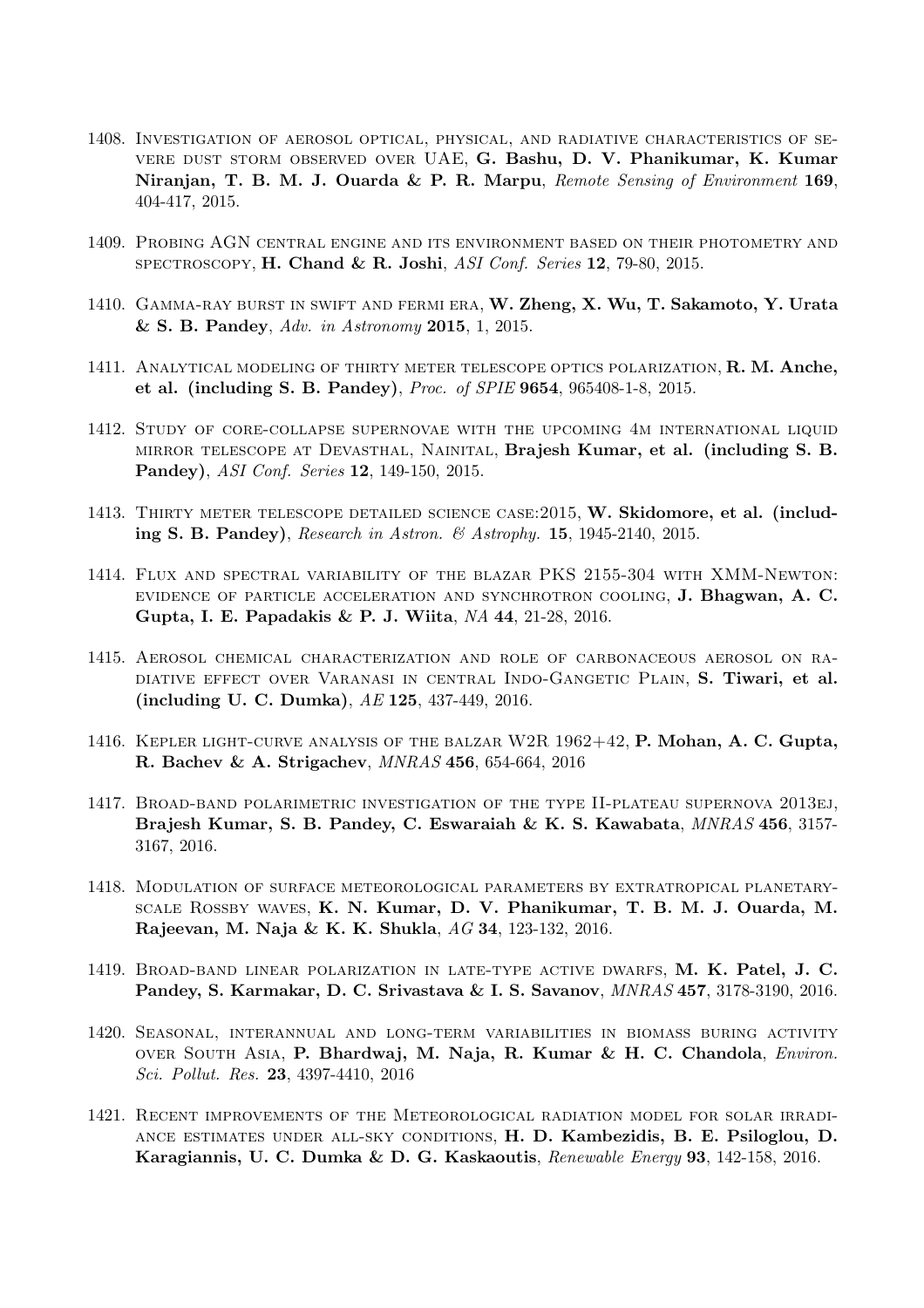- 1422. Multiband optical variability of three TeV blazars on diverse time-scales, A. C. Gupta, el al. (including A. Agarwal & J. Bhagwan), MNRAS 458, 1127-1137, 2016.
- 1423. Dependence of the spectral diffuse-direct irradiance ratio on aerosol spectral distribution and single scattering albedo, D. G. Kaskaoutis, H. D. Kambezidis, U. C. Dumka & B. E. Psiloglou, AE 178-179, 84-94, 2016.
- 1424. Population I Cepheids and understanding star formation history of the Small MAGELLANIC CLOUD, Y. C. Joshi, A. P. Mohanty & S. Joshi,  $RAA$ , 16, 61 (8pp), 2016.
- 1425. Photometric studies of two W UMa type variables in the field of distant open CLUSTER NGC 6866, Y. C. Joshi, R. Jagirdar & S. Joshi,  $RAA$  16, 63 (10pp), 2016.
- 1426. Nature and sources of ionic species in precipitation across the Indo-Gangetic Plains, India, S. Tiwari, et al. (including U. C. Dumka), AAQR 16, 943-957, 2016
- 1427. Radio continuum detection in blue early-type weak-emission-line galaxies, A. Paswan & A. Omar, MNRAS 459, 233-238, 2016.
- 1428. Atmospheric heating due to black carbon aerosol during the summer monsoon period over Ballia: A rural environment over Indo-Gangetic Plain, S. Tiwari, et al. (including A. C. Dumka), AE 178-179, 393-400, 2016.
- 1429. MAGNETIC FIELD GEOMETRY OF AN UNUSUAL COMETARY CLOUD GAL 110-13, N. Sharma, G. Maheswar, A. Soam, C. W. Lee & A. Tej, AA 588, A45 (14pp), 2016.
- 1430. Mass function study of open star clusters Haffner 11 and Czernik 31, D. Bisht, R. K. S. Yadav & A. K. Durgapal, NA 47, 19-23, 2016.
- 1431. Photometric study of open star clusters in II quadrant: Teutsch 1 and Riddle 4, D. Bisht, R. K. S. Yadav & A. K. Durgapal, NA 42, 66-77, 2016.
- 1432. Structural studies of eight bright rimmed clouds in the southern hemisphere, S. Sharma, et al. (including A. K. Pandey & M. Gopinathan),  $Ap. J. 151, 126 (26pp)$ , 2016.
- 1433. Photometric and polarimetric observations of fast declining type II supernovae 2013hj and 2014G, S. Bose, et al. (including Brijesh Kumar, Kuntal Mishra, Brajesh Kumar & Mridweeka Singh), MNRAS 455, 2712-2730, 2016.
- 1434. Variable stars in young open star cluster NGC 7380, S. Lata, A. K. Pandey, N. Panwar, W. P. Chen, M. R. Samal & J. C. Pandey, MNRAS 456, 2505-2517, 2016.
- 1435. Primary black hole spin in OJ 284 as determined by the general relativity centenary flare, M. J. Valonen, et al. (including M. Gopinathan, A. Joshi & J. C. Pandy), APJL 819, 37 (6pp), 2016.
- 1436. The optical identification of events with poorly defined locations: the case of the Fermi GBM GRB 140801A, V. M. Lipunov, et al. (including S. B. Pandey), MNARS 455, 712-724, 2016.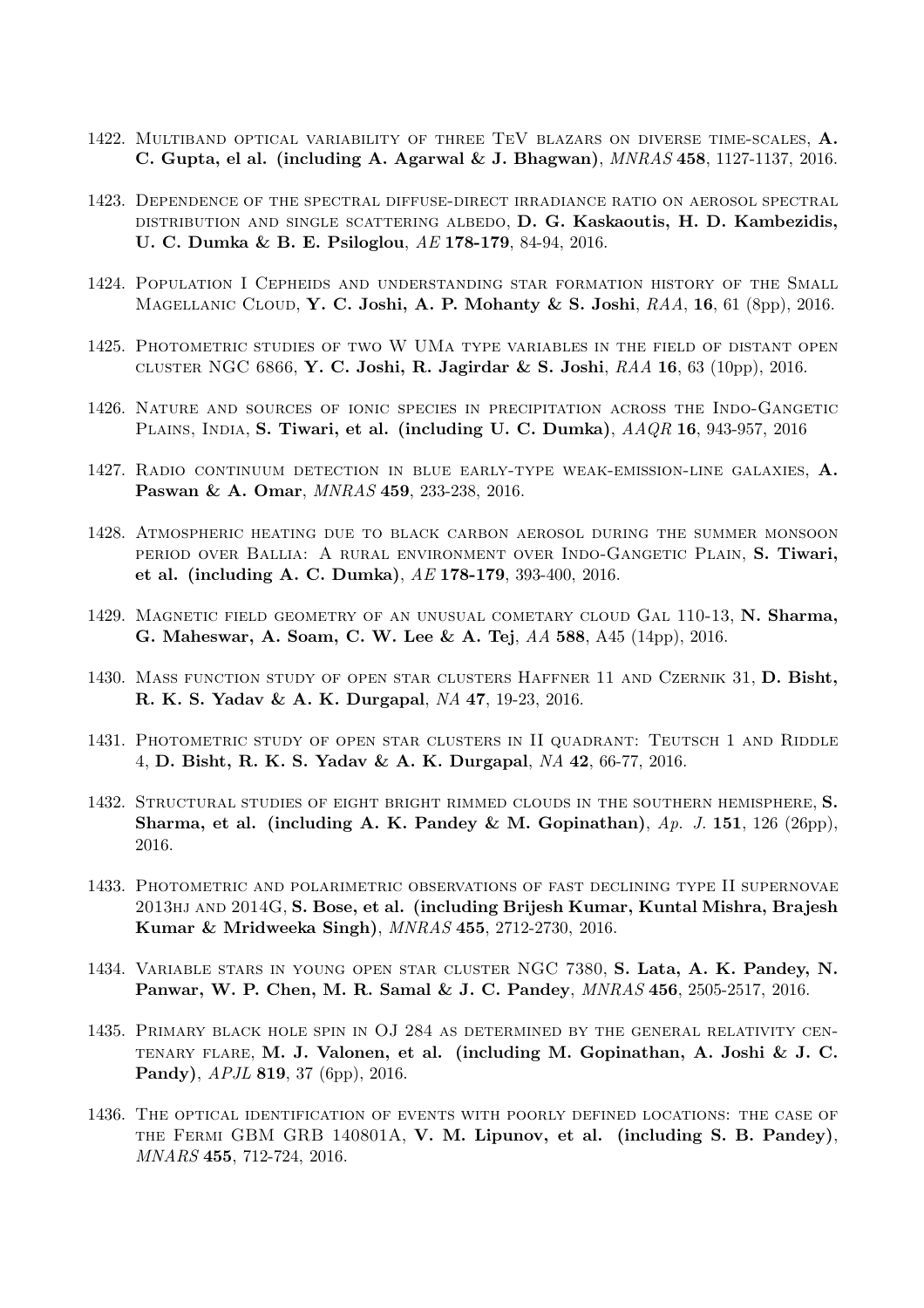- 1437. Broadband observations of the gamma-ray emitting narrow line seyfert 1 galaxy SBS 0846+513, V. S. Paliya, B. Rajput, C. S. Stalin & S. B. Pandey, Ap. J. 819, 121 (6pp), 2016.
- 1438. Investigations of aerosol black carbon from a semi-urban site in the Indo-Gangetic plain region, H. Joshi, et al. (including M. Naja & P. Bhardwaj),  $AE$  125, 346-359, 2016.
- 1439. First observations of light non-methane hydrocarbon (C2-C5) over a high altitude site in the central Himalayas, T. Sarangi, M. Naja, S. Lal, S. Venkataramani, P. Bhardwaj, N. Ojha, R. Kumar & H. C. Chandola, AE 125, 450-460, 2016.
- 1440. Estimation of mass outflow rates from viscous relativistic accretion discs around black holes, I. Chattopadhyay & Rajiv Kumar, MNRAS 459, 3792-3811, 2016.
- 1441. THE HOT  $\gamma$  DORADUS AND MAIA STARS, **L. A. Balona, et al. (including Y. C. Joshi &** S. Joshi), MNRAS 460, 1318-1327, 2016.
- 1442. Dense molecular cores being externally heated, G. Kim, C. W. Lee, M. Gopinathan, Woong-Seob Jeong & Mi-Ryang Kim, Ap. J. 824, 85, 2016.
- 1443. The Nainital-Cape Survey IV. A search for pulsational variability in 108 chemically peculiar stars, S. Joshi, et al. (including Y. C. Joshi), AA 590, A116, 2016.
- 1444. Variations in the cloud-base hight over the central Himalayas during GVAX: association with the monsoon rainfall, N. Singh, et al. (including R. Solanki, M. Naja , U. C. Dumka, D. V. Phanikumar & R. Sagar), CS 111, 109-116, 2016.
- 1445. High-frequency vertical profiling of meteorological parameters using AMF1 FACILITY DURING RAWEXGVAX AT ARIES, NAINITAL, M. Naja, et al. (including P. Bhardwaj, N. Singh, P. Kumar & N. Ojha), CS 111, 132-140, 2016.
- 1446. Doppler Lidar observations over a high altitude mountainous site Manora Peak in the central Himalayan region, D. V. Phanikumar, et al. (including K. K. Shukla, M. Naja, N. Singh & R. Sagar), CS 111, 101-108, 2016.
- 1447. INTRANIGHT OPTICAL VARIABILITY OF RADIO-QUIET WEEK EMISSION LINE QUASARS-IV, Parveen Kumar, H. Chand & Gopal-Krishna, MNRAS 461, 666-673, 2016.
- 1448. Array factor optimization of an active planar phased array using evolutionary algorithm, S. Bhattacharjee, A. Kumar & M. Naja, International Jr. Antennas 2, 1-11, 2016.
- 1449. Time variability of surface-layer characteristics over a Mountain ridge in the Central Himalayas during the spring season, R. Solanki, N. Singh, N. V. P. Kiran Kumar, K. Rajeev & S. K. Dhaka, BLM 158, 453-471, 2016.
- 1450. LO Peg: surface differential rotation, flares and spot-topographic evolution, S. Karmakar, et al. (including J. C. Pandey, S. B. Pandey, K. Misra & S. Joshi), MNRAS 459, 3112-3129, 2016.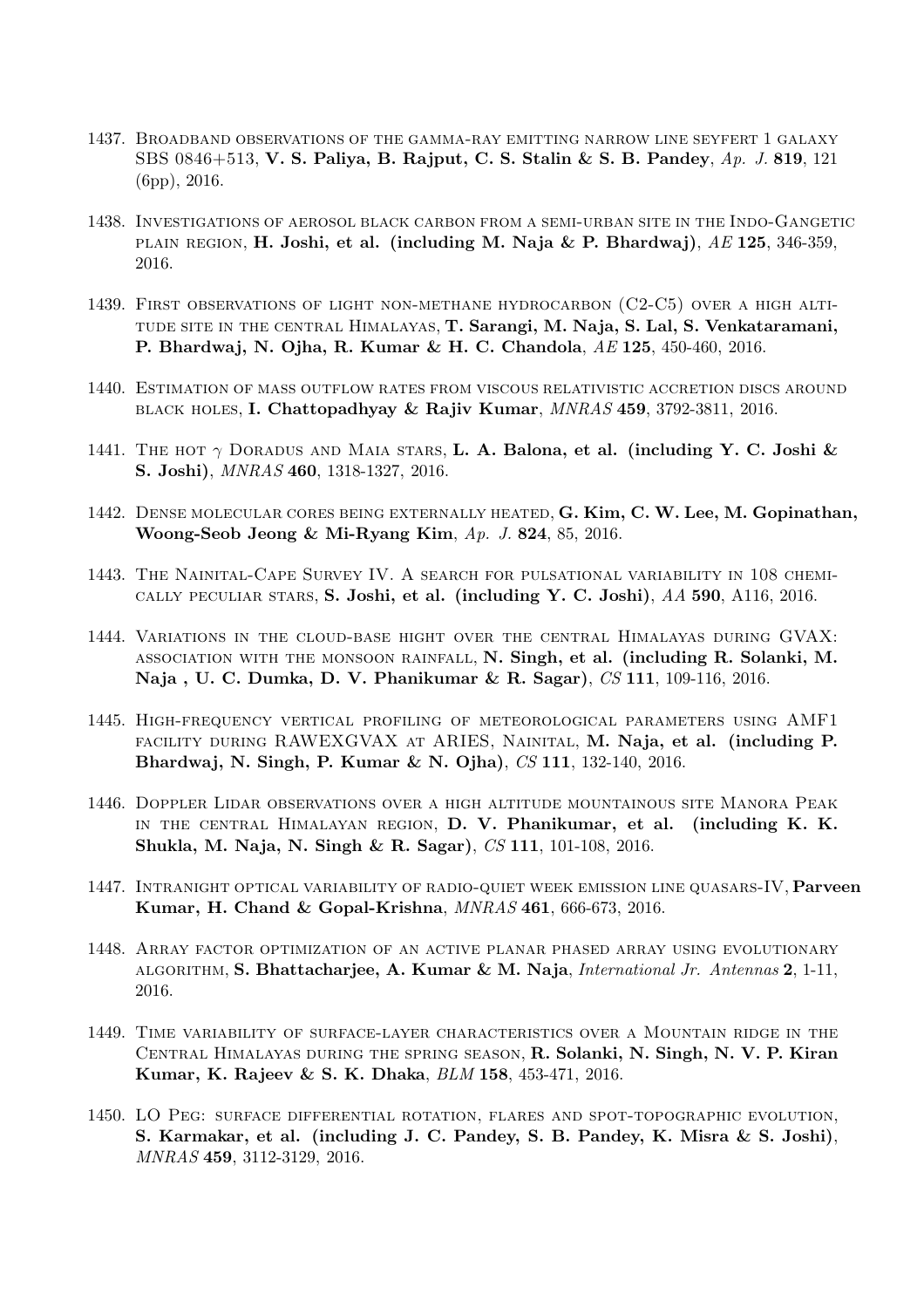- 1451. Peak of pectral energy distribution plays an important role in intra-day variability of blazars?, A. C. Gupta, N. Kalita, H. Gaur & K. Duorah, MNRAS 462, 1508-1516, 2016.
- 1452. Tethered balloon-born and ground-based measurements of black carbon and particulate profiles within the lower troposphere during the foggy period in Delhi, India, D. S. Bisht, et al.(including U. C. Dumka), STE 537, 894-905, 2016.
- 1453. Study of open clusters within 1.8 kpc and understanding the Galactic structure, A. Richichi, et al. (including A. K. Pandey & S. Sharma), MNRAS 464, 231-236, 2016.
- 1454. Simulationsof viscous accretion flow around black holes in tow dimensional CYCLINDRICAL GEOMETRY, S-J. Lee, I. Chattopadhyay, R. Kumar, S. Hyung  $\&$  D. Ryu, Ap.J. 831, 33, 2016.
- 1455. PALOMA: a magnetic CV between polars and intermediate polars, A. Joshi, J. C. Pandey, K. P. Singh & P. C. Agrawal, Ap.J. 830, 56, 2016.
- 1456. A search for QPOs in the blazar OJ287: preliminary results from the 2015/2016 observing campaign, S. Zola, et al. (including M. Gopinathan, A. Joshi & J. C. Pandey), Galaxies 4, 41, 2016.
- 1457. PHOTOMETRIC OBSERVATIONS OF LO PEG IN 2014-2015, I. S. Savanov, et al. (including S. Karmakar, S. B. Pandey, S. Joshi & K. Misra), Acta Astronomica 66, 381, 2016.
- 1458. H α imaging survey of wolf-rayet galaxies: morphologies and star formation rates, S. Jaiswal & A. Omar, MNRAS 462, 92, 2016.
- 1459. Columnar aerosol characteristics and radiative forcing over the Doon Valley IN THE SHIVALIK RANGE OF NORTHWESTERN HIMALAYAS, U. C. Dumka, et al., ESPR 23, 25467, 2016.
- 1460. Is the  $\beta$  pictoris member GJ 3039AB a physical binary? What the rotation periods TELL US?, S. Messina, R. Baves & B. J. Medhi,  $NA$  48, 5, 2016.
- 1461. The rotation-lithium depletion correlation in the  $\beta$  pictoris association and the LDB AGE DETERMINATION, S. Messina, et al. (including B. J. Medhi), AA 596, A29, 2016.
- 1462. Magnetic field geometry of the large globule CB 34, A. Das, H. S. Das, B. J. Medhi & S. Wolf, APSS 361, 381, 2016.
- 1463. Fog aerosol characterization experiments over panchgaon, Haryana, P. C. S. Devara, et al. (including U. C. Dumka), Proceedings of Indian Aerosol Science and Technology Association 22, 195, 2016.
- 1464. Odd-even scheme for combating air pollution in and around Delhi NCR, P. C. S. Devara, et al. (including U. C. Dumka), Proceedings of Indian Aerosol Science and Technology Association 22, 199, 2016.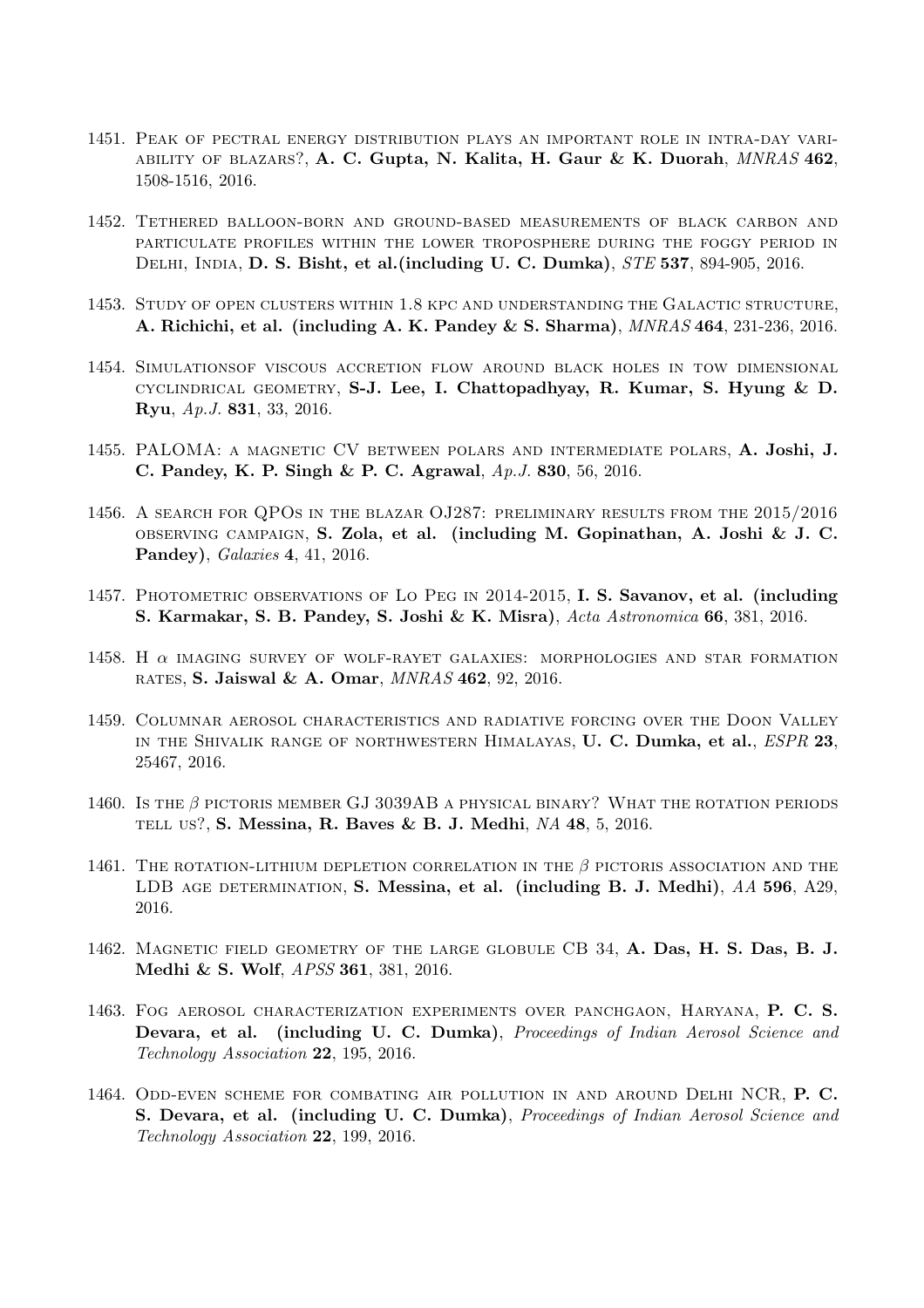- 1465. Scattering coefficient over Panchgaon a remote location in northwestern Indo-GANGETIC PLAIN, U. C. Dumka, P. C. S. Devara, D. G. Kaskaoutis & Sarvan Kumar, Proceedings of Indian Aerosol Science and Technology Association 22, 385, 2016.
- 1466. Influence of meteorological parameters and aerosol optical depth on lighting over Indo-Gangetic plain, Sarvan Kumar, D. Singh, R. P. Singh, A. K. Singh & U. C. Dumka, Proceedings of Indian Aerosol Science and Technology Association 22, 392, 2016.
- 1467. Characteristics of carbonaceous aerosols over panchgaon a remote location in Northwestern Indo-Gangetic plain, U. C. Dumka, et al. (including Sarvan Kumar), Proceedings of Indian Aerosol Science and Technology Association 22, 569, 2016.
- 1468. Particulate matter and black carbon aerosols during winter 2015-16 over a rural station, P. C. S. Devara, M. P. Alam, T. Paul, A. K. Srivastava & U. C. Dumka, Proceedings of Indian Aerosol Science and Technology Association 22, 655, 2016.
- 1469. WASP-92b, WASP-93b and WASP-118b: three new transiting close-in giant plan-ETS, K. L. Hay, et al. (including Y. C. Joshi),  $MNRAS$  463, 3276, 2016.
- 1470. Customized overhead cranes for installation of India's largest 3.6m optical telescope at Devasthal, Nainital, India, T. Bangia, S. Yadava, Brijesh Kumar, A. S. Ghanti & P. M. Hardikar, Proc. of SPIE 9906, 990620-1-13, 2016.
- 1471. A multiwavelength investigation of lthe H II region S311: young stellar pop-ULATION AND STAR FORMATION, R. K. Yadav, et al. (including A. K. Pandey  $& S.$ Sharma), MNRAS 461, 2502, 2016.
- 1472. Boundary layer evolution over the central Himalayas from radio wind profiler and model simulations, N. Singh, et al. (including R. Solanki), ACP 16, 10559, 2016.
- 1473. Localization and broadband follow-up of the gravitational-wave transient GW 150914, B. P. Abbott, et. al. (including S. B. Pandey), ApJL 862, L13 (8pp), 2016.
- 1474. Supplement: Localization and broadband follow-up of the gravitational-wave transient GW 150914 (2016, ApJL, 826, L13), B. P. Abbott, et al. (including S. B. Pandey), ApJLSS 225, 8 (8pp), 2016.
- 1475. SN 2012aa: a transient between type ibc core-collapse and superluminous su-PERNOVAE, R. Roy, et. al. (including B. Kumar & S. B. Pandey),  $AA$  596,  $A67$ , 2016.
- 1476. The infrared imaging spectrograph (IRIS) for TMT: latest science cases and simulations, S. A. Wright, et al. (including S. B. Pandey), Proc. of SPIE 9909, 990905-1-15, 2016.
- 1477. PECULIAR STATIONARY EUV WAVE FRONTS IN THE ERUPTION ON 2011 MAY 11, R. Chandra, P. F. Chen, A. Fulara, A. K. Srivastava & W. Uddin, Ap. J. 822, 106, 2016.
- 1478. Interaction of two filament channels of different chiralities, N. C. Joshi, B. Filippov, B. Schmieder, T. Magara, Y. Moon & W. Uddin,  $Ap. J. 825, 123, 2016.$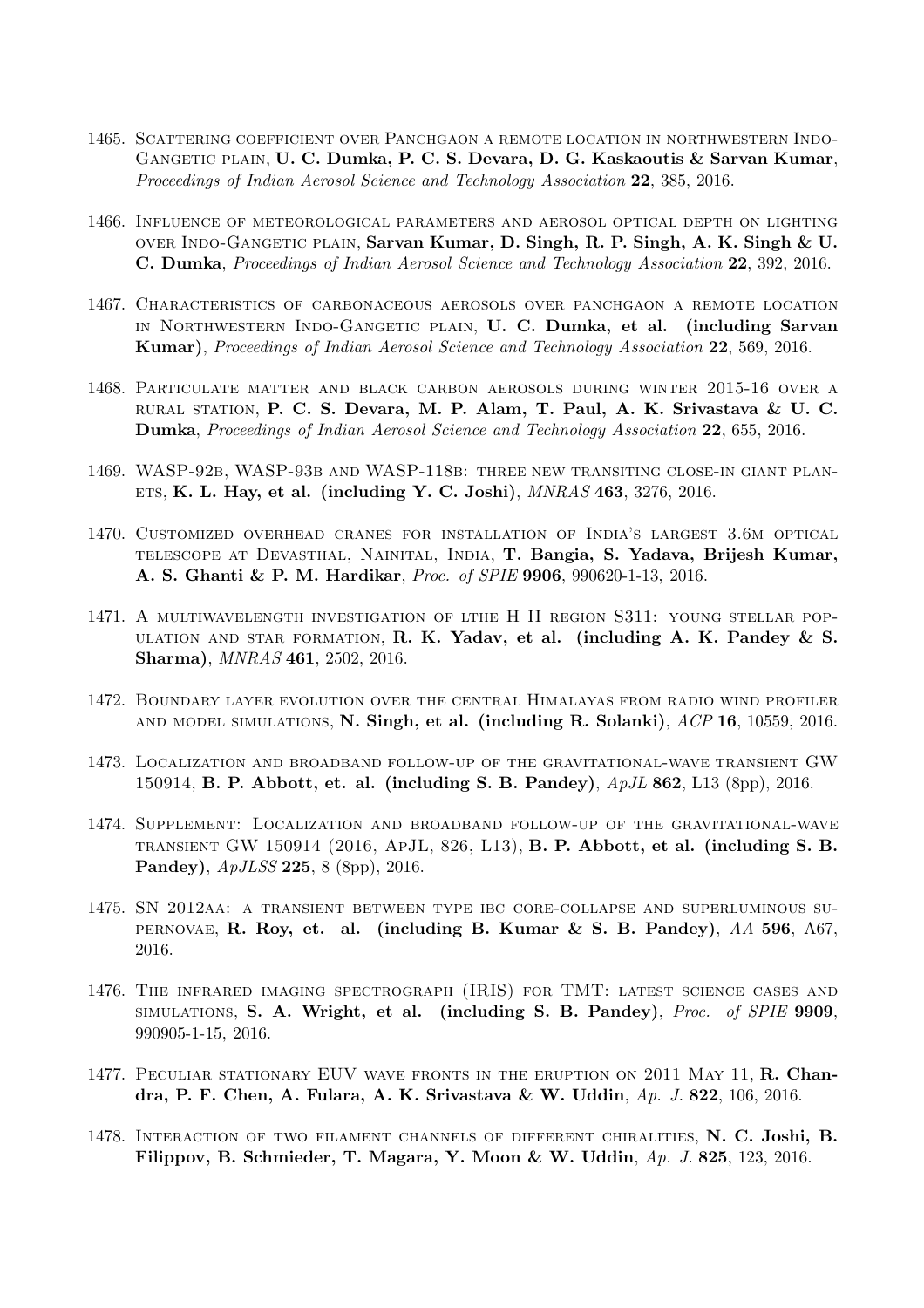- 1479. Synchronization of off-centered dome and 3.6m Devasthal optical telescope, M. Gopinathan, S. Sahu, S. Yadava, P. Jangid, B. J. Medhi, P. Rao, B. Kumar, A. Omar & W. Uddin, Proc. of SPIE 9913, 991340, 2016.
- 1480. The first aluminum coating of the 3700 mm primary mirror of the Devasthal Optical Telescope, K. R. Bheemireddy, M. Gopinathan, J. Pant, A. Omar, B. Kumar, W. Uddin & N. Kumar, Proc. of SPIE 9906, 990644, 2016.
- 1481. PROBING MAGNETIC FIELDS WITH SQUARE KILOMETER ARRAY AND ITS PRECURSORS, S. Roy, et al. (including H. Chand), JAA 37, 42, 2016.
- 1482. The origin of UV-optical variability in AGN and test of disc models: XMM-NEWTON AND GROUND-BASED OBSERVATIONS OF NGC 4395, I. M. McHardy, et al. (including H. Chand), Astron. Nachr. 337, 500, 2016.
- 1483. UBVI photometric study of open star clusters Ruprecht 25 and Czernik 6, D. Bisht, R. K. S. Yadav & A. K. Durgapal, NA 49, 1, 2016.
- 1484. 2MASS photometry and kinematical studies of open cluster NGC 188, W. H. Elsanhoury, et al. (including R. K. S. Yadav), NA 49, 32, 2016.
- 1485. Explosive and Radio-Selected Transients: Transient Astronomy with Square KILOMETRE ARRAY AND ITS PRECURSORS, P. Chandra, et al. (including K. Misra), JAA 37, 30, 2016.
- 1486. DEAD OR ALIVE? LONG-TERM EVOLUTION OF SN 2015BH (SNHUNT275), N. Elias-Rosa, et al. (including K. Misra), MNRAS 463, 3894, 2016.
- 1487. Organic and inorganic components of aerosols over the central Himalayas: winter and summer variations in stable carbon and nitrogen isotopic composition, P. Hegde, K. Kawamura, H. Joshi & M. Naja, ESPR 23, 6102, 2016.
- 1488. Variability of Anthropogenic Gases: Nitrogen Oxides, Sulfur Dioxide, Ozone and Ammonia in Kathmandu Valley, Nepal, F. Kiros, et al. (including M. Naja), AAQR 16, 3088, 2016.
- 1489. Evidence of asymmetries in the Aldebaran photosphere from multiwavelength LUNAR OCCULTATIONS, A. Richichi, et al. (including A. K. Pandey & S. Sharma), MNRAS 464, 231, 2017.
- 1490. Multi-wavelength temporal variability of the blazar 3C 454.3 during 2014 ac-TIVITY PHASE, P. Kushwaha, A. C. Gupta, R. Misra & K. P. Singh,  $MNRAS$  464, 2046, 2017.
- 1491. Probing the magnetic fields in L1415 and L4389, A. Soam, C. W. Lee, G. Maheswar, S. Kim, S. Neha & Mi-R. Kim, MNRAS 464, 2403, 2017.
- 1492. Investigation of open clusters based on IPHAS and APASS survey data, A. K. Dambis, E. V. Glushkova, L. N. Berdnikov, Y. C. Joshi & A. K. Pandey, MNRAS 465, 1505, 2017.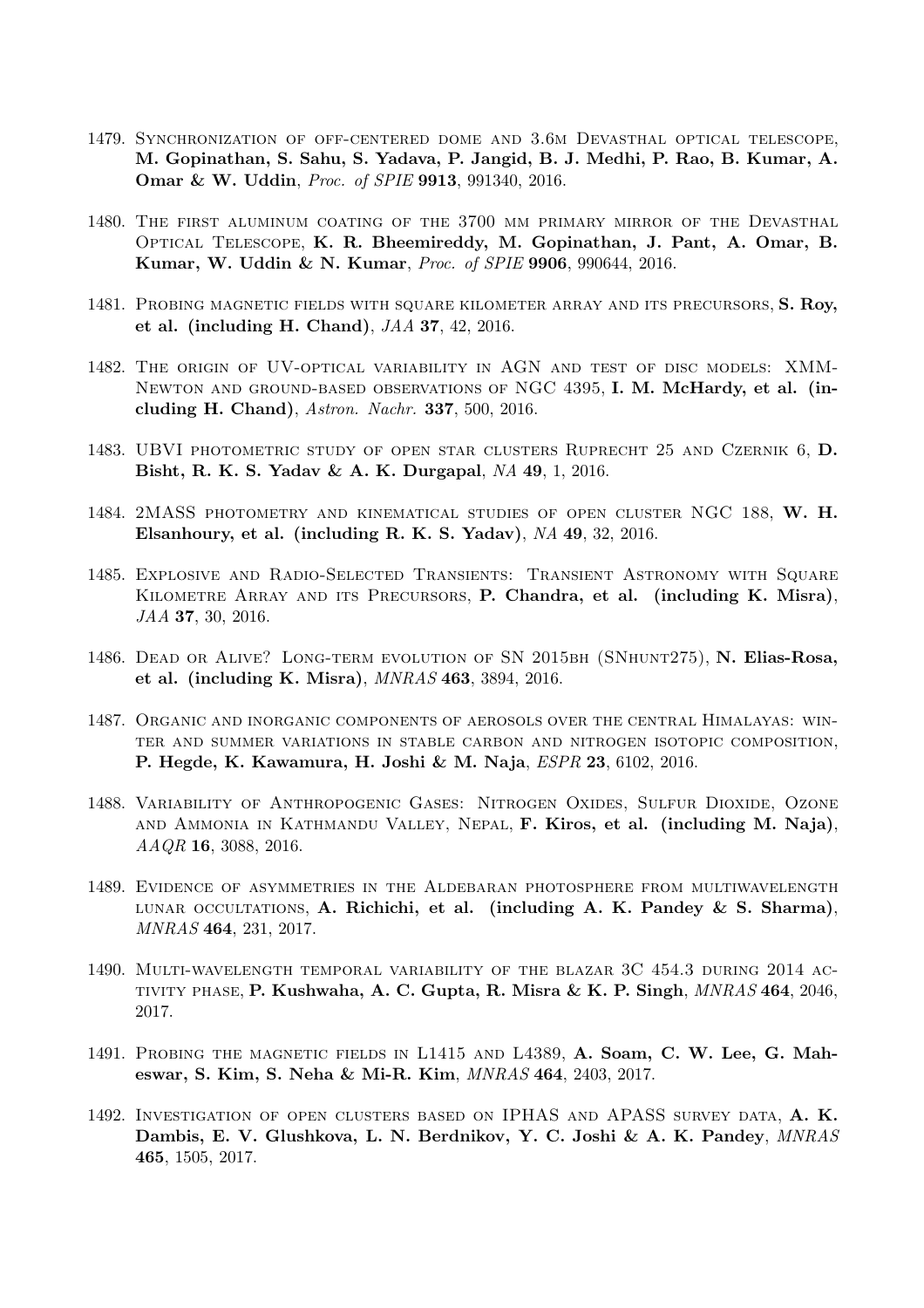- 1493. Magnetic field structure of IC 63 and IC 59 associated with H II region Sh 185, A. Soam, G. Maheswar, C. W. Lee, S. Neha & B. G. Andersson, MNRAS 465, 559, 2017.
- 1494. Optical and radiative properties of aerosols over desalpar, a remote site in western India: Source identification, modification processes and aerosol type discrimination, P. N. Patel, U. C. Dumka, D. G. Kaskaoutis, K. N. Babu & A. K. Mathur, STE 575, 612, 2017.
- 1495. Assessment of PM2.5 and PM10 over Guwahati in Brahmaputra River valley: temporal evolution, source apportionment and meteorological dependence, S. Tiwari, et. al. (including U. C. Dumka), APR 8, 13, 2017.
- 1496. Investigation of recurrent EUV jets from highly dynamic magnetic field region, N. C. Joshi, et al. (including W. Uddin), ASS 362, 10, 2017.
- 1497. A review of biomass buring: emissions and impacts on air quality, health and climate in China, J. Chen, et al. (including U. C. Dumka), STE 579, 1000, 2017.
- 1498. GMRT HI study of giant low surface brightness galaxies, Alka Mishra, et. al. (including A. Omar), MNRAS 464, 2741, 2017.
- 1499. Multiband optical variability of the blazar OJ 287 during its outbursts in 20152016, A. C. Gupta, et. al. (including A. Agarwal, Alka Mishra & Ashwani Pandey), MNRAS 465, 4423, 2017.
- 1500. Multiwavelength study of VHE emission from Markarian 501 using TACTIC observations during April-May, 2012., P. Chandra, et al. (include A. C. Gupta), NA 54, 42, 2017.
- 1501. SEARCH FOR AND STUDY OF PHOTOMETRIC VARIABILITY IN MAGNETIC WHITE DWARFS, A. F. Valeev, et al. (including Arti Joshi & J. C. Pandey), Ap. B. 72, 44, 2017.
- 1502. Meteorological radiation model (MRM v6.1): improvements in diffuse radiation estimates and new approach for implementation of cloud products, Kambezidis, H. D., Psiloglou, B. E., Karagiannis, D., Dumka, U. C. Kaskaoutis, D. G., Renewable and sustainable Energy Reviews 74, 616, 2017.
- 1503. BLOWOUT JETS AND IMPULSIVE ERUPTIVE FLARES IN A BALD-PATCH TOPOLOGY,  $\bf R$ . Chandra, et al. (including W. Uddin), AA 598, A41, 2017.
- 1504. THE  $\beta$  pictoris association: catalog of photometric rotational periods of lowmass members and candidate members, S. Messina, et al. (including B. J. Mehdi), AA 600, A83, 2017.
- 1505. Design of vertical dial guide for facilitating mechanical inspection and quality control, P. Chakraborty, Proceedings International Conference Advancements in Science and Technology, 134-136, 2017.
- 1506. X-ray superflares on CC Eri, S. Karmakar, J. C. Pandey, V. S. Airapetian & K. Misra, Ap. J. 840, 102, 2017.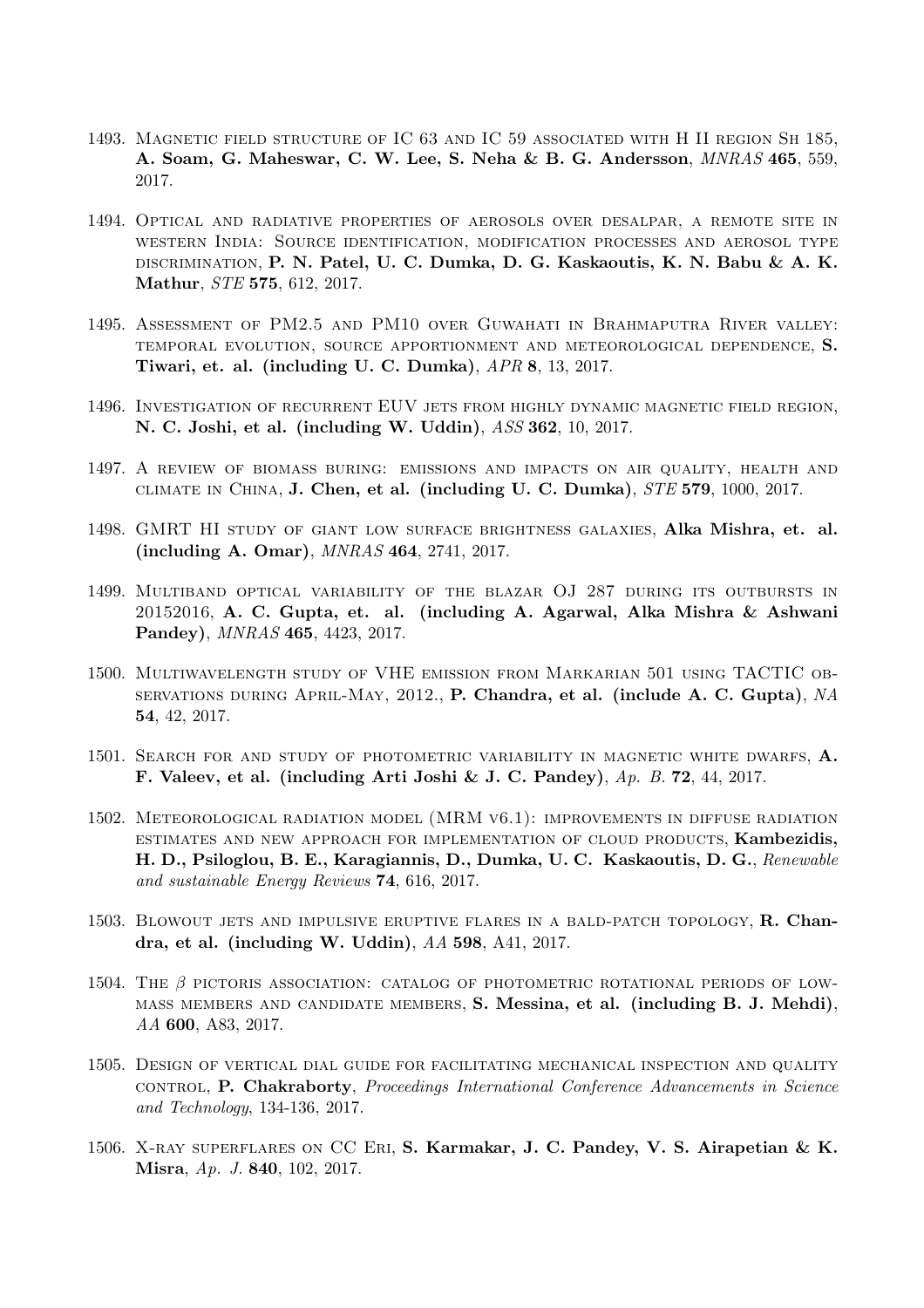- 1507. CORE SHIFT EFFECT IN BLAZARS, A. Agarwal, et al. (including Alok C. Gupta),  $MNRAS$ 469, 813, 2017.
- 1508. A catalog of narrow line seyfert 1 galaxies from the sloan digital sky survey DATA RELEASE 12, S. Rakshit, C. S. Stalin, H. Chand & X. Zhang, APJSS 229, 39, 2017.
- 1509. Aerosol characterization and radiative properties over Kavaratti, a remote island in southern Arabian Sea from the period of observations, P. N. Patel, U. C. Dumka, K. N. Babu & A. K. Mathur, STE 599-600, 165, 2017.
- 1510. Stellar contents and star formation in the NGC 7538 region, S. Sharma, et al. (including A. K. Pandey & J. C. Pandey), MNRAS 467, 2943, 2017.
- 1511. Low-mass young stellar population and star formation history of the cluster IC 1805 IN THE W4 H II REGION, N. Panwar, et al. (including A. K. Pandey), MNRAS 468, 2684, 2017.
- 1512. Unique roll-off roof for housing 1.3 m telescope at Devasthal, Nainital, R. Bangia, Jr. Inst. Eng. India Ser. C. 98, 359, 2017.
- 1513. Variations in particulate matter over Indo-Gangetic plains and Indo-Himalayan range during four field campaigns in winter monsoon and summer monsoon: role OF POLLUTION PATHWAYS,  $\bf{A}$ . Sen, et al. (including M. Naja),  $AE$  154, 200, 2017.
- 1514. ORIGIN OF X-RAYS IN THE LOW STATE OF THE FSRQ 3C 273: EVIDENCE OF INVERSE Compton emission, N. Kalita, A. C. Gupta, P. J. Wiita, G. C. Dewangan & K. Duorah, MNRAS 469, 3824, 2017.
- 1515. X-RAY INTRADAY VARIABILITY OF FIVE TEV BLAZARS WITH NUSTAR, Ashwani Pandey, A. C. Gupta & P. J. Witta, Ap. J. 841, 123, 2017.
- 1516. First results from light scattering enhancement factor over central Indian Himalayas during GVAX campaign, U. C. Dumka, D. G. Kaskaoutis, R. Sagar, J. Chen, N. Singh & S. Tiwari, STE 605-606, 124, 2017.
- 1517. General relativistic study of astrophysical jets with internal shocks, Mukesh K. Vyas & I. Chattopadhyay, MNRAS 469, 3270, 2017.
- 1518. ESTIMATION OF BIPOLAR JETS FROM ACCRETION DISCS AROUND KERR BLACK HOLES, Rajiv Kumar & I. Chattopadhyay, MNRAS 469, 4221, 2017.
- 1519. PROBING NEARBY GALACTIC STRUCTURE THROUGH OPEN STAR CLUSTERS, Y. C. Joshi, ASP Conf. Seri. 510, 81, 2017.
- 1520. Multiwavelenght variability study of the classical BL Lac object PKS 0735+178 on timescales ranging from decades to minutes, A. Goyal, et al. (including S. Joshi), Ap. J. 837, 127, 2017.
- 1521. A proper motions study of the globular cluster NGC 3201, D. P. Sariya, Ing-Guey Jiang & R. K. S. Yadav, AJ 153, 134, 2017.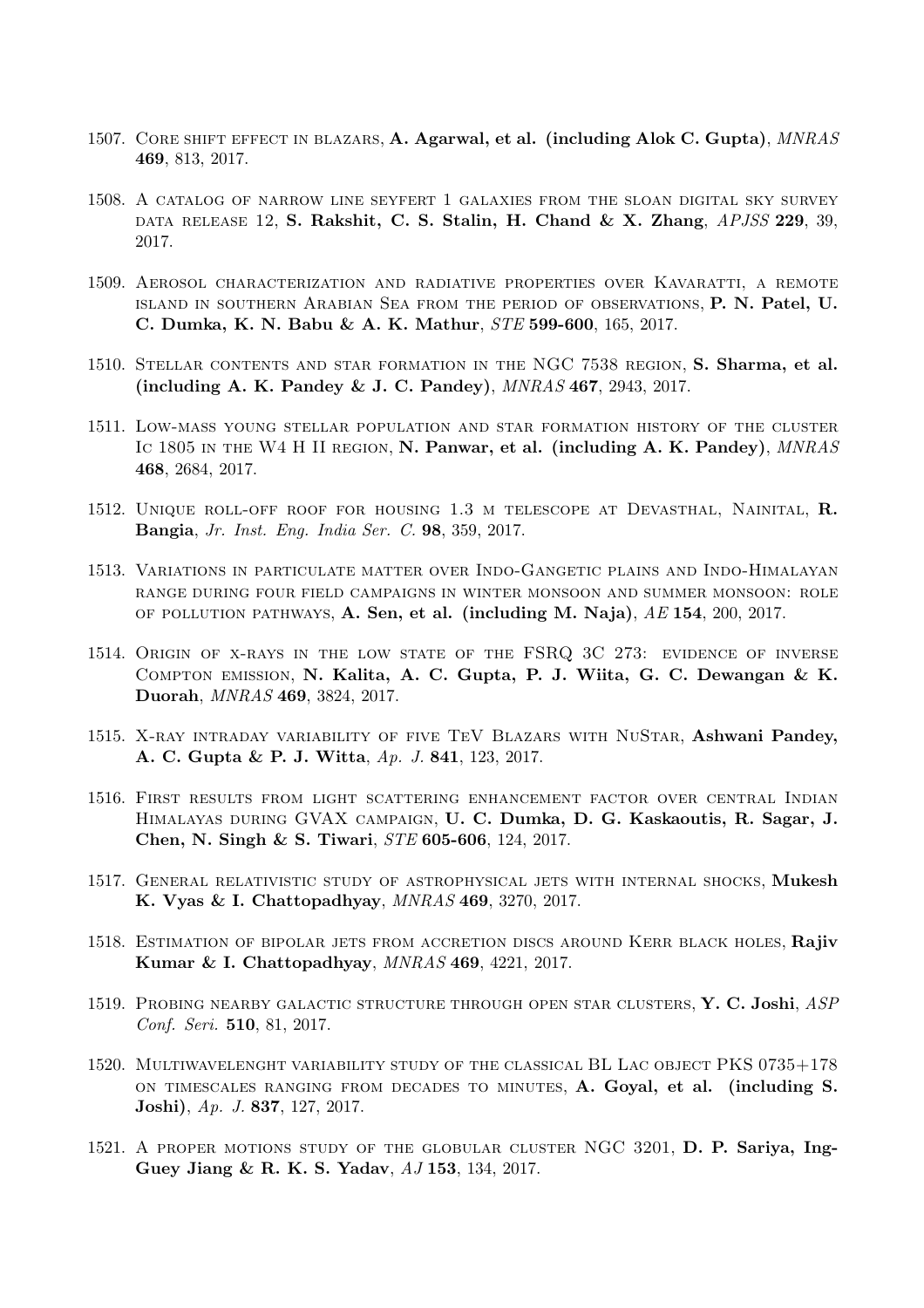- 1522. Source region and sector contributions of atmospheric soot particle in a coal-FIELD REGION OF DHANBAD, EASTERN PART OF INDIA, S. Singh, S. Tiwari, U. C. Dumka, R. Kumar & P. K. Singh, AR 197, 415, 2017.
- 1523. Chemical characterization of rainwater at a high-altitude site "Nainital" in the central Himalayas India, D. S. Bisht, et al. (including H. Joshi, N. Singh & M. Naja), ESPR 24, 3959, 2017.
- 1524. HIGH-RESOLUTION SPECTROSCOPY AND SPECTROPOLARIMETRY OF SELECTED  $\delta$  SCT pulsating variables, S. Joshi, et al. (including Y. C. Joshi), MNRAS 467, 633, 2017.
- 1525. Assessment of changes in atmospheric dynamics and dust activity over southwest Asia using the Caspian Sea-Hindu Kush Index, D. G. Kaskaoutis, et al. (including U. C. Dumka), International Jr. of Climatology 37, 1013, 2017.
- 1526. Scientific capabilities and advantages of the 3.6 meter optical telescope at Dev-ASTHAL, UTTARAKHAND, A. Omar, B. Kumar, M. Gopinathan  $\&$  R. Sagar, CS 113, 682, 2017.
- 1527. Multi-epoch intranight optical monitoring of eight radio-quiet BL Lac candi-DATES, P. Kumar, et al. (including H. Chand),  $MNRAS$  471, 606, 2017.
- 1528. A peculiar multiwavelenth flare in the blazar 3C 454.3, A. C. Gupta, et al. (including A. Agarwal), MNRAS 472, 788, 2017.
- 1529. Unusual enhancement in tropospheric and surface ozone due to orography in-DUCED GRAVITY WAVES, D. V. Phanikumar, et al. (including S. Bhattacharjee  $\&\mathbf{M}$ . Naja), RSE 199, 256, 2017.
- 1530. Long-term photometric study of faint W UMa binary in the direction of M31, Y. C. Joshi & R. Jagirdar, RAA 17, 115, 2017.
- 1531. Multi-messenger observations of a binary neutron star merger, B. P. Abbott, et al. (including S. B. Pandey & K. Misra), ApJL 848:L2, 59pp, 2017.
- 1532. Assessment of PM2.5 chemical compositions in Delhi: primary Vs secondary emissions and contribution to light extinction confident and visibility degradation, U. C. Dumka, et al., JAC 74, 423, 2017.
- 1533. ALMA and GMRT constraints on the off-axis gamma-ray burst 170817A from the Binary neutron star merger GW170817, S. Kim, et al. (including K. Misra),  $ApJL$  580:L21, 9pp, 2017.
- 1534. Evidence for dynamically driven formation of the GW170817 neutron star bi-NARY IN NGC 4993, A. Palmese, et al. (including K. Misra),  $ApJL$  849:L34, 8pp, 2017.
- 1535. Multi-band intra-night optical variability of BL lacerate, H. Gaur, et al. (including A. C. Gupta), Galaxies 5, 94, 2017.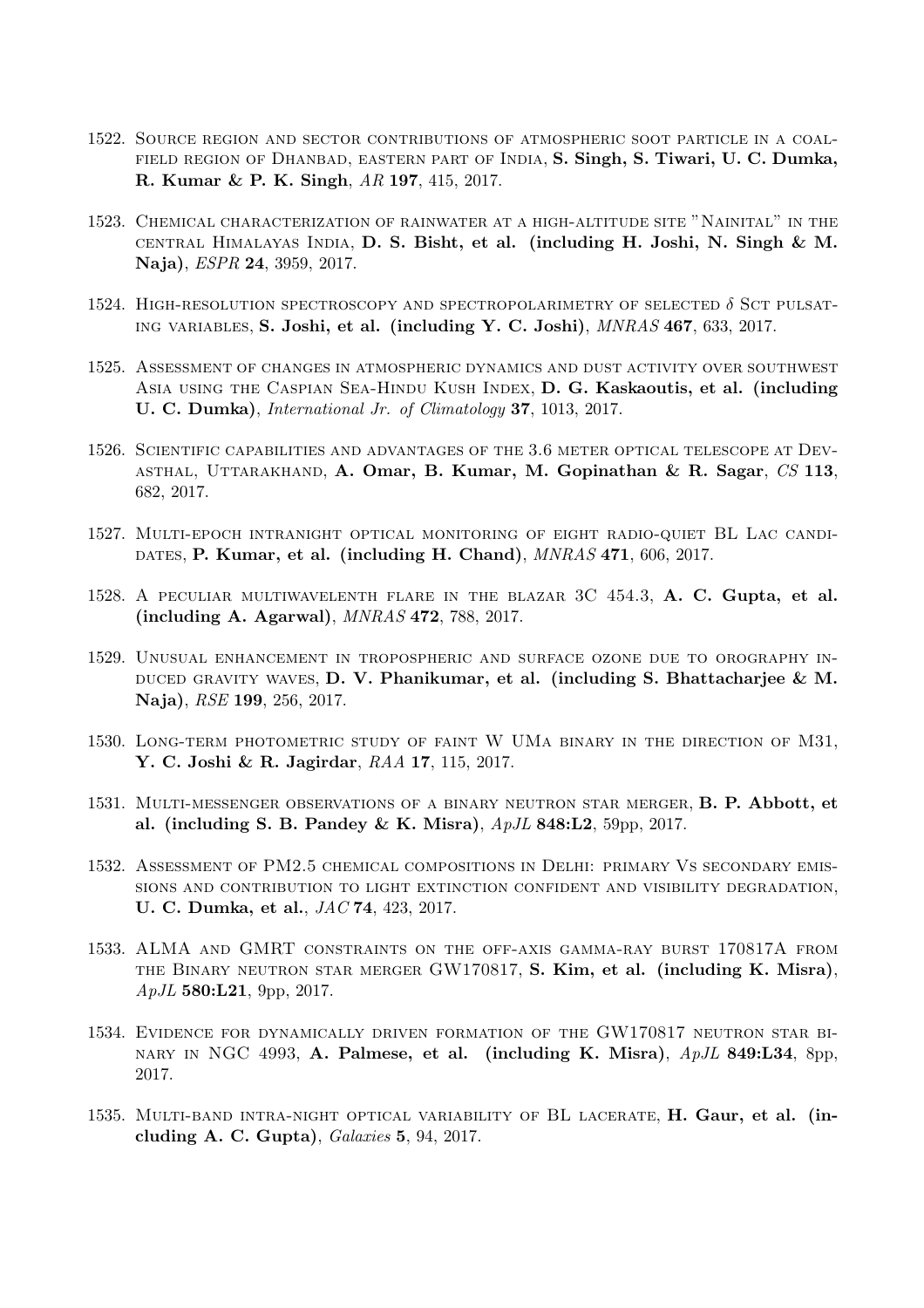- 1536. Seasonal and diurnals variations in methane and carbon dioxide in the Kathmandu valley in the foothills of the central Himalayas, K. S. Magat, et al. (including M. Naja), ACP 17, 20972, 2017.
- 1537. Loss of crop yields in India due to surface ozone: an estimation based on a network of observations, S. Lal, et al. (including M. Naja), ESPR 24, 20972, 2017.
- 1538. Tropospheric ozone assessment report: database and metrics data of global surface ozone observations, M. G. Schultz, et al. (including M. Naja), Elementa Science of the Anthropocene 5, 58, 2017.
- 1539. Spatio-temporal variation of air pollutants and the impact of anthropogenic effects on the photochemical buildup of ozone across Delhi-NCR, S. K. Peshin, A. Sharma, S. K. Sharma, M. Naja & T. K. Mandal, SCS 35, 740, 2017.
- 1540. Understanding the links among the magnetic fields, filament, bipolar bubble, and star formation in RCW 57 A using NIR polarimetry, C. Eswaraiah, et al. (including A. K. Pandey & S. Sharma) Ap. J. 850:159, 22pp, 2017.
- 1541. Detection of low-amplitude photometric variability of magnetic white dwarfs, A. F. Valeev, et al. (including A. Joshi & J. C. Pandey), ASP Conf. Ser. 510, 504, 2017.
- 1542. Search for variable stars in the young open cluster stock 18, T. Sinha, S. Sharma, R. Pandey & A. K. Pandey, EPJ Web of Conf. 152, 1, 2017.
- 1543. Pre-monsoon air quality over Lumbini, a world heritage site along the Himalayan foothills, D. Rupakheti, et al. (including M. Naja), ACP 17, 11041, 2017.
- 1544. Impact of inter-seasonal solar variability on the association of lower troposphere and cold point tropopause in the tropics: Observations using RO data from COSMIC, V. Kumar, et al. (including N. Singh), AR 198, 216, 2017.
- 1545. Slippage of jets explained by the magnetic topology of NOAA Active region 12035, R. Joshi, et al. (including W. Uddin), SP 292:152, 20pp, 2017.
- 1546. Impact of atmospheric circulation types on southwest Asian dust and Indian summer monsoon rainfall, D. G. Kaskaoutis, et al. (including U. C. Dumka), AR 201, 189, 2018.
- 1547. Search for very high energy gamma-ray emission form the peculiar radio galaxy IC 310 WITH TACTIC DURING 2012 TO 2015, B. Ghosal, et al. (including A. Agarwal & A. C. Gupta), NA 60, 42, 2018.
- 1548. Multiwavelength temporal and spectral variability of the blazar OJ 287 during and after the 2015 December flare: a major accretion disc contribution, P. Kushwaha, et al. (including A. C. Gupta, A. Agarwal & A. Mishra), MNRAS 473, 1145, 2018.
- 1549. Tidal interaction, star formation and chemical evolution in blue compact dwarf galaxy Mrk 22, A. Paswan, A. Omar & S. Jaiswal, MNRAS 473, 4566, 2018.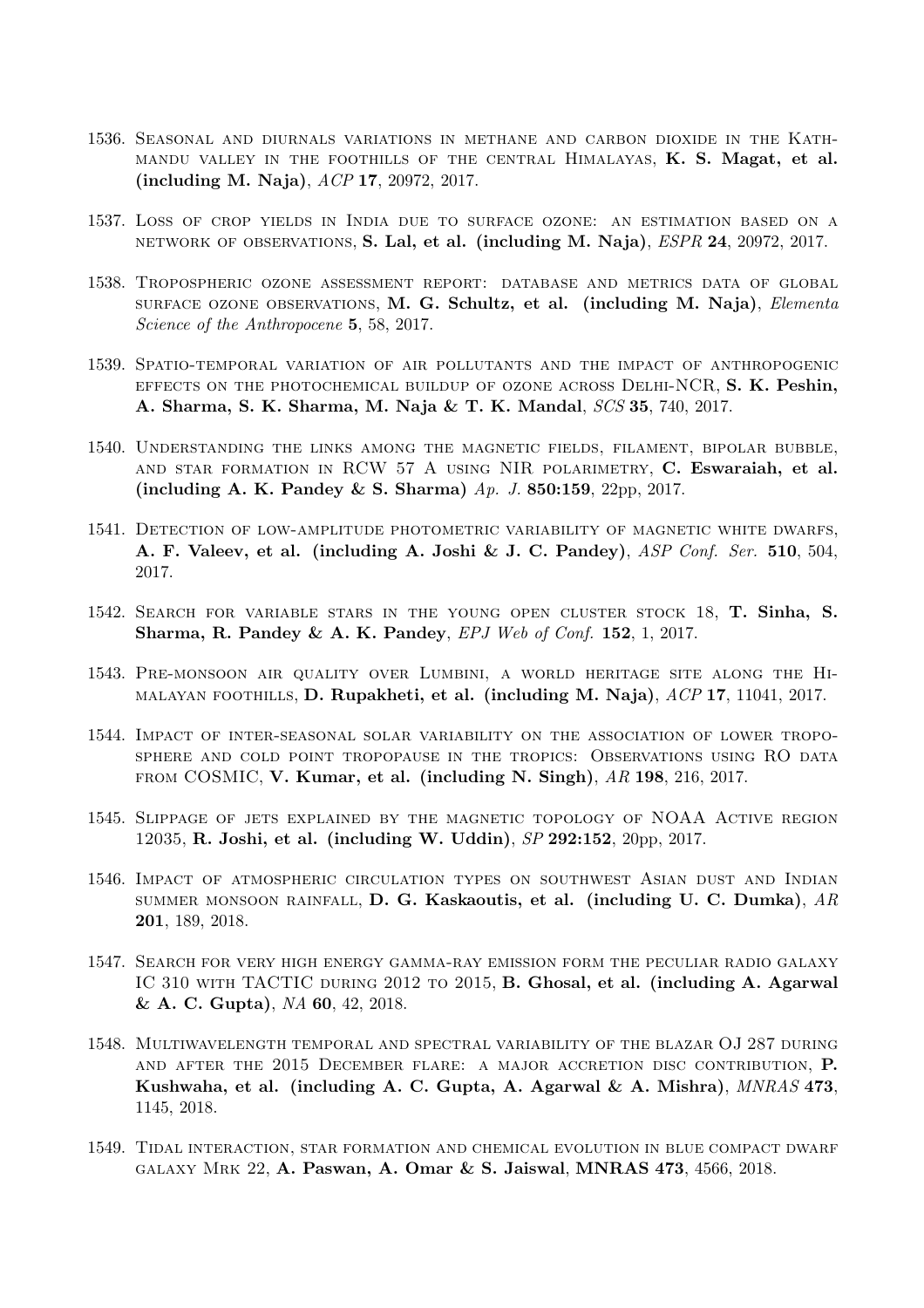- 1550. Transition from fireball to Poynting-flux-dominated outflow in the threeepisode GRB 160625B, B. B. Zhang, et al. (including S. B. Pandey), Nature Astronomy 2, 69, 2018.
- 1551. EXPLORING THE OPTICAL BEHAVIOR OF A TYPE IAX SUPERNOVA SN 2014DT, Mridweeka Singh, et al. (including K. Misra, R. Dastidar, A. Gangopadhyay, B. Kumar & S. B. Pandey), MNRAS 474, 2551, 2018.
- 1552. Evaluation and utilization of MODIS and CALIPSO aerosol retrievals over a complex terrain in Himalaya, Ashish Kumar, N. Singh, Anshumali & R. Solanki, RSE 206, 139, 2018.
- 1553. Multi-wavelength intra-day variability and quasi-periodic oscillation in blazars, A. C. Gupta, Galaxies 6, 1, 2018.
- 1554. Rates of short-GRB afterglows in association with binary neutron star mergers, M. Saleem, A. Pai, K. Misra, K. Resmi & K. G. Arun, MNRAS 475, 699, 2018.
- 1555. Exploring short-GRB afterglow parameter space for observations in coinci-DENCE WITH GRAVITATIONAL WAVES, M. Saleem, L. Resmi, K. Misra, A. Pai & K. G. Arun, MNRAS 474, 5340, 2018.
- 1556. Arp 202: a TDG formed in a parent's extended dark matter halo?, T. C. Scott, et al. (including K. Misra), MNRAS 475, 1148, 2018.
- 1557. STUDY OF MAGNETIZED ACCRETION FLOW WITH COOLING PROCESSES, Kuldeep Singh & I. Chattopadhyay, JAA 39:10, 2018.
- 1558. RADIATIVELY-DRIVEN GENERAL RELATIVISTIC JETS, M. K. Vyas  $\&$  I. Chattopadhyay, JAA 39:12, 2018.
- 1559. On the incidence of Mg II absorbers along the blazer sightlines, S. Mishra, H. Chand, Gopal-Krishna, R. Joshi, Y. A. Shchekinov & T. A. Fatkhullin, MNRAS 473, 5154, 2018.
- 1560. SN 2015as: a low-luminosity type IIb supernova without an early light-curve peak, A. Gangopadhyay, et al. (including K. Misra, Mridweeka Singh, R. Dastidar, B. Kumar & S. B. Pandey), MNRAS 476, 3611, 2018.
- 1561. STUDY OF MAGNETIZED ACCRETION FLOW WITH VARIABLE EQUATION OF STATE, Kuldeep Singh & I. Chattopadhyay, MNRAS 476, 4123, 2018.
- 1562. Accretion flow dynamics during 1999 outburst of XTE J1859+226modeling of broadband spectra and constraining the source mass, A. Nandi, et al. (including I. Chattopadhyay), ASS 363:90, 1, 2018.
- 1563. TIFR near infrared imaging camera-II on the 3.6 m Devasthal Optical Telescope, T. Baug, et al. (including S. Sharma, A. K. Pandey, B. Kumar, A. Ghosh, B. K. Reddy, S. B. Pandey & H. Chand), Jr. Astronomical Instrumentation 7:1, 1, 2018.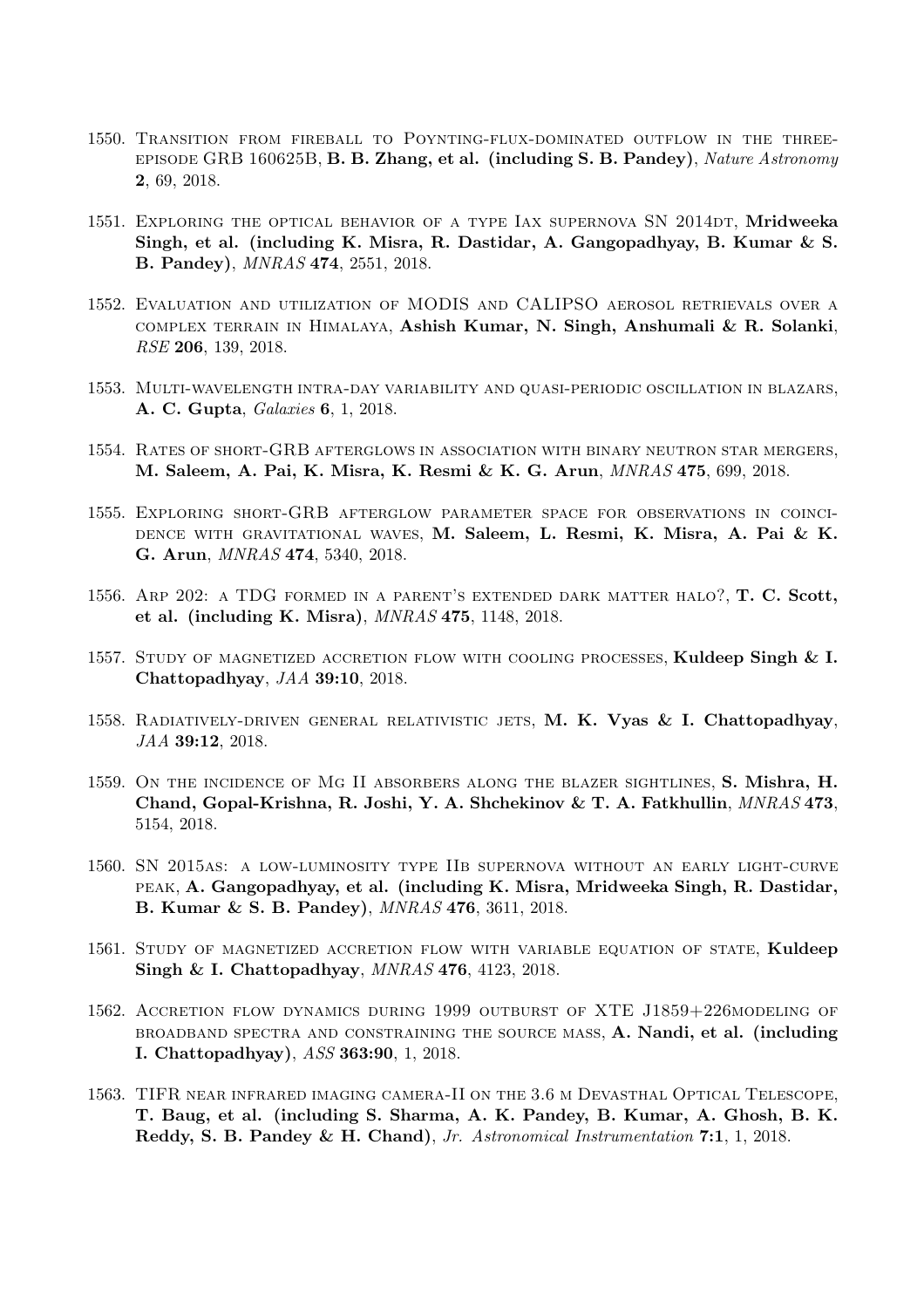- 1564. A peculiar subclass of type Ia supernovae a.k.a. type Iax, Mridweeka Singh, et al. (including K. Misra, R. Dastidar, A. Gangopadhyay, B. Kumar & S. B. Pandey), Bulletin de la Societe Royale des Sciences de Liege 87, 340, 2018.
- 1565. History of initial fifty years of ARIES: a major national Indian facility for optical observations, B. B. Sanwal, A. K. Pandey, W. Uddin, B. Kumar & S. Joshi, Bulletin de la Societe Royale des Sciences de Liege 87, 15, 2018.
- 1566. 3.6-m Devasthal optical telescope project: completion and first results, B. Kumar, A. Omar, M. Gopinathan, A. K. Pandey, et al., Bulletin de la Societe Royale des Sciences de Liege 87, 29, 2018.
- 1567. Prospects for star formation studies with infrared instruments (TIRCAM2 and TANSPEC) on the 3.6-m Devasthal optical telescope, D. Ojha, et al. (including S. Sharma, A. K. Pandey, T. Baug & B. Kumar), Bulletin de la Societe Royale des Sciences de Liege 87, 58, 2018.
- 1568. Core-collapse SNe of type IIP and their progenitors: the case study of PNY J01315945+3328458, R. Dastidar, B. Kumar, D. K. Sahu, K. Misra, M. Singh, A. Gangopadhyay, G. C. Anupama & S. B. Pandey, Bulletin de la Societe Royale des Sciences de Liege 87, 356, 2018.
- 1569. LIGHT CURVE AND SPECTRAL EVOLUTION OF TYPE IIB SUPERNOVAE, A. Gangopadhyay, K. Misra, A. Pastorello, D. K. Sahu, M. Singh, R. Dastidar, G. C. Anupama, B. Kumar & S. B. Pandey, Bulletin de la Societe Royale des Sciences de Liege 87, 351, 2018.
- 1570. Proper motion study of globular cluster NGC 4590, Gaurav Singh & R. K. S. Yadav, Bulletin de la Societe Royale des Sciences de Liege 87, 238, 2018.
- 1571. Intra-night optical variability properties of X-ray bright narrow-line seyfert 1 galaxies, V. Ojha, H. Chand & Gopal-Krishan, Bulletin de la Societe Royale des Sciences de Liege 87, 387, 2018.
- 1572. Probing the central engine and environment of AGN using ARIES 1.3-m and 3.6 m telescopes, H. Chand, et al. (including P. Jalan, V. Ojha, S. Mishra, A. Omar, Parveen Kumar & S. R. Kumar), Bulletin de la Societe Royale des Sciences de Liege 87, 291, 2018.
- 1573. RADIOACTIVE DECAY OF THE LATE-TIME LIGHT CURVES OF GRB-SNE, K. Misra  $\&$  A. S. Fruchter, Bulletin de la Societe Royale des Sciences de Liege 87, 347, 2018.
- 1574. Spectroscopic and polarimetric study of radio-quiet weak emission line quasars, P. Kumar, et al. (including H. Chand), Bulletin de la Societe Royale des Sciences de Liege 87, 316, 2018.
- 1575. The eclipsing binary star RZ cas: accretion-driven variability of the multimode oscillation spectrum, D. E. Mkrtichian, et al.(including S. Joshi), MNRAS 475, 4745, 2018.
- 1576. Optical photometric variable stars towards the galactic H II region NGC 2282, S. Dutta, et al. (including S. Joshi), MNRAS 476, 2813, 2018.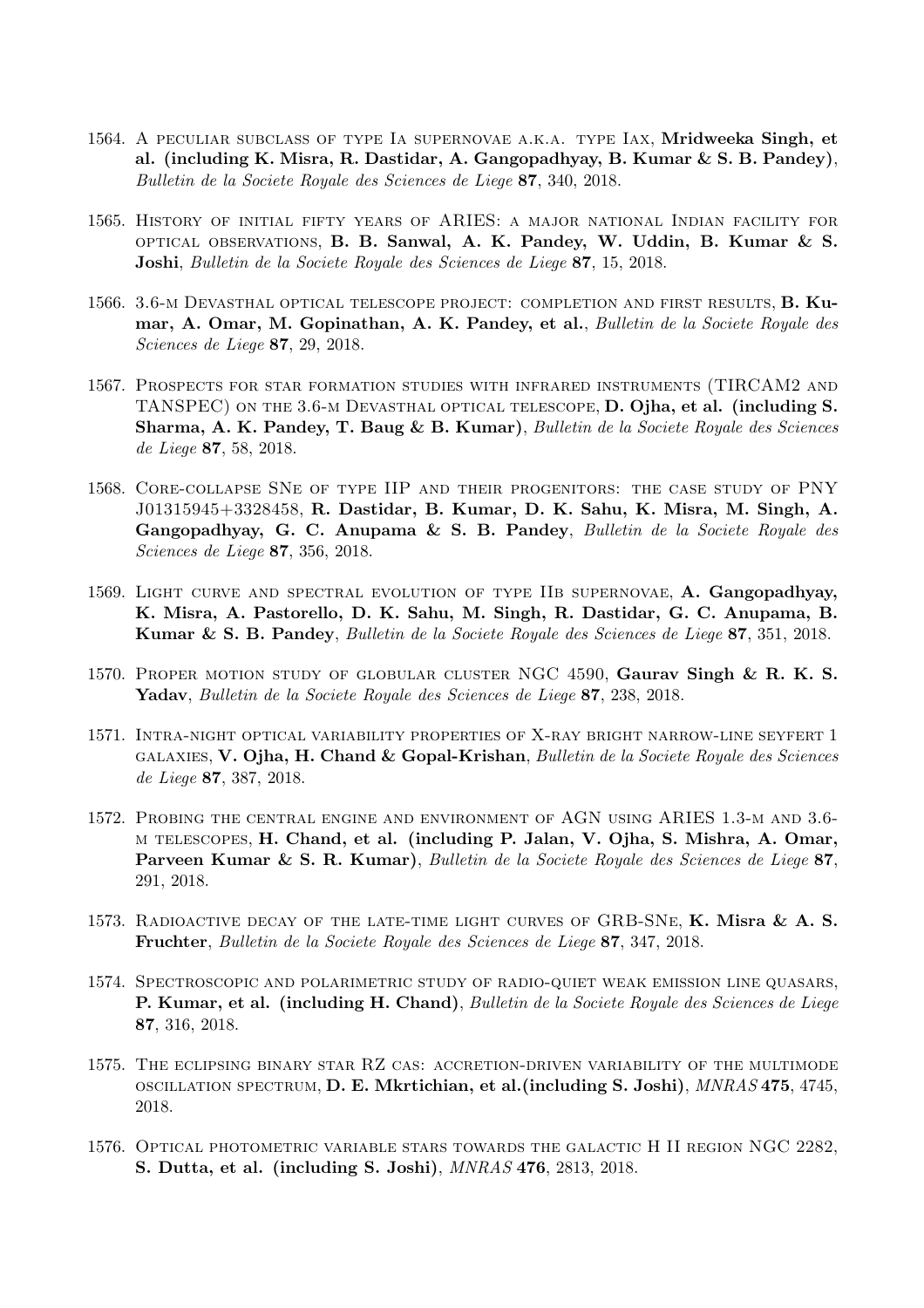- 1577. X-RAY FLUX AND SPECTRAL VARIABILITY OF SIX TEV BLAZARS WITH NUSTAR, A. Pandey, A. C. Gupta & P. J. Wiita, Ap. J. 859:49, 11pp, 2018.
- 1578. Photospheric Doppler enhancement and H  $\alpha$  evolution of an X-class flare, A. Monga, R. Chandra & W. Uddin, NA 62, 85, 2018.
- 1579. Star-disk interactions in multiband photometric monitoring of the classical T TAURI STAR GI TAU,  $\mathbb{Z}$ . Guo, et al. (including S. Sharma),  $\overline{Ap}$ ,  $\overline{J}$ , 852:56, 15pp, 2018.
- 1580. Lunar occultations of Aldebaran and other late-type stars observed from Devasthal, A. Richichi, S. Sharma, A. K. Pandey, R. Pandey, T. Sinha & M. D. Norharizan, NA 59, 28, 2018.
- 1581. Far-infrared-radio correlation and magnetic field strength in star-forming earlytype galaxies, A. Omar & A. Paswan, MNRAS 477, 3552, 2018.
- 1582. Statistical analysis of variability properties of the Kepler blazar W2R 1926+42, Yutong Li, Shaoming Hu, P. J. Wiita & Gupta, A. C., MNRAS 478, 172, 2018.
- 1583. BATAL: the balloon measurement campaigns of the Asian tropopause aerosol LAYER, J. P. Vernier, et al. (including S. Kumar), American Meteorological Society, BAMS 99, 955, 2018.
- 1584. RADIATIVELY DRIVEN RELATIVISTIC JETS IN SCHWARZSCHILD SPACE-TIME, M. K. Vyas & I. Chattopadhyay, AA 614, S51, 2018.
- 1585. Anomalous variations of VLF sub-ionospheric signal and mesospheric ozone prior to 2015 Gorkha Nepal earthquake, D. V. Phanikumar, et al. (including M. Naja), Nature (Scientific Reports) 8:9381, 2018.
- 1586. The ever-surprising blazar OJ 287: multiwavelenth study and appearance of new component in X-rays, P. Kushwaha, et al. (including A. C. Gupta & H. Gaur), MNRAS 479, 1672, 2018.
- 1587. Long-term variability and trends in the Caspian Sea Hindu Kush Index: Influence on atmospheric circulation patterns, temperature and rainfall over the Middle East and Southwest Asia, D. G. Kaskaoutis, et al. (including U. C. Dumka), GPC 169, 16, 2018.
- 1588. SN 2015ba: a type IIP supernova with a long plateau, R. Dastidar, et al. (including K. Misra, Mridweeka Singh, A. Gangopadhyay, B. Kumar & S. B. Pandey), MNRAS 479, 2421, 2018.
- 1589. Analysis of total column ozone, water vapour and aerosol optical thickness over Ahmedabad, India, S. Sharma, P. Kumar, R. Vaishnav, K. K. Shukla & D. V. Phanikumar, Meteorological Applications 25, 33, 2018.
- 1590. Polarimetric and spectroscopic study of radio-quiet weak emission line quasars, P. Kumar, H. Chand, R. Srianand, C. S. Stalin, P. Petitjean & Gopal-Krishna, MNRAS 479, 5075, 2018.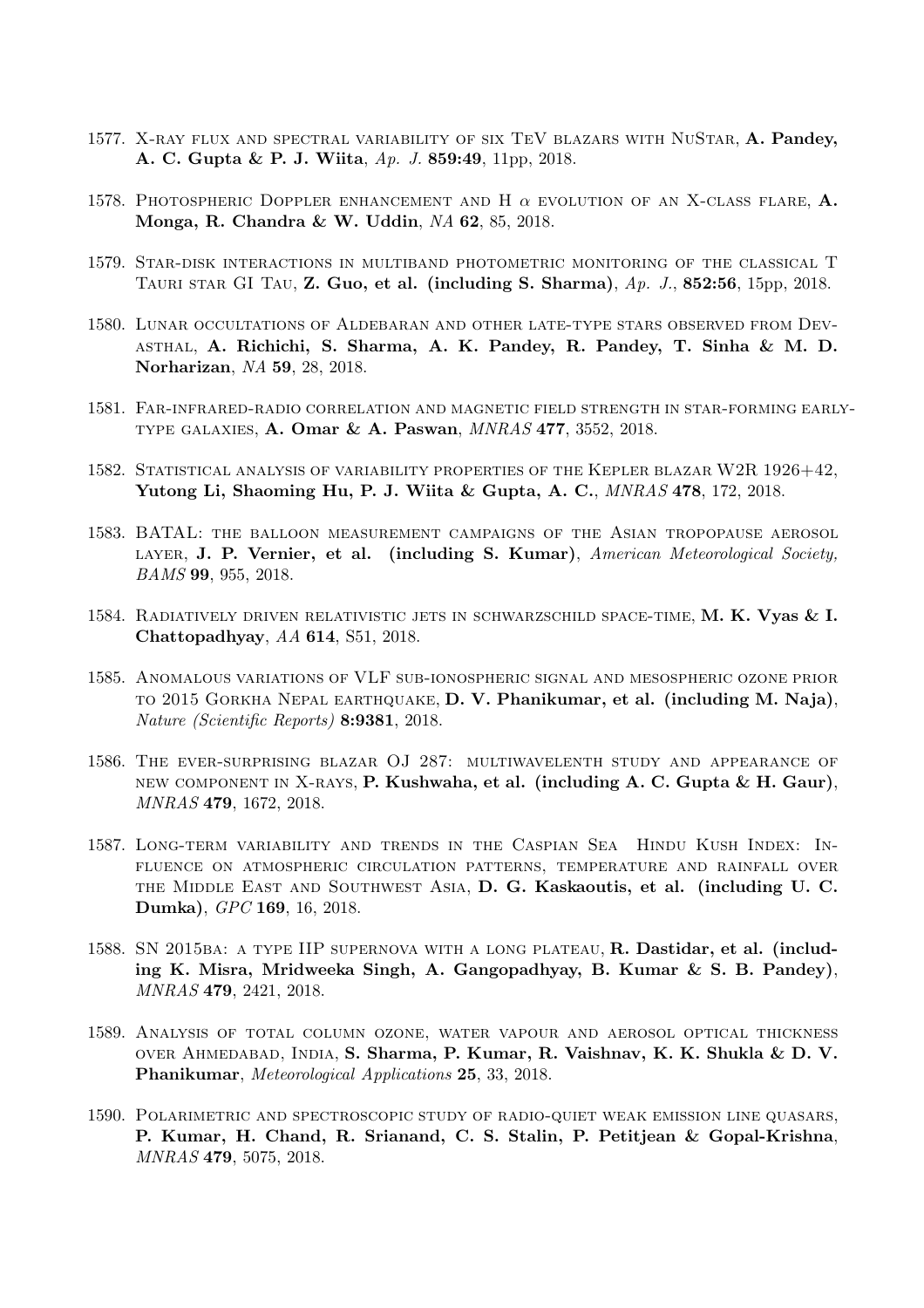- 1591. Star formation in the Sh 2-53 region influenced by accreting molecular fila-MENTS, T. Baug, et al. (including A. K. Pandey & S. Sharma,  $Ap. J. 852:119, 12pp$ , 2018.
- 1592. How will air quality change in Soouth Asia by 2050?, R. Kumar, et al. (including M. Naja), JGR:Atmosphere 123, 1840, 2018.
- 1593. Global trends of columnar and vertically distributed properties of aerosols with emphasis on dust, polluted dust and smoke - inferences from 10-year long CALIOP observations, M. Mehta, N. Singh & Anshumali, RSE 208, 120, 2018.
- 1594. Variations in surface ozone and carbon monoxide in the Kathmandu valley and surrounding broader regions during SusKat-ABC field campaign: role of local and regional sources, P. Bhardwaj, et al. (including M. Naja), ACP 18, 11949, 2018.
- 1595. Possible 1 hour quasi-periodic oscillation in narrow line Seyfert 1 galaxy MCG-06-30-15, A. C. Gupta, et al., AA 616, L6, 2018.
- 1596. X-RAY INTRADAY VARIABILITY OF THE TEV BLAZAR MRK 421 WITH CHANDRA, V. Aggrawal, et al. (including A. Pandey & A. C. Gupta), MNRAS 480, 4873, 2018.
- 1597. A STUDY OF A LONG DURATION B9 FLARE-CME EVENT AND ASSOCIATED SHOCK, R. Chandra, P. F. Chen, A. Fulara, A. K. Srivastava & W. Uddin, ASR 61, 705, 2018.
- 1598. Assessment of biomass burning and fossil fuel contribution to black carbon concentrations in Delhi during winter, U. C. Dumka, et al. (including N. Singh), AE 194, 93-109, 2018.
- 1599. Activity of young dwarfs with planetary systems: EPIC 211901114 and K2-33, I. S. Savanov, E. S. Dmitrienko, S. Karmakar & J. C. Pandey, AR 62, 532-541, 2018.
- 1600. Stochastic modeling of multiwavelength variability of the classical BL lac ob-JECT OJ 287 ON TIMESCALES RANGING FROM DECADES TO HOURS, A. Goyal, et al. (including M. Gopinathan, A. Joshi & J. C. Pandey),  $Ap. J. 863, 175, 2018$ .
- 1601. Authenticating the presence of a relativistic massive black hole binary in OJ 287 using its general relativity centenary flare: improved orbital parameters, L. Dey, et al. (including M. Gopinathan, A. Joshi & J. C. Pandey), Ap. J. 866, 11, 2018.
- 1602. Low-frequency view of GW170817/GRB 170817A with the giant metrewave radio TELESCOPE, L. Resmi, et al. (including K. Misra),  $Ap. J. 867, 57, 2018$ .
- 1603. Elevated black carbon concentrations and atmospheric pollution around Singrauli coal-fired thermal power plants (India) using ground and satellite data, P. R. Singh, Sarvan Kumar & A. K. Singh, Inter. Jr. Environ. Res. Public Health 15, 2472, 2018.
- 1604. ON THE DIFFERENTIAL ROTATION OF THE STARS, I. S. Savanov, E. S. Dmitrienko, J. C. Pandey & S. Karmakar, Ap. B. 73, 454-462, 2018.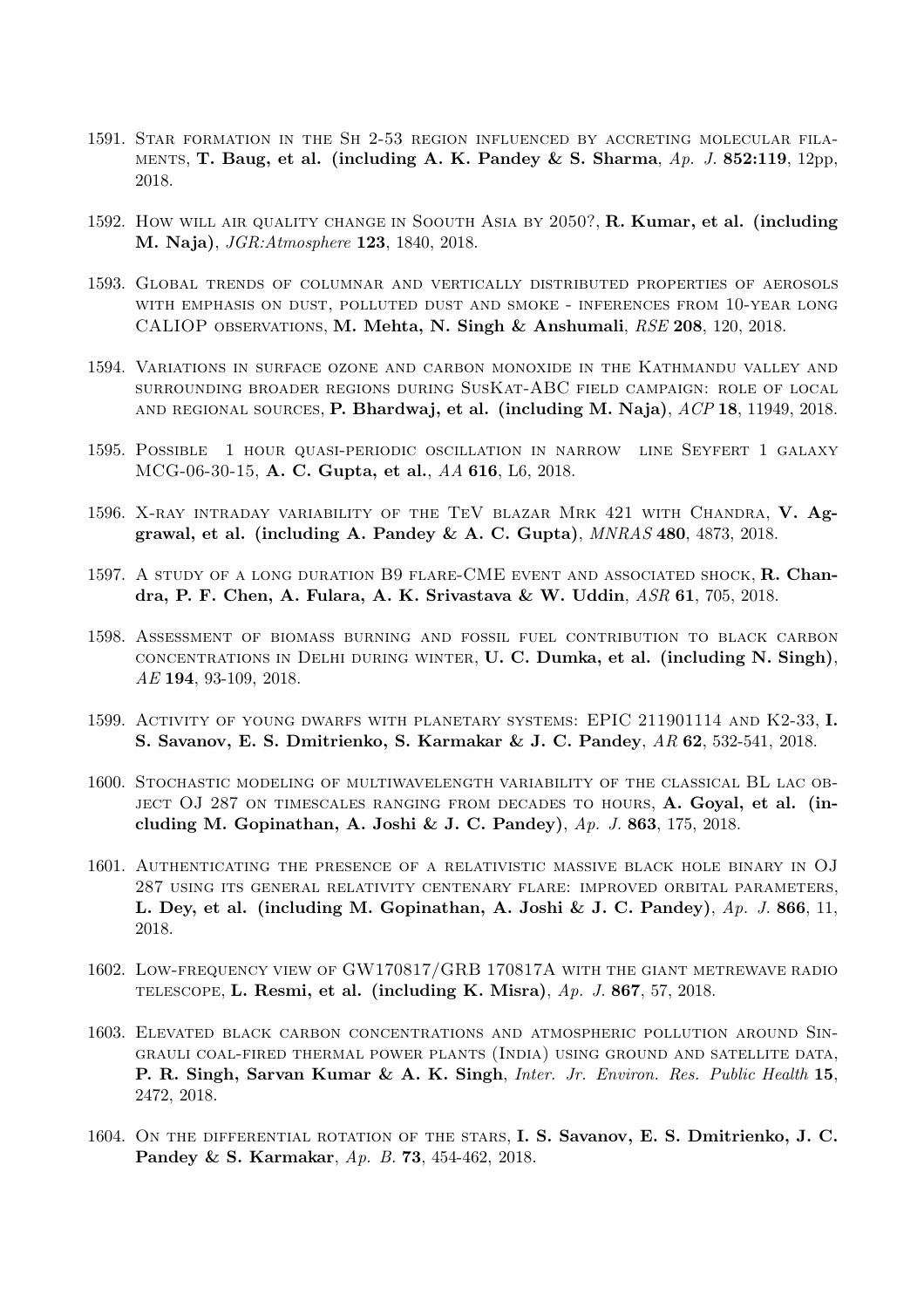- 1605. Four years of starspot evolution on an active F-type ultra-fast rotator KIC 6791060,S. Karmakar & J. C. Pandey, et al., Proceedings IAU Symposium 13, 229-232, 2018.
- 1606. A proper motion study of the globular cluster M12 (NGC 6218), D. P. Sariya, I.-G. Jiang & R. K. S. Yadav, RAA 18, 16, 2018.
- 1607. A study of pulsation rotation in a sample of A-K ypte stars in the Kepler field, S. Chowdhury, S. Joshi, C. A. Engelbrecht, P. De Cat, Y. C. Joshi & K. T. Paul, Astrophys. Space Sci. 363:260, (1-18pp), 2018.
- 1608. Investigation kpc-scale radio emission properties of narrow-line Seyfert 1 galax-IES, V. Singh *:* Chand, *MNRAS* 480, 1796-1818, 2018.
- 1609. X-ray/UV/optical variability of NGC 4593 with Swift: reprocessing of X-rays BY AN EXTENDED REPROCESSOR, I. Mc. Hardy, et al. (including H. Chand), MNRAS 480, 2881-2897, 2018.
- 1610. THE PROPERTIES OF GRB 120923A AT A SPECTROSCOPIC REDSHIFT OF  $z \approx 7.8$ , N. R. Tanvir, et al. (including K. Misra), ApJ 865:107, (16pp), 2018.
- 1611. SPECTRAL PROPERTIES OF MXB 1658-298 IN THE LOW/HARD AND HIGH/SOFT STATE, R. Sharma, A. Jaleel, C. Jain, J. C. Pandey, B. Paul & A. Dutta, MNRAS 481, 5560-5569, 2018.
- 1612. Instrumentation and Science with the 3.6-m DOT and 4-m ILMT telescopes, P. D. Cat, Surdej J., A. Omar, M. Becker & S. Joshi, Bulletin de la Societe Royale des Sciences de Liege 87, 1-14, 2018.
- 1613. First-light instrument for the 3.6-m Devasthal Optical Telescope: 4Kx4K CCD Imager, S. B. Pandey, R. K. S. Yadav, N. Nanjappa, S. Yadav, B. K. Reddy, S. Sahu & R. Srinivasan, Bulletin de la Societe Royale des Sciences de Liege 87, 42-57, 2018.
- 1614. A peculiar subclass of type Ia supernovae a.k.a. type Iax, Mridweeka Singh, et al. (including K. Misra, R. Dastidar, A. Gangopadhyay, B. Kumar & S. B. Pandey), Bulletin de la Societe Royale des Sciences de Liege 87, 340-346, 2018.
- 1615. History of initial fifty years of ARIES: a major national Indian facility for optical observations, B. B. Sanwal, A. K. Pandey, W. Uddin, B. Kumar & S. Joshi, Bulletin de la Societe Royale des Sciences de Liege 87, 15-28, 2018.
- 1616. 3.6-m Devasthal optical telescope project: completion and first results, B. Kumar, A. Omar, M. Gopinathan, A. K. Pandey, et al. (including 25 authors), Bulletin de la Societe Royale des Sciences de Liege 87, 29-41, 2018.
- 1617. Prospects for star formation studies with infrared instruments (TIRCAM2 and TANSPEC) ON THE 3.6-M DEVASTHAL OPTICAL TELESCOPE, D. Ojha, et al. (including S. Sharma, A. K. Pandey, T. Baug & B. Kumar), Bulletin de la Societe Royale des Sciences de Liege 87, 58-67, 2018.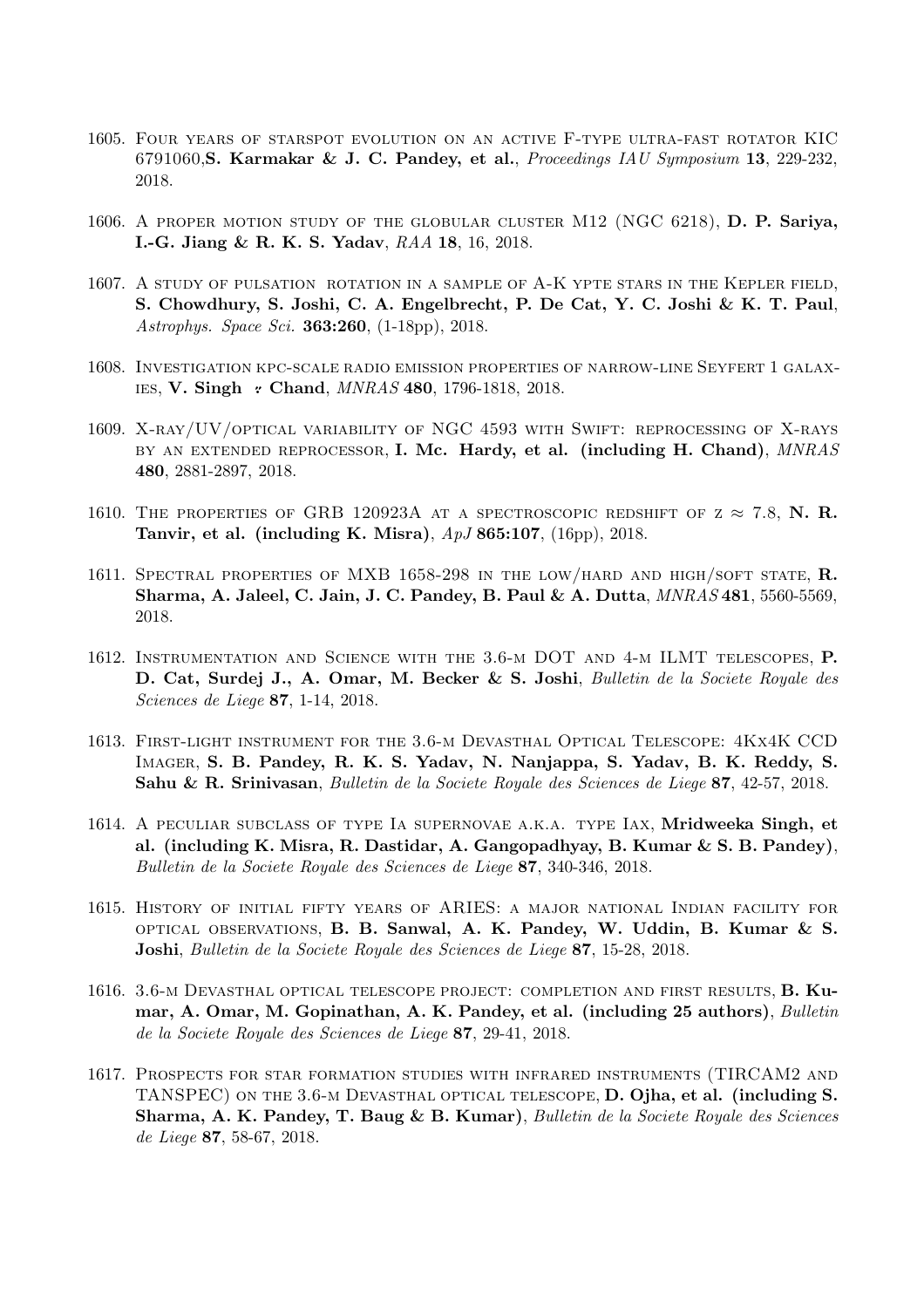- 1618. Core-collapse SNe of type IIP and their progenitors: the case study of PNY J01315945+3328458, R. Dastidar, B. Kumar, D. K. Sahu, K. Misra, M. Singh, A. Gangopadhyay, G. C. Anupama & S. B. Pandey, Bulletin de la Societe Royale des Sciences de Liege 87, 356-359, 2018.
- 1619. Light curve and spectral evolution of type IIb supernovae, A. Gangopadhyay, K. Misra, A. Pastorello, D. K. Sahu, M. Singh, R. Dastidar, G. C. Anupama, B. Kumar & S. B. Pandey, Bulletin de la Societe Royale des Sciences de Liege 87, 351-355, 2018.
- 1620. PROPER MOTION STUDY OF GLOBULAR CLUSTER NGC 4590, G. Singh & R. S. Yadav, Bulletin de la Societe Royale des Sciences de Liege 87, 238-241, 2018.
- 1621. Intra-night optical variability properties of X-ray bright narrow-line seyfert 1 galaxies, V. Ojha, H. Chand & Gopal-Krishan, Bulletin de la Societe Royale des Sciences de Liege 87, 387-390, 2018.
- 1622. Probing the central engine and environment of AGN using ARIES 1.3-m and 3.6 m telescopes, H. Chand, et al. (including P. Jalan, V. Ojha, S. Mishra, A. Omar, Parveen Kumar & S. R. Kumar), Bulletin de la Societe Royale des Sciences de Liege 87, 291-298, 2018.
- 1623. Radioactive decay of the late-time light curves of GRB-SNe, K. Misra & A. S. Fruchter, Bulletin de la Societe Royale des Sciences de Liege 87, 347-350, 2018.
- 1624. Spectroscopic and polarimetric study of radio-quiet weak emission line quasars, P. Kumar, et al. (including H. Chand), Bulletin de la Societe Royale des Sciences de Liege 87, 316-320, 2018.
- 1625. The 4-m International Liquid Mirror Telescope, J. Surdej et al. (including H. Chand, A. K. Pandey, M. K. Jaiswar & N. Nanjappa), Bulletin de la Societe Royale des Sciences de Liege 87, 68-79, 2018.
- 1626. Supernovae study: context of the 4-m International Liquid Mirror Telescope, Brajesh Kumar, et al. (including S. B. Pandey), Bulletin de la Societe Royale des Sciences de Liege 87, 80-87, 2018.
- 1627. Low resolution spectroscopic investigation of Am stars using Automated method, K. Sharma, S. Joshi & H. P. Singh, Bulletin de la Societe Royale des Sciences de Liege 87, 121-124, 2018.
- 1628. The Nainital Cape Survey Project : A search for pulsation in chemically pecu-LIAR STARS, N. Chakradhari & S. Joshi, Bulletin de la Societe Royale des Sciences de Liege 87, 150-153, 2018.
- 1629. Analysis of HD 73045 light curve data, M. K. Das, N. K. Bhatraju & S. Joshi, Bulletin de la Societe Royale des Sciences de Liege 87, 158-162, 2018.
- 1630. AN F-TYPE ULTRA-FAST ROTATOR KIC 6791060: STARSPOT MODULATION AND FLARES, S. Karmakar & J. C. Pandey, Bulletin de la Societe Royale des Sciences de Liege 87, 163-166, 2018.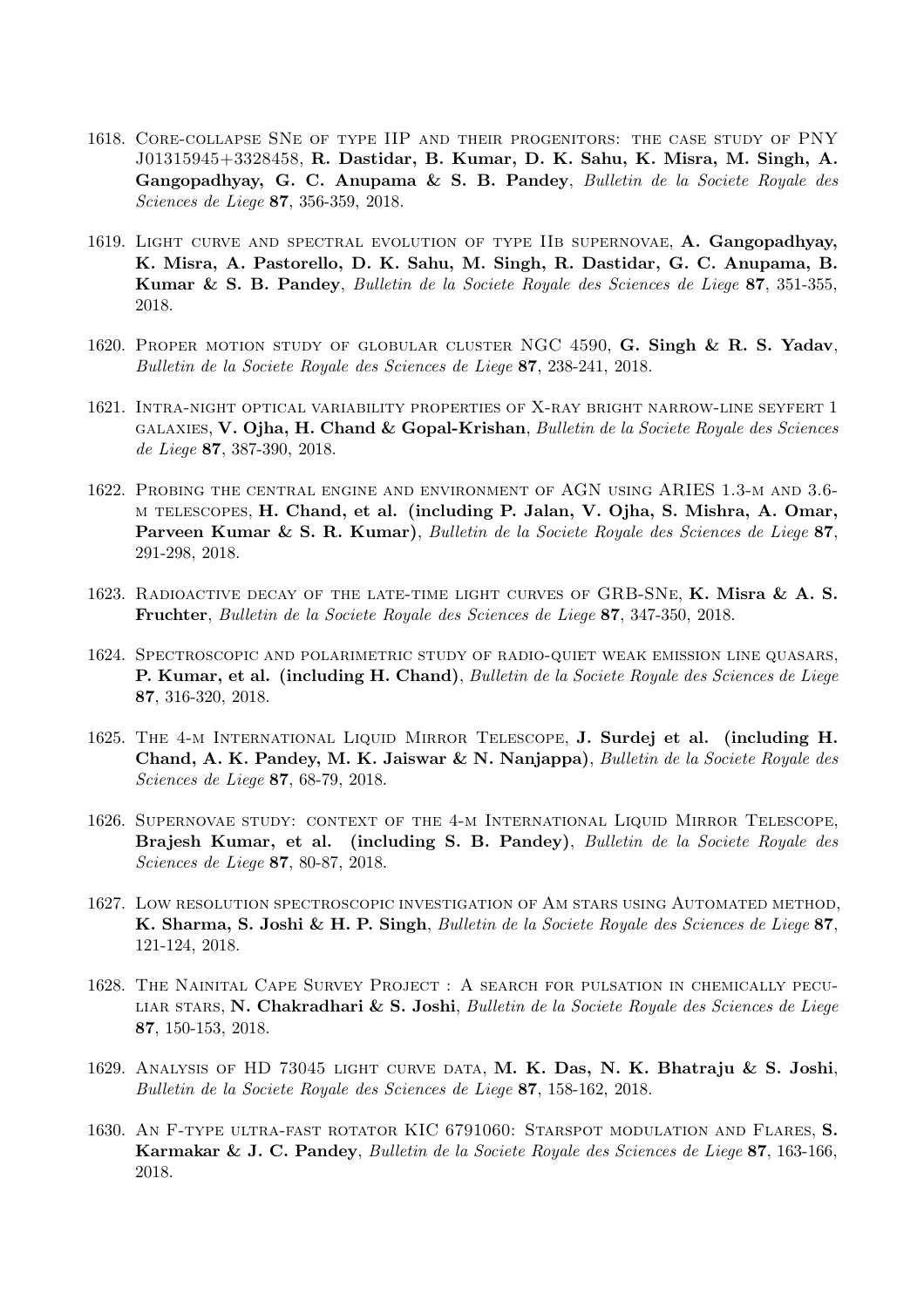- 1631. IPHAS J025827.88+635234.9 and IPHAS J051814.33+294113.0: two probable eclipsing intermediate polars, A. Joshi & J. C. Pandey, Bulletin de la Societe Royale des Sciences de Liege 87, 176-184, 2018.
- 1632. X-RAY OBSERVATIONS OF THE COLLIDING WIND BINARY WR 25, **B. Arora & J. C. Pandey**, Bulletin de la Societe Royale des Sciences de Liege 87, 193-197, 2018.
- 1633. VARIABLES STARS IN YOUNG OPEN STAR CLUSTERS, S. Lata & A. K. Pandey, Bulletin de la Societe Royale des Sciences de Liege 87, 224-228, 2018.
- 1634. Study of II Galactic quadrant of MilkyWay Galaxy using open clusters, D. Bisht, et al. (including R. K. S. Yadav), Bulletin de la Societe Royale des Sciences de Liege 87, 229-233, 2018.
- 1635. ASTROPHYSICAL PARAMETERS OF OPEN STAR CLUSTERS USING 2MASS JHKS DATA, A. Durgapal, D. Bisht & R. K. S. Yadav, Bulletin de la Societe Royale des Sciences de Liege 87, 234-237, 2018.
- 1636. Understanding of variability properties in very low mass stars and brown dwarfs, S. Mondal, et al. (including S. Joshi), Bulletin de la Societe Royale des Sciences de Liege 87, 242-252, 2018.
- 1637. Triggered star-formation in the NGC7538 HII region, S. Sharma, A. K. Pandey, R. Pandey & T. Sinha, Bulletin de la Societe Royale des Sciences de Liege 87, 253-256, 2018.
- 1638. A highly embedded protostar in SFO 18: IRAS 05417+0907, P. Saha, M. Gopinathan, M. Puravankara, N. Sharma & A. Soam, Bulletin de la Societe Royale des Sciences de Liege 87, 257-261, 2018.
- 1639. Pre-main sequence variables in young cluster Stock 18, T. Sinha, S. Sharma, R. Pandey & A. K. Pandey, Bulletin de la Societe Royale des Sciences de Liege 87, 262-265, 2018.
- 1640. Optical polarimetry and molecular line studies of L1157 dark molecular cloud, Ekta Sharma, A. Soam & M. Gopinathan, Bulletin de la Societe Royale des Sciences de Liege 87, 266-270, 2018.
- 1641. REVISITING THE INCIDENCE OF MG II ABSORBERS ALONG THE BLAZAR SIGHTLINES, S. Mishra, H. Chand, Gopal-Krishna & R. Joshi, Bulletin de la Societe Royale des Sciences de Liege 87, 325-329, 2018.
- 1642. TRANSVERSE AND LONGITUDINAL PROXIMITY EFFECT, P. Jalan, H. Chand & R. Srianand, Bulletin de la Societe Royale des Sciences de Liege 87, 330-333, 2018.
- 1643. Giant low surface brightness galaxies, A. Mishra, N. G. Kantharia & M. Das, Bulletin de la Societe Royale des Sciences de Liege 87, 365-370, 2018.
- 1644. Propertise of Narrow Line Seyfert 1 galaxies, S. Rakshit, C. S. Stalin, H. Chand & X. Zhang, Bulletin de la Societe Royale des Sciences de Liege 87, 379-386, 2018.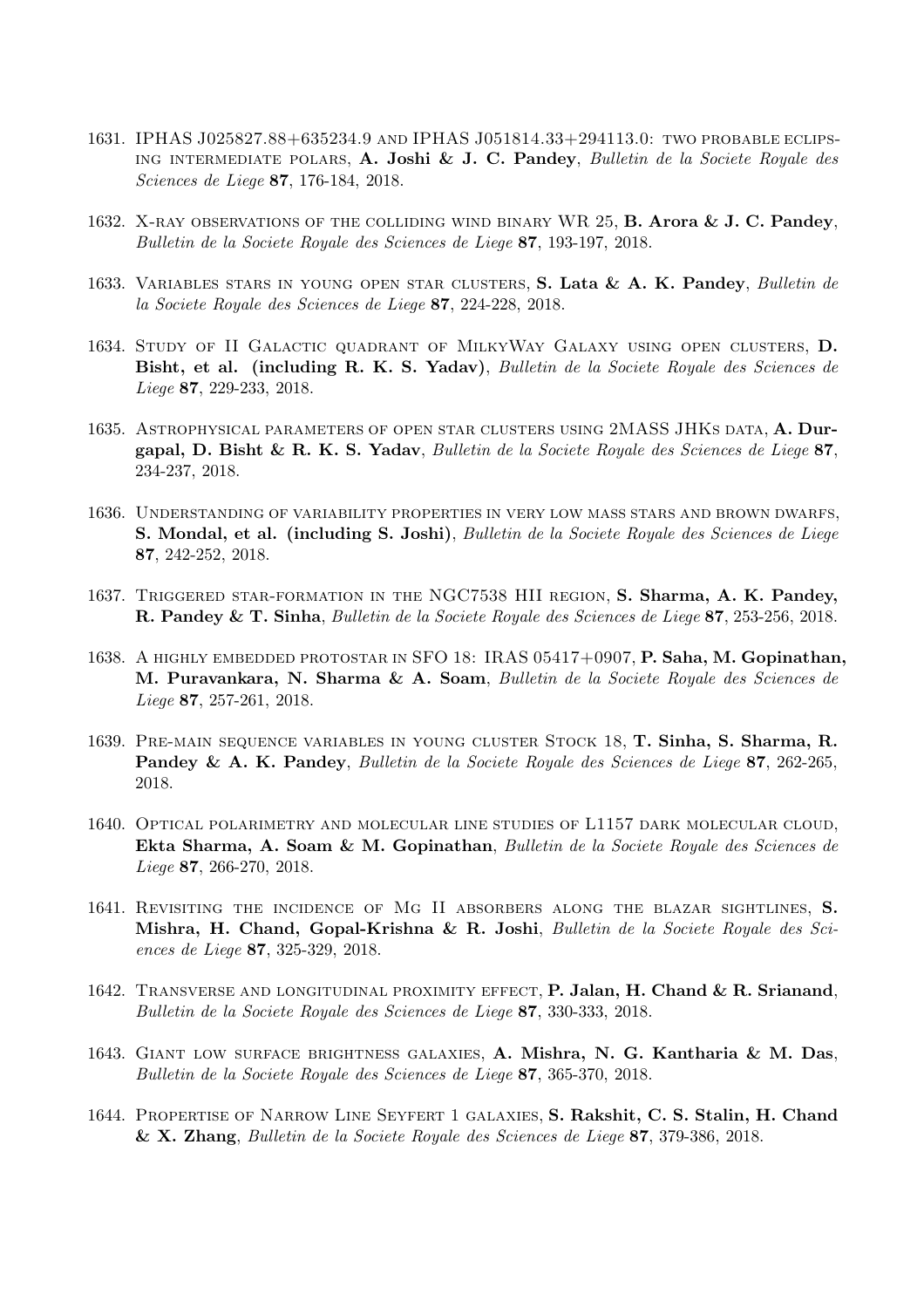- 1645. OPEN STAR CLUSTERS AND GALACTIC STRUCTURE, Y. C. Joshi, Proceeding IAU Symposium 12, 227-228, 2018.
- 1646. Ultra-fast rotators from Kepler observation, I. S. Savanov, E. S. Dmitrienko, J. C. Pandey & S. Karmakar, INASAN Science Proceeding, 116-119, 2018.
- 1647. Four years of starspot evolution on an active F-type ultra-fast rotator KIC 6791060, S. Karmakar, J. C. Pandey, et al., Proceedings IAU Symposium 13, 229-232, 2018.
- 1648. First simultaneous observations of formaldehyde and Glyoxal by MAX-DOAS in the Indo-Gangetic plain region, H. M. S. Hoque, H. Irie, A. Damiani, Prajjwal Rawat & M. Naja, SOLO 14, 159-164, 2018.
- 1649. Balloon-borne measurement of temperature, water vapor, ozone and aerosol backscatter on the southern slopes of the Himalayas during StratoClim 2016- 2017, S. Brunamonti, et al. (including Deepak Singh & M. Naja),  $Atmos.$  Chem. Phys. 18, 15937-15957, 2018.
- 1650. Year-long variability of the fossil fuel and wood burning black carbon components at a rural site in southern Delhi outskirt, U. C. Dumka, et al., AR 216, 11-25, 2019.
- 1651. Radiation driving and heating of general relativistic jets under a Compton-SCATTERING REGIME, M. K. Vyas & I. Chattopahyay,  $MNRAS$  482, 4203-4214, 2019.
- 1652. The radial distribution of blue stragglers in galactic globular cluster NGC 6656 CLUES TO THE DYNAMICAL STATUS, Gaurav Singh & R. K. S. Yadav, MNRAS 482, 4874-4882, 2019.
- 1653. Effects of monsoon, shamal and levar winds on dust accumulation over the Arabian Sea during summer the July 2016 case, A. Rashki, et al. (including U. C. Dumka), Aeolian Research 36, 27-44, 2019.
- 1654. Mass function and dynamical study of the open clusters Berkeley 24 and Czernik 27 using ground based imaging and Gaia astrometry, D. Bisht, R. K. S. Yadav, S. Ganesh, A. K. Durgapal, G. Rangwal & J. P. U. Fynbo,  $MNRAS$  482, 1471-1484, 2019.
- 1655. A multiwavelength view of a classical T Tauri star CV Cha, J. C. Pandey, S. Karmakar, A. Joshi, S. Sharma, S. B. Pandey & A. K. Pandey,  $RAA$  19,  $7(12pp)$ , 2019.
- 1656. Atmospheric dynamics associated with exceptionally dusty conditions over the eastern Mediterranean and Greece in March 2018, D. G. Kaskaoutis, et al. (including U. C. Dumka), AR 218, 269-284, 2019.
- 1657. Intra-night optical monitoring of three gamma-ray detected narrow-line Seyfert 1 galaxies, Vineet Ojha, Gopal-Krishna & H. Chand, MNRAS 483, 3036-3047, 2019.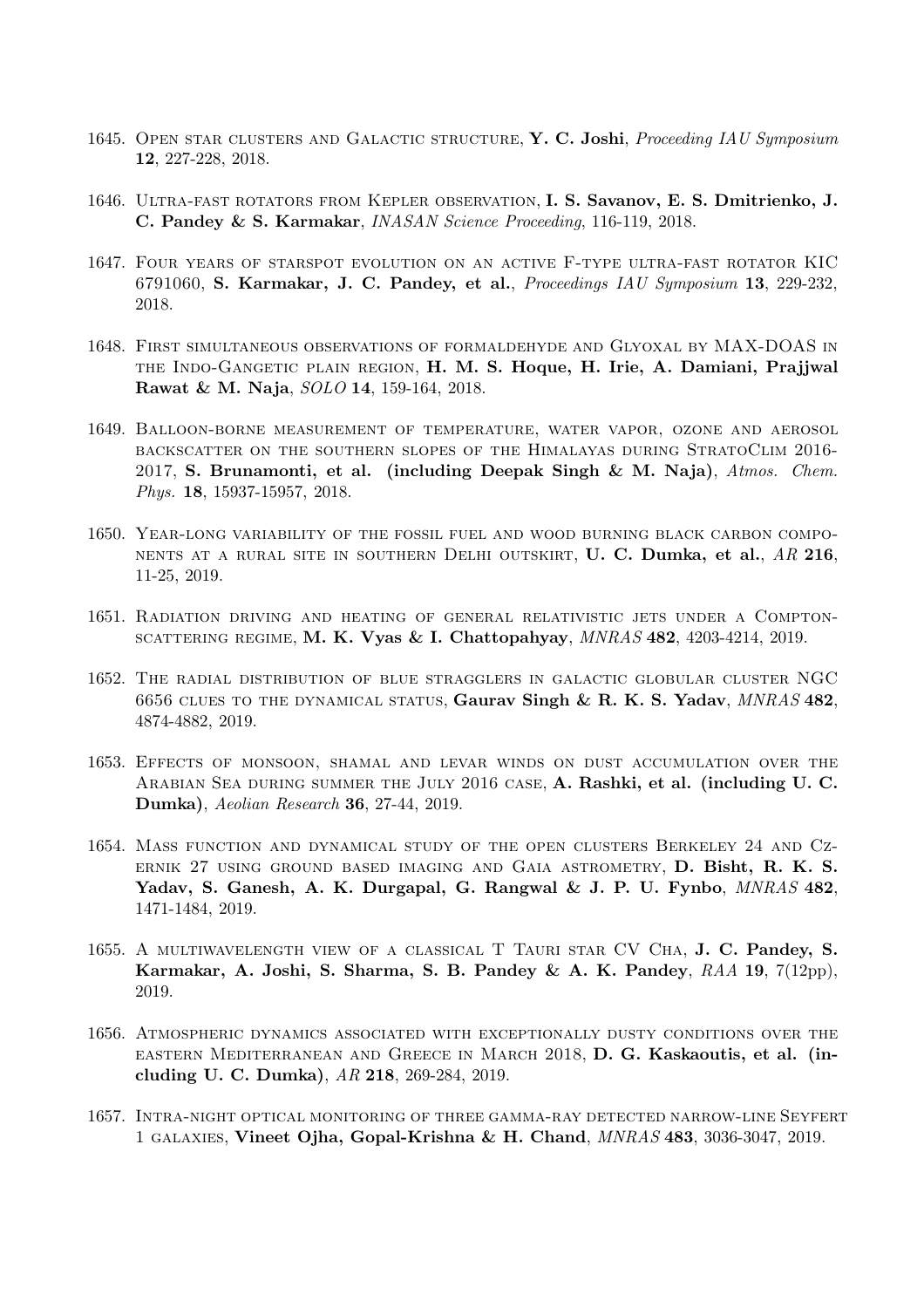- 1658. General relativistic two temperature accretion solutions for spherical flows around black holes, S. Sarkar & I. Chattopadhyay, Intern. Jr. Modern Phy. D. 28,1950037 (25pp), 2019.
- 1659. Optical Flux and Spectral Variability of the TeV Blazar PG 1553+113, Ashwani Pandey, A. C. Gupta, P. J. Wiita & S. N. Tiwari, Ap. J. 871, 192 (8pp), 2019.
- 1660. Aerosol and pollutant characteristics in Delhi during a winter research campaign, U. C. Dumka, et al., ESPR 26, 3771-3794, 2019.
- 1661. CHARACTERIZING OPTICAL VARIABILITY OF OJ 287 IN 2016-2017, A. C. Gupta, et al. (including H. Gaur & A. Pandey), AJ 157, 95 (12pp), 2019.
- 1662. Long-term (1995-2018) aerosol optical depth derived usingground based AERONET and SKYNET measurements from aerosol aged-background sites, S. S. Ningombam, E. J. L. Larson, U. C. Dumka, V. Estelles, M. Campanelli & C. Steve, APR 10, 608-620, 2019.
- 1663. OPTICAL VARIABILITY OF TEV BLAZARS ON LING TIME-SCALES, H. Gaur, et al. (including Gupta A. C.), MNRAS 484, 5633-5644, 2019.
- 1664. DETECTION OF A QUASI-PERIODIC OSCILLATION  $\gamma$ -RAY LIGHT CURVE OF THE HIGH-REDSHIFT blazar B2 1520+31, A. C. Gupta, et al., MNRAS 484, 5785-5790, 2019.
- 1665. Observations on the distribution of clouds over northern India using joint cloud-SAT AND CALIPSO MEASUREMENTS, Ashish Kumar, N. Singh & A. Singh, RSL 10, 590-597, 2019.
- 1666. A SIMPLE APPROACH FOR DESIGNING A FILTER ON MICROSTRIP LINES, Ashish Kumar,  $Ap$ plied Engineering Letters 4, 19-23, 2019.
- 1667. Analysis of intense dust storms over the eastern Mediterranean in March 2018: impact on radiative forcing and Athens air quality, D. G. Kaskaoutis, et al. (including U. C. Dumka), AE 209, 23-39.
- 1668. OPTICAL DETECTION OF A GMRT-DETECTED CANDIDATE HIGH-REDSHIFT RADIO GALAXY WITH 3.6-M DEVASTHAL OPTICAL TELESCOPE, A. Omar, et al. (including K. Chand, A. Paswan, T. S. Kumar, B. Krishna Reddy & J. Pant), JAA 40:9 (9pp), 2019.
- 1669. SN 2016B a.k.a. ASASSN-16ab: a transitional Type II supernova, R. Dastidar, et al. (including K. Misra, Mridweeka Singh, A. Gangopadhyay, P. Sanwal, B. Kumar & S. B. Pandey), MNRAS 486, 2850-2872, 2019.
- 1670. First-light images from low-dispersion spectropgraph-cum-imager on 3.6 m Dev-ASTHAL OPTICAL TELESCOPE, A. Omar, T. S. Kumar, B. Krishna Reddy, J. Pant & M. Mahto, CS 116, 1472-1478, 2019.
- 1671. EFFECT OF PLASMA COMPOSITION ON MAGNETIZED OUTFLOWS, K. Singh & I. Chattopadhyay, MNRAS 486, 3506-3516, 2019.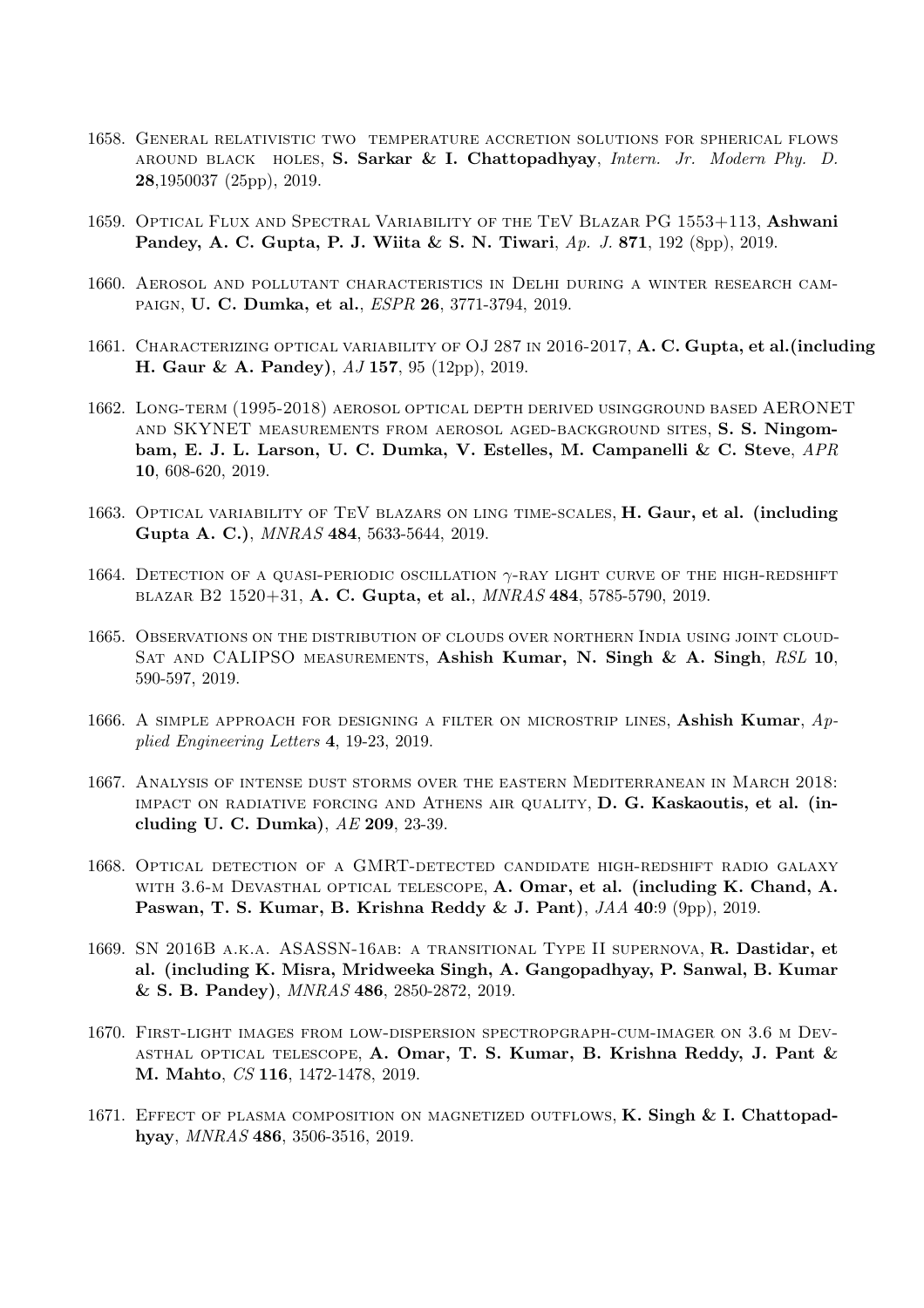- 1672. X-ray observations of an intermediate Polar V2400 Oph, Arti Joshi & J. C. Pandey, AJ 158:11, (11pp), 2019.
- 1673. Long-term soft and hard X-ray investigation of the colliding wing WN+O binary WR 25, B. Arora, J. C. Pandey & De. M. Becker, MNRAS 487, 2624-2638, 2019.
- 1674. A multiwavelength analysis of a collection of short-duration GRBs observed BETWEEN 2012 AND 2015, S. B. Pandey, et al. (including Amit Kumar, R. Gupta, A. Aryan & Brajesh Kumar), MNRAS 485, 5294-5318, 2019.
- 1675. Deceleration of CIV and Si IV broad absorption lines in X-ray bright quasar SDSS-J092345+512710, R. Joshi, et al. (including H. Chand),  $ApJ. 871:43$ , (7pp), 2019.
- 1676. A simple approach for design and fabrication of Wilkinson power divider on microstrip line, Ashish Kumar, Inter. Jr. Engin. Design Anal. 2, 8-12, 2019.
- 1677. SIGNAL ANALYSIS FOR GROUND BASED LIDAR, A. Kumar, N. Singh & A. Singh, Res. Jr. of Enginee. Sci 8, 17-22, 2019.
- 1678. Understanding formation of young, distributed low-mass stars and clusters in THE W4 CLOUD COMPLEX, N. Panwar, M. R. Samal, Singh, A. K. & S. Sharma, AJ 157:112, 14pp, 2019.
- 1679. AstroSat-CZTI detection of variable prompt emission polarization in GRB 171010A, V. Chand, et al. (including K. Misra), ApJ. 874:70, 23pp, 2019.
- 1680. Polarimetric and photometric investigation of the dark globule LDN 1225: distance, extinction law, and magnetic fields, C. Eswaraiah, et al. (including A. K. Pandey & S. Sharma), ApJ. 875:64, 24pp, 2019.
- 1681. Observational properties of a type Ib supernova MASTER OT J120451.50 + 265946.6 in NGC 4080, Mridweeka Singh, et al. (including K. Misra, R. Dastidar, A. Gangopadhyay, B. Kumar & S. B. Pandey), MNRAS 485, 5438-5452, 2019.
- 1682. Study on cloud types distribution over northern India using raDAR-liDAR (DAR-DAR), Ashish Kumar, N. Singh & Anshumali, URSI AP-RASC Conf. 2019, New Delhi, India, 09 - 15 March 2019.
- 1683. Study on the satellite and ground based aerosol measurements over Himalayan region, N. Singh, Ashish Kumar, Anshumali, Chandra Prakash & C. P. Pandey, URSI AP-RASC Conf. 2019, New Delhi, India, 09 - 15 March 2019.
- 1684. VR CCD photometry of variable stars in globular cluster NGC 4147, S. Lata, et al. (including A. K. Pandey, J. C. Pandey, R. K. S. Yadav, S. B. Pandey and 22 more authors),  $AJ$  158:51, 18pp, 2019.
- 1685. PHOTOMETRIC ACTIVITY CYCLES OF UX ARI, Savanov, I. S., et al. (including Pandey, J. C. Karmakar, S.), ASP Conf. Series 518, 191-194, 2019.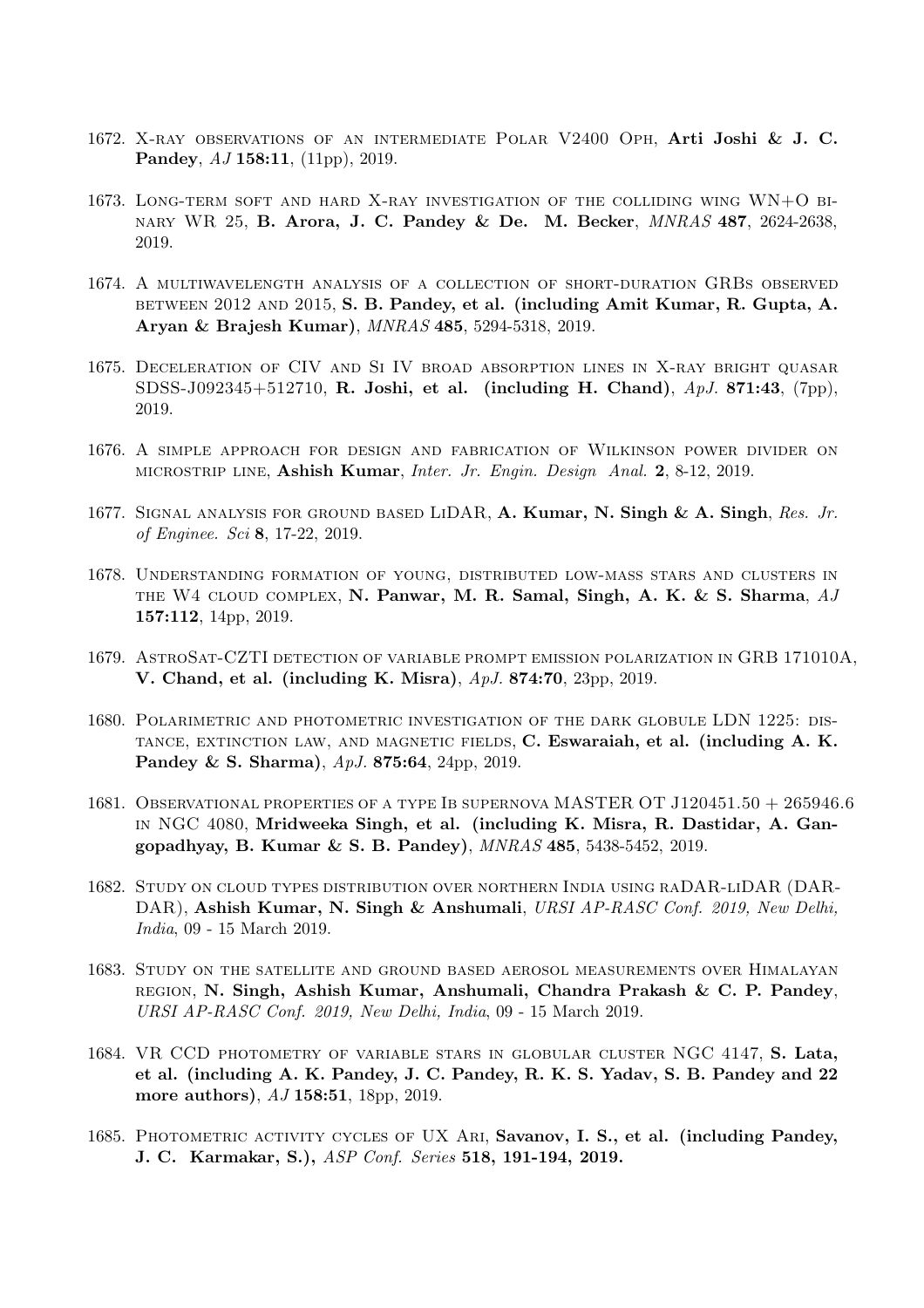- 1686. Short-period variable stars in young open cluster stock 8, S. Lata, et al. (including A. K. Pandey & N. Panwar), AJ 158:68, 15pp, 2019.
- 1687. REVEALING THE NATURE AND LOCATION OF HIGH ENERGY EMISSION IN THE CANDIDATE binary SMBH system OJ 287, P. Kushwaha, E. M. de G. D. Pino, A. C. Gupta & P. J. Wiita, Proceedings of Science (International Conference on Black Holes as Cosmic Batteries : UHECRs and Multimessenger Astronomy-BHCB2018 held on 12-15 Sept., 2018) 329, 1-6, 2019.
- 1688. Signature of stochastic acceleration and colling processes in an outburst phase of the TeV blazar on 231, N. Kalita, U. Sawangwit, A. C. Gupta, M-F. Gu & M. Liao, ApJ. 880:19, 14pp, 2019.
- 1689. INTRA-DAY VARIABILITY OF THREE SEYFERT GALAXIES MEASURED WITH XMM-NEWTON, A. Tripathi, P. J. Wiita, A. C. Gupta M. -F. Gu & M. Liao, RAA 19, 109 (14pp), 2019.
- 1690. Optical photometric variable stars towards Cygnns OB7, S. Dutta, S. Mondal, S. Joshi & R. Das, MNRAS 487, 1765-1776, 2019.
- 1691. Reddening map and recent star formation in the Magellanic Clouds based on OGLE IV CEPHEIDS, Y. C. Joshi & A. Panchal, AA 628, A51 (16pp), 2019.
- 1692. The 3.6 meter Devasthal Optical Telescope: from inception to realization, R. Sagar, Brijesh Kumar & A. Omar, CS 117, 365-381, 2019.
- 1693. ROLE OF INTRACLUSTER SUPERNOVAE IN RADIO MINI-HALOES IN GALAXY CLUSTERS, A. Omar, MNRAS 484, L141-L146, 2019.
- 1694. Optical spectroscopy of star-forming regions in dwarf Wolf-Rayet galaxies, A. Paswan, A. Omar & S. Jaiswal, MNRAS 482, 3803-3821, 2019.
- 1695. Study of relativistic magnetized outflows with relativistic equation of state, Kuldeep Singh & I. Chattopadhyay, MNRAS 488, 5713-5727, 2019.
- 1696. Accretion Disk Parameters Determined from the Great 2015 Flare of OJ 287, M. J. Valtonen, et al.(including A. C. Gupta), ApJ. 882:88, 12pp, 2019.
- 1697. A Long-term Photometric Variability and Spectroscopic Study of Luminous Blue Variable AF and in M31, Y. C. Joshi, K. Sharma, A. Gangopadhyay, R. Gokhale & K. Misra, AJ 158:175, 13pp, 2019.
- 1698. Long-term optical spectroscopic variations in blazar 3C 454.3, K. Nalewajko, et al. (including A. C. Gupta), AA 631, A4, 1-8pp, 2019.
- 1699. X-RAY INTRADAY VARIABILITY OF THE TEV BLAZAR MRK 421 WITH SUZAKU, Z. Zhang, et al. (including A. C. Gupta & H. Gaur), ApJ. 884:125, 11pp, 2019.
- 1700. PROPERTIES OF RADIO-LOUD QUASARS IN THE SLOAN DIGITAL SKY SURVEY, H. Gaur, M. Gu, S. Ramya & H. Guo, AA 631, A46, 11pp, 2019.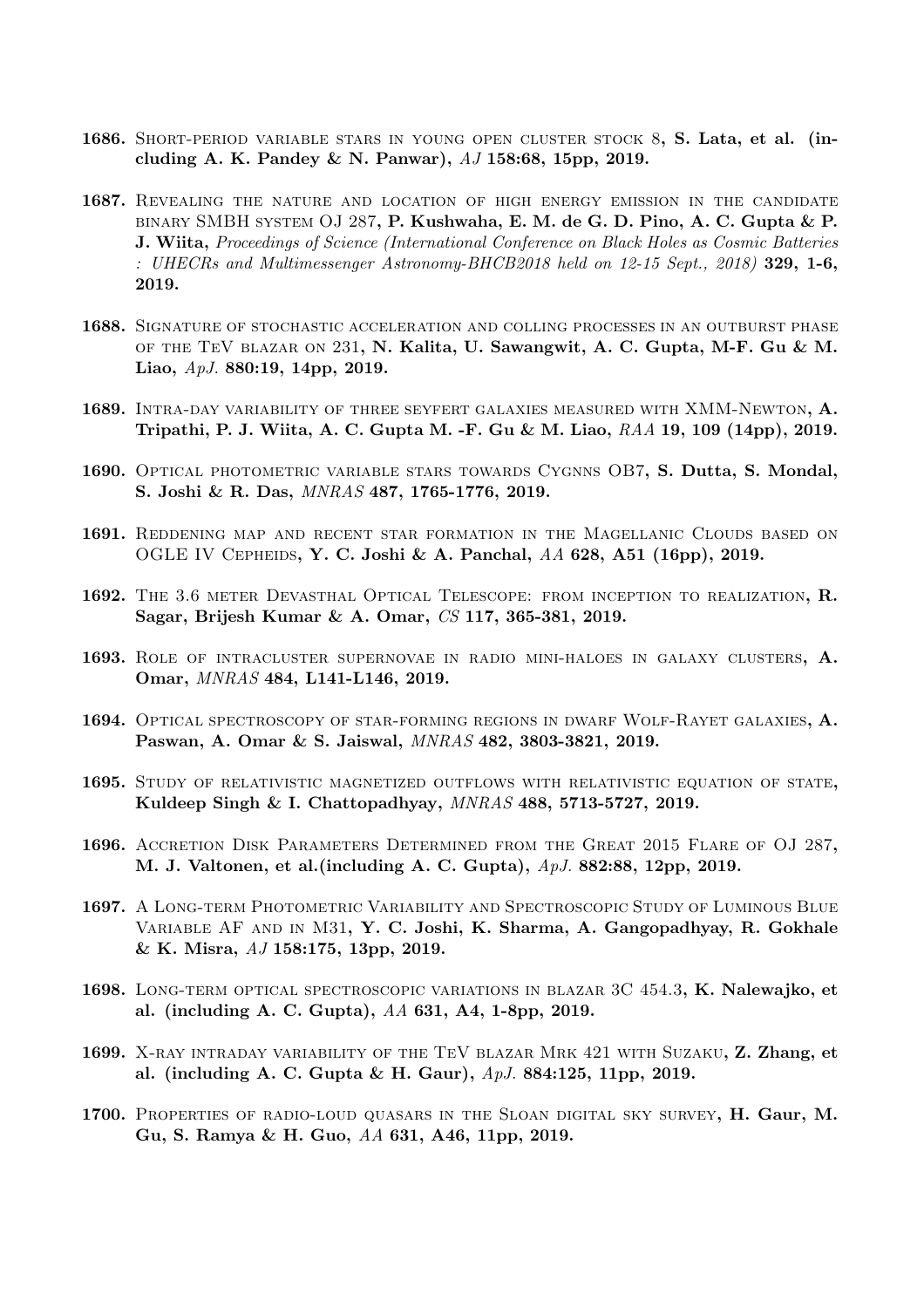- 1701. SN 2015an: a normal luminosity type II supernova with low expansion velocity at early phases, R. Dastidar, et al. (including K. Misra, A. Gangopadhyay, Mridweeka Singh, B. Kumar, P. Sanwal & S. B. Pandey), MNRAS 490, 1605-1619, 2019.
- 1702. Atmospheric dynamics from synoptic to local scale during an intense frontal DUST STORM OVER THE SISTAN BASIN IN WINTER 2019, D. G. Kaskaoutis, D. Francis, A. Rashki, J.-P. Chaboureau & U. C. Dumka, Geosciences 9, 453 (21pp), 2019.
- 1703. SN 2017gmr: an engergetic type II-P supernova with asymmetries, J. E. Andrews, et al. (including R. Dastidar, K. Misra, A. Gangopadhyay, P. Sanwal & Mridweeka Singh), ApJ. 885:43, 23pp, 2019.
- 1704. Observation of inverse Compton emission from a long  $\gamma$ -ray burst, P. Veres, et al. (including K. Misra & S. B. Pandey), Nature 575, 459-463, 2019.
- 1705. ON THE OBSERVATIONAL BEHAVIOR OF THE HIGHLY POLARIZED TYPE IIN SUPERNOVA SN 2017HCC, Brajesh Kumar, et al. (including S. B. Pandey & A. Aryan),  $MNRAS$  488, 3089-3099.
- 1706. Two-temperature advective transonic accretion flows around black holes, Shilpa Sarkar & I. Chattopadhyay, IOP Conf. Series: Journal of Physics: Conf. Series 1336, 1-11, 2019.
- 1707. Simulation and interactive approach based demonstration of pulse compression TECHNIQUE IN ATMOSPHERIC RADAR, Ashish Kumar, N. Singh & Anshumali, Springer Nature Applied Sciences 1:1678, 1-10pp, 2019.
- 1708. PROBING THE ENVIRONMENT OF HIGH- QUASARS USING THE PROXIMITY EFFECT IN PRO-JECTED QUASAR PAIRS, Priyanka Jalan, H. Chand & R. Srianand,  $ApJ. 884:151, 21pp$ , 2019.
- 1709. THE AFTERGLOW AND KILONOVA OF THE SHORT GRB 160821B, E. Troja, et al. (including S. B. Pandey), MNRAS 489, 2104-2116, 2019.
- 1710. Design, manufacturing and testing of ovality checking gauge for facilitating mechanical inspection and quality control, P. Chakraborty, Proceedings of International conference on sciences engineering Technology (ICSET) held in Goa, India on 30-31st Dec., 2019, 23-29, 2019.
- 1711. The role of the intertropical discontinuity region and the heat low in dust emission and transport over the Thar Desert, India: a premonsoon case study, U. C. Dumka, et al., JGR: Atmosphere 124, 197-219, 2019..
- 1712. LONG-TERM VARIABILITY AND CORRELATION STUDY OF THE BLAZAR 3C 454.3 IN THE RADIO, NIR, AND OPTICAL WAVEBANDS, Sarkar, A., et al. (including A. C. Gupta & H. Gaur), ApJ. 887:185, 14pp, 2019.
- 1713. Relativistic jets from black hole accretion disc, I. Chattopadhyay, Vyas M. K., & K. Singh, Proceedings of Science, 1-6, 2019.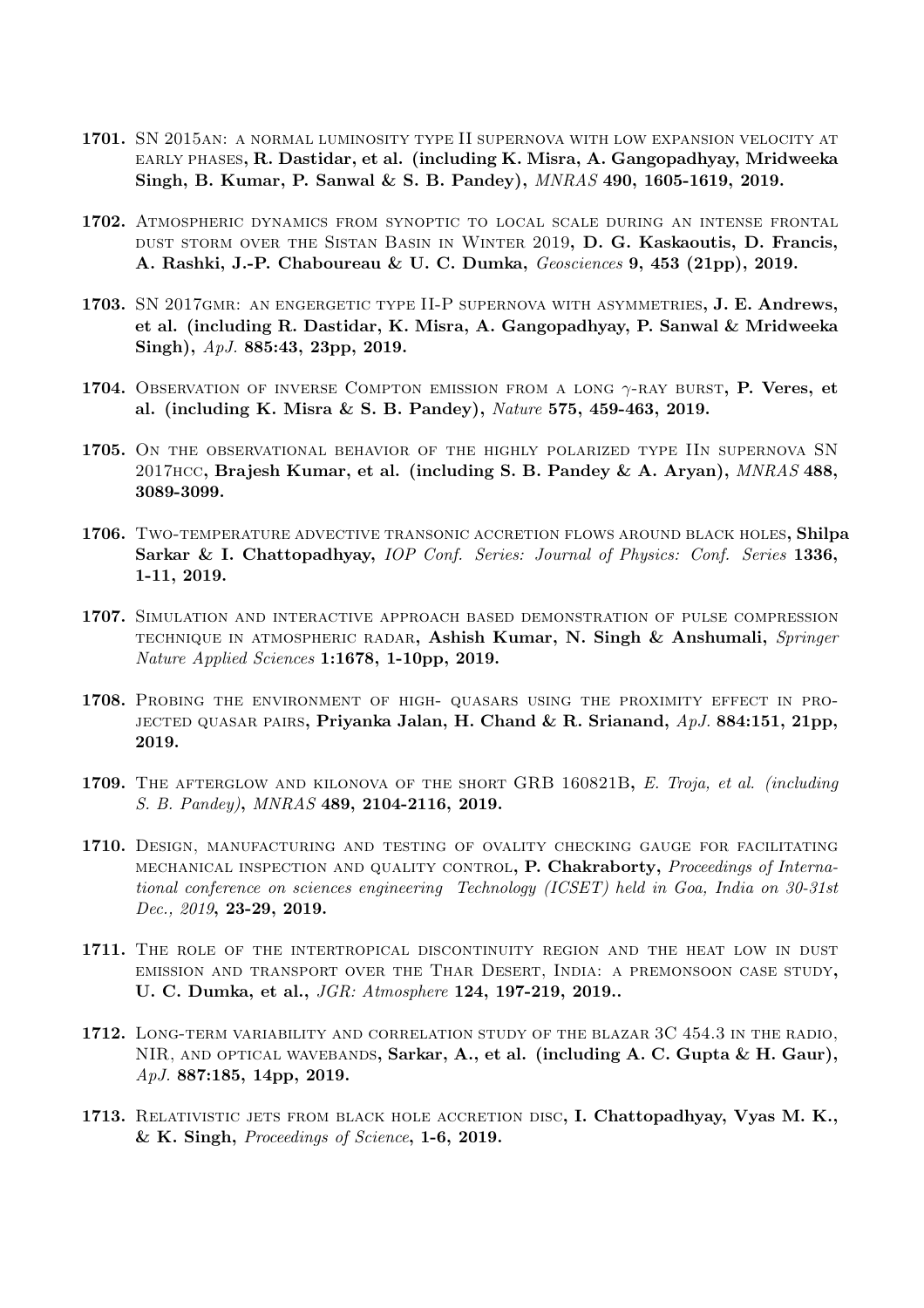- 1714. Observations of transient events with mini-megatortora wide-field monitoring system with sub-secong temporal resolution, S. Karpov, et al. (including J. C. Pandey), RMxAA (Serie de Conf.) 51, 30-38, 2019.
- 1715. Long-term (2005-2012) measurements of near-surface air pollutants at an urban LOCATION IN THE INDO-GANGETIC BASIN, N. Kishore, et al. (including N. Singh),  $Jr$ . Earth Syst. Sci. 128:55, 1-13pp, 2019.
- 1716. C IV absorbers tracing cool gas in dense galaxy group/cluster environments, A. Manuwal, A. Naryanan, S. Muzahid, J. C. Charlton, V. Khaire & H. Chand, MNRAS 485, 30-46, 2019.
- 1717. GMRT observations of extragalactic radio sources with steeply inverted spectra, M. Mhaskey, Gopal-Krishna, P. Dabhade, S. Paul, S. Salunkhe & S. K. Sirothia, MNRAS, 485, 2447-2456, 2019.
- 1718. EVALUATION OF AMBIENT AIR QUALITY IN DEHRADUN CITY DURING 2011-2014, A. Deep, et al. (including N. Singh & J. Singh) (2019), Jr. Earth Syst. Sci. 128:96, 1-14pp, 2019.
- 1719. Search for H I emission from superdisk candidates associated with radio galaxies, A. Anand, N. Roy & Kirshna-Gopal, it RAA 19, 83 (8pp), 2019.
- 1720. Variability of young stellar objects in the star-forming region Pelican Nebula, A. Bharjwaj, N. Panwar, G. J. Herczeg, W. P. Chen & H. P. Singh, AA 627, A135 (1-16 pp), 2019.
- 1721. Impact of mountainous topography on surface-layer parameters during weak mean-flow conditions, R. Solanki, N. Singh, N. V. P. K. Kumar, K. Rajeev, R. Imasu & S. K. Dhaka, BLM, 172, 133-148, 2019.
- 1722. Water vapor in the Asian summer monsoon anticyclone: comparison of ballonborne measurements and ECMWF data, S. Brunamonti, et al. (including M. Naja), JGR:Atmopheres 124, 7053-7068, 2019.
- 1723. Multiband optical variability of 3C 279 on diverse time-scales, A. Agarwal, et al. (including Mridweeka Singh), MNRAS 488, 4093-4105, 2019.
- 1724. Activity of the red dwarf FR Cnc from observations with a robotic IRT-20 telesocpe at the Zvenigorod observatory of INASAN, I. S. Savanov, S. A. Naroenkov, M. A. Nalivkin, J. C. Pandey & S. Karmakr, AJL 45, 602-604, 2019.
- 1725. A low-frequency study of recently identified double-double radio galaxies, S. Nandi, et al. (including M. Singh), MNRAS 486, 5158-5170, 2019.
- 1726. Black carbon aerosols in the ambient air of Gangotri Glacier valley of northwestern Himalaya in India, P. S. Negi, C. P. Pandey & N. Singh, AE 214, 116879 (1-13pp), 2019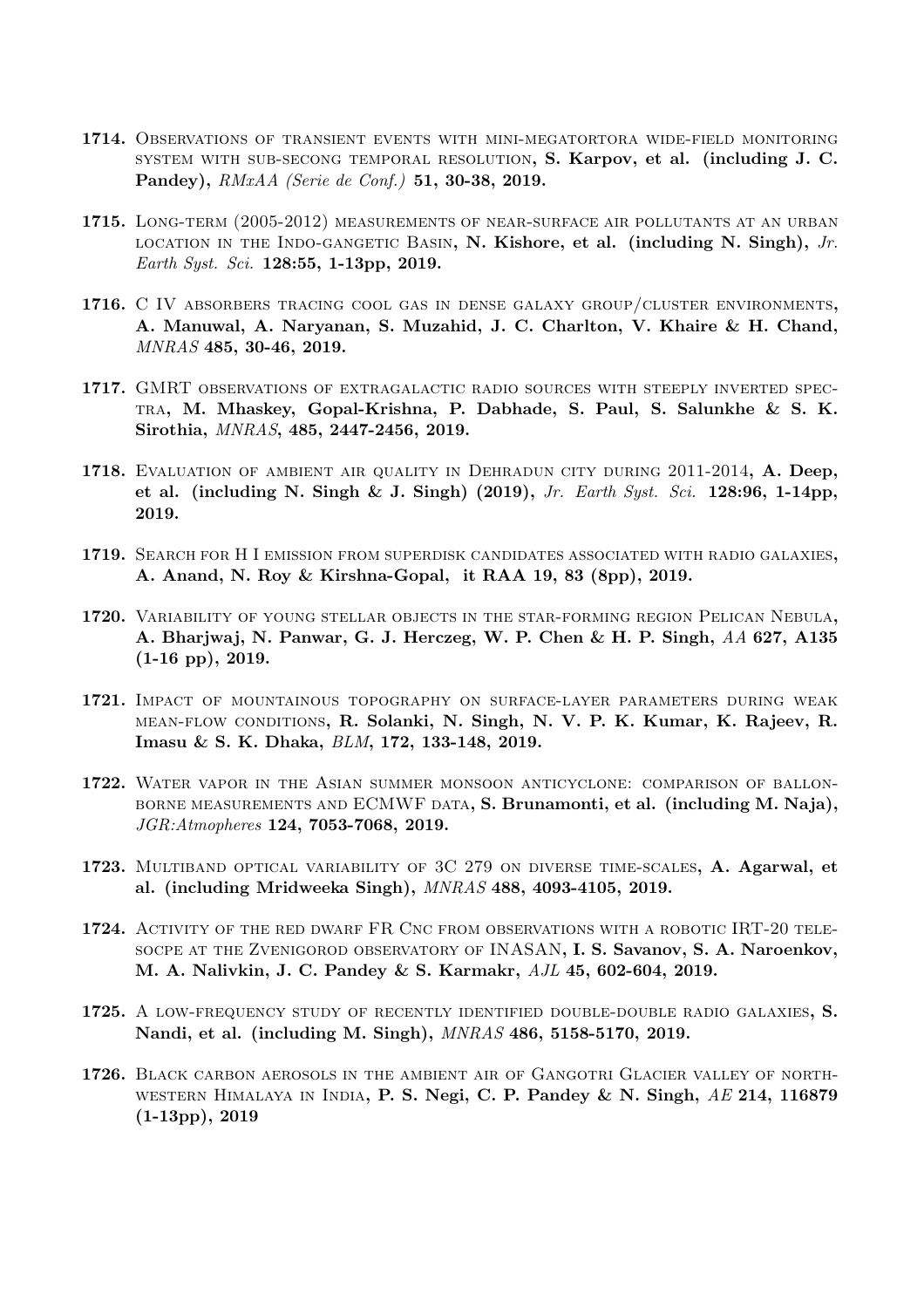- 1727. Estimates of reactive trace gases (NMVOCs, CO and NOx) and their ozone forming potentials during forest fire over Southern Himalayan region, A. Kumar, K. Bali, S. Singh, M. Naja & A. K. Mishra, AR 227, 41-51, 2019.
- 1728. Are there broad absorption-line blazars?, S. Mishra, Gopal-Krishna, H. Chand, K. Chand & V. Ojha, MNRAS 489, L42-L46, 2019.
- 1729. GMRT observations of a first smaple of extremely inverted spectrum extragalactic radio sources (EISERS) candidates in the Northern sky, M. Mhaskey, et al. (including Gopal-Krishna), MNRAS 489, 3506-3518, 2019.
- 1730. Observation of very short period atmospheric gravity waves in the lower iono-SPHERE USING VERY LOW FREQUENCY WAVES,  $A$ . K. Maurya et al. (including  $D$ . V. Phanikumar), JGR:Space Physics 124, 9448-9461, 2019.
- 1731. Astrometric and photometric study of NGC 6067, NGC 2506, and IC 4651 open clusters based on wide-field ground and Gaia DR2 data, G. Rangwal, R. K. S. Yadav, A. Durgapal, Durgapal, D. Bisht & D. Nardiello, MNRAS 490, 1383-1396, 2019.
- 1732. Narrow-band H-alpha imaging of nearby wolf-rayet galaxies, A. Paswan, K. Saha & A. Omar, 490, 3448-453, 2019.
- 1733. Multiwavelength observations of GRB 140629A: a long burst with an achromatic JET BREACK IN THE OPTICAL AND X-RAY AFTERGLOW, Y. D. Hu, et al. (including S. B. Pandey), AA 632, A100 (1-18pp), 2019.
- 1734. Observations on the distribution of precipitation over northern India using joint ClodSat, CALIPSO and TRMM measurements, N. Singh, Ashish Kumar, Anshumali Kumar, Jaydeep Singh & D. Nath, it RSL 11, 117-126, 2020.
- 1735. Spatially separated continuum sources revealed by microlensing in the gravitationally lensed broad absorption line quasar SDSS J081830.46+060138.0 D. Hutsemekers, D. Sluse & Parveen Kumar, AA 633, A101 (pp.1-7), 2020.
- 1736. Long-term variability, source apportionment and spectral properties of black carbon at an urban background site in Athens, Greece, E. Liakakou, et al. (including U. C. Dumka), AE 222, 1171378 (pp.1-14), 2020.
- 1737. The vanishing and appearing sources during a century of observations project. I. USNO objects missing in modern sky surveys and follow-up observations of a MISSING STAR, B. Villarroel, et al. (including A. C. Gupta),  $ApJ.$ , 159:8, 19pp, 2020.
- 1738. Full orbital solution for the binary system in the northern galactic disc microlensing event Gaia16aye, L. Wyrzykowski, et al. (including A. C. Gupta & A. Pandey), AA 633, A98 (1-21 pp), 2020.
- 1739. Photometric, kinematic, and variability study in the young open cluster NGC 1960, Y. C. Joshi, J. Maurya, A. A. John, A. Panchal, A. Joshi & B. Kumar, MNRAS 492, 3602-3621, 2020.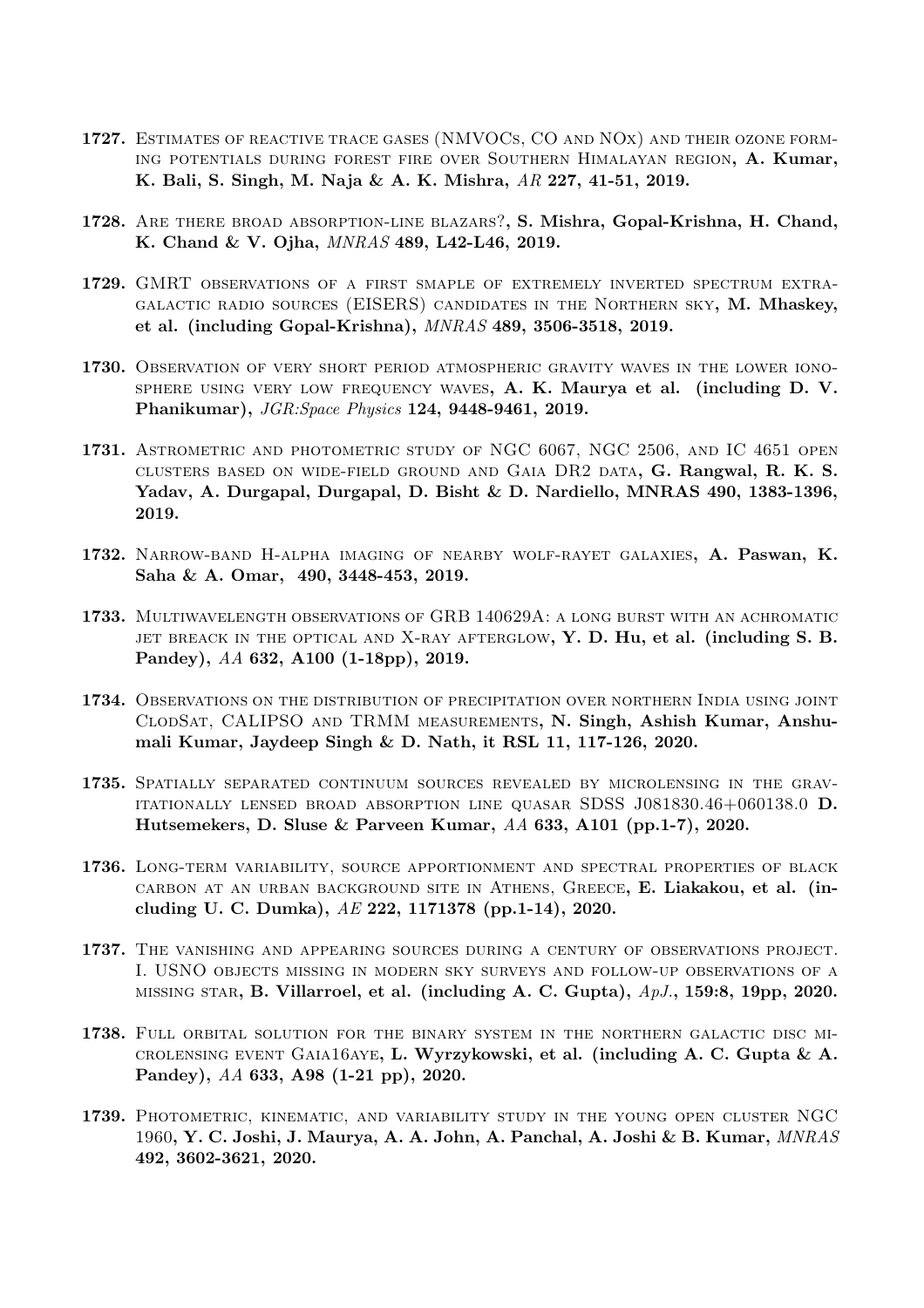- 1740. LONG-TERM BROWN SPECTRAL CHARACTERISTICS IN A MEDITERRANEAN CITY (ATHENS), E. Liakakou, et al. (including U. C. Dumka), STE 708, 135019 (1-14pp), 2020.
- 1741. ROTATION AND SPOTS IN NORMAL A AND AM/FM STARS, O. Trust, E. Jurua, P. D. Cat & S. Joshi, MNRAS 492, 3143-3155, 2020.
- 1742. EVALUATION OF URBAN OZONE IN THE BRAHMAPUTRA RIVER VALLY, U. C. Dumka, et al., APR 11, 610-618, 2020.
- 1743. Flash ionization signatures int eh type Ibn supernoa SN 2019uo, A. Gangopadhyay, et al. (including K. Misra, R. Dsatidar, Brajesh Kumar, B. Kumar, S. B. Pandey, P. Sanwal & Mridweeka Singh), ApJ. 889:170, 14pp, 2020.
- 1744. Optical linear polarization toward the open star cluster casado Alessi 1, S. Singh, J. C. Pandey, R. K. S. Yadav & B. J. Medhi, AJ 159:99, 12pp, 2020.
- 1745. Optical variability of the TeV blazar 1ES 0806+524 on diverse timescales, Ashwani Pandey et al. (including A. C. Gupta),  $ApJ 890:72$ , (11pp), 2020.
- 1746. Optical and physical properties of aerosols during active fire events occurring in the Indo-Gangetic plains: Implications for aerosol radiative forcing, S. S. Ningombam, U. C. Dumka, A. K. Srivastava & H. J. Song,  $AE$  223, 117225 (12pp), 2020.
- 1747. A rossby wave breaking-induced enhacement in the tropospheric ozone over the Central Himalayan region, K. N. Kumar, S. K. Sharma, M. Naja & D. V. Phankumar, AE 224, 117356 (11pp), 2020.
- 1748. Variable stars in the Sh 2-170 H II region, T. Sinha, et al. (including S. Sharma, A. K. Pandey, R. Pandey & A. Ghosh), 493, 267-287, 2020.
- 1749. Optical and x-ray studies of three polars: RX J0859.1 + 0537, RX J0749.1-0549, and RX J0649.8-0737, A. Joshi, J. C. Pandey, A. Raj, K. P. Singh, G. C. Anupama & H. P. Singh, MNRAS 491, 201-214, 2020.
- 1750. Magnetic field dependence of bipolar magnetic region tilts on the sun: indica-TION OF TILT QUENCHING, B. K. Jha, B. B. Karka, S. Mandal & D. Banerjee,  $ApJL$ 889:L19, 6pp, 2020.
- 1751. Multiband optical flux density and polarization microvariability study of optically bright blazars, M. Pasierb, et al. (including Gopal-Krishna & S. Joshi), MNRAS 492, 1295-1317, 2020.
- 1752. Large-scale star formation in Auriga region, A. K. Pandey, S. Sharma, N. Kobayashi, Y. Sarugaku & K. Ogura, MNRAS 492, 2446-2467, 2020.
- 1753. A multi-wavelenght view of OJ 287 activity in 2015-2017: implications of spectral changes on central-engine models and MeV-GeV emission mechanism, P. Kushwaha, Galaxies 8:15, 1-17, 2020.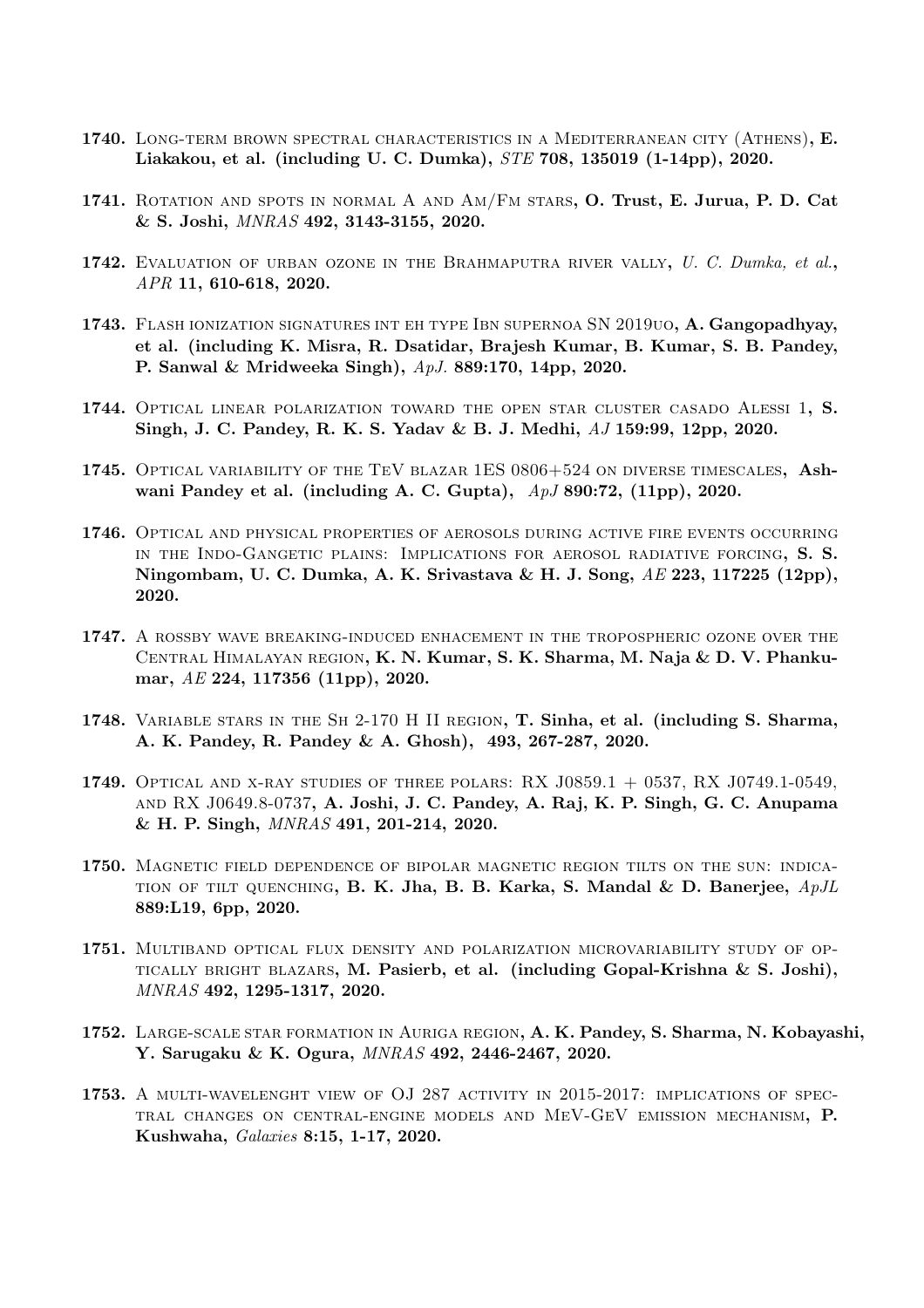- 1754. Strong soft x-ray excess in 2015 XMM-Newton observations of BL Lac OJ 287, M. Pal, P. Kushwaha, G. C. Dewangan & P. K. Pawar, ApJ 890:74, 9pp, 2020.
- 1755. Stellar cores in the Sh 2-305 H II region, R. Pandey, et al. (including S. Sharma, N. Panwar, T. Sinha, A. Ghosh & A. K. Pandey), ApJ, 891:81, 24pp, 2020.
- 1756. Absorption characteristic of aerosols over the central Himalayas and its adjacent foothills, H. Joshi, M. Naja, L. M. David, T. Gupta, M. M. Gogoi & S. S. Babu, AR 233, 104718 (1-13pp), 2020.
- 1757. SN 2010kd: photometric and spectroscopic analysis of a slow-decaying superluminous supernova, Amit Kumar, et al. (including S. B. Pandey, A. Aryan, R. Dastidar, A. Gangopadhyay, R. Gupta, K. Misra & B. Kumar), ApJ 892:28, 23pp, 2020.
- 1758. Census of the young stellar population in the galactic H II region Sh2-242, A. Panja, S. Mondal, S. Dutta, S. Joshi, S. Lata & R. Das, AJ 159:153, 17pp, 2020.
- 1759. COMPARATIVE INTRANIGHT OPTICAL VARIABILITY OF X-RAY AND  $\gamma$ -RAY-DETECTED NARROW-LINE SEYFERT 1 GALAXIES, V. Ojha, H. Chand, Gopal-Krishna, S. Mishra & K. Chand, MNRAS 493, 3642-3655, 2020.
- 1760. Photometric and kinematic study of the three intermediate age open clusters NGC 381, NGC 2360, and Berkeley 68, J. Maurya & Y. C. Joshi, MNRAS 494, 4713-4729, 2020.
- 1761. The late-time afterglow evolution of long gamma-ray bursts GRB 1600625B and GRB 160509A, T. Kangas, et al. (including K. Misra), ApJ 894:43, 14pp, 2020.
- 1762. Long-term (2008-2018) aerosol properties and radiative effect at high-altitutde SITES OVER WESTERN TRANS-HIMALAYAS,  $U$ . C. Dumka, et al.,  $STE$  734, 139354 (1-20pp), 2020.
- 1763. Study of open cluster king 13 using CCD VI, 2MASS and Gaia DR2, A. Durgapal, D. Bisht, G. Rangwal, H. Kaur & R. K. S. Yadav, NA 78, 101365 (1-9pp), 2020.
- 1764. A comprehensive study of open clusters Czernik 14, Haffner 14, Haffner 17 and King 10 using multicolour photometry and Gaia DR2 astrometry, D. Bisht, Q. Zhu, R. K. S. Yadav, A. Durgapal & G. Rangwal, MNRAS 494, 607-623, 2020.
- 1765. A SEARCH FOR VARIABLE STARS IN THE FOUR OPEN STAR CLUSTERS, A. Dugrapal, G. Rangwal, D. Bisht, H. Kaur, R. K. S. Yadav & J. C. Pandey,  $JAA$  41:13, 10pp, 2020.
- 1766. Photometric study of the young open clusters IC 1442, King 21, and Trumpler 7, J. Maurya, Y. C. Joshi & A. S. Gour, MNRAS 495, 2496-2508, 2020.
- 1767. Discovery and Rapid Follow-up Observations of the Unusual Type II SN 2018ivc IN NGC 1068, K. A. Bostroem, et al. (including R. Dastidar, A. Gangopadhyay  $\&$ K. Misra), ApJ 895:31, 20pp, 2020.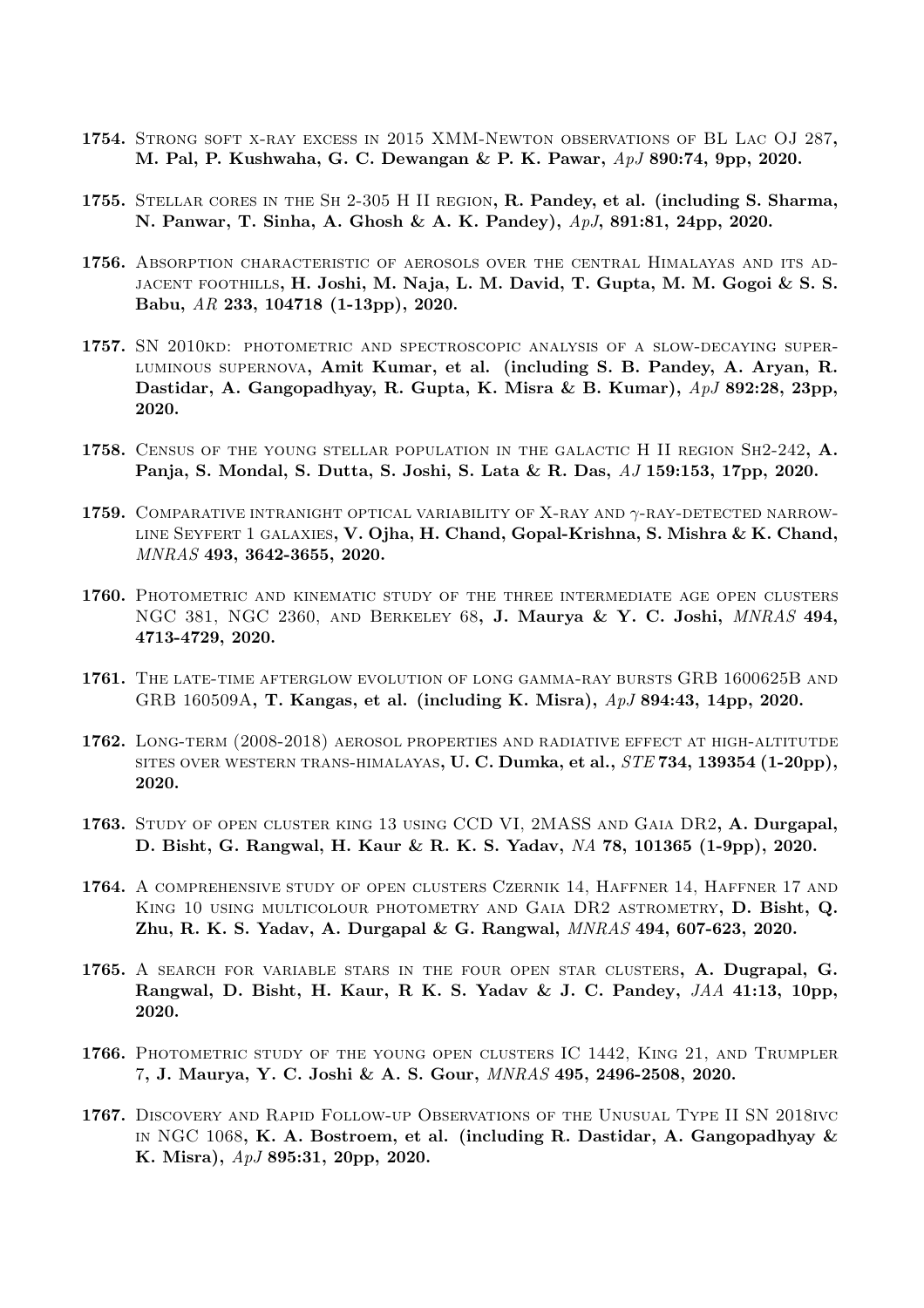- 1768. Unveiling the physical conditions in NGC 6910, H. Kaur, et al. (including S. Sharma & N. Panwar), ApJ 896:29, 17pp, 2020.
- 1769. A Comparison of X-Ray Photon Indices among the Narrow- and Broad-line Seyfert 1 GALAXIES, V. Ojha, H. Chand, G. C. Dewangan & S. Rakshit,  $ApJ 896:95$ ,  $22pp$ , 2020.
- 1770. TimeLatitude Distribution of Prominences for 10 Solar Cycles: A Study Using Kodaikanal, Meudon, and Kanzelhohe Data, S. Chatterjee, M. Hegde, D. Banerjee, B. Ravindra & S. W. Mclntosh, ESS 17:3, 1-16pp, 2020.
- 1771. Assessment of spatio-temporal distribution of CO2 over greater Asia using the WRFCO2 model, S. Ballav, M. Naja, P. K. Patra, T. Machida & H. Mukai, JESS 129:80, 16pp, 2020.
- 1772. UNRAVELING THE NATURE OF A DEEPLY EMBEDDED WOLF-RAYET STAR WR 121A, Arora, B. Pandey, J. C., ApJ 891:104, 11pp, 2020.
- 1773. Optical variability of three extreme TeV blazars, Ashwani Pandey, et al. (including A. C. Gupta), MNRAS 496, 1430-1444, 2020.
- 1774. Probing transit timing variation and its possible origin with 12 new transists of TrEs-3b, V. K. Mannaday, et al. (including Y. C. Joshi, A. K. Pandey & S. Joshi), AJ 160:47, 15pp, 2020.
- 1775. Unveiling the important of magnetic fields int eh evolution of dense clumps formed at the waist of bipolar H II regions: a case study of Sh 2-201 with JCMT SCUBA-2/POL-2, C. Eswaraiah, et al. (including A. K. Pandey),  $ApJ 897:90$ , 19pp, 2020.
- 1776. NUSTAR VIEW OF TEV BLAZAR MRK 501, Ashwani Pandey, Galaxies 8:55, 12pp, 2020.
- 1777. Analysis of full-disc Ca II K spectroheliograms III. Plage area composite series covering 1892-2019, AA A88, 22pp, 2020.
- 1778. Peculiar prompt emission and afterglow in the H.E.S.S.-detected GRB 190829A, Vikas Chand, et al. (including R. Gupta, Dimple, S. B. Pandey & Amit Kumar), ApJ 898:42, 13pp, 2020.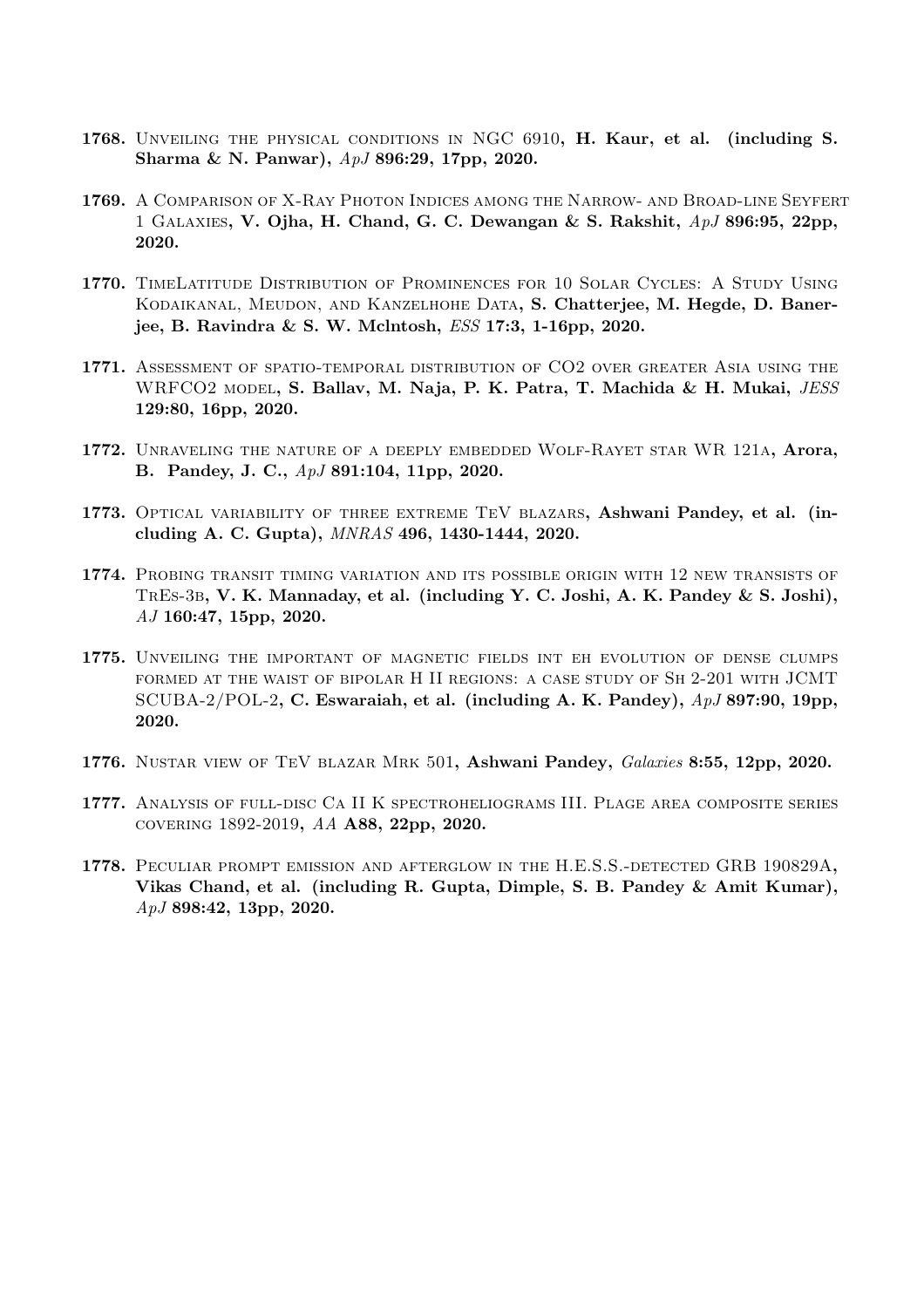## DOCTORAL THESES

- 1. STUDIES OF THE NIGHT AIRGLOW, P. P. Saxena (S. D. Sinvhal), Agra University (April, 1969), 1970.
- 2. Studies in the colours and magnitudes of short period cepheids, S. C. Joshi (S. D. Sinvhal), Agra University (Nov., 1969), 1970.
- 3. Studies in energy transport through the solar atmosphere, L. M. Punetha (M. C. Pande), Agra University (April, 1971), 1972.
- 4. Studies in eclipsing binaries, C. D. Kandpal (S. D. Sinvhal), Agra University (July, 1974), 1975.
- 5. Spectrophotometric studies of late type stars, J. P. Chaturvedi (S. D. Sinvhal & D. Sharma), Gorakhpur University (Sept., 1974), 1975.
- 6. Studies in short period cepheids, H. S. Mahra (S. D. Sinvhal), Agra University (Nov., 1974), 1975.
- 7. STUDIES IN ECLIPSING BINARIES, **J. B. Srivastava** (S. D. Sinvhal), Agra University (Aug., 1976), 1977.
- 8. Molecules in sunspots, V. P. Gaur (M. C. Pande), Agra University (Nov., 1977), 1977.
- 9. Molecules in the solar atmosphere, K. Sinha (M. C. Pande & D. Sharma), Gorakhpur University (Aug., 1978), 1980.
- 10. STARS IN THE INSTABILITY STRIP OF THE H-R DIAGRAM, S. K. Gupta (S. D. Sinvhal), Agra University (Sep., 1979), 1980.
- 11. Studies in star clusters, R. Sagar (S. D. Sinvhal & D. Sharma), Gorakhpur University (Sep., 1979), 1981.
- 12. Studies in eclipsing binary systems, T. D. Padalia (S. D. Sinvhal), Kumaun University (March, 1980), 1981.
- 13. STUDIES IN STAR CLUSTERS, U. C. Joshi (S. D. Sinvhal), Kumaun University (Nov., 1980), 1981.
- 14. STUDIES OF SUNSPOTS, G. C. Joshi (M. C. Pande), Kumaun University (Nov., 1980), 1982.
- 15. Studies in solar faculae, B. M. Tripathi (M. C. Pande), Agra University (Feb., 1981), 1981.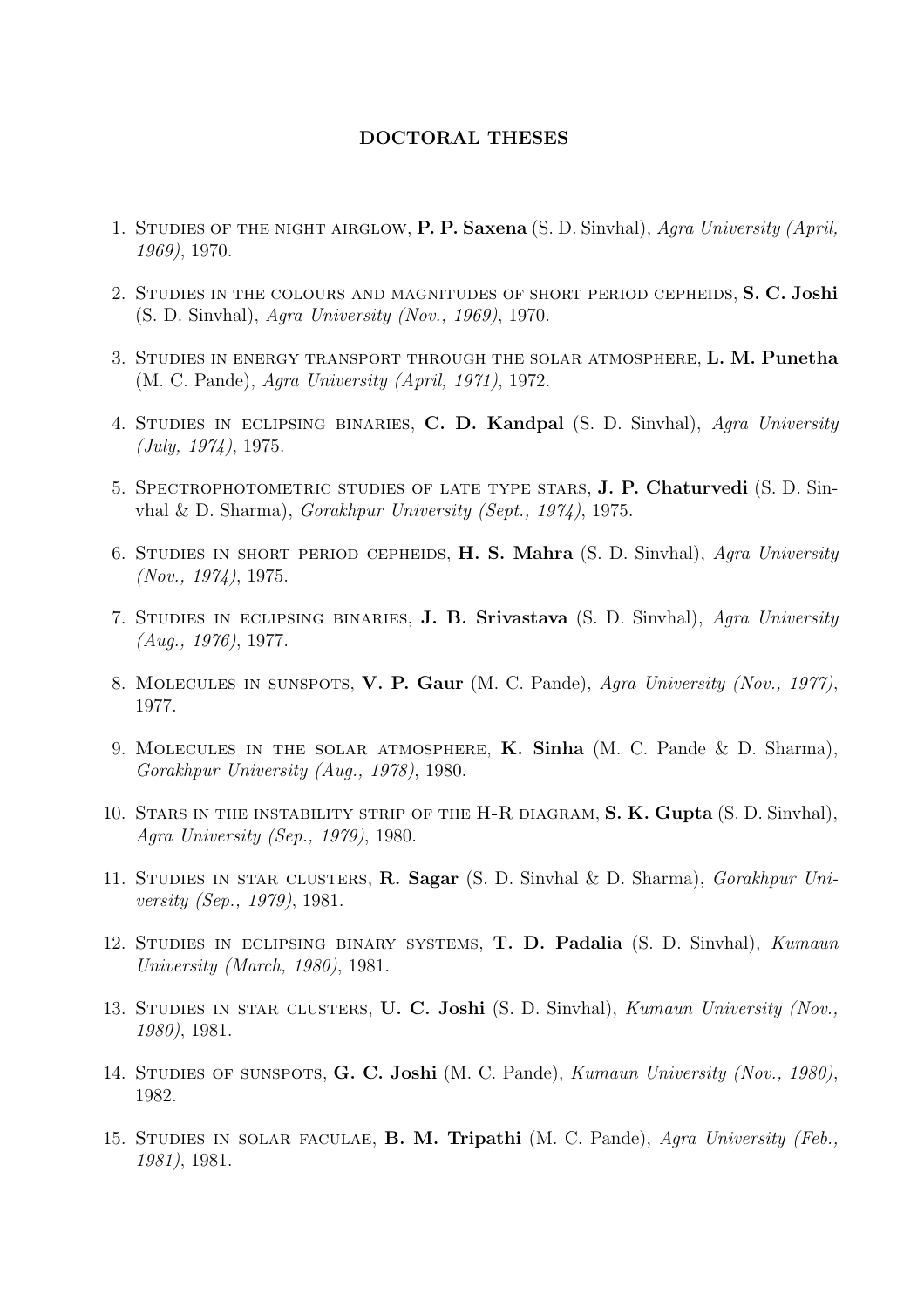- 16. Absolute energy distribution in stars, B. S. Rautela (S. C. Joshi), Kumaun University (April, 1981), 1982.
- 17. Studies in Algol type eclipsing binary systems, R. K. Srivastava (S. D. Sinvhal), Kumaun University (March, 1983), 1984.
- 18. Some studies of prominence coronal holes and flare related phenomena, R. N. Shelke (M. C. Pande), Kumaun University (Aug., 1985), 1986.
- 19. Studies in evolution of close binary stars, U. S. Chaubey (C. D. Kandpal), Kumaun University (Sept., 1985), 1988.
- 20. Spectrophotometric study of Be stars, P. S. Goraya (S. C. Joshi & H. S. Gurm), Punjabi University (Sept., 1985), 1987.
- 21. Some studies related to solar flares and prominences, P. Pant (M. C. Pande), Kumaun University (March, 1986), 1988.
- 22. Studies of solar flares, surges and related phenomena, V. K. Verma (M. C. Pande), Kumaun University (July, 1986), 1988.
- 23. STUDIES OF SOME EARLY TYPE STARS, M. Singh (M. C. Pande), Kumaun University (Sept., 1987), 1991.
- 24. PHOTOMETRIC STUDIES IN STAR CLUSTERS, A. K. Pandey (H. S. Mahra), Kumaun University (Nov., 1987), 1991.
- 25. STUDIES OF FACULAR MODELS, K. R. Bondal (M. C. Pande), Kumaun University (March, 1988), 1991.
- 26. Spectrophotometric studie in Cepheids, B. B. Sanwal (S. C. Joshi), Kumaun University (Dec., 1988), 1991.
- 27. SOME STUDIES ON SOLAR ACTIVITY, W. Uddin (M. C. Pande), Kumaun University (Dec., 1992), 1993.
- 28. STUDIES IN STAR CLUSTERS, B. C. Bhatt (H. S. Mahra), Kumaun University (May, 1993), 1993.
- 29. Activity from solar cycle 22, Anita Joshi (V. P. Gaur), Kumaun University (Dec., 1996), 1998.
- 30. Astrometric and CCD photometric studies of galactic globular clusters, A. C. Gupta (U. S. Pandey & R. Sagar), Gorakhpur University (Sept., 1998), 1999.
- 31. Photometric studies of intermediate and old age galactic star clusters, A. K. Durgapal (A. K. Pandey), Kumaun University (Feb., 2001), 2002.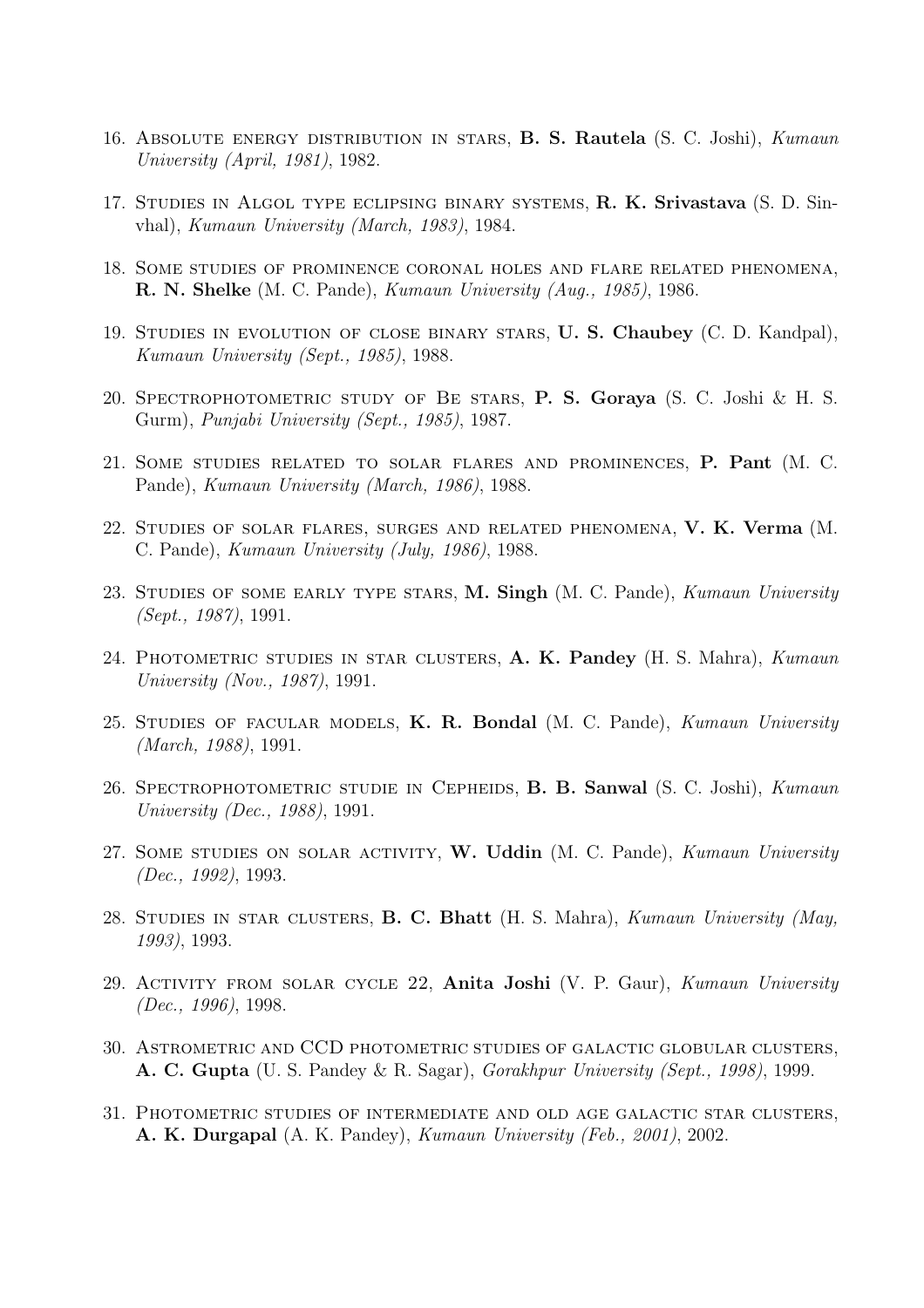- 32. SPATIAL STRUCTURE OF GALACTIC STAR CLUSTERS, Nilakshi (R. Sagar), Kumaun University (June, 2001), 2002.
- 33. Mosaic CCD camera systems: Implementation and application to astronomical imaging, B. Nagaraja Naidu (R. Srinivasan & R. Sagar), Bangalore University (Aug., 2001), 2002.
- 34. A comparative intra-night optical micro-variability of high lumninosity AGN classes, C. S. Stalin (R. Sagar & Gopal-Krishna), Kumaun University (Oct., 2002), 2003.
- 35. STUDIES OF YOUNG STELLAR OBJECTS, R. K. S. Yadav (R. Sagar), Kumaun University (Dec., 2002), 2003.
- 36. Study of cataclysmic variable stars, B. N. Ashoka (R. Sagar & S. Seetha), Kumaun University (Feb. 2003), 2003.
- 37. Search for microlensing events using pixel method, Y. C. Joshi (A. K. Pandey & D. Narasimha), Kumaun University (Sep., 2003), 2004.
- 38. Spectrophotometric studies of young star clusters, B. Kumar (B. B. Sanwal), Kumaun University (Feb., 2004), 2004.
- 39. Studies of chemically pecullar stars, S. Joshi (R. Sagar & P. Martinez), Kumaun University (July, 2004), 2005.
- 40. Studies in star clusters, K. Upadhyay, (U. S. Pandey & A. K. Pandey), D. D. U. Gorakhpur University (July, 2004), 2005.
- 41. Optical studies of GRB related events, S. B. Pandey (R. Sagar & D. Bhattacharya), Kumaun University (June, 2005), 2005.
- 42. Optical studies of x-ray peculiar chromospherically active stars, J. C. Pandey (R. Sagar & K. P. Singh), *Kumaun University (August, 2005)*, 2006.
- 43. Photometric studies of galactic open star clusters, Snehlata, (R. Sagar), Kumaun University (Dec., 2005), 2006.
- 44. Study of the solar flares and associated phenomena, R. Chandra, (W. Uddin & R. Jain), Kumaun University (May, 2006), 2006.
- 45. Star clusters: A comparison of theoretical simulations with observations, T. S. Sandhu, (A. K. Pandey), Kumaun University (August, 2006), 2007.
- 46. Investigations of solar flares associated activities from near-sun to interplanetary medium, B. Joshi, (K. Pandey, P. Pant & P. K. Manoharan), Kumaun University (April, 2007), 2007.
- 47. Study of the eruptive solar events: Flares, eruptive prominences and associated CMEs, S. S. Ali, (W. Uddin & A. Qaiyum), Kumaun University (August, 2007), 2007.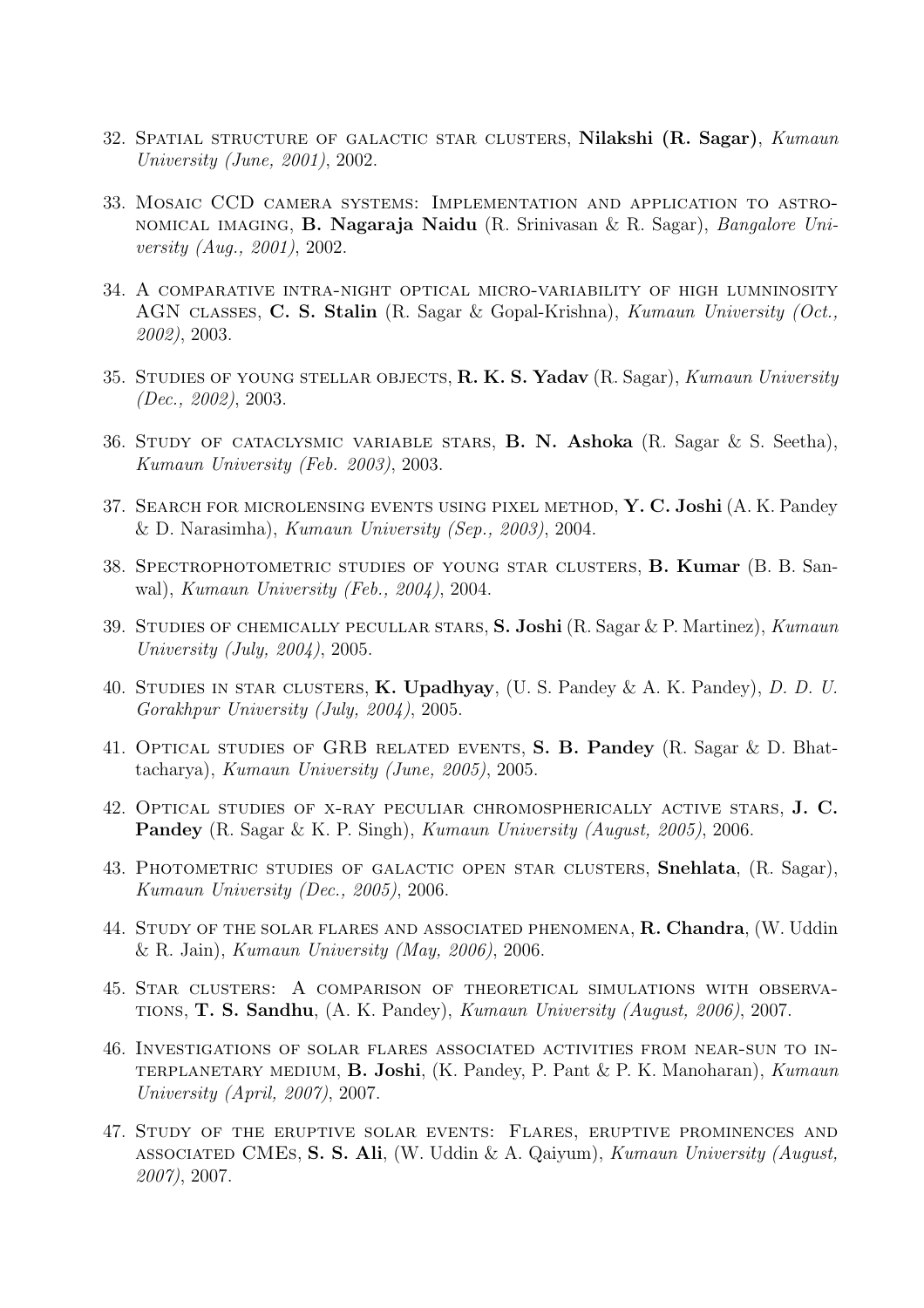- 48. Multi-Wavelength Studies of Energetic Cosmic Explosions, K. Misra, (R. Sagar, D. Bhattacharya & K. Pandey), Kumaun University (December, 2007), 2008.
- 49. Characteristics of aerosol spectral optical depths over Nainital A high-altitude station in the shivalik ranges of central himalayas, U. C. Dumka, (R. sagar, K. K. Moorthy & K. Pandey), Kumaun University (February, 2008), 2008.
- 50. studies of young and intermediate age open star clusters, Saurabh, (A. K. Pandey & K. Pandey), Kumaun University (March, 2008), 2008.
- 51. Studies of pulsations in chemically peculiar stars, S. K. Tiwari, (U. S. Pandey & U. S. Chaubey), D. D. U. Gorakhpur University (September, 2008), 2009.
- 52. Multi-wavelength stuides of X-ray binary systems, R. Kaur, (R. Sagar), Kumaun University (April, 2009).
- 53. Intra-night optical variability and the JET dominance in active galactic nuclei, A. Goyal, (R. Sagar), Kumaun University (December, 2009), 2010.
- 54. Investigation of mesospheric variability with the help of airglow emissions, A. Guharay, (B. Pande & P. Pant), Kumaun University (December, 2009), 2010.
- 55. Multiwavelength study of solar eruptive phenomena (Space-weather events) AND THEIR INTERPLANETARY RESPONSE, P. Kumar,  $(W. Uddin, S. Bisht \& P. K.$ Manoharan), Kumaun University (October, 2010), 2011.
- 56. Multi-wavelength studies of galactic HII regions, M. R. Samal, (A. K. Pandey, D. K. Ojha & B. Pande), Kumaun University (December, 2010), 2011.
- 57. Star formation in bright-rimmed clouds and small clusters associated WITH H II REGIONS, Neelam, (A. K. Pandey & P. S. Rawat), Kumaun University (March, 2011), 2011.
- 58. Multi-wavelength study of young open clusters, H. Joshi, (R. Sagar), Kumaun University (November, 2010), 2011.
- 59. Initial mass function and star formation in young star clusters, J. Jose, (A. K. Pandey & P. S. Rawat), Kumaun University (March, 2011), 2011.
- 60. Study of solar activity and solar terrestrial-links, N. S. Bankoti, (K. Pandey, W. Uddin & B. Pande), Kumaun University (July, 2011), 2011.
- 61. Study of solar flares, prominences and CMEs, N. C. Joshi, (K. Pandey, W. Uddin & B. Pande), Kumaun University (July, 2011), 2012.
- 62. Search and study of pulsating variable stars, C. P. Pandey, (S. Bisht & B. B. Sanwal), Kumaun University (October, 2011), 2012.
- 63. Weather research and forecasting model with chemistry (WRF-CHEM) over South Asia, Rajesh Kumar, (Supervisors: M. Claussen & J. Obenbrugge), (Thesis Committee: M. ClauBen, G. P. Brasseur, K. H. Schluenzen, T. Pohlmann & Manish Naja),Max-Planck-Institute for Meteorologie (June, 2012), 2012.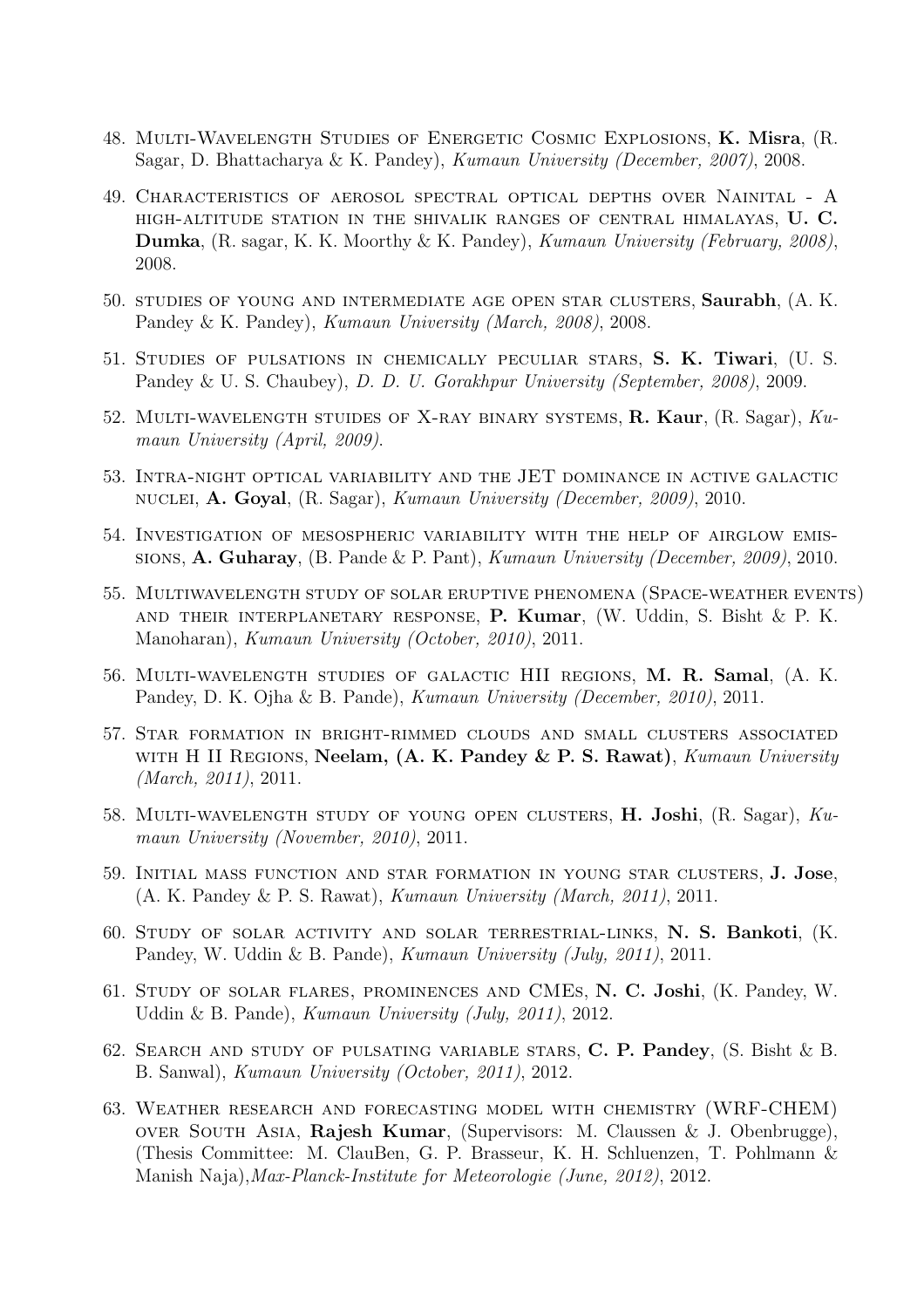- 64. Design and development of Monostatic Plused Lidar (Light Detection and Ranging) for Atmospheric studies of Central Himalayas, Tarun Bangia, ( P. K. Agarwal & Ram Sagar), Gautam Buddha Technical University, (July, 2012), 2012.
- 65. Study on star forming regions in wolf rayet galaxies, M. Chrishphin Karthick, (B. B. Sanwal & S. Bisht), Kumaun University (April, 2012), 2013.
- 66. Large radio sources and episodic nuclear activity, Sumana Nandi, ( H. C. Chandola, Mahendra Singh & D. J. Saikia), Kumaun University (November, 2012), 2013.
- 67. Investigation of energetic cosmic explosions and their after effects, Rupak Roy, (Brijesh Kumar & H. C. Chandola), Kumaun University (December, 2012), 2013.
- 68. X-RAY AND OPTICAL STUDIES OF BLAZARS, **Haritma Gaur**,  $(A, C, G)$  Gupta & U.S. Pandy), Deen Dayal Upadhyay Gorakhpur University (February, 2013), 2013..
- 69. Multiwavelength studies of galactic star forming regions, C. Eswaraiah, (A. K Pandey & H. C. Chandola), Kumaun University (March, 2013), 2013.
- 70. Study of ozone and other trace gases distribution in the lower atmo-SPHERE, N. Ojha, (M. Naja and H. C. Chandola), Kumaun University, (May, 2013), 2014.
- 71. Large Radio Sources and their environment, Akash Pirya, (H. C. Chandola and M. Singh), Kumaun University, (July, 2013), 2014.
- 72. Variabilities in surface ozone and precursors at Nainital, Tapaswini Sarangi, (M. Naja and H. C. Chandola), Kumaun University, (March, 2014), 2014.
- 73. Astrometric and photometric studies of star clusters, Devesh P. Sariya, (R. S. Yadav), Pt. Ravishankar Shukla University, (July, 2014), 2015.
- 74. Probing central engine and environments of active galactic nuclei, Ravi Joshi, (Hum Chand), Pt. Ravishankar Shukla University, (July, 2014), 2015.
- 75. Multiwavelength studies of star forming regions, Ram Kesh Yadav, (A. K. Pandey), Kumaun University, (August, 2014), 2015.
- 76. Study of supernovae and massive sars and prospects with the 4m International Liquid Mirror Telescope, Brajesh Kumar, (S. B. Pandey & Prof. Jean Surdej), University of Liege, (November, 2014), 2014.
- 77. Study of transients and waves in the solar atmosphere, P. K. Kayshap, (A. K. Srivastava), Pt. Ravishankar Shukla University, (August, 2014), 2015.
- 78. Investigation of star forming regions ana young stellar objects, A. Soam, (M. Gopinathan), Pt. Ravishankar Shukla University, (March, 2015), 2015.
- 79. Theoretical and numerical investigations of accretion-ejection mecha-NISM AROUND COMPACT OBJECTS, Rajiv Kumar, (Supervisor : I. Chattopadhyay), Pt. Ravishankar Shukla University, (March, 2015), 2016.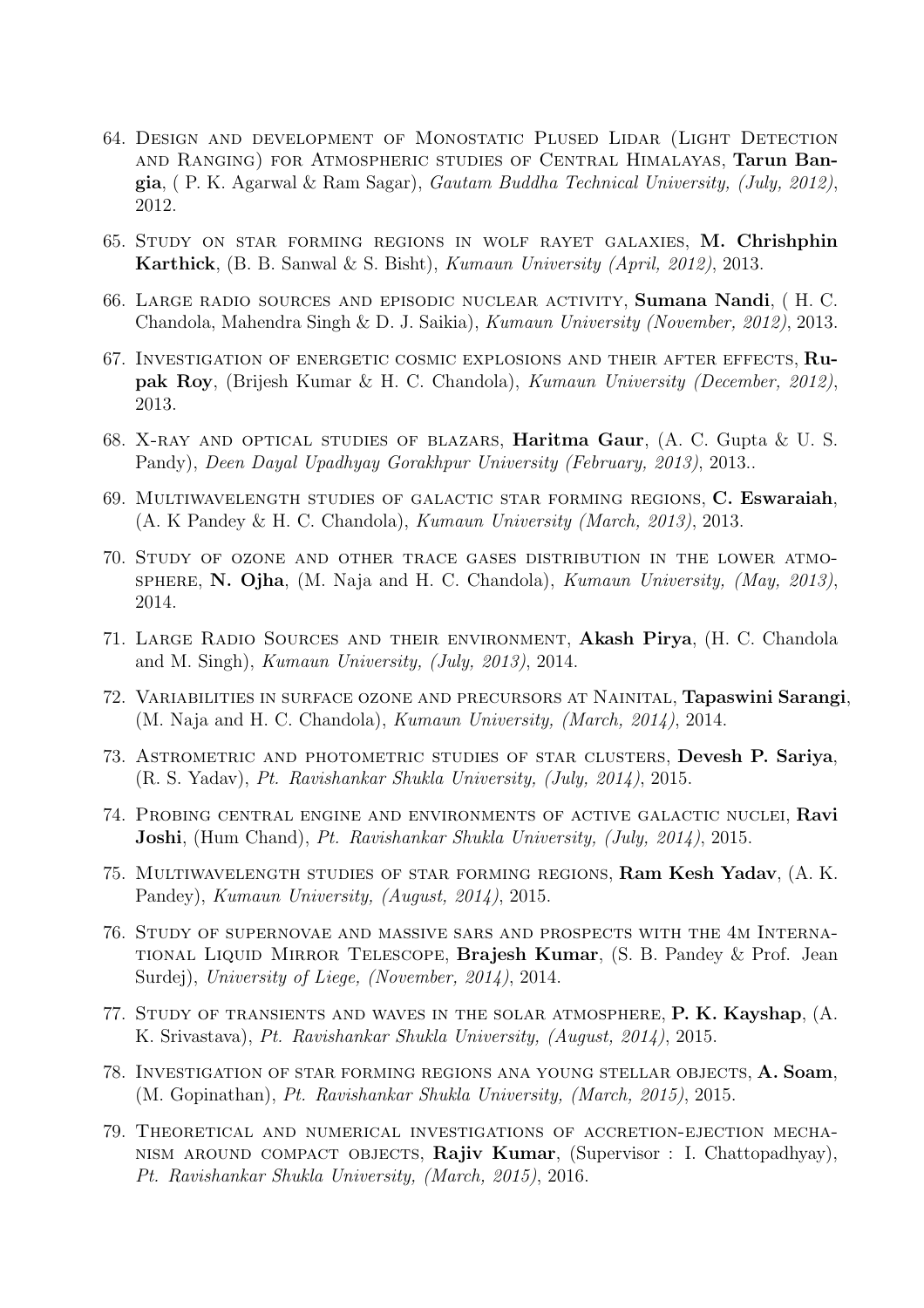- 80. Study of aerosols characteristics over Central Himalayas, Hema Joshi, (Supervisor & Co-Supervisor : M. Naja and H. C. Chandola), Kumaun University, (July, 2015), 2016.
- 81. Multiwavelength investigation of core-collapse supernovae, Subhash Bosh, (Supervisor & Co-Supervisor : Brijish Kumar and H. C. Chandola), Kumaun University, (August, 2015), 2016.
- 82. A study of dynamical aspects of aerosols over the central Himalayan region, Krishna Kumar Shukla, (Supervisor : D. V. Phanikumar), Pt. Ravishankar Shukla University, (December, 2015), 2016.
- 83. Multi-wavelength studies of active galactic nuclei, Jai Bhagwan, (Supervisor : Alok C. Gupta), Pt. Ravishankar Shukla University, (March, 2016), 2017.
- 84. MULTI-WAVELENGTH STUDIES OF BLAZARS, Aditi Agarwal, (Supervisor & Co-Supervisor : Alok C. Gupta and Prof. U. S. Pandey), Deen Dayal Upadhyay Gorakhpur University, (July, 2016), 2017.
- 85. Study of aerosol distribution and associated meteorology over the Central Himalayas, Raman Solaki, (Supervisors : Narendra Singh and S. K. Dhaka), Department of Physics & Astrphysics, University of Delhi, (September, 2016), 2017.
- 86. Studies of nearby star forming galaxies, Sumit Kumar Jaiswal, (Supervisor : Amitesh Omar), Pt. Ravishankar Shukla University, (August, 2016), 2017.
- 87. MULTI-BAND STUDIES OF BLAZARS WITH XMM-NEWTON, Nibedita Kalita, (Supervisors : Kalpana Duorah and A. C. Gupta), Department of Physics, Gauhati University, (November, 2016), 2017.
- 88. Study of the tropospheric trace gases over the Indian subcontinent, Piyush Bhardwaj, (Supervisor & Co-Supervisor: Manish Naja and H. C. Chandola), Kumaun University, (July, 2016), 22 October, 2018.
- 89. Study of galactic star forming regions and related instrumentation, Neha Sharma, (Supervisor : Maheswar Gopinathan), Pt. Ravishankar Shukla University, (May, 2017), 26 July, 2018.
- 90. EVOLUTION OF MAGNETIC ACTIVITIES IN LATE-TYPE STARS, Subhajeet Karmakar, (Supervisor: Dr. Jeewan C. Pandey), Pt. Ravishankar Shukla University, (July, 2017), 28 August, 2018.
- 91. Spectro-photometric studies of star-forming galaxies, Abhishek Paswan, (Supervisor: Dr. Amitesh Omar), Pt. Ravishankar Shukla University, (January, 2018), 30 July, 2019.
- 92. Multi-wavelength study of magnetic cataclysmic variables, Arti Joshi, (Supervisor: Dr. Jeewan C. Pandey and Prof. H. P. Singh),Delhi University, (May, 2018), 4 November, 2019.